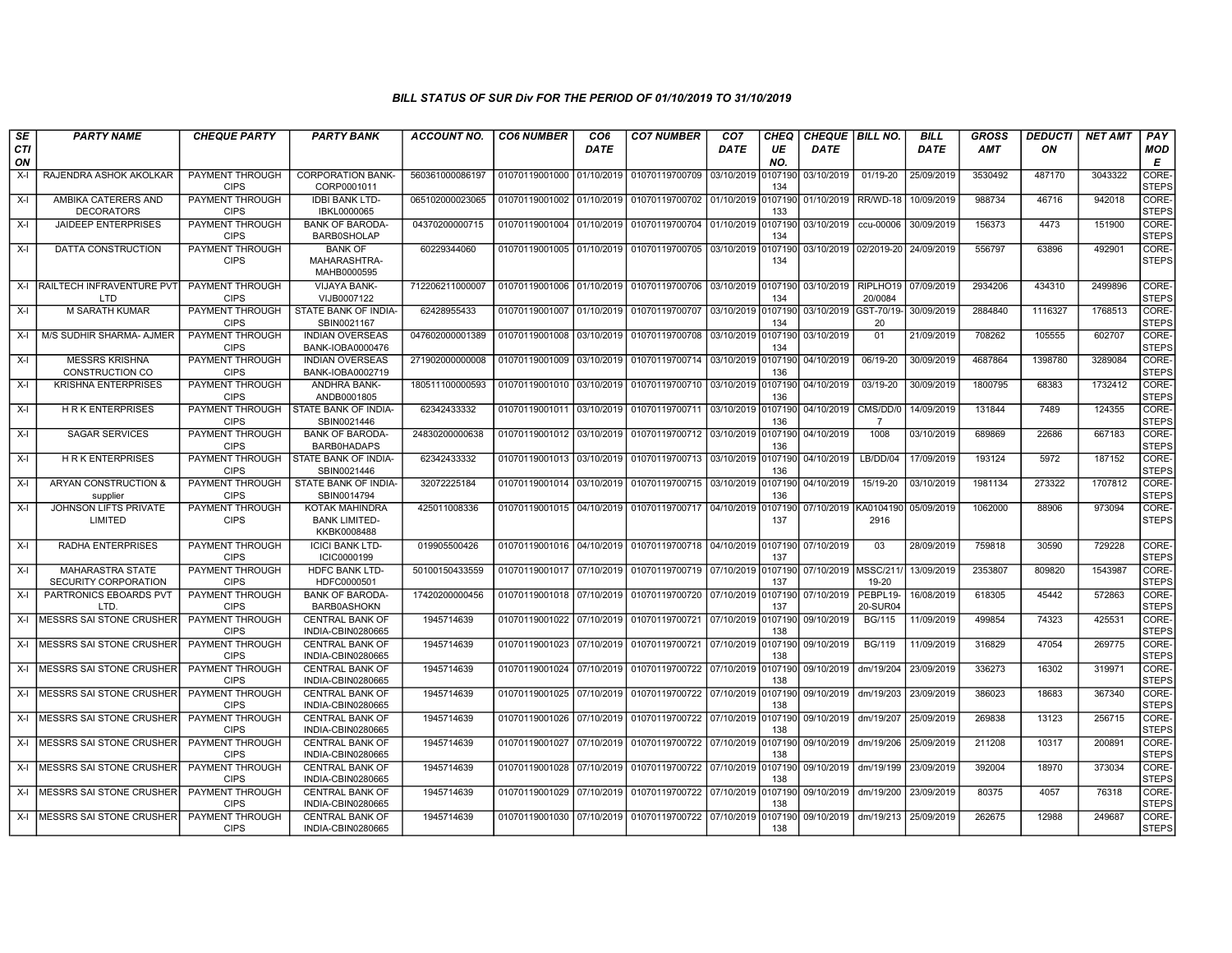| SE<br><b>CTI</b> | <b>PARTY NAME</b>                                              | <b>CHEQUE PARTY</b>                   | <b>PARTY BANK</b>                             | <b>ACCOUNT NO.</b> | <b>CO6 NUMBER</b>         | CO <sub>6</sub><br><b>DATE</b> | <b>CO7 NUMBER</b>                 | CO <sub>7</sub><br>DATE | CHEQ<br>UE     | CHEQUE BILL NO.<br><b>DATE</b> |                             | <b>BILL</b><br><b>DATE</b> | <b>GROSS</b><br><b>AMT</b> | <b>DEDUCTI</b><br>ON | <b>NET AMT</b> | PAY<br><b>MOD</b>           |
|------------------|----------------------------------------------------------------|---------------------------------------|-----------------------------------------------|--------------------|---------------------------|--------------------------------|-----------------------------------|-------------------------|----------------|--------------------------------|-----------------------------|----------------------------|----------------------------|----------------------|----------------|-----------------------------|
| ON               |                                                                |                                       |                                               |                    |                           |                                |                                   |                         | NO.            |                                |                             |                            |                            |                      |                | E                           |
| $X-I$            | <b>MESSRS SAI STONE CRUSHER</b>                                | PAYMENT THROUGH<br><b>CIPS</b>        | <b>CENTRAL BANK OF</b><br>INDIA-CBIN0280665   | 1945714639         | 01070119001031 07/10/2019 |                                | 01070119700722 07/10/2019         |                         | 0107190<br>138 | 09/10/2019                     | dm/19/211                   | 25/09/2019                 | 494452                     | 23873                | 470579         | <b>CORE</b><br>STEPS        |
| X-I              | MESSRS SAI STONE CRUSHER                                       | PAYMENT THROUGH<br><b>CIPS</b>        | <b>CENTRAL BANK OF</b><br>INDIA-CBIN0280665   | 1945714639         | 01070119001032 07/10/2019 |                                | 01070119700722 07/10/2019 0107190 |                         | 138            | 09/10/2019                     | dm/19/205                   | 23/09/2019                 | 317595                     | 15409                | 302186         | CORE-<br><b>STEPS</b>       |
| X-I              | Malganga Costruction<br>Developers                             | PAYMENT THROUGH<br><b>CIPS</b>        | SBI-SBIN0008421                               | 38225732904        | 01070119001033 09/10/2019 |                                | 01070119700723 09/10/2019 0107190 |                         | 139            | 10/10/2019                     | $19-$<br>20/ANG/00<br>07    | 01/10/2019                 | 185775                     | 5580                 | 180195         | CORE-<br><b>STEPS</b>       |
| $X-I$            | SHREE CONSTRUCTION                                             | PAYMENT THROUGH<br><b>CIPS</b>        | AXIS BANK-UTIB0000266                         | 914020003130692    | 01070119001034 09/10/2019 |                                | 01070119700724 09/10/2019 0107190 |                         | 138            | 09/10/2019                     | GST-2019-<br>20/22          | 05/10/2019                 | 254899                     | 7990                 | 246909         | <b>CORE</b><br><b>STEPS</b> |
| $X-I$            | <b>H S SERVICE PROVIDERS</b>                                   | <b>PAYMENT THROUGH</b><br><b>CIPS</b> | <b>IDBI BANK LTD-</b><br>IBKL0000052          | 0052102000024356   | 01070119001035 09/10/2019 |                                | 01070119700725 09/10/2019 0107190 |                         | 138            | 09/10/2019                     | GST/SUR/<br>005             | 09/09/2019                 | 1409940                    | 108796               | 1301144        | CORE-<br><b>STEPS</b>       |
| $X-I$            | PRABHAKAR ENTERPRISES                                          | <b>PAYMENT THROUGH</b><br><b>CIPS</b> | PNB-PUNB0413800                               | 4138002100010578   | 01070119001036 09/10/2019 |                                | 01070119700726 09/10/2019 0107190 |                         | 138            | 09/10/2019                     | GST/04/20<br>19-20          | 07/10/2019                 | 538630                     | 274618               | 264012         | CORE-<br><b>STEPS</b>       |
| X-I              | SAHYADRI CONSTRUCTION                                          | <b>PAYMENT THROUGH</b><br><b>CIPS</b> | SBI-SBIN0001809                               | 35661631377        | 01070119001037 09/10/2019 |                                | 01070119700727 09/10/2019 0107190 |                         | 138            | 09/10/2019                     | 06                          | 20/09/2019                 | 247114                     | 9755                 | 237359         | CORE-<br><b>STEPS</b>       |
| $X-I$            | SHREE CONSTRUCTION                                             | PAYMENT THROUGH<br><b>CIPS</b>        | AXIS BANK-UTIB0000266                         | 914020003130692    | 01070119001038            | 09/10/2019                     | 01070119700728 09/10/2019 0107190 |                         | 138            | 09/10/2019                     | 23                          | 05/10/2019                 | 231299                     | 19058                | 212241         | CORE-<br><b>STEPS</b>       |
| X-I              | SHREYA ENTERTRISES                                             | PAYMENT THROUGH<br><b>CIPS</b>        | <b>BANK OF</b><br>MAHARASHTRA-<br>MAHB0001298 | 60037982599        | 01070119001039 09/10/2019 |                                | 01070119700729 09/10/2019 0107190 |                         | 139            | 10/10/2019                     | 11/Solp                     | 24/09/2019                 | 1100255                    | 98932                | 1001323        | CORE-<br><b>STEPS</b>       |
| X-I              | SHRI SAI TRANSPORT.                                            | PAYMENT THROUGH<br><b>CIPS</b>        | UNION BANK OF INDIA-<br>UBIN0547026           | 470201010035023    | 01070119001040 09/10/2019 |                                | 01070119700730 09/10/2019 0107190 |                         | 139            |                                | 10/10/2019 2019-20/19       | 07/10/2019                 | 134341                     | 5135                 | 129206         | CORE-<br>STEPS              |
| X-I              | SHRI SAI TRANSPORT.                                            | PAYMENT THROUGH<br><b>CIPS</b>        | UNION BANK OF INDIA-<br>UBIN0547026           | 470201010035023    | 01070119001041            | 09/10/2019                     | 01070119700731 09/10/2019 0107190 |                         | 139            |                                | 10/10/2019 2019-20/18       | 05/10/2019                 | 364809                     | 13861                | 350948         | CORE-<br><b>STEPS</b>       |
| $X-I$            | <b>SENGAR SECURITY &amp; LABOUR</b><br><b>SERVICES PVT LTD</b> | <b>PAYMENT THROUGH</b><br><b>CIPS</b> | <b>ICICI BANK LTD-</b><br>ICIC0000197         | 019705008900       | 01070119001042 09/10/2019 |                                | 01070119700732 09/10/2019         |                         | 0107190<br>139 |                                | 10/10/2019 GST/02/19-<br>20 | 21/08/2019                 | 1327922                    | 198428               | 1129494        | CORE-<br><b>STEPS</b>       |
| $X-I$            | <b>SAGAR SERVICES</b>                                          | <b>PAYMENT THROUGH</b><br><b>CIPS</b> | <b>BANK OF BARODA-</b><br>BARB0HADAPS         | 24830200000638     | 01070119001043 09/10/2019 |                                | 01070119700733 09/10/2019         |                         | 0107190<br>139 | 10/10/2019 GST/36/19-          | 20                          | 20/09/2019                 | 256816                     | 10301                | 246515         | CORE-<br><b>STEPS</b>       |
| $X-I$            | SHRI PRABHUDEV STONE<br><b>CRUSHING UNIT</b>                   | PAYMENT THROUGH<br><b>CIPS</b>        | STATE BANK OF INDIA-<br>SBIN0020224           | 62078346266        | 01070119001044            | 10/10/2019                     | 01070119700734                    | 10/10/2019 0107190      | 140            | 11/10/2019                     | 01                          | 09/10/2019                 | 861973                     | 366283               | 495690         | CORE-<br><b>STEPS</b>       |
| X-I              | <b>ANIL SHAMRAO PATIL</b>                                      | PAYMENT THROUGH<br><b>CIPS</b>        | <b>IDBI BANK-IBKL0478VSB</b>                  | 002008100001164    | 01070119001045            | 11/10/2019                     | 01070119700735 11/10/2019 0107190 |                         | 140            | 11/10/2019                     | gst/04/19-<br>20            | 04/10/2019                 | 1666717                    | 221477               | 1445240        | CORE-<br><b>STEPS</b>       |
| X-I              | SHRI D J PARMAR                                                | PAYMENT THROUGH<br><b>CIPS</b>        | <b>HDFC BANK LTD-</b><br>HDFC0002849          | 28491000003189     | 01070119001046            | 11/10/2019                     | 01070119700736 11/10/2019 0107190 |                         | 140            | 11/10/2019                     | 01                          | 10/10/2019                 | 1301049                    | 36244                | 1264805        | CORE-<br><b>STEPS</b>       |
| X-I              | SHRI D J PARMAR                                                | <b>PAYMENT THROUGH</b><br><b>CIPS</b> | <b>HDFC BANK LTD-</b><br>HDFC0002849          | 28491000003189     | 01070119001047            | 11/10/2019                     | 01070119700737                    | 11/10/2019              | 0107190<br>141 | 14/10/2019                     | 02                          | 10/10/2019                 | 1175169                    | 162007               | 1013162        | CORE-<br><b>STEPS</b>       |
| X-I              | MESSRS SAI STONE CRUSHER                                       | <b>PAYMENT THROUGH</b><br><b>CIPS</b> | <b>CENTRAL BANK OF</b><br>INDIA-CBIN0280665   | 1945714639         | 01070119001048            | 11/10/2019                     | 01070119700738                    | 11/10/2019 0107190      | 141            | 14/10/2019                     | <b>BG/130</b>               | 04/10/2019                 | 3104396                    | 149034               | 2955362        | CORE-<br><b>STEPS</b>       |
| X-I              | SHRI SAI TRANSPORT.                                            | PAYMENT THROUGH<br><b>CIPS</b>        | UNION BANK OF INDIA-<br>UBIN0547026           | 470201010035023    | 01070119001051            | 11/10/2019                     | 01070119700739                    | 11/10/2019 0107190      | 141            | 14/10/2019 2019-20/17          |                             | 02/10/2019                 | 290223                     | 8347                 | 281876         | CORE-<br><b>STEPS</b>       |
| X-I              | V BRO TECH INDIA PVT LTD                                       | PAYMENT THROUGH<br><b>CIPS</b>        | <b>DENA BANK-</b><br>BKDN0620137              | 013711023991       | 01070119001052            | 11/10/2019                     | 01070119700741 11/10/2019 0107190 |                         | 141            | 14/10/2019   VBT/GST/7         | 4A                          | 23/09/2019                 | 630791                     | 24673                | 606118         | CORE-<br><b>STEPS</b>       |
| X-I              | <b>MESSERS SHREE</b><br><b>CONSTRUCTION</b>                    | <b>PAYMENT THROUGH</b><br><b>CIPS</b> | <b>BANK OF</b><br>MAHARASHTRA-<br>MAHB0000627 | 20091901872        | 01070119001053            | 14/10/2019                     | 01070119700742                    | 14/10/2019              | 0107190<br>141 | 14/10/2019                     | 12                          | 10/10/2019                 | 4246380                    | 585395               | 3660985        | CORE-<br><b>STEPS</b>       |
| X-I              | <b>ARVIND ENTERPRISES</b>                                      | PAYMENT THROUGH<br><b>CIPS</b>        | <b>BANK OF</b><br>MAHARASHTRA-<br>MAHB0000518 | 60170053255        | 01070119001054            | 14/10/2019                     | 01070119700743 14/10/2019 0107190 |                         | 141            | 14/10/2019                     | 05                          | 10/10/2019                 | 835878                     | 59229                | 776649         | CORE-<br><b>STEPS</b>       |
| X-I              | <b>RADHA ENTERPRISES</b>                                       | PAYMENT THROUGH<br><b>CIPS</b>        | <b>ICICI BANK LTD-</b><br>ICIC0000199         | 019905500426       | 01070119001056            | 15/10/2019                     | 01070119700744 15/10/2019         |                         | 0107190<br>142 | 15/10/2019                     | 004                         | 14/10/2019                 | 807661.34                  | 31976.34             | 775685         | CORE-<br><b>STEPS</b>       |
| X-I              | ANIL SHAMRAO PATIL                                             | PAYMENT THROUGH<br><b>CIPS</b>        | <b>IDBI BANK-IBKL0478VSB</b>                  | 002008100001164    | 01070119001057            | 15/10/2019                     | 01070119700747                    | 15/10/2019 0107190      | 143            | 16/10/2019                     | 04                          | 04/10/2019                 | 3800353                    | 777340               | 3023013        | CORE-<br><b>STEPS</b>       |
| X-I              | Mahesh Roopchandani                                            | PAYMENT THROUGH<br><b>CIPS</b>        | <b>BANK OF</b><br>MAHARASHTRA-<br>MAHB0000163 | 20010802447        | 01070119001058            | 15/10/2019                     | 01070119700745                    | 15/10/2019              | 0107190<br>143 | 16/10/2019                     | GST/82                      | 27/09/2019                 | 4939395                    | 681358               | 4258037        | CORE-<br><b>STEPS</b>       |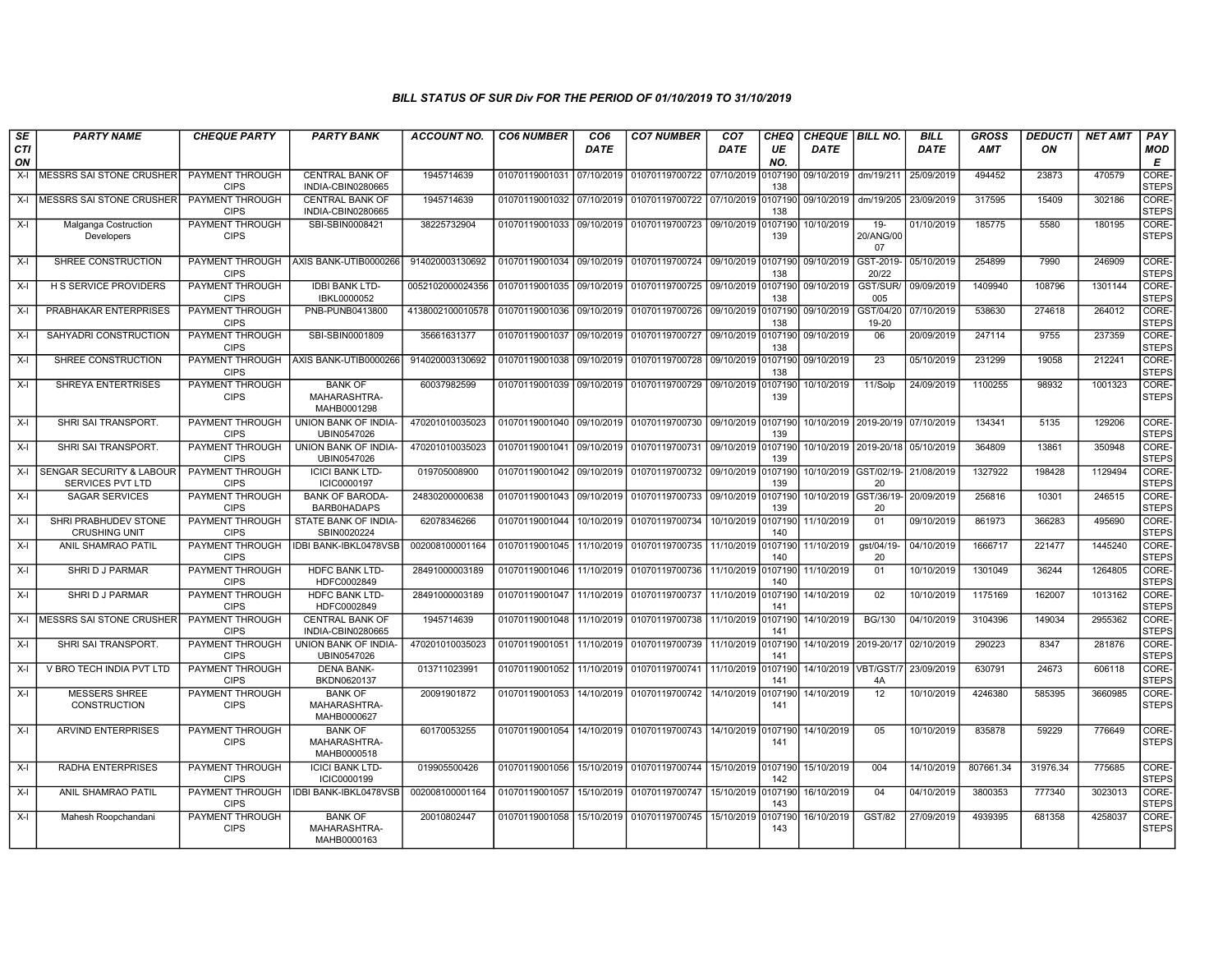| SE        | <b>PARTY NAME</b>                                 | <b>CHEQUE PARTY</b>                   | <b>PARTY BANK</b>                             | <b>ACCOUNT NO.</b> | <b>CO6 NUMBER</b>         | CO <sub>6</sub> | <b>CO7 NUMBER</b> | CO <sub>7</sub> | <b>CHEQ</b>    | <b>CHEQUE   BILL NO.</b> |                               | <b>BILL</b> | <b>GROSS</b> | <b>DEDUCTI</b> | <b>NET AMT</b> | PAY                   |
|-----------|---------------------------------------------------|---------------------------------------|-----------------------------------------------|--------------------|---------------------------|-----------------|-------------------|-----------------|----------------|--------------------------|-------------------------------|-------------|--------------|----------------|----------------|-----------------------|
| CTI<br>ON |                                                   |                                       |                                               |                    |                           | <b>DATE</b>     |                   | <b>DATE</b>     | UE<br>NO.      | <b>DATE</b>              |                               | <b>DATE</b> | AMT          | ON             |                | MOD<br>Е              |
| $X-I$     | D N KELA                                          | PAYMENT THROUGH<br><b>CIPS</b>        | <b>HDFC BANK LTD-</b><br>HDFC0000221          | 02218730000176     | 01070119001059            | 15/10/2019      | 01070119700746    | 15/10/2019      | 0107190<br>143 | 16/10/2019               | 13/sur/pqrs                   | 03/10/2019  | 1095182.05   | 41670.05       | 1053512        | CORE-<br><b>STEPS</b> |
| $X-I$     | PACE CONTRACTORS PVT LTD                          | PAYMENT THROUGH<br><b>CIPS</b>        | <b>IDBI BANK LTD-</b><br>IBKL0000522          | 0522102000024815   | 01070119001060            | 16/10/2019      | 01070119700748    | 16/10/2019      | 107190<br>144  | 17/10/2019               | 08/19-20                      | 15/10/2019  | 141375.99    | 6816.99        | 134559         | CORE-<br><b>STEPS</b> |
| $X-I$     | SATHE RAMCHANDRA D                                | <b>PAYMENT THROUGH</b><br><b>CIPS</b> | <b>BANK OF BARODA</b><br><b>BARBORAISHO</b>   | 10140200000176     | 01070119001062            | 16/10/2019      | 01070119700749    | 16/10/2019      | 0107190<br>145 | 18/10/2019               | 07                            | 27/09/2019  | 96916        | 13477          | 83439          | CORE-<br><b>STEPS</b> |
| X-I       | <b>RATAN EMPORIUM SECURITY</b><br><b>SERVICES</b> | PAYMENT THROUGH<br><b>CIPS</b>        | <b>HDFC BANK LTD-</b><br>HDFC0000404          | 50200031636074     | 01070119001063            | 16/10/2019      | 01070119700750    | 16/10/2019      | 0107190<br>144 |                          | 17/10/2019 RTN/09/DD<br>/2019 | 05/10/2019  | 1138344      | 115272         | 1023072        | CORE-<br><b>STEPS</b> |
| $X-I$     | <b>ARYAN CONSTRUCTION &amp;</b><br>supplier       | PAYMENT THROUGH<br><b>CIPS</b>        | STATE BANK OF INDIA<br>SBIN0014794            | 32072225184        | 01070119001064            | 17/10/2019      | 01070119700751    | 17/10/2019      | 0107190<br>146 | 22/10/2019               | 16/19-20                      | 16/10/2019  | 1504411.01   | 101786.01      | 1402625        | CORE-<br><b>STEPS</b> |
| $X-I$     | KRISHNA CONSTRUCTION AND<br><b>EARTHMOVERS</b>    | PAYMENT THROUGH<br><b>CIPS</b>        | <b>UNION BANK OF INDIA-</b><br>UBIN0547085    | 470801010035276    | 01070119001065            | 17/10/2019      | 01070119700752    | 17/10/2019      | 0107190<br>146 | 22/10/2019               | GST-2019-<br>20/08            | 16/10/2019  | 1693884.01   | 215384.01      | 1478500        | CORE-<br><b>STEPS</b> |
| $X-I$     | <b>MESSRS SAI STONE CRUSHER</b>                   | PAYMENT THROUGH<br><b>CIPS</b>        | <b>CENTRAL BANK OF</b><br>INDIA-CBIN0280665   | 1945714639         | 01070119001066            | 18/10/2019      | 01070119700753    | 18/10/2019      | 107190<br>145  | 18/10/2019               | <b>BG/160</b>                 | 14/10/2019  | 3797291      | 565869         | 3231422        | CORE-<br><b>STEPS</b> |
| X-I       | <b>MESSERS SHREE</b><br>CONSTRUCTION              | <b>PAYMENT THROUGH</b><br><b>CIPS</b> | <b>BANK OF</b><br>MAHARASHTRA-<br>MAHB0000627 | 20091901872        | 01070119001067            | 18/10/2019      | 01070119700754    | 18/10/2019      | 0107190<br>145 | 18/10/2019               | 14/19-20                      | 17/10/2019  | 2963775      | 112459         | 2851316        | CORE-<br><b>STEPS</b> |
| $X-I$     | MESSRS SAI STONE CRUSHER                          | PAYMENT THROUGH<br><b>CIPS</b>        | <b>CENTRAL BANK OF</b><br>INDIA-CBIN0280665   | 1945714639         | 01070119001068            | 18/10/2019      | 01070119700755    | 18/10/2019      | 0107190<br>145 | 18/10/2019               | <b>BG/164</b>                 | 15/10/2019  | 1000954      | 48371          | 952583         | CORE-<br><b>STEPS</b> |
| X-I       | <b>JAYDEEP ENTERPRISES</b>                        | PAYMENT THROUGH<br><b>CIPS</b>        | <b>BANK OF BARODA-</b><br><b>BARB0SHOLAP</b>  | 04370200000715     | 01070119001069            | 22/10/2019      | 01070119700756    | 22/10/2019      | 0107190<br>147 | 23/10/2019               | CAW03                         | 15/10/2019  | 97194        | 2878           | 94316          | CORE-<br><b>STEPS</b> |
| $X-I$     | <b>MS ABHIJIT TRADING</b><br><b>COMPANY</b>       | <b>PAYMENT THROUGH</b><br><b>CIPS</b> | <b>BANK OF</b><br>MAHARASHTRA-<br>MAHB0001128 | 20152301448        | 01070119001070            | 22/10/2019      | 01070119700757    | 22/10/2019      | 0107190<br>147 | 23/10/2019               | 02                            | 17/10/2019  | 1434357      | 157534         | 1276823        | CORE-<br><b>STEPS</b> |
| $X-I$     | PRERNA CONSTRUCTION                               | PAYMENT THROUGH<br><b>CIPS</b>        | SBI-SBIN0012239                               | 38274276293        | 01070119001072 22/10/2019 |                 | 01070119700758    | 22/10/2019      | 0107190<br>147 | 23/10/2019               | $01/19 - 20$                  | 18/10/2019  | 461627       | 60218          | 401409         | CORE-<br><b>STEPS</b> |
| $X-I$     | PRABHAKAR ENTERPRISES                             | PAYMENT THROUGH<br><b>CIPS</b>        | PNB-PUNB0413800                               | 4138002100010578   | 01070119001073 22/10/2019 |                 | 01070119700759    | 22/10/2019      | 0107190<br>147 | 23/10/2019               | PE/05/19-<br>20               | 03/10/2019  | 1077260      | 876747         | 200513         | CORE-<br><b>STEPS</b> |
| $X-I$     | <b>H S SERVICE PROVIDERS</b>                      | PAYMENT THROUGH<br><b>CIPS</b>        | <b>IDBI BANK LTD-</b><br>IBKL0000052          | 0052102000024356   | 01070119001074            | 22/10/2019      | 01070119700760    | 22/10/2019      | 107190<br>147  | 23/10/2019               | <b>SUR/006</b>                | 10/10/2019  | 1409940      | 99225          | 1310715        | CORE-<br><b>STEPS</b> |
| $X-I$     | <b>SAGAR SERVICES</b>                             | PAYMENT THROUGH<br><b>CIPS</b>        | <b>BANK OF BARODA</b><br>BARB0HADAPS          | 24830200000638     | 01070119001075 22/10/2019 |                 | 01070119700761    | 22/10/2019      | 0107190<br>147 | 23/10/2019               | GST/1009/<br>19-20            | 22/10/2019  | 1469727      | 363194         | 1106533        | CORE-<br><b>STEPS</b> |
| $X-I$     | Mahesh Roopchandani                               | PAYMENT THROUGH<br><b>CIPS</b>        | <b>BANK OF</b><br>MAHARASHTRA-<br>MAHB0000163 | 20010802447        | 01070119001076            | 22/10/2019      | 01070119700781    | 25/10/2019      | 107190<br>149  | 25/10/2019               | <b>GST/87</b>                 | 10/10/2019  | 490795       | 22399          | 468396         | CORE-<br><b>STEPS</b> |
| $X-I$     | RAJENDRA ASHOK AKOLKAR                            | PAYMENT THROUGH<br><b>CIPS</b>        | <b>CORPORATION BANK-</b><br>CORP0001011       | 560361000086197    | 01070119001080 23/10/2019 |                 | 01070119700762    | 23/10/2019      | 0107190<br>147 | 23/10/2019               | 02/19-20                      | 17/10/2019  | 6642858      | 489479         | 6153379        | CORE-<br><b>STEPS</b> |
| $X-I$     | RAVI B JANTE                                      | PAYMENT THROUGH<br><b>CIPS</b>        | <b>IDBI BANK LTD-</b><br>IBKL0000102          | 0102102000013217   | 01070119001081            | 23/10/2019      | 01070119700763    | 23/10/2019      | 0107190<br>147 |                          | 23/10/2019 GST-17/19-<br>20   | 22/10/2019  | 6252850      | 970619         | 5282231        | CORE-<br><b>STEPS</b> |
| $X-I$     | SHRI PRABHUDEV STONE<br><b>CRUSHING UNIT</b>      | PAYMENT THROUGH<br><b>CIPS</b>        | STATE BANK OF INDIA-<br>SBIN0020224           | 62078346266        | 01070119001082            | 23/10/2019      | 01070119700764    | 23/10/2019      | 0107190<br>147 | 23/10/2019               | 08                            | 22/10/2019  | 9222191      | 1489874        | 7732317        | CORE-<br><b>STEPS</b> |
| $X-I$     | ANIL SHAMRAO PATIL                                | <b>PAYMENT THROUGH</b><br><b>CIPS</b> | <b>IDBI BANK-IBKL0478VSB</b>                  | 002008100001164    | 01070119001083 23/10/2019 |                 | 01070119700765    | 23/10/2019      | 0107190<br>147 | 23/10/2019 GST-05/19-    | 20                            | 17/10/2019  | 2126875      | 304233         | 1822642        | CORE-<br><b>STEPS</b> |
| $X-I$     | ANIL SHAMRAO PATIL                                | PAYMENT THROUGH<br><b>CIPS</b>        | IDBI BANK-IBKL0478VSB                         | 002008100001164    | 01070119001084            | 23/10/2019      | 01070119700765    | 23/10/2019      | 0107190<br>147 | 23/10/2019               | 06/19-20                      | 18/10/2019  | 2884926      | 419154         | 2465772        | CORE-<br><b>STEPS</b> |
| $X-I$     | SHREE CONSTRUCTION                                | PAYMENT THROUGH<br><b>CIPS</b>        | AXIS BANK-UTIB0000266                         | 914020003130692    | 01070119001085            | 23/10/2019      | 01070119700766    | 23/10/2019      | 107190<br>147  | 23/10/2019               | 25                            | 22/10/2019  | 258440       | 9807           | 248633         | CORE-<br><b>STEPS</b> |
| $X-I$     | SHRI SAI TRANSPORT.                               | <b>PAYMENT THROUGH</b><br><b>CIPS</b> | UNION BANK OF INDIA-<br>UBIN0547026           | 470201010035023    | 01070119001086            | 23/10/2019      | 01070119700767    | 23/10/2019      | 0107190<br>148 | 24/10/2019 2019-20/16    |                               | 19/09/2019  | 134097       | 17514          | 116583         | CORE-<br><b>STEPS</b> |
| $X-I$     | YASHWANT V MANE                                   | PAYMENT THROUGH<br><b>CIPS</b>        | SBI-SBIN0000321                               | 11218923170        | 01070119001087            | 24/10/2019      | 01070119700768    | 24/10/2019      | 0107190<br>148 | 24/10/2019 GST-05/19-    | 20                            | 18/10/2019  | 1466852      | 58204          | 1408648        | CORE-<br><b>STEPS</b> |
| $X-I$     | MESSRS BURBURE ELECTRIC<br><b>STORES</b>          | PAYMENT THROUGH<br><b>CIPS</b>        | <b>BANK OF</b><br>MAHARASHTRA-<br>MAHB0000464 | 20033604915        | 01070119001088 24/10/2019 |                 | 01070119700769    | 24/10/2019      | 107190<br>148  | 24/10/2019               | 14                            | 15/10/2019  | 3189931      | 214561         | 2975370        | CORE-<br><b>STEPS</b> |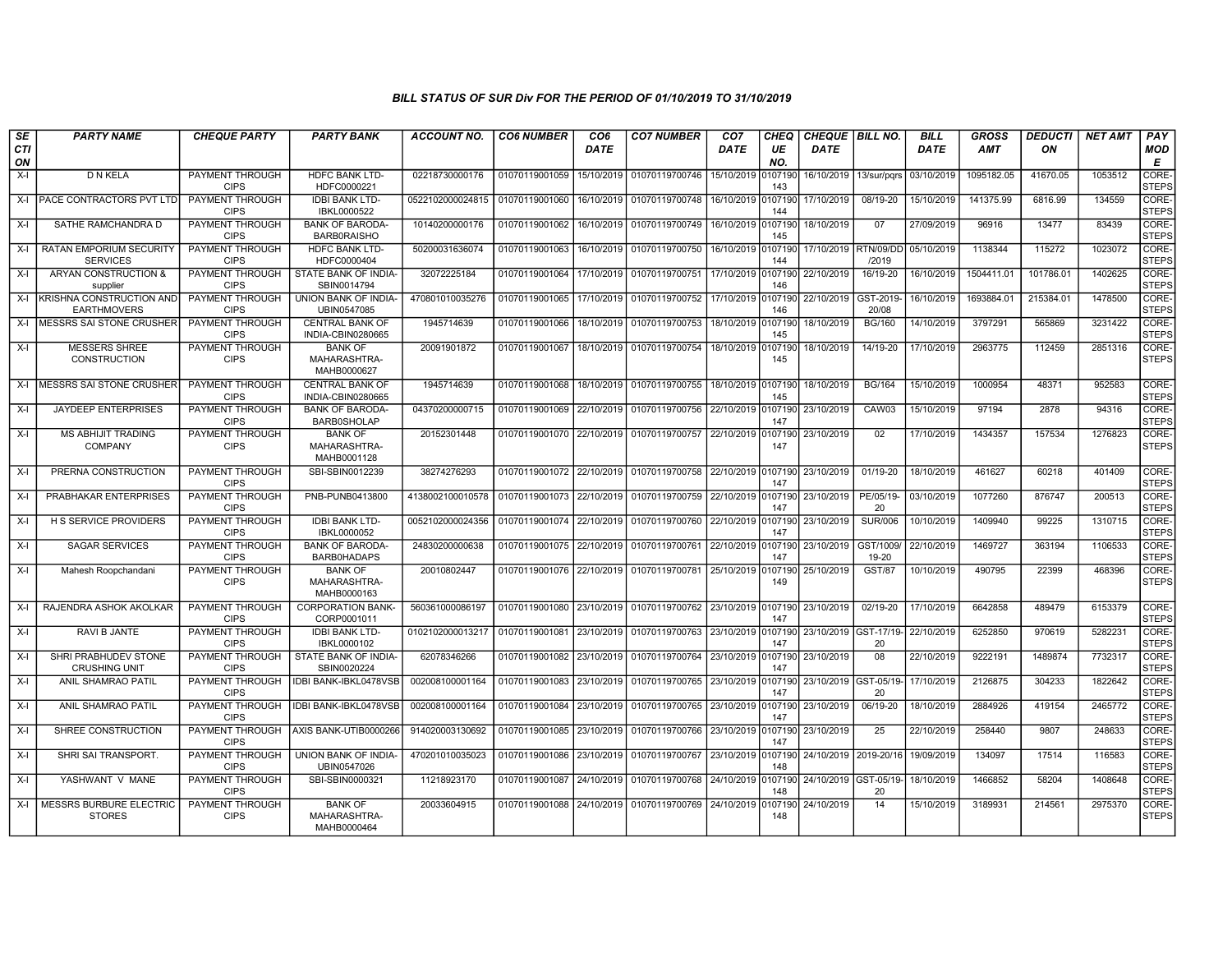| SE<br><b>CTI</b> | <b>PARTY NAME</b>              | <b>CHEQUE PARTY</b>                   | <b>PARTY BANK</b>                             | <b>ACCOUNT NO.</b> | <b>CO6 NUMBER</b>         | CO <sub>6</sub><br><b>DATE</b> | <b>CO7 NUMBER</b> | CO <sub>7</sub><br><b>DATE</b> | CHEQ<br>UE     | <b>CHEQUE   BILL NO.</b><br><b>DATE</b> |                                | <b>BILL</b><br>DATE | <b>GROSS</b><br>AMT | <b>DEDUCTI</b><br>ON | <b>NET AMT</b> | PAY<br>MOD            |
|------------------|--------------------------------|---------------------------------------|-----------------------------------------------|--------------------|---------------------------|--------------------------------|-------------------|--------------------------------|----------------|-----------------------------------------|--------------------------------|---------------------|---------------------|----------------------|----------------|-----------------------|
| ON               |                                |                                       |                                               |                    |                           |                                |                   |                                | NO.            |                                         |                                |                     |                     |                      |                | Е                     |
| X-I              | JAYANT ELECTRICALS             | PAYMENT THROUGH<br><b>CIPS</b>        | <b>DENA BANK-</b><br>BKDN0520168              | 016811031022       | 01070119001089            | 24/10/2019                     | 01070119700770    | 24/10/2019                     | 0107190<br>148 | 24/10/2019                              | 117                            | 27/08/2019          | 850156              | 109602               | 740554         | CORE-<br><b>STEPS</b> |
| X-I              | <b>SL TRONIC</b>               | <b>PAYMENT THROUGH</b><br><b>CIPS</b> | <b>CENTRAL BANK OF</b><br>INDIA-CBIN0281915   | 3167432485         | 01070119001090            | 24/10/2019                     | 01070119700771    | 24/10/2019                     | )10719(<br>148 | 24/10/2019                              | 19-20/10                       | 15/10/2019          | 1838281             | 107002               | 1731279        | CORE-<br><b>STEPS</b> |
| X-I              | <b>SANA ELECTRICALS</b>        | PAYMENT THROUGH<br><b>CIPS</b>        | ALLAHABAD BANK-<br>ALLA0210545                | 50090674415        | 01070119001091            | 24/10/2019                     | 01070119700772    | 24/10/2019                     | 0107190<br>148 | 24/10/2019                              | 92                             | 18/09/2019          | 468521              | 14056                | 454465         | CORE-<br><b>STEPS</b> |
| X-I              | <b>BURBURE ELECTRIC STORES</b> | PAYMENT THROUGH<br><b>CIPS</b>        | <b>BANK OF</b><br>MAHARASHTRA-<br>MAHB0000464 | 20033604915        | 01070119001092            | 24/10/2019                     | 01070119700776    | 24/10/2019                     | 0107190<br>149 | 25/10/2019                              | 13                             | 01/10/2019          | 500616              | 16634                | 483982         | CORE-<br><b>STEPS</b> |
| X-I              | Sandeep Roopchandani           | PAYMENT THROUGH<br><b>CIPS</b>        | <b>BANK OF</b><br>MAHARASHTRA-<br>MAHB0000163 | 20010802458        | 01070119001094            | 24/10/2019                     | 01070119700779    | 24/10/2019                     | 0107190<br>149 | 25/10/2019                              | GST-2019<br>20/54              | 07/10/2019          | 147311.99           | 25874.99             | 121437         | CORE-<br><b>STEPS</b> |
| X-I              | Sandeep Roopchandani           | PAYMENT THROUGH<br><b>CIPS</b>        | <b>BANK OF</b><br>MAHARASHTRA-<br>MAHB0000163 | 20010802458        | 01070119001095            | 24/10/2019                     | 01070119700779    | 24/10/2019                     | 0107190<br>149 | 25/10/2019                              | GST-2019<br>20/53              | 07/10/2019          | 160445              | 8067                 | 152378         | CORE-<br><b>STEPS</b> |
| X-I              | Sandeep Roopchandani           | PAYMENT THROUGH<br><b>CIPS</b>        | <b>BANK OF</b><br>MAHARASHTRA-<br>MAHB0000163 | 20010802458        | 01070119001096            | 24/10/2019                     | 01070119700779    | 24/10/2019                     | 0107190<br>149 | 25/10/2019                              | GST-2019-<br>20                | 07/10/2019          | 39942.99            | 4374.99              | 35568          | CORE-<br><b>STEPS</b> |
| X-I              | Sandeep Roopchandani           | PAYMENT THROUGH<br><b>CIPS</b>        | <b>BANK OF</b><br>MAHARASHTRA-<br>MAHB0000163 | 20010802458        | 01070119001097            | 24/10/2019                     | 01070119700779    | 24/10/2019                     | 0107190<br>149 | 25/10/2019                              | GST-2019<br>20/65              | 07/10/2019          | 108695              | 6398                 | 102297         | CORE-<br><b>STEPS</b> |
| X-I              | Sandeep Roopchandani           | PAYMENT THROUGH<br><b>CIPS</b>        | <b>BANK OF</b><br>MAHARASHTRA-<br>MAHB0000163 | 20010802458        | 01070119001098            | 24/10/2019                     | 01070119700779    | 24/10/2019                     | 0107190<br>149 | 25/10/2019                              | GSt-19-<br>20/63               | 07/10/2019          | 80175               | 6362                 | 73813          | CORE-<br><b>STEPS</b> |
| X-I              | Sandeep Roopchandani           | <b>PAYMENT THROUGH</b><br><b>CIPS</b> | <b>BANK OF</b><br>MAHARASHTRA-<br>MAHB0000163 | 20010802458        | 01070119001099            | 24/10/2019                     | 01070119700779    | 24/10/2019                     | 0107190<br>149 | 25/10/2019                              | GST/19-<br>20/62               | 07/10/2019          | 43151               | 3579                 | 39572          | CORE-<br><b>STEPS</b> |
| X-I              | Sandeep Roopchandani           | PAYMENT THROUGH<br><b>CIPS</b>        | <b>BANK OF</b><br>MAHARASHTRA-<br>MAHB0000163 | 20010802458        | 01070119001100            | 24/10/2019                     | 01070119700779    | 24/10/2019                     | 107190<br>149  | 25/10/2019                              | GST-19-<br>20/61               | 07/10/2019          | 112172              | 7094                 | 105078         | CORE-<br><b>STEPS</b> |
| X-I              | Sandeep Roopchandani           | PAYMENT THROUGH<br><b>CIPS</b>        | <b>BANK OF</b><br>MAHARASHTRA-<br>MAHB0000163 | 20010802458        | 01070119001101            | 24/10/2019                     | 01070119700779    | 24/10/2019                     | 107190<br>149  | 25/10/2019                              | GST-2019<br>20/58              | 07/10/2019          | 139320              | 4347                 | 134973         | CORE-<br><b>STEPS</b> |
| X-I              | Sandeep Roopchandani           | <b>PAYMENT THROUGH</b><br><b>CIPS</b> | <b>BANK OF</b><br>MAHARASHTRA-<br>MAHB0000163 | 20010802458        | 01070119001102 24/10/2019 |                                | 01070119700780    | 24/10/2019                     | 0107190<br>149 | 25/10/2019                              | GST-2019-<br>20/50             | 07/10/2019          | 76732               | 2806                 | 73926          | CORE-<br><b>STEPS</b> |
| X-I              | Sandeep Roopchandani           | PAYMENT THROUGH<br><b>CIPS</b>        | <b>BANK OF</b><br>MAHARASHTRA-<br>MAHB0000163 | 20010802458        | 01070119001103 24/10/2019 |                                | 01070119700780    | 24/10/2019                     | )107190<br>149 | 25/10/2019                              | GST-2019-<br>20/55             | 07/10/2019          | 81816               | 4762                 | 77054          | CORE-<br><b>STEPS</b> |
| X-I              | Sandeep Roopchandani           | PAYMENT THROUGH<br><b>CIPS</b>        | <b>BANK OF</b><br>MAHARASHTRA-<br>MAHB0000163 | 20010802458        | 01070119001104            | 24/10/2019                     | 01070119700780    | 24/10/2019                     | 0107190<br>149 | 25/10/2019                              | GST-2019-<br>20/46             | 07/10/2019          | 34652.01            | 3676.01              | 30976          | CORE-<br><b>STEPS</b> |
| X-I              | Sandeep Roopchandani           | <b>PAYMENT THROUGH</b><br><b>CIPS</b> | <b>BANK OF</b><br>MAHARASHTRA-<br>MAHB0000163 | 20010802458        | 01070119001105 24/10/2019 |                                | 01070119700780    | 24/10/2019                     | 0107190<br>149 | 25/10/2019                              | GST/2019 <sub>·</sub><br>20/45 | 07/10/2019          | 159593              | 9934                 | 149659         | CORE-<br><b>STEPS</b> |
| X-I              | Sandeep Roopchandani           | <b>PAYMENT THROUGH</b><br><b>CIPS</b> | <b>BANK OF</b><br>MAHARASHTRA-<br>MAHB0000163 | 20010802458        | 01070119001106 24/10/2019 |                                | 01070119700780    | 24/10/2019                     | 107190<br>149  | 25/10/2019                              | GST-2019<br>20/43A             | 07/10/2019          | 90481               | 2779                 | 87702          | CORE-<br><b>STEPS</b> |
| X-I              | Sandeep Roopchandani           | PAYMENT THROUGH<br><b>CIPS</b>        | <b>BANK OF</b><br>MAHARASHTRA-<br>MAHB0000163 | 20010802458        | 01070119001107 24/10/2019 |                                | 01070119700780    | 24/10/2019                     | 0107190<br>149 | 25/10/2019                              | GST2019-<br>20/44              | 07/10/2019          | 93258               | 2649                 | 90609          | CORE-<br><b>STEPS</b> |
| X-I              | N.RAMAKRISHNA                  | <b>PAYMENT THROUGH</b><br><b>CIPS</b> | <b>BANK OF INDIA-</b><br>BKID0001506          | 150630110000022    | 01070119001108            | 24/10/2019                     | 01070119700773    | 24/10/2019                     | )107190<br>148 | 24/10/2019                              | GST-19/19-<br>20               | 23/10/2019          | 7524011             | 1038121              | 6485890        | CORE-<br><b>STEPS</b> |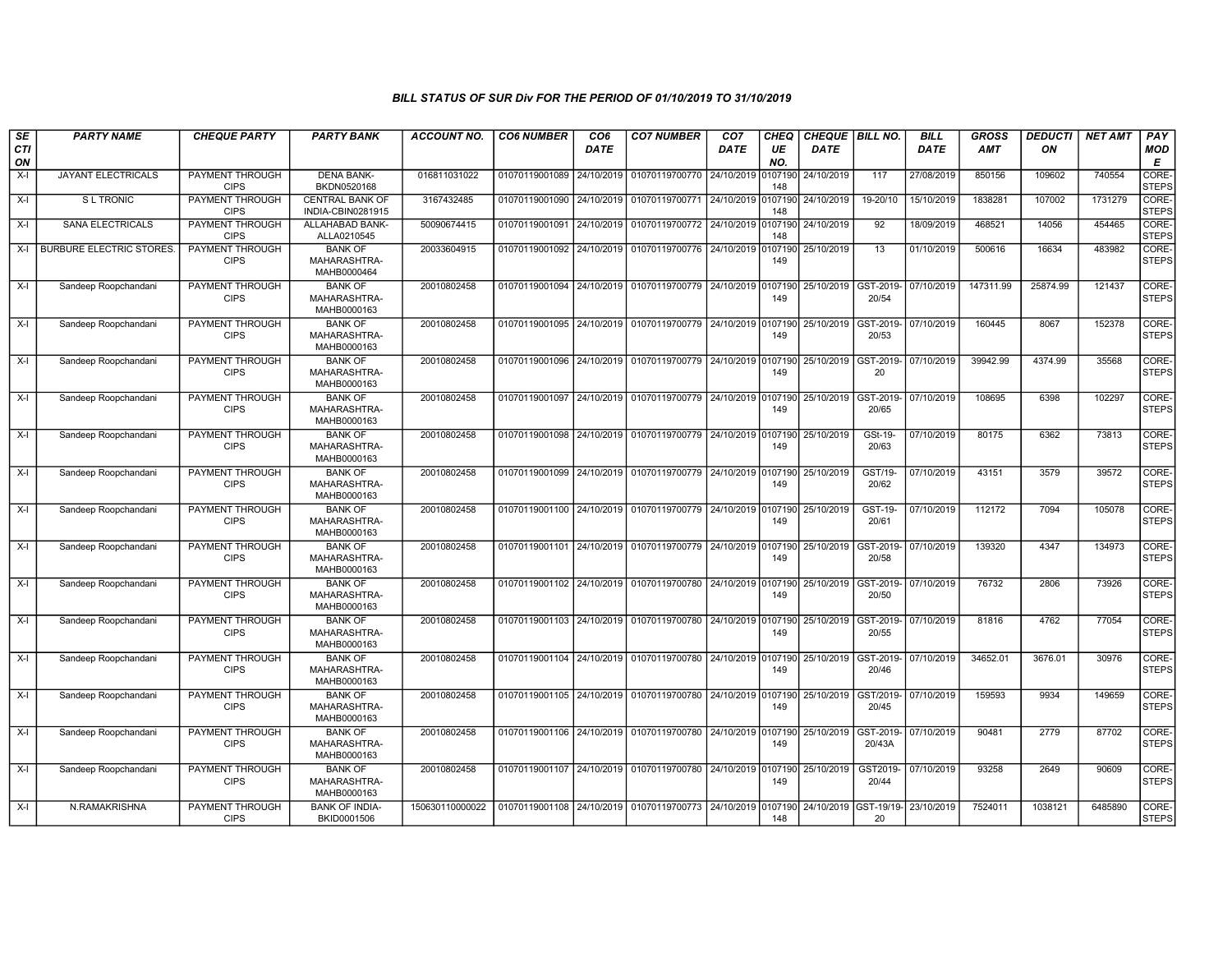| SE               | <b>PARTY NAME</b>                            | <b>CHEQUE PARTY</b>                   | <b>PARTY BANK</b>                             | <b>ACCOUNT NO.</b> | <b>CO6 NUMBER</b>         | CO <sub>6</sub> | <b>CO7 NUMBER</b>                                           | CO <sub>7</sub>    | <b>CHEQ</b>    | <b>CHEQUE   BILL NO.</b> |                       | <b>BILL</b>          | <b>GROSS</b> | <b>DEDUCTI</b> | <b>NET AMT</b> | <b>PAY</b>            |
|------------------|----------------------------------------------|---------------------------------------|-----------------------------------------------|--------------------|---------------------------|-----------------|-------------------------------------------------------------|--------------------|----------------|--------------------------|-----------------------|----------------------|--------------|----------------|----------------|-----------------------|
| <b>CTI</b><br>ON |                                              |                                       |                                               |                    |                           | <b>DATE</b>     |                                                             | <b>DATE</b>        | UE<br>NO.      | <b>DATE</b>              |                       | DATE                 | <b>AMT</b>   | ΟN             |                | MOD<br>Е              |
| $X-I$            | <b>D B GUPTA</b>                             | PAYMENT THROUGH<br><b>CIPS</b>        | <b>BANK OF</b><br>MAHARASHTRA-<br>MAHB0000184 | 60126205523        | 01070119001109            | 24/10/2019      | 01070119700774                                              | 24/10/2019         | 107190<br>148  | 24/10/2019               | 06/19-20              | 23/10/2019           | 3423311      | 132695         | 3290616        | CORE-<br><b>STEPS</b> |
| $X-I$            | <b>RAILTECH INFRAVENTURE PVT</b><br>LTD      | PAYMENT THROUGH<br><b>CIPS</b>        | <b>VIJAYA BANK-</b><br>VIJB0007122            | 712206211000007    | 01070119001110 24/10/2019 |                 | 01070119700775 24/10/2019                                   |                    | 0107190<br>148 | 24/10/2019               | RIPLHO19<br>20/00110  | 07/10/2019           | 1384059      | 66500          | 1317559        | CORE-<br><b>STEPS</b> |
| $X-I$            | MESSRS SAI STONE CRUSHER                     | <b>PAYMENT THROUGH</b><br><b>CIPS</b> | <b>CENTRAL BANK OF</b><br>INDIA-CBIN0280665   | 1945714639         | 01070119001111 24/10/2019 |                 | 01070119700777 24/10/2019 0107190                           |                    | 149            | 25/10/2019               | <b>BG/61</b>          | 14/10/2019           | 4371019      | 485070         | 3885949        | CORE-<br><b>STEPS</b> |
| $X-I$            | M/S SRINIVASA CONST                          | PAYMENT THROUGH<br><b>CIPS</b>        | STATE BANK OF INDIA-<br>SBIN0014794           | 34632987733        | 01070119001112            | 24/10/2019      | 01070119700778 24/10/2019                                   |                    | 107190<br>149  | 25/10/2019               | 11/19-20              | 23/10/2019           | 715786       | 27307          | 688479         | CORE-<br><b>STEPS</b> |
| X-I              | Mahesh Roopchandani                          | PAYMENT THROUGH<br><b>CIPS</b>        | <b>BANK OF</b><br>MAHARASHTRA-<br>MAHB0000163 | 20010802447        | 01070119001115 24/10/2019 |                 | 01070119700781 25/10/2019                                   |                    | 107190<br>149  | 25/10/2019               | GST/89A/<br>$9 - 20$  | 10/10/2019           | 455789       | 17464          | 438325         | CORE-<br><b>STEPS</b> |
| X-I              | Sandeep Roopchandani                         | PAYMENT THROUGH<br><b>CIPS</b>        | <b>BANK OF</b><br>MAHARASHTRA-<br>MAHB0000163 | 20010802458        | 01070119001121            | 25/10/2019      | 01070119700782                                              | 25/10/2019 0107190 | 149            | 25/10/2019               | GST/73A               | 11/10/2019           | 499402       | 14328          | 485074         | CORE-<br><b>STEPS</b> |
| X-I              | Mahesh Roopchandani                          | <b>PAYMENT THROUGH</b><br><b>CIPS</b> | <b>BANK OF</b><br>MAHARASHTRA-<br>MAHB0000163 | 20010802447        | 01070119001122 25/10/2019 |                 | 01070119700781 25/10/2019 0107190                           |                    | 149            | 25/10/2019               | GST/94A/1<br>$9 - 20$ | 18/10/2019           | 485799       | 18599          | 467200         | CORE-<br><b>STEPS</b> |
| $X-I$            | Mahesh Roopchandani                          | PAYMENT THROUGH<br><b>CIPS</b>        | <b>BANK OF</b><br>MAHARASHTRA-<br>MAHB0000163 | 20010802447        | 01070119001123 25/10/2019 |                 | 01070119700781 25/10/2019 0107190                           |                    | 149            | 25/10/2019               | GST/85A/1<br>$9 - 20$ | 10/10/2019           | 382806       | 17053          | 365753         | CORE-<br><b>STEPS</b> |
| X-I              | Mahesh Roopchandani                          | PAYMENT THROUGH<br><b>CIPS</b>        | <b>BANK OF</b><br>MAHARASHTRA-<br>MAHB0000163 | 20010802447        |                           |                 | 01070119001124 25/10/2019 01070119700781 25/10/2019 0107190 |                    | 149            | 25/10/2019               | GST/93A/1<br>$9 - 20$ | 18/10/2019           | 497515       | 19043          | 478472         | CORE-<br><b>STEPS</b> |
| X-I              | Mahesh Roopchandani                          | <b>PAYMENT THROUGH</b><br><b>CIPS</b> | <b>BANK OF</b><br>MAHARASHTRA-<br>MAHB0000163 | 20010802447        | 01070119001125 25/10/2019 |                 | 01070119700781 25/10/2019                                   |                    | 0107190<br>149 | 25/10/2019               | GST/91A/1<br>$9 - 20$ | 18/10/2019           | 469352       | 17978          | 451374         | CORE-<br><b>STEPS</b> |
| X-I              | Mahesh Roopchandani                          | PAYMENT THROUGH<br><b>CIPS</b>        | <b>BANK OF</b><br>MAHARASHTRA-<br>MAHB0000163 | 20010802447        | 01070119001126 25/10/2019 |                 | 01070119700781 25/10/2019 0107190                           |                    | 149            | 25/10/2019               | GST/88A/1<br>$9 - 20$ | 10/10/2019           | 430253       | 17641          | 412612         | CORE-<br><b>STEPS</b> |
| $X-I$            | PHOOLTAS TECHNOLOGIES<br>PVT LTD             | PAYMENT THROUGH<br><b>CIPS</b>        | SBI-SBIN0006540                               | 35984563770        | 01070119001127            | 25/10/2019      | 01070119700783                                              | 25/10/2019         | 0107190<br>149 | 25/10/2019   PTPL/H/10/  | 19-20                 | 24/10/2019           | 2964450      | 109584         | 2854866        | CORE-<br><b>STEPS</b> |
| X-I              | MESSRS K K VIDYUT                            | PAYMENT THROUGH<br><b>CIPS</b>        | STATE BANK OF INDIA-<br>SBIN0014794           | 34800415775        | 01070119001128            | 25/10/2019      | 01070119700784                                              | 25/10/2019         | 0107190<br>149 | 25/10/2019               | 19/223                | 10/10/2019           | 1123047      | 201434         | 921613         | CORE-<br><b>STEPS</b> |
| $X-I$            | <b>M/S B ARJUN ELECTRICALS</b>               | <b>PAYMENT THROUGH</b><br><b>CIPS</b> | <b>BANK OF INDIA-</b><br>BKID0000709          | 070920110001041    | 01070119001129            | 25/10/2019      | 01070119700785                                              | 25/10/2019         | 0107190<br>149 | 25/10/2019               | gst/03/19-<br>20      | 24/10/2019           | 1657754      | 94879          | 1562875        | CORE-<br><b>STEPS</b> |
| X-I              | SHRI SAI TRANSPORT.                          | PAYMENT THROUGH<br><b>CIPS</b>        | UNION BANK OF INDIA-<br>UBIN0547026           | 470201010035023    | 01070119001130            | 25/10/2019      | 01070119700786                                              | 25/10/2019 0107190 | 149            | 25/10/2019               | 2019-20/20            | 07/10/2019           | 411195       | 52943          | 358252         | CORE-<br><b>STEPS</b> |
| X-I              | A P ENTERPRISES                              | PAYMENT THROUGH<br><b>CIPS</b>        | MAHANAGAR CO-OP<br>BANK LTD-MCBL0960052       | 052011200004354    | 01070119001131 25/10/2019 |                 | 01070119700787 25/10/2019                                   |                    | 107190<br>149  | 25/10/2019               | 190                   | 09/10/2019           | 544354.99    | 27365.99       | 516989         | CORE-<br><b>STEPS</b> |
| X-I              | <b>MESSRS BHARTI AIRTEL</b><br>LIMITED       | <b>PAYMENT THROUGH</b><br><b>CIPS</b> | <b>ICICI BANK LTD-</b><br>ICIC0000007         | 000705024068       | 01070119001136 25/10/2019 |                 | 01070119700789 25/10/2019 0107190                           |                    | 151            | 30/10/2019               | 202710066<br>27216    | 06/10/2019           | 136          | 3              | 133            | CORE-<br><b>STEPS</b> |
| X-I              | <b>MESSRS BHARTI AIRTEL</b><br>LIMITED       | PAYMENT THROUGH<br><b>CIPS</b>        | <b>ICICI BANK LTD-</b><br>ICIC0000007         | 000705024068       | 01070119001137            | 25/10/2019      | 01070119700789                                              | 25/10/2019         | 0107190<br>151 | 30/10/2019               | 25706                 | 202710066 06/10/2019 | 29677        | 594            | 29083          | CORE-<br><b>STEPS</b> |
| X-I              | ANIL SHAMRAO PATIL                           | PAYMENT THROUGH<br><b>CIPS</b>        | IDBI BANK-IBKL0478VSB                         | 002008100001164    | 01070119001138            | 30/10/2019      | 01070119700792 30/10/2019                                   |                    | 0107190<br>151 | 30/10/2019               | 05                    | 23/10/2019           | 1413494      | 54607          | 1358887        | CORE-<br><b>STEPS</b> |
| X-I              | <b>HRUSHIKESH EARTHMOVERS</b>                | PAYMENT THROUGH<br><b>CIPS</b>        | <b>HDFC BANK-</b><br>HDFC0004427              | 50200030992411     | 01070119001139            | 30/10/2019      | 01070119700791                                              | 30/10/2019         | 107190<br>151  | 30/10/2019               | GST/06                | 23/10/2019           | 1956279      | 172896         | 1783383        | CORE-<br><b>STEPS</b> |
| X-I              | RAILTECH INFRAVENTURE PVT<br>LTD             | <b>PAYMENT THROUGH</b><br><b>CIPS</b> | <b>VIJAYA BANK-</b><br>VIJB0007122            | 712206211000007    | 01070119001140            | 30/10/2019      | 01070119700790 30/10/2019                                   |                    | 107190<br>151  | 30/10/2019               | RIPLHO19<br>20/00109  | 16/10/2019           | 1217972      | 160237         | 1057735        | CORE-<br><b>STEPS</b> |
| X-I              | PARMESHWAR NAGNATH<br><b>NARE</b>            | PAYMENT THROUGH<br><b>CIPS</b>        | <b>BANK OF INDIA-</b><br>BKID0000759          | 075930110000007    | 01070119001142            | 30/10/2019      | 01070119700793                                              | 30/10/2019 0107190 | 151            | 30/10/2019               | 3                     | 15/10/2019           | 113129       | 5267           | 107862         | CORE-<br><b>STEPS</b> |
| X-I              | <b>MESSRS PRANATHI</b><br><b>ELECTRONICS</b> | PAYMENT THROUGH<br><b>CIPS</b>        | STATE BANK OF INDIA-<br>SBIN0020064           | 62097985607        | 01070119001143 30/10/2019 |                 | 01070119700794 30/10/2019                                   |                    | 0107190<br>151 | 30/10/2019   PE/GST/12   | /19-20                | 26/08/2019           | 1286342      | 48910          | 1237432        | CORE-<br><b>STEPS</b> |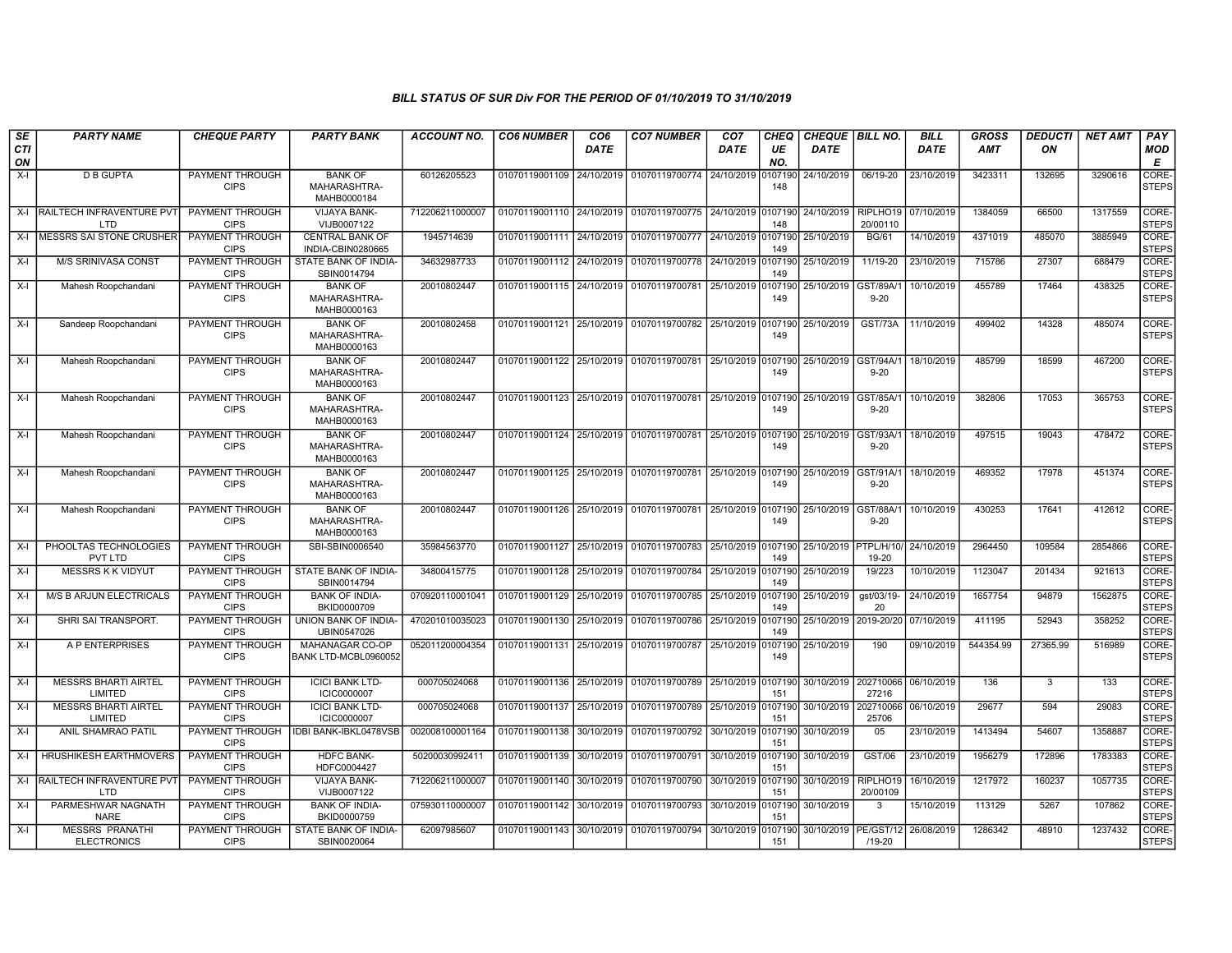| SE        | <b>PARTY NAME</b>                          | <b>CHEQUE PARTY</b>                     | <b>PARTY BANK</b>                             | <b>ACCOUNT NO.</b> | <b>CO6 NUMBER</b>         | CO <sub>6</sub> | <b>CO7 NUMBER</b>                                           | CO <sub>7</sub>    | <b>CHEQ</b>    | CHEQUE   BILL NO. |                                  | <b>BILL</b> | <b>GROSS</b> | <b>DEDUCTI</b> | <b>NET AMT</b> | <b>PAY</b>            |
|-----------|--------------------------------------------|-----------------------------------------|-----------------------------------------------|--------------------|---------------------------|-----------------|-------------------------------------------------------------|--------------------|----------------|-------------------|----------------------------------|-------------|--------------|----------------|----------------|-----------------------|
| CTI<br>ON |                                            |                                         |                                               |                    |                           | <b>DATE</b>     |                                                             | <b>DATE</b>        | UE<br>NO.      | <b>DATE</b>       |                                  | <b>DATE</b> | <b>AMT</b>   | ΟN             |                | <b>MOD</b><br>Е       |
| $X-I$     | <b>YES BANK</b>                            | PAYMENT THROUGH<br><b>CIPS</b>          | YES BANK LTD-<br>YESB0000001                  | 2110711110001      | 01070119001144            | 30/10/2019      | 01070119700796                                              | 30/10/2019         | 0107190<br>152 | 31/10/2019        | 21A                              | 30/08/2019  | 405902       | 18598          | 387304         | CORE-<br><b>STEPS</b> |
| $X-I$     | <b>YES BANK</b>                            | PAYMENT THROUGH<br><b>CIPS</b>          | YES BANK LTD-<br>YESB0000001                  | 2110711110001      | 01070119001145            | 30/10/2019      | 01070119700795 30/10/2019 0107190                           |                    | 152            | 31/10/2019        | 22A                              | 30/09/2019  | 406102       | 22056          | 384046         | CORE-<br><b>STEPS</b> |
| $X-I$     | <b>CHANDRASHEKHAR</b><br><b>INDUSTRIES</b> | <b>PAYMENT THROUGH</b><br><b>CIPS</b>   | <b>BANK OF INDIA-</b><br>BKID0000700          | 070020110000271    | 01070119001146 30/10/2019 |                 | 01070119700797 30/10/2019 0107190                           |                    | 152            | 31/10/2019        | GST-2019-<br>20/23               | 16/10/2019  | 246714       | 38875          | 207839         | CORE-<br><b>STEPS</b> |
| $X-I$     | <b>MESSRS CHHAYA</b><br><b>ENTERPRISES</b> | <b>PAYMENT THROUGH</b><br><b>CIPS</b>   | SBI-SBIN0012485                               | 31459236401        | 01070119001147 30/10/2019 |                 | 01070119700798                                              | 30/10/2019 0107190 | 152            | 31/10/2019        | gst/06a/19-<br>20                | 24/10/2019  | 977877       | 43467          | 934410         | CORE-<br><b>STEPS</b> |
| $X-I$     | MESSRS SUNIL TRADING<br><b>COMPANY</b>     | PAYMENT THROUGH<br><b>CIPS</b>          | SBI-SBIN0011646                               | 62177541695        | 01070119001149 31/10/2019 |                 | 01070119700800 31/10/2019 0107190                           |                    | 152            | 31/10/2019        | 252781                           | 24/10/2019  | 60932        | 10155          | 50777          | CORE-<br><b>STEPS</b> |
| $X-I$     | <b>MATOSHRI ENTERPRISES</b>                | PAYMENT THROUGH<br><b>CIPS</b>          | SAMARTH SAHAKARI<br>BANK LTD-SBLS0000001      | 0100051010000139   | 01070119001150 31/10/2019 |                 | 01070119700803 01/11/2019 0107190                           |                    | 154            | 01/11/2019        | 03                               | 25/10/2019  | 988999       | 71184          | 917815         | CORE-<br><b>STEPS</b> |
| $X-I$     | OCS GROUP INDIA PVT LTD                    | <b>PAYMENT THROUGH</b><br><b>CIPS</b>   | HSBC-HSBC0400002                              | 030878078001       | 01070119001151 31/10/2019 |                 | 01070119700802 01/11/2019 0107190                           |                    | 154            | 01/11/2019        | 133/19-20                        | 23/10/2019  | 1391371      | 151653         | 1239718        | CORE-<br><b>STEPS</b> |
| X-II      | SR SE(C&W)/SUR                             | STATE BANK OF INDIA<br>(IMPREST)        | SBI-SBIN0003072                               | 31529931961        | 01070219004466 01/10/2019 |                 | 01070219701521 01/10/2019                                   |                    | 970848         | 03/10/2019        | 18051                            | 20/09/2019  | 2000         | $\mathbf 0$    | 2000           | <b>IMP</b>            |
| X-II      | SR.DEN/CO/SUR                              | STATE BANK OF INDIA<br>(IMPREST)        | SBI-SBIN0003072                               | 31529931961        | 01070219004467            | 01/10/2019      | 01070219701521                                              | 01/10/2019         | 970848         | 03/10/2019        | 18771                            | 16/09/2019  | 5000         | $\mathbf 0$    | 5000           | <b>IMP</b>            |
| X-II      | DEN/S/SUR                                  | <b>STATE BANK OF INDIA</b><br>(IMPREST) | SBI-SBIN0003072                               | 31529931961        | 01070219004468 01/10/2019 |                 | 01070219701512 01/10/2019 970845                            |                    |                | 01/10/2019        | 3400                             | 25/07/2019  | 3000         | $\Omega$       | 3000           | IMP                   |
| X-II      | <b>DEN/S/SUR</b>                           | <b>STATE BANK OF INDIA</b><br>(IMPREST) | SBI-SBIN0003072                               | 31529931961        | 01070219004469            | 01/10/2019      | 01070219701512 01/10/2019 970845                            |                    |                | 01/10/2019        | 322                              | 21/06/2019  | 7550         | $\mathbf 0$    | 7550           | IMP                   |
| $X-II$    | HPCL DT CARD                               | PAYMENT THROUGH<br><b>CIPS</b>          | <b>ICICI BANK LTD-</b><br>ICIC0000104         | HPCL2600191902     | 01070219004470 01/10/2019 |                 | 01070219701511 01/10/2019 0107190                           |                    | 133            | 01/10/2019        | 9852                             | 20/09/2019  | 431022       | $\mathbf 0$    | 431022         | CORE-<br><b>STEPS</b> |
| X-II      | Vodafone Idea Limited                      | PAYMENT THROUGH<br><b>CIPS</b>          | ORIENTAL BANK OF<br>COMMERCE-<br>ORBC0101054  | 10541010008750     | 01070219004471 01/10/2019 |                 | 01070219701532 03/10/2019 0107190                           |                    | 134            | 03/10/2019        | 14IMH0995<br>1566505             | 22/09/2019  | 22050        | 441            | 21609          | CORE-<br><b>STEPS</b> |
| X-II      | PARMESHWAR NAGNATH<br><b>NARE</b>          | PAYMENT THROUGH<br><b>CIPS</b>          | <b>BANK OF INDIA-</b><br>BKID0000759          | 075930110000007    | 01070219004472 01/10/2019 |                 | 01070219701516 01/10/2019 0107190                           |                    | 134            | 03/10/2019        | GST <sub>01</sub><br><b>NARE</b> | 18/09/2018  | 195181.99    | 46738.99       | 148443         | CORE-<br><b>STEPS</b> |
| X-II      | SHRI SAI TRANSPORT.                        | PAYMENT THROUGH<br><b>CIPS</b>          | UNION BANK OF INDIA-<br>UBIN0547026           | 470201010035023    | 01070219004473            | 01/10/2019      | 01070219701517 01/10/2019 0107190                           |                    | 134            | 03/10/2019        | 2019-20/14                       | 06/09/2019  | 212399       | 6326           | 206073         | CORE-<br><b>STEPS</b> |
| $X-H$     | PARESH LAXMANRAO<br>KHANDAGALE             | PAYMENT THROUGH<br><b>CIPS</b>          | SBI-SBIN0001928                               | 10846265360        | 01070219004474 01/10/2019 |                 | 01070219701518 01/10/2019 0107190                           |                    | 134            | 03/10/2019        | 3/2019-20                        | 17/09/2019  | 134967       | 4895           | 130072         | CORE-<br><b>STEPS</b> |
| $X-H$     | ADEN/TM/SUR                                | <b>STATE BANK OF INDIA</b><br>(IMPREST) | SBI-SBIN0003072                               | 31529931961        | 01070219004475 01/10/2019 |                 | 01070219701520 01/10/2019 970850                            |                    |                | 04/10/2019        | 284                              | 28/08/2019  | 26690        | $\Omega$       | 26690          | IMP                   |
| $X-H$     | JAYANT ELECTRICALS                         | PAYMENT THROUGH<br><b>CIPS</b>          | <b>DENA BANK-</b><br>BKDN0520168              | 016811031022       | 01070219004476 01/10/2019 |                 | 01070219701519 01/10/2019 0107190                           |                    | 134            | 03/10/2019        | 733                              | 24/07/2019  | 77350        | 3230           | 74120          | CORE-<br><b>STEPS</b> |
| $X-II$    | SSE/WORKS/UMD                              | STATE BANK OF INDIA<br>(IMPREST)        | SBI-SBIN0003072                               | 31529931961        | 01070219004477 01/10/2019 |                 | 01070219701528 03/10/2019                                   |                    | 970848         | 03/10/2019        | 327                              | 08/11/2018  | 4965         | $\mathbf{0}$   | 4965           | IMP                   |
| $X-H$     | STATION MANAGER BHIGVAN                    | STATE BANK OF INDIA<br>(IMPREST)        | SBI-SBIN0003072                               | 31529931961        | 01070219004478 01/10/2019 |                 | 01070219701525 03/10/2019 970848                            |                    |                | 03/10/2019        | <b>SW</b>                        | 25/09/2019  | 21840        | $\mathbf 0$    | 21840          | IMP                   |
| X-II      | STATION MANAGER MADHA                      | <b>STATE BANK OF INDIA</b><br>(IMPREST) | SBI-SBIN0003072                               | 31529931961        | 01070219004479 01/10/2019 |                 | 01070219701525 03/10/2019 970848                            |                    |                | 03/10/2019        | 747                              | 13/07/2019  | 9780         | $\mathbf 0$    | 9780           | <b>IMP</b>            |
| X-II      | <b>STATION MANAGER WAKAV</b>               | <b>STATE BANK OF INDIA</b><br>(IMPREST) | SBI-SBIN0003072                               | 31529931961        | 01070219004480 01/10/2019 |                 | 01070219701525 03/10/2019 970848                            |                    |                | 03/10/2019        | 818                              | 20/08/2019  | 9691         | $\Omega$       | 9691           | <b>IMP</b>            |
| X-II      | STATION MANAGER PAKANI                     | STATE BANK OF INDIA<br>(IMPREST)        | SBI-SBIN0003072                               | 31529931961        | 01070219004481            | 01/10/2019      | 01070219701525 03/10/2019 970848                            |                    |                | 03/10/2019        | SW                               | 15/09/2019  | 9750         | $\mathbf 0$    | 9750           | IMP                   |
| $X-II$    | STATION MANAGER MOHOL                      | STATE BANK OF INDIA<br>(IMPREST)        | SBI-SBIN0003072                               | 31529931961        | 01070219004482 01/10/2019 |                 | 01070219701525 03/10/2019 970848                            |                    |                | 03/10/2019        | 165                              | 05/09/2019  | 12072        | $\overline{0}$ | 12072          | <b>IMP</b>            |
| X-II      | SHIVPARVATI TOURS AND<br><b>TRAVELS</b>    | PAYMENT THROUGH<br><b>CIPS</b>          | <b>BANK OF</b><br>MAHARASHTRA-<br>MAHB0000163 | 60325365977        |                           |                 | 01070219004483 01/10/2019 01070219701523 03/10/2019 0107190 |                    | 136            | 04/10/2019        | <b>SUR/19-</b><br>20/02          | 23/09/2019  | 64168        | 7696           | 56472          | CORE-<br><b>STEPS</b> |
| $X-II$    | <b>STATION MANAGER</b><br><b>KURDUWADI</b> | STATE BANK OF INDIA<br>(IMPREST)        | SBI-SBIN0003072                               | 31529931961        |                           |                 | 01070219004484 01/10/2019 01070219701526 03/10/2019 970848  |                    |                | 03/10/2019        | 2758                             | 24/09/2019  | 24780        | $\mathbf 0$    | 24780          | <b>IMP</b>            |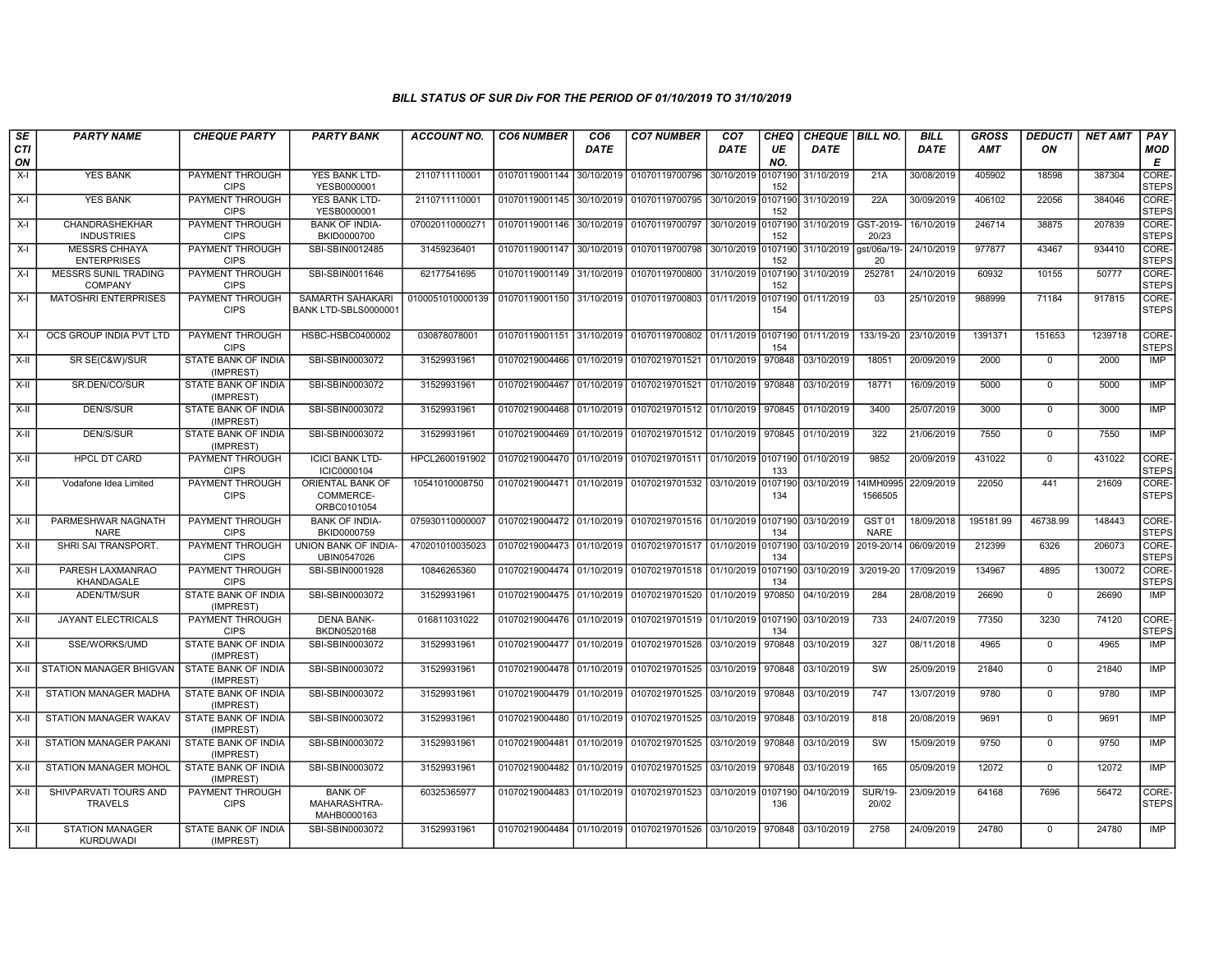| SE<br>CTI<br>ON | <b>PARTY NAME</b>                             | <b>CHEQUE PARTY</b>                      | <b>PARTY BANK</b>                             | <b>ACCOUNT NO.</b> | <b>CO6 NUMBER</b>         | CO <sub>6</sub><br><b>DATE</b> | <b>CO7 NUMBER</b>                                                                | CO <sub>7</sub><br><b>DATE</b> | <b>CHEQ</b><br>UE<br>NO. | CHEQUE   BILL NO.<br><b>DATE</b> |            | <b>BILL</b><br><b>DATE</b> | GROSS<br><b>AMT</b> | <b>DEDUCTI</b><br>ON | <b>NET AMT</b> | PAY<br><b>MOD</b><br>Е                   |
|-----------------|-----------------------------------------------|------------------------------------------|-----------------------------------------------|--------------------|---------------------------|--------------------------------|----------------------------------------------------------------------------------|--------------------------------|--------------------------|----------------------------------|------------|----------------------------|---------------------|----------------------|----------------|------------------------------------------|
| X-II            | STATION MAMAGER DUDHANI                       | STATE BANK OF INDIA<br>(IMPREST)         | SBI-SBIN0003072                               | 31529931961        | 01070219004485 01/10/2019 |                                | 01070219701526                                                                   | 03/10/2019                     | 970848                   | 03/10/2019                       | 573        | 13/09/2019                 | 21843               | $^{\circ}$           | 21843          | <b>IMP</b>                               |
| X-II            | <b>SSTATION MANAGER</b><br>SHAHABAD           | STATE BANK OF INDIA<br>(IMPREST)         | SBI-SBIN0003072                               | 31529931961        | 01070219004486 01/10/2019 |                                | 01070219701526 03/10/2019                                                        |                                | 970848                   | 03/10/2019                       | 1154       | 22/07/2019                 | 14295               | $\overline{0}$       | 14295          | <b>IMP</b>                               |
| $X-H$           | <b>STATION MANAGER</b><br>AKKALKOTROAD        | STATE BANK OF INDIA<br>(IMPREST)         | SBI-SBIN0003072                               | 31529931961        |                           |                                | 01070219004487 01/10/2019 01070219701526 03/10/2019 970848                       |                                |                          | 03/10/2019                       | 1449       | 07/09/2019                 | 16000               | $\mathbf 0$          | 16000          | <b>IMP</b>                               |
| X-II            | <b>STATION MANAGER HOTGI</b>                  | STATE BANK OF INDIA<br>(IMPREST)         | SBI-SBIN0003072                               | 31529931961        |                           |                                | 01070219004488 01/10/2019 01070219701526 03/10/2019 970848                       |                                |                          | 03/10/2019                       | 15772      | 03/08/2019                 | 13548               | $\mathbf 0$          | 13548          | IMP                                      |
| X-II            | STATION MANAGER SAVALGI                       | <b>STATE BANK OF INDIA</b><br>(IMPREST)  | SBI-SBIN0003072                               | 31529931961        | 01070219004489            | 01/10/2019                     | 01070219701527                                                                   | 03/10/2019 970848              |                          | 03/10/2019                       | SW         | 08/08/2019                 | 9750                | $\mathbf 0$          | 9750           | IMP                                      |
| X-II            | <b>STATION MANAGER</b><br><b>GANGAPURROAD</b> | STATE BANK OF INDIA<br>(IMPREST)         | SBI-SBIN0003072                               | 31529931961        | 01070219004490 01/10/2019 |                                | 01070219701527 03/10/2019 970848                                                 |                                |                          | 03/10/2019                       | 1370       | 11/08/2019                 | 14134               | $\Omega$             | 14134          | <b>IMP</b>                               |
|                 | X-II STATION MANAGER NIMBALAK                 | STATE BANK OF INDIA<br>(IMPREST)         | SBI-SBIN0003072                               | 31529931961        | 01070219004491 01/10/2019 |                                | 01070219701527 03/10/2019 970848                                                 |                                |                          | 03/10/2019                       | 1540       | 05/09/2019                 | 9040                | $\mathbf 0$          | 9040           | <b>IMP</b>                               |
|                 | X-II STATION MANAGER BELVANDI                 | <b>STATE BANK OF INDIA</b><br>(IMPREST)  | SBI-SBIN0003072                               | 31529931961        |                           |                                | 01070219004492 01/10/2019 01070219701527 03/10/2019                              |                                | 970848                   | 03/10/2019                       | 12213      | 18/07/2019                 | 14686               | $\mathbf 0$          | 14686          | <b>IMP</b>                               |
|                 | X-II STATION MANAGER AKOLNER                  | STATE BANK OF INDIA<br>(IMPREST)         | SBI-SBIN0003072                               | 31529931961        |                           |                                | 01070219004493 01/10/2019 01070219701527                                         | 03/10/2019 970848              |                          | 03/10/2019                       | 94         | 05/09/2019                 | 10000               | $\mathbf 0$          | 10000          | IMP                                      |
| X-II            | <b>STATION MANAGER</b><br><b>KOPARGAON</b>    | <b>DIVISIONAL</b><br>CASHIER(P) SHOLAPUR | SBI-SBIN0003072                               | 31529931961        | 01070219004494            | 01/10/2019                     | 01070219701527 03/10/2019 970846                                                 |                                |                          | 03/10/2019                       | 576        | 09/08/2019                 | 25170               | $\Omega$             | 25170          | CASH                                     |
| X-II            | <b>ADITYA ENTERPRISES</b>                     | PAYMENT THROUGH<br><b>CIPS</b>           | <b>BANK OF</b><br>MAHARASHTRA-<br>MAHB0000518 | 60292687411        |                           |                                | 01070219004495 01/10/2019 01070219701524 03/10/2019 0107190 03/10/2019 GST-2019- |                                | 134                      |                                  | 20/04      | 27/09/2019                 | 51463               | 1691                 | 49772          | CORE-<br><b>STEPS</b>                    |
| X-II            | DMM SUR GEN                                   | <b>DIVISIONAL</b><br>CASHIER(P) SHOLAPUR | SBI-SBIN0003072                               | 31529931961        |                           |                                | 01070219004496 01/10/2019 01070219701522 01/10/2019 970846                       |                                |                          | 03/10/2019                       | 733002     | 01/10/2019                 | 24262               | $\Omega$             | 24262          | CASH                                     |
| X-II            | MSEDCL LATUR R                                | <b>STATE BANK OF</b><br>INDIA, SOLAPUR   | SELF CHEQUE-                                  | 000000000          |                           |                                | 01070219004497 03/10/2019 01070219701530 03/10/2019 970847                       |                                |                          | 03/10/2019                       | 721544     | 30/09/2019                 | 12944               | $\mathbf 0$          | 12944          | <b>DEMA</b><br><b>ND</b><br><b>DRAFT</b> |
| X-II            | ADEN/BG/KWV                                   | STATE BANK OF INDIA<br>(IMPREST)         | SBI-SBIN0003072                               | 31529931961        | 01070219004498            | 03/10/2019                     | 01070219701535 03/10/2019 970850                                                 |                                |                          | 04/10/2019                       | 4644       | 06/09/2019                 | 8980                | $\Omega$             | 8980           | IMP                                      |
| X-II            | SSE/P WAY/YL                                  | STATE BANK OF INDIA<br>(IMPREST)         | SBI-SBIN0003072                               | 31529931961        | 01070219004499            | 03/10/2019                     | 01070219701542 04/10/2019 970850                                                 |                                |                          | 04/10/2019                       | 297        | 12/08/2019                 | 14987               | $\mathbf 0$          | 14987          | IMP                                      |
| X-II            | <b>MS/PVR/GEN</b>                             | STATE BANK OF INDIA<br>(IMPREST)         | SBI-SBIN0003072                               | 31529931961        | 01070219004500 03/10/2019 |                                | 01070219701540 04/10/2019 970850                                                 |                                |                          | 04/10/2019                       | 9032       | 09/09/2019                 | 3806                | $\overline{0}$       | 3806           | <b>IMP</b>                               |
| X-II            | <b>CCOR/RCD/DD/DG SET</b>                     | <b>STATE BANK OF INDIA</b><br>(IMPREST)  | SBI-SBIN0003072                               | 31529931961        | 01070219004501 03/10/2019 |                                | 01070219701540 04/10/2019 970850                                                 |                                |                          | 04/10/2019                       | 24756      | 18/09/2019                 | 9559                | $\mathbf 0$          | 9559           | <b>IMP</b>                               |
| X-II            | HPCL DT CARD (ELECT D G<br>SET)               | PAYMENT THROUGH<br><b>CIPS</b>           | <b>ICICI BANK LTD-</b><br>ICIC0000104         | HPCL2600795272     | 01070219004502 03/10/2019 |                                | 01070219701536 03/10/2019 0107190                                                |                                | 136                      | 04/10/2019                       | 05         | 20/09/2019                 | 35000               | $\mathbf 0$          | 35000          | CORE-<br><b>STEPS</b>                    |
| $X-II$          | CCOR/DD/LOBBY                                 | STATE BANK OF INDIA<br>(IMPREST)         | SBI-SBIN0003072                               | 31529931961        | 01070219004503            | 03/10/2019                     | 01070219701540 04/10/2019                                                        |                                | 970850                   | 04/10/2019                       | 2478       | 01/08/2019                 | 5000                | $\Omega$             | 5000           | <b>IMP</b>                               |
| $X-H$           | <b>HPCL DT CARD</b>                           | PAYMENT THROUGH<br><b>CIPS</b>           | <b>ICICI BANK LTD-</b><br>ICIC0000104         | HPCL2600191902     | 01070219004504            | 03/10/2019                     | 01070219701531 03/10/2019 0107190                                                |                                | 134                      | 03/10/2019                       | 9974       | 28/09/2019                 | 430968              | $\mathbf 0$          | 430968         | CORE-<br><b>STEPS</b>                    |
| $X-H$           | SR.DEN/N/SUR                                  | STATE BANK OF INDIA<br>(IMPREST)         | SBI-SBIN0003072                               | 31529931961        | 01070219004505 03/10/2019 |                                | 01070219701540 04/10/2019 970850                                                 |                                |                          | 04/10/2019                       | 18424      | 09/09/2019                 | 4000                | $\overline{0}$       | 4000           | <b>IMP</b>                               |
| X-II            | SR.DSO.SUR                                    | STATE BANK OF INDIA<br>(IMPREST)         | SBI-SBIN0003072                               | 31529931961        |                           |                                | 01070219004506 03/10/2019 01070219701540 04/10/2019 970850                       |                                |                          | 04/10/2019                       | 186        | 30/08/2019                 | 4952                | $\mathbf 0$          | 4952           | <b>IMP</b>                               |
| X-II            | <b>SSE/P WAY/JH</b>                           | <b>DIVISIONAL</b><br>CASHIER(P) SHOLAPUR | SBI-SBIN0003072                               | 31529931961        | 01070219004507 03/10/2019 |                                | 01070219701529 03/10/2019 970846                                                 |                                |                          | 03/10/2019                       | 19-20/7671 | 04/09/2019                 | 14387               | $\mathbf 0$          | 14387          | CASH                                     |
| X-II            | CCOR/SUR/LOBBY                                | STATE BANK OF INDIA<br>(IMPREST)         | SBI-SBIN0003072                               | 31529931961        |                           |                                | 01070219004508 03/10/2019 01070219701540 04/10/2019 970850                       |                                |                          | 04/10/2019                       | 313        | 05/08/2019                 | 4920                | $\mathbf 0$          | 4920           | <b>IMP</b>                               |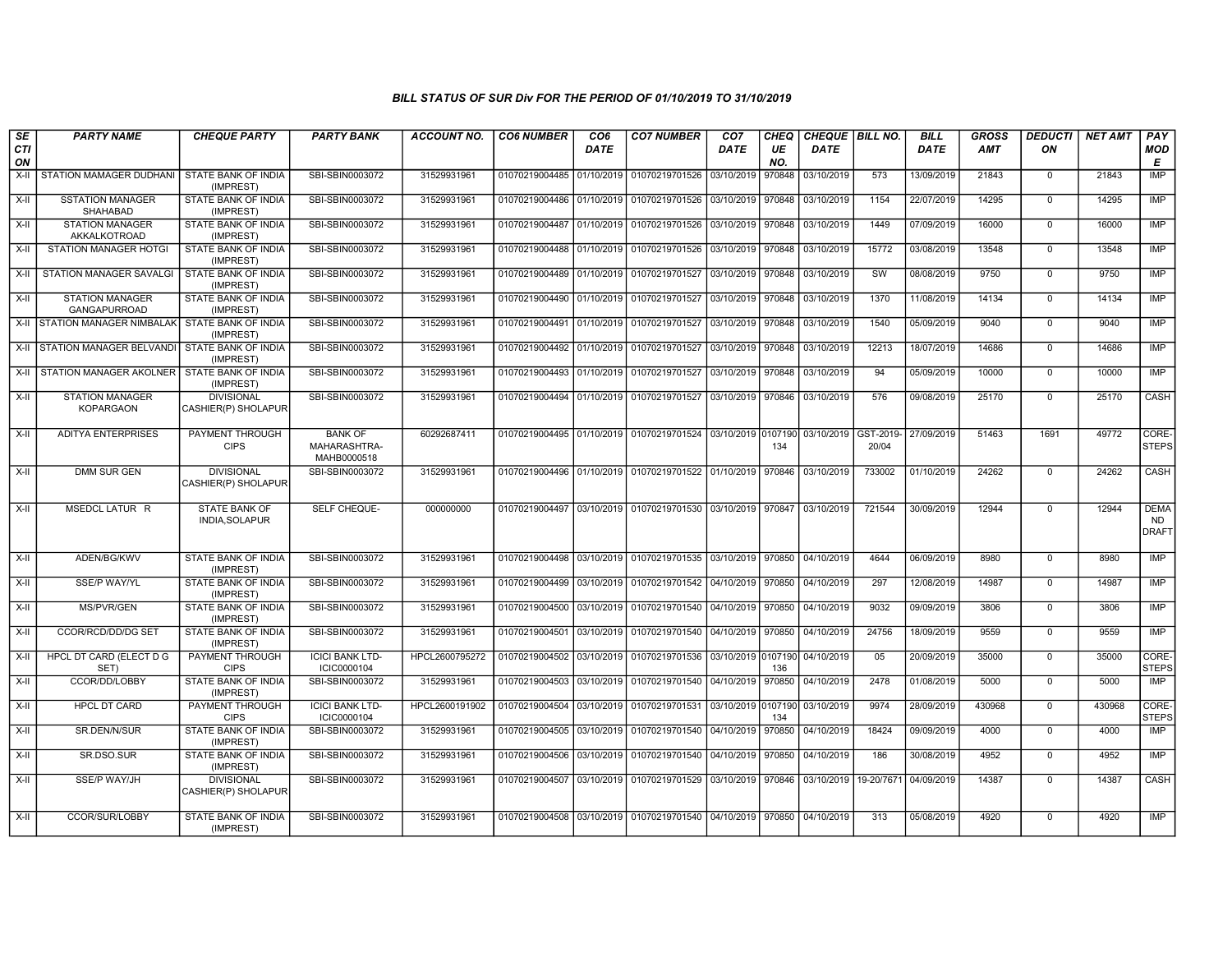| SE<br>CTI<br>ON | <b>PARTY NAME</b>                                                        | <b>CHEQUE PARTY</b>                      | <b>PARTY BANK</b>                             | <b>ACCOUNT NO.</b> | <b>CO6 NUMBER</b>         | CO <sub>6</sub><br><b>DATE</b> | <b>CO7 NUMBER</b>                                          | CO <sub>7</sub><br><b>DATE</b> | <b>CHEQ</b><br>UE<br>NO. | CHEQUE BILL NO.<br><b>DATE</b> |         | <b>BILL</b><br><b>DATE</b> | <b>GROSS</b><br><b>AMT</b> | <b>DEDUCTI</b><br>ON | <b>NET AMT</b> | PAY<br><b>MOD</b><br>E |
|-----------------|--------------------------------------------------------------------------|------------------------------------------|-----------------------------------------------|--------------------|---------------------------|--------------------------------|------------------------------------------------------------|--------------------------------|--------------------------|--------------------------------|---------|----------------------------|----------------------------|----------------------|----------------|------------------------|
| X-II            | CCOR/SUR/GEN                                                             | STATE BANK OF INDIA<br>(IMPREST)         | SBI-SBIN0003072                               | 31529931961        | 01070219004509            | 03/10/2019                     | 01070219701540                                             | 04/10/2019                     | 970850                   | 04/10/2019                     | 8017    | 10/08/2019                 | 449                        | $\mathbf 0$          | 449            | <b>IMP</b>             |
| X-II            | <b>SR DPO/SUR</b>                                                        | STATE BANK OF INDIA<br>(IMPREST)         | SBI-SBIN0003072                               | 31529931961        | 01070219004510            | 03/10/2019                     | 01070219701540 04/10/2019                                  |                                | 970850                   | 04/10/2019                     | 4388    | 14/08/2019                 | 11999                      | $\mathbf 0$          | 11999          | IMP                    |
| $X-II$          | <b>SR DOM SUR</b>                                                        | STATE BANK OF INDIA<br>(IMPREST)         | SBI-SBIN0003072                               | 31529931961        | 01070219004511 03/10/2019 |                                | 01070219701540 04/10/2019                                  |                                | 970850                   | 04/10/2019                     | 285133  | 06/09/2019                 | 5000                       | $\mathbf 0$          | 5000           | IMP                    |
| X-II            | SR.DCM.SUR                                                               | STATE BANK OF INDIA<br>(IMPREST)         | SBI-SBIN0003072                               | 31529931961        | 01070219004512 03/10/2019 |                                | 01070219701533 03/10/2019 970848                           |                                |                          | 03/10/2019                     | 2924    | 27/07/2019                 | 30000                      | $\mathbf 0$          | 30000          | <b>IMP</b>             |
| X-II            | TTE REST HOUSE WD                                                        | STATE BANK OF INDIA<br>(IMPREST)         | SBI-SBIN0003072                               | 31529931961        | 01070219004513 03/10/2019 |                                | 01070219701534                                             | 03/10/2019                     | 970848                   | 03/10/2019                     | 1001    | 16/09/2019                 | 14851                      | $\Omega$             | 14851          | <b>IMP</b>             |
| $X-II$          | TTE REST HOUSE LUR                                                       | STATE BANK OF INDIA<br>(IMPREST)         | SBI-SBIN0003072                               | 31529931961        | 01070219004514            | 03/10/2019                     | 01070219701534 03/10/2019                                  |                                | 970848                   | 03/10/2019                     | 094     | 25/09/2019                 | 4980                       | $\Omega$             | 4980           | <b>IMP</b>             |
| X-II            | ANJALI ENTERPRISES                                                       | PAYMENT THROUGH<br><b>CIPS</b>           | <b>BANK OF</b><br>MAHARASHTRA-<br>MAHB0001954 | 60334902763        | 01070219004515 03/10/2019 |                                | 01070219701545 04/10/2019 0107190                          |                                | 137                      | 07/10/2019                     | 213495  | 24/09/2019                 | 93900                      | $\Omega$             | 93900          | CORE-<br><b>STEPS</b>  |
| X-II            | ARYAN CONSTRUCTION &<br>supplier                                         | PAYMENT THROUGH<br><b>CIPS</b>           | STATE BANK OF INDIA-<br>SBIN0014794           | 32072225184        | 01070219004516 03/10/2019 |                                | 01070219701545 04/10/2019 0107190                          |                                | 137                      | 07/10/2019                     | 213496  | 24/09/2019                 | 93900                      | $\mathbf 0$          | 93900          | CORE-<br><b>STEPS</b>  |
| X-II            | SATHE RAMCHANDRA D                                                       | PAYMENT THROUGH<br><b>CIPS</b>           | <b>BANK OF BARODA-</b><br><b>BARBORAISHO</b>  | 10140200000176     | 01070219004517 03/10/2019 |                                | 01070219701545 04/10/2019 0107190                          |                                | 137                      | 07/10/2019                     | 213497  | 24/09/2019                 | 93900                      | $\mathbf 0$          | 93900          | CORE-<br><b>STEPS</b>  |
| X-II            | SASHA HOUSEKEEPING<br><b>FACILITY MANAGEMENT PVT</b><br>LTD              | PAYMENT THROUGH<br><b>CIPS</b>           | UNION BANK OF INDIA-<br>UBIN0532002           | 320001010036402    | 01070219004518            | 03/10/2019                     | 01070219701545 04/10/2019 0107190                          |                                | 137                      | 07/10/2019                     | 213498  | 24/09/2019                 | 93900                      | $\Omega$             | 93900          | CORE-<br><b>STEPS</b>  |
| X-II            | YASHSHREE ENTERPRISE                                                     | PAYMENT THROUGH<br><b>CIPS</b>           | <b>BANK OF BARODA</b><br><b>BARB0SHOLAP</b>   | 04370200000458     | 01070219004519 03/10/2019 |                                | 01070219701545 04/10/2019 0107190                          |                                | 137                      | 07/10/2019                     | 213499  | 24/09/2019                 | 93900                      | $\Omega$             | 93900          | CORE-<br><b>STEPS</b>  |
| X-II            | <b>BHIMASHANKAR</b><br><b>ENTERPRISES</b>                                | PAYMENT THROUGH<br><b>CIPS</b>           | <b>BANK OF</b><br>MAHARASHTRA-<br>MAHB0001132 | 60221248490        | 01070219004520            | 03/10/2019                     | 01070219701537 03/10/2019 0107190                          |                                | 136                      | 04/10/2019                     | 1920143 | 09/09/2019                 | 33004                      | 1880                 | 31124          | CORE-<br><b>STEPS</b>  |
| $X-H$           | SAMEEKSHA ENTERPRISES                                                    | PAYMENT THROUGH<br><b>CIPS</b>           | <b>VIJAYA BANK-</b><br>VIJB0005018            | 501806211000021    | 01070219004521            | 03/10/2019                     | 01070219701538 03/10/2019 0107190                          |                                | 136                      | 04/10/2019                     | 61      | 02/10/2019                 | 49927                      | 499                  | 49428          | CORE-<br><b>STEPS</b>  |
| X-II            | DMM /SUR                                                                 | <b>DIVISIONAL</b><br>CASHIER(P) SHOLAPUR | SELF CHEQUE-                                  | 000000000          | 01070219004522            | 03/10/2019                     | 01070219701539 03/10/2019                                  |                                | 970849                   | 04/10/2019                     | 733003  | 03/10/2019                 | 80000                      | $\Omega$             | 80000          | CASH                   |
| X-II            | SSE/(C&W)/LUR/COG                                                        | STATE BANK OF INDIA<br>(IMPREST)         | SBI-SBIN0003072                               | 31529931961        | 01070219004523            | 04/10/2019                     | 01070219701543 04/10/2019                                  |                                | 970850                   | 04/10/2019                     | 2509    | 06/09/2019                 | 2864                       | $\mathbf 0$          | 2864           | <b>IMP</b>             |
| X-II            | SSE(C&W)SUR/COACHING                                                     | <b>STATE BANK OF INDIA</b><br>(IMPREST)  | SBI-SBIN0003072                               | 31529931961        | 01070219004524            | 04/10/2019                     | 01070219701543 04/10/2019                                  |                                | 970850                   | 04/10/2019                     | 3108    | 30/08/2019                 | 24602                      | $\Omega$             | 24602          | IMP                    |
| X-II            | SR SE(C&W)/SUR                                                           | STATE BANK OF INDIA<br>(IMPREST)         | SBI-SBIN0003072                               | 31529931961        | 01070219004525 04/10/2019 |                                | 01070219701543 04/10/2019                                  |                                | 970850                   | 04/10/2019                     | 935     | 06/09/2019                 | 1850                       | $\mathbf 0$          | 1850           | <b>IMP</b>             |
| X-II            | SSE/C&W/SNSI/COACHING                                                    | STATE BANK OF INDIA<br>(IMPREST)         | SBI-SBIN0003072                               | 31529931961        | 01070219004526 04/10/2019 |                                | 01070219701543   04/10/2019   970850                       |                                |                          | 04/10/2019                     | 215     | 24/09/2019                 | 2500                       | $\mathbf 0$          | 2500           | <b>IMP</b>             |
| X-II            | <b>DMM SUR GEN</b>                                                       | STATE BANK OF INDIA<br>(IMPREST)         | SBI-SBIN0003072                               | 31529931961        | 01070219004527            | 04/10/2019                     | 01070219701547   04/10/2019   970850                       |                                |                          | 04/10/2019                     | 1705    | 28/06/2019                 | 892                        | $\Omega$             | 892            | IMP                    |
| $X-I$           | <b>ASHWINI SAHAKARI</b><br>RUGNALAYA AND RESEARCH<br>CENTRE NYT. SOLAPUR | PAYMENT THROUGH<br><b>CIPS</b>           | SBI-SBIN0001656                               | 30684517471        | 01070219004528            | 04/10/2019                     | 01070219701541 04/10/2019 0107190                          |                                | 136                      | 04/10/2019                     | 2986    | 04/09/2019                 | 97624                      | 9762                 | 87862          | CORE-<br><b>STEPS</b>  |
| $X-II$          | <b>ASHWINI SAHAKARI</b><br>RUGNALAYA AND RESEARCH<br>CENTRE NYT. SOLAPUR | PAYMENT THROUGH<br><b>CIPS</b>           | SBI-SBIN0001656                               | 30684517471        | 01070219004529 04/10/2019 |                                | 01070219701541 04/10/2019 0107190                          |                                | 136                      | 04/10/2019                     | 2986/01 | 04/09/2019                 | 36084                      | 3608                 | 32476          | CORE-<br><b>STEPS</b>  |
| X-II            | ASHWINI SAHAKARI<br>RUGNALAYA AND RESEARCH<br>CENTRE NYT. SOLAPUR        | PAYMENT THROUGH<br><b>CIPS</b>           | SBI-SBIN0001656                               | 30684517471        | 01070219004530 04/10/2019 |                                | 01070219701541 04/10/2019 0107190                          |                                | 136                      | 04/10/2019                     | 2986/02 | 04/09/2019                 | 138576                     | 13858                | 124718         | CORE-<br><b>STEPS</b>  |
| X-II            | SSE/P WAY/ANG                                                            | STATE BANK OF INDIA<br>(IMPREST)         | SBI-SBIN0003072                               | 31529931961        |                           |                                | 01070219004531 04/10/2019 01070219701550 04/10/2019 970853 |                                |                          | 07/10/2019                     | 1103    | 15/07/2019                 | 14863                      | $\mathbf 0$          | 14863          | IMP                    |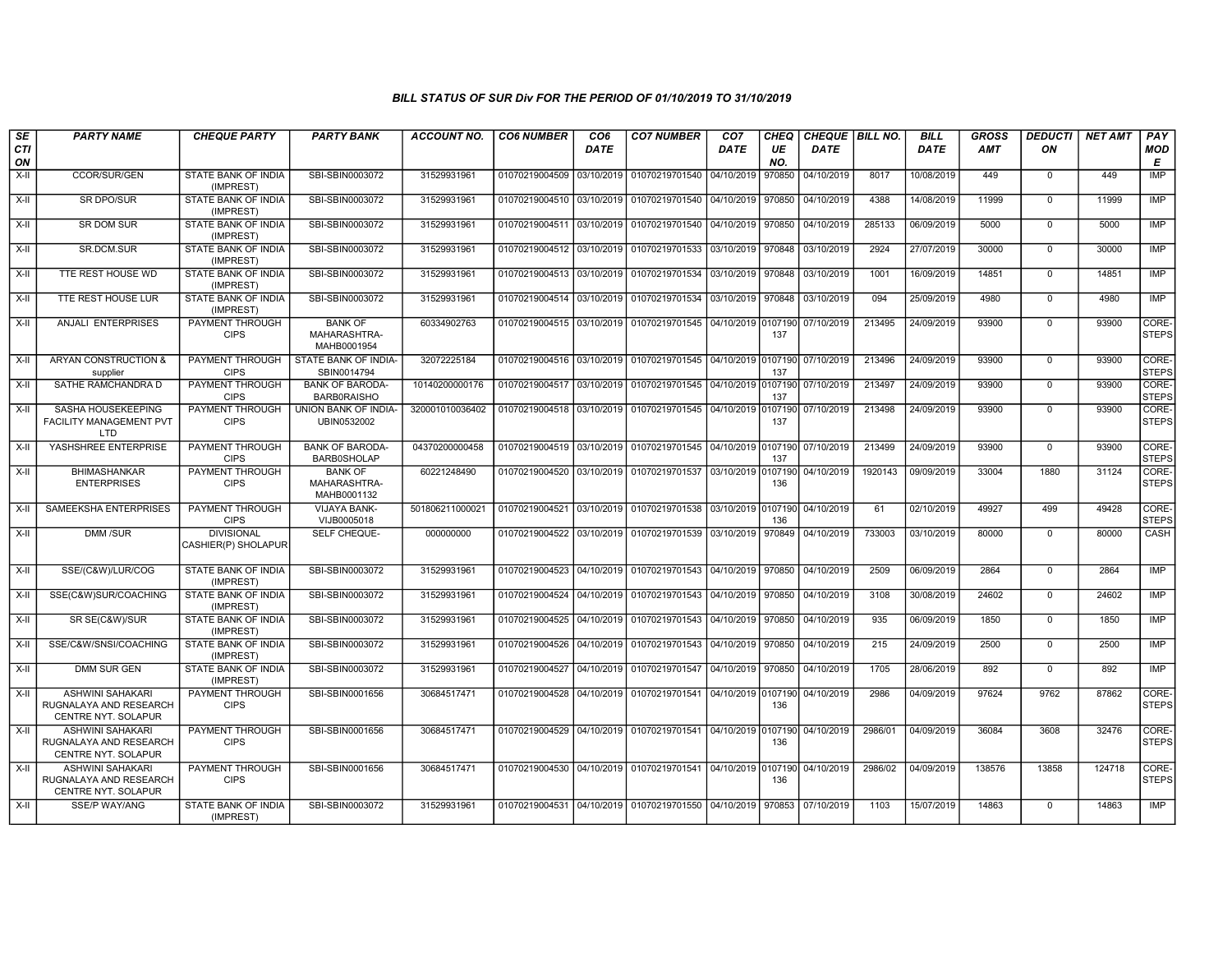| SE               | <b>PARTY NAME</b>                                                      | <b>CHEQUE PARTY</b>                      | <b>PARTY BANK</b>                         | <b>ACCOUNT NO.</b> | <b>CO6 NUMBER</b>                        | CO <sub>6</sub> | <b>CO7 NUMBER</b>                                                                | CO <sub>7</sub>    | <b>CHEQ</b>    | CHEQUE   BILL NO. |                                        | <b>BILL</b> | GROSS      | <b>DEDUCTI</b> | <b>NET AMT</b> | <b>PAY</b>            |
|------------------|------------------------------------------------------------------------|------------------------------------------|-------------------------------------------|--------------------|------------------------------------------|-----------------|----------------------------------------------------------------------------------|--------------------|----------------|-------------------|----------------------------------------|-------------|------------|----------------|----------------|-----------------------|
| <b>CTI</b><br>ON |                                                                        |                                          |                                           |                    |                                          | <b>DATE</b>     |                                                                                  | <b>DATE</b>        | UE<br>NO.      | <b>DATE</b>       |                                        | <b>DATE</b> | <b>AMT</b> | ON             |                | MOD<br>E              |
| $X-I$            | ASC/RPF/SUR                                                            | <b>DIVISIONAL</b><br>CASHIER(P) SHOLAPUR | SBI-SBIN0003072                           | 31529931961        | 01070219004532 04/10/2019                |                 | 01070219701548                                                                   | 04/10/2019         | 970849         | 04/10/2019        | 1157                                   | 24/09/2019  | 12000      | $\mathbf 0$    | 12000          | CASH                  |
| $X-H$            | <b>IPF ANG</b>                                                         | STATE BANK OF INDIA<br>(IMPREST)         | SBI-SBIN0003072                           | 31529931961        | 01070219004533                           |                 | 04/10/2019 01070219701554                                                        | 07/10/2019 970853  |                | 07/10/2019        | $01/19$ to<br>14/19                    | 30/04/2019  | 9990       | $\Omega$       | 9990           | IMP                   |
| $X-H$            | <b>MAHARASHTRA STATE</b><br>ELECTRICITY DISTRIBUTION<br><b>COMPANY</b> | <b>PAYMENT THROUGH</b><br><b>CIPS</b>    | CANARA BANK-<br>CNRB0001903               | 1903201010183      |                                          |                 | 01070219004534 04/10/2019 01070219701551 04/10/2019 0107190                      |                    | 137            | 07/10/2019        | 201909153<br>055973                    | 01/10/2019  | 663040     | $\overline{0}$ | 663040         | CORE-<br><b>STEPS</b> |
| $X-H$            | <b>GAYATRI TRADERS</b>                                                 | <b>PAYMENT THROUGH</b><br><b>CIPS</b>    | STATE BANK OF INDIA-<br>SBIN0040210       | 64037034849        | 01070219004536                           |                 | 04/10/2019 01070219701549 04/10/2019 0107190                                     |                    | 137            | 07/10/2019        | 128                                    | 25/09/2019  | 96800      | 968            | 95832          | CORE-<br><b>STEPS</b> |
|                  | X-II ANAND RISHIJI HOSPITAL AND<br>MEDICAL RESEARCH CENTER             | PAYMENT THROUGH<br><b>CIPS</b>           | AXIS BANK-UTIB0000215                     | 215010100015941    |                                          |                 | 01070219004537 07/10/2019 01070219701552 07/10/2019 0107190 07/10/2019 IPB012231 |                    | 137            |                   |                                        | 14/08/2019  | 16308      | 1631           | 14677          | CORE-<br><b>STEPS</b> |
| X-II             | ANAND RISHIJI HOSPITAL AND<br><b>MEDICAL RESEARCH CENTER</b>           | PAYMENT THROUGH<br><b>CIPS</b>           | AXIS BANK-UTIB0000215                     | 215010100015941    | 01070219004538 07/10/2019                |                 | 01070219701552                                                                   | 07/10/2019         | 0107190<br>137 | 07/10/2019        | IPB012249                              | 19/08/2019  | 8988       | 899            | 8089           | CORE-<br><b>STEPS</b> |
| X-II             | ANAND RISHIJI HOSPITAL AND<br><b>MEDICAL RESEARCH CENTER</b>           | <b>PAYMENT THROUGH</b><br><b>CIPS</b>    | AXIS BANK-UTIB0000215                     | 215010100015941    | 01070219004539                           | 07/10/2019      | 01070219701552 07/10/2019 0107190                                                |                    | 137            | 07/10/2019        | IPB012246<br>-5                        | 19/08/2019  | 21375      | 2138           | 19237          | CORE-<br><b>STEPS</b> |
| X-II             | ANAND RISHIJI HOSPITAL AND<br><b>MEDICAL RESEARCH CENTER</b>           | PAYMENT THROUGH<br><b>CIPS</b>           | AXIS BANK-UTIB0000215                     | 215010100015941    | 01070219004540 07/10/2019                |                 | 01070219701552 07/10/2019 0107190                                                |                    | 137            | 07/10/2019        | IPB012257 21/08/2019<br>$\mathcal{P}$  |             | 12539      | 1254           | 11285          | CORE-<br><b>STEPS</b> |
| $X-H$            | ANAND RISHIJI HOSPITAL AND<br>MEDICAL RESEARCH CENTER                  | <b>PAYMENT THROUGH</b><br><b>CIPS</b>    | AXIS BANK-UTIB0000215                     | 215010100015941    | 01070219004541 07/10/2019                |                 | 01070219701552 07/10/2019 0107190 07/10/2019   IPB012289 26/08/2019              |                    | 137            |                   | 9                                      |             | 8973       | 897            | 8076           | CORE-<br><b>STEPS</b> |
| X-II             | ANAND RISHIJI HOSPITAL AND<br><b>MEDICAL RESEARCH CENTER</b>           | PAYMENT THROUGH<br><b>CIPS</b>           | AXIS BANK-UTIB0000215                     | 215010100015941    |                                          |                 | 01070219004542 07/10/2019 01070219701552 07/10/2019 0107190                      |                    | 137            | 07/10/2019        | IPB012296 27/08/2019<br>.5             |             | 7588       | 759            | 6829           | CORE-<br><b>STEPS</b> |
| X-II             | ANAND RISHIJI HOSPITAL AND<br>MEDICAL RESEARCH CENTER                  | PAYMENT THROUGH<br><b>CIPS</b>           | AXIS BANK-UTIB0000215                     | 215010100015941    | 01070219004543 07/10/2019                |                 | 01070219701552 07/10/2019 0107190                                                |                    | 137            | 07/10/2019        | IPB012316 31/08/2019<br>-5             |             | 14358      | 1436           | 12922          | CORE-<br><b>STEPS</b> |
| $X-II$           | ANAND RISHIJI HOSPITAL AND<br>MEDICAL RESEARCH CENTER                  | <b>PAYMENT THROUGH</b><br><b>CIPS</b>    | AXIS BANK-UTIB0000215                     | 215010100015941    |                                          |                 | 01070219004544 07/10/2019 01070219701553 07/10/2019 0107190                      |                    | 137            | 07/10/2019        | IPB012190 03/08/2019<br>$\overline{2}$ |             | 37048      | 3705           | 33343          | CORE-<br><b>STEPS</b> |
| X-II             | ANAND RISHIJI HOSPITAL AND<br>MEDICAL RESEARCH CENTER                  | <b>PAYMENT THROUGH</b><br><b>CIPS</b>    | AXIS BANK-UTIB0000215                     | 215010100015941    | 01070219004545 07/10/2019 01070219701553 |                 |                                                                                  | 07/10/2019 0107190 | 137            | 07/10/2019        | IPB012196 05/08/2019<br>$\overline{7}$ |             | 25831      | 2583           | 23248          | CORE-<br><b>STEPS</b> |
| $X-H$            | ANAND RISHIJI HOSPITAL AND<br>MEDICAL RESEARCH CENTER                  | <b>PAYMENT THROUGH</b><br><b>CIPS</b>    | AXIS BANK-UTIB0000215                     | 215010100015941    | 01070219004546 07/10/2019                |                 | 01070219701553 07/10/2019 0107190                                                |                    | 137            | 07/10/2019        | <b>IPB012268</b><br>$\mathbf 0$        | 23/08/2019  | 31870      | 3187           | 28683          | CORE-<br><b>STEPS</b> |
| X-II             | SSE(C&W)SUR/MOB CRANE                                                  | STATE BANK OF INDIA<br>(IMPREST)         | SBI-SBIN0003072                           | 31529931961        | 01070219004547 07/10/2019 01070219701554 |                 |                                                                                  | 07/10/2019         | 970853         | 07/10/2019        | 17942                                  | 16/08/2019  | 8700       | $\mathbf 0$    | 8700           | <b>IMP</b>            |
| $X-H$            | IPF/RPF/DSCR/SUR                                                       | <b>STATE BANK OF INDIA</b><br>(IMPREST)  | SBI-SBIN0003072                           | 31529931961        | 01070219004548 07/10/2019                |                 | 01070219701554                                                                   | 07/10/2019         | 970853         | 07/10/2019        | 2764                                   | 23/01/2019  | 500        | $\overline{0}$ | 500            | <b>IMP</b>            |
| X-II             | <b>MS ANG</b>                                                          | <b>STATE BANK OF INDIA</b><br>(IMPREST)  | SBI-SBIN0003072                           | 31529931961        |                                          |                 | 01070219004549 07/10/2019 01070219701554 07/10/2019                              |                    | 970853         | 07/10/2019        | R-1653                                 | 20/06/2019  | 8017       | $\mathbf 0$    | 8017           | IMP                   |
| X-II             | SR DSTE(M)/SUR                                                         | STATE BANK OF INDIA<br>(IMPREST)         | SBI-SBIN0003072                           | 31529931961        | 01070219004550                           | 07/10/2019      | 01070219701554                                                                   | 07/10/2019         | 970853         | 07/10/2019        | 2539                                   | 20/09/2019  | 11502      | $\mathbf 0$    | 11502          | IMP                   |
| $X-I$            | IPF/RPF/DOG<br>SQUAD/DD/EMERGENCY MED                                  | STATE BANK OF INDIA<br>(IMPREST)         | SBI-SBIN0003072                           | 31529931961        | 01070219004551 07/10/2019                |                 | 01070219701554                                                                   | 07/10/2019         | 970853         | 07/10/2019        | 2147                                   | 08/09/2019  | 4441       | $\Omega$       | 4441           | <b>IMP</b>            |
| X-II             | ADEN/DETC/SUR                                                          | STATE BANK OF INDIA<br>(IMPREST)         | SBI-SBIN0003072                           | 31529931961        |                                          |                 | 01070219004552 07/10/2019 01070219701582                                         | 10/10/2019 970858  |                | 10/10/2019        | 215                                    | 24/09/2019  | 4750       | $\mathbf 0$    | 4750           | <b>IMP</b>            |
| $X-H$            | <b>CCOR/KWV</b>                                                        | <b>DIVISIONAL</b><br>CASHIER(P) SHOLAPUR | SBI-SBIN0003072                           | 31529931961        |                                          |                 | 01070219004553 07/10/2019 01070219701555 07/10/2019                              |                    | 970851         | 07/10/2019        | 642                                    | 25/09/2019  | 29870      | $\mathbf 0$    | 29870          | CASH                  |
| X-II             | SSE(C&W)ARME/SPART/SUR                                                 | STATE BANK OF INDIA<br>(IMPREST)         | SBI-SBIN0003072                           | 31529931961        |                                          |                 | 01070219004554 07/10/2019 01070219701556 07/10/2019                              |                    | 970853         | 07/10/2019        | 1975                                   | 19/08/2019  | 20234      | $\mathbf 0$    | 20234          | <b>IMP</b>            |
| X-II             | SR DME SUR                                                             | STATE BANK OF INDIA<br>(IMPREST)         | SBI-SBIN0003072                           | 3152993161         |                                          |                 | 01070219004555 07/10/2019 01070219701557 07/10/2019                              |                    | 970853         | 07/10/2019        | 18811                                  | 27/09/2019  | 3000       | $\mathbf 0$    | 3000           | IMP                   |
| X-II             | <b>MAHARASHTRA STATE</b><br>ELECTRICITY DISTRIBUTION<br><b>COMPANY</b> | <b>PAYMENT THROUGH</b><br><b>CIPS</b>    | CANARA BANK-<br>CNRB0001903               | 1903201010183      | 01070219004556 07/10/2019 01070219701558 |                 |                                                                                  | 07/10/2019 0107190 | 137            | 07/10/2019        | 201909453<br>056309                    | 04/10/2019  | 4543560    | $\mathbf 0$    | 4543560        | CORE-<br><b>STEPS</b> |
| X-II             | <b>TECHNO MAC ENGINEERS-</b><br><b>KOLKATA</b>                         | PAYMENT THROUGH<br><b>CIPS</b>           | KOTAK MAHINDRA<br><b>BANK-KKBK0000324</b> | 3512039131         |                                          |                 | 01070219004557 07/10/2019 01070219701561 07/10/2019 0107190                      |                    | 138            | 09/10/2019        | 22992                                  | 02/10/2019  | 19520      | $\Omega$       | 19520          | CORE-<br><b>STEPS</b> |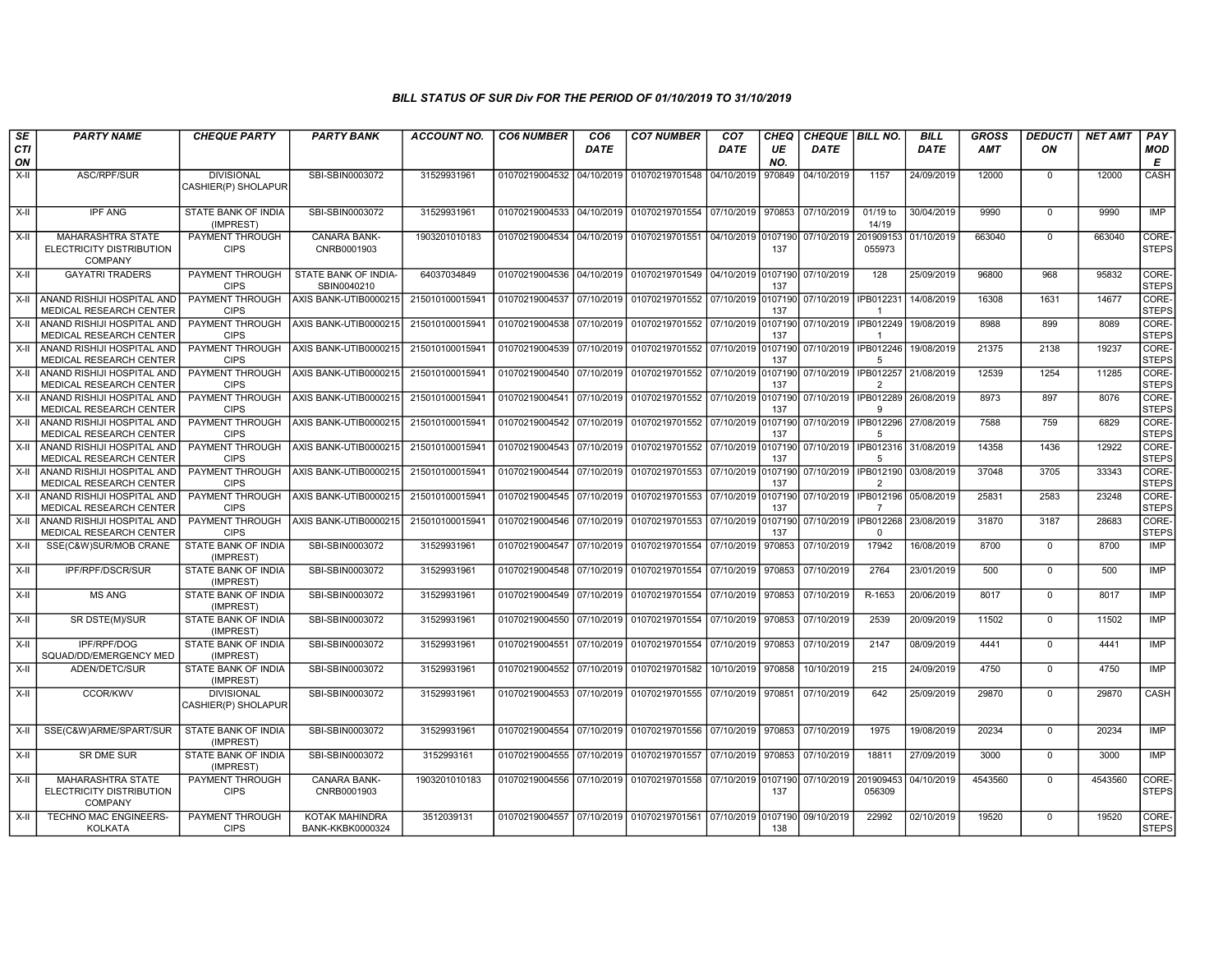| SE        | <b>PARTY NAME</b>                                   | <b>CHEQUE PARTY</b>                      | <b>PARTY BANK</b>                             | <b>ACCOUNT NO.</b> | <b>CO6 NUMBER</b>         | CO <sub>6</sub> | <b>CO7 NUMBER</b>                                                      | CO <sub>7</sub>    | <b>CHEQ</b>    | CHEQUE   BILL NO. |        | <b>BILL</b> | <b>GROSS</b> | <b>DEDUCTI</b> | <b>NET AMT</b> | <b>PAY</b>                               |
|-----------|-----------------------------------------------------|------------------------------------------|-----------------------------------------------|--------------------|---------------------------|-----------------|------------------------------------------------------------------------|--------------------|----------------|-------------------|--------|-------------|--------------|----------------|----------------|------------------------------------------|
| CTI<br>ON |                                                     |                                          |                                               |                    |                           | DATE            |                                                                        | DATE               | UE<br>NO.      | <b>DATE</b>       |        | <b>DATE</b> | AMT          | ON             |                | <b>MOD</b><br>E                          |
| X-II      | JAYANT ELECTRICALS-<br>NASHIK.                      | PAYMENT THROUGH<br><b>CIPS</b>           | <b>DENA BANK-</b><br>BKDN0520168              | 016811031022       | 01070219004558            | 07/10/2019      | 01070219701561                                                         | 07/10/2019         | 0107190<br>138 | 09/10/2019        | 23357  | 04/10/2019  | 33300        | $\mathbf 0$    | 33300          | <b>CORE</b><br><b>STEPS</b>              |
| $X-H$     | OM SAI TOURS AND TRAVELS-<br>AHMEDNAGAR             | PAYMENT THROUGH<br><b>CIPS</b>           | <b>BANK OF</b><br>MAHARASHTRA-<br>MAHB0000139 | 60218132944        | 01070219004559 07/10/2019 |                 | 01070219701561                                                         | 07/10/2019 0107190 | 138            | 09/10/2019        | 23358  | 04/10/2019  | 33300        | $\Omega$       | 33300          | CORE-<br><b>STEPS</b>                    |
| $X-H$     | <b>EXECUTIVE ENGINEER</b><br><b>GESCOM KALBURGI</b> | <b>STATE BANK OF</b><br>INDIA, SOLAPUR   | DUMMY-                                        | 11111111111        |                           |                 | 01070219004560 07/10/2019 01070219701563 07/10/2019 970852             |                    |                | 07/10/2019        | 721545 | 05/10/2019  | 70537        | $\Omega$       | 70537          | <b>DEMA</b><br><b>ND</b><br><b>DRAFT</b> |
| $X-H$     | <b>SAMEEKSHA ENTERPRISES</b>                        | <b>PAYMENT THROUGH</b><br><b>CIPS</b>    | <b>VIJAYA BANK-</b><br>VIJB0005018            | 501806211000021    |                           |                 | 01070219004561 07/10/2019 01070219701560 07/10/2019 0107190 07/10/2019 |                    | 137            |                   | 59     | 23/09/2019  | 53607        | 536            | 53071          | CORE-<br><b>STEPS</b>                    |
| X-II      | SR DCM SUR                                          | <b>DIVISIONAL</b><br>CASHIER(P) SHOLAPUR | <b>SELF CHEQUE-</b>                           | 000                |                           |                 | 01070219004562 07/10/2019 01070219701559 07/10/2019 970851             |                    |                | 07/10/2019        | 756533 | 04/10/2019  | 14700        | $\mathbf 0$    | 14700          | CASH                                     |
| X-II      | <b>SR DCM SUR</b>                                   | <b>DIVISIONAL</b><br>CASHIER(P) SHOLAPUR | SELF CHEQUE-                                  | 000                |                           |                 | 01070219004563 07/10/2019 01070219701559 07/10/2019 970851             |                    |                | 07/10/2019        | 756532 | 04/10/2019  | 14268        | $\Omega$       | 14268          | <b>CASH</b>                              |
| $X-II$    | <b>SR DCM SUR</b>                                   | <b>DIVISIONAL</b><br>CASHIER(P) SHOLAPUR | SELF CHEQUE-                                  | 000                |                           |                 | 01070219004564 07/10/2019 01070219701559 07/10/2019 970851             |                    |                | 07/10/2019        | 756531 | 04/10/2019  | 14394        | $\Omega$       | 14394          | CASH                                     |
| $X-H$     | <b>SR DCM SUR</b>                                   | <b>DIVISIONAL</b><br>CASHIER(P) SHOLAPUR | <b>SELF CHEQUE-</b>                           | 000                |                           |                 | 01070219004565 07/10/2019 01070219701559 07/10/2019 970851             |                    |                | 07/10/2019        | 756530 | 03/10/2019  | 5200         | $\mathbf 0$    | 5200           | CASH                                     |
| $X-H$     | SR.DCM.SUR                                          | <b>STATE BANK OF INDIA</b><br>(IMPREST)  | SBI-SBIN0003072                               | 31529931961        |                           |                 | 01070219004566 07/10/2019 01070219701564 07/10/2019 970853             |                    |                | 07/10/2019        | 935    | 03/08/2019  | 29976        | $\mathbf 0$    | 29976          | <b>IMP</b>                               |
| X-II      | HIGHTECH INNOVATIONS                                | <b>PAYMENT THROUGH</b><br><b>CIPS</b>    | HDFC BANK LTD-<br><b>HDFC0CMANCB</b>          | 20002010000072     |                           |                 | 01070219004572 07/10/2019 01070219701566 07/10/2019 0107190 09/10/2019 |                    | 138            |                   | 252775 | 27/09/2019  | 6670         | $\mathbf 0$    | 6670           | CORE-<br><b>STEPS</b>                    |
| X-II      | NAMAN ASSOCIATES                                    | PAYMENT THROUGH<br><b>CIPS</b>           | PNB-PUNB0376400                               | 3764002109031150   | 01070219004573 07/10/2019 |                 | 01070219701566 07/10/2019 0107190                                      |                    | 138            | 09/10/2019        | 252776 | 27/09/2019  | 6670         | $\mathbf 0$    | 6670           | CORE-<br><b>STEPS</b>                    |
| $X-H$     | STATION MANAGER POPHLAJ                             | <b>STATE BANK OF INDIA</b><br>(IMPREST)  | SBI-SBIN0003072                               | 31529931961        |                           |                 | 01070219004576 07/10/2019 01070219701578 09/10/2019                    |                    | 970858         | 10/10/2019        | SW     | 15/08/2019  | 10530        | $\mathbf 0$    | 10530          | <b>IMP</b>                               |
| $X-H$     | <b>STATION MANAGER ANGAR</b>                        | <b>STATE BANK OF INDIA</b><br>(IMPREST)  | SBI-SBIN0003072                               | 31529931961        | 01070219004577 07/10/2019 |                 | 01070219701578 09/10/2019                                              |                    | 970858         | 10/10/2019        | 83     | 23/09/2019  | 15150        | $\overline{0}$ | 15150          | <b>IMP</b>                               |
| X-II      | <b>STATION MANAGER</b><br><b>JINTIROAD</b>          | <b>STATE BANK OF INDIA</b><br>(IMPREST)  | SBI-SBIN0003072                               | 31529931961        |                           |                 | 01070219004578 07/10/2019 01070219701578 09/10/2019                    |                    | 970858         | 10/10/2019        | 401    | 15/09/2019  | 12020        | $\Omega$       | 12020          | IMP                                      |
| X-II      | <b>STATION MANAGER</b><br>WASHIMBE                  | STATE BANK OF INDIA<br>(IMPREST)         | SBI-SBIN0003072                               | 31529931961        |                           |                 | 01070219004579 07/10/2019 01070219701578 09/10/2019 970858             |                    |                | 10/10/2019        | 1422   | 02/09/2019  | 9762         | $\Omega$       | 9762           | <b>IMP</b>                               |
| $X-II$    | STATION MANAGER MADHA                               | STATE BANK OF INDIA<br>(IMPREST)         | SBI-SBIN0003072                               | 31529931961        | 01070219004580 07/10/2019 |                 | 01070219701578 09/10/2019 970858                                       |                    |                | 10/10/2019        | 763    | 02/08/2019  | 9727         | $\Omega$       | 9727           | <b>IMP</b>                               |
| $X-II$    | <b>STATION MANAGER BALE</b>                         | <b>STATE BANK OF INDIA</b><br>(IMPREST)  | SBI-SBIN0003072                               | 31529931961        |                           |                 | 01070219004581 07/10/2019 01070219701578                               | 09/10/2019         | 970858         | 10/10/2019        | SW     | 30/09/2019  | 9702         | $\mathbf 0$    | 9702           | <b>IMP</b>                               |
| X-II      | <b>STATION MAMAGER DUDHANI</b>                      | <b>STATE BANK OF INDIA</b><br>(IMPREST)  | SBI-SBIN0003072                               | 31529931961        | 01070219004582 07/10/2019 |                 | 01070219701578 09/10/2019 970858                                       |                    |                | 10/10/2019        | 577    | 27/09/2019  | 21940        | $\Omega$       | 21940          | <b>IMP</b>                               |
| $X-II$    | STATION MANAGER KULALI                              | STATE BANK OF INDIA<br>(IMPREST)         | SBI-SBIN0003072                               | 31529931961        |                           |                 | 01070219004583 07/10/2019 01070219701579 09/10/2019 970858             |                    |                | 10/10/2019        | 700    | 28/09/2019  | 6270         | $\mathbf 0$    | 6270           | <b>IMP</b>                               |
| $X-H$     | <b>STATION MANAGER</b><br><b>SULTANPUR</b>          | STATE BANK OF INDIA<br>(IMPREST)         | SBI-SBIN0003072                               | 31529931961        | 01070219004584 07/10/2019 |                 | 01070219701579 09/10/2019                                              |                    | 970858         | 10/10/2019        | 412    | 06/09/2019  | 7768         | $\mathbf 0$    | 7768           | <b>IMP</b>                               |
| $X-H$     | <b>STATION MANAGER MARTUR</b>                       | STATE BANK OF INDIA<br>(IMPREST)         | SBI-SBIN0003072                               | 31529931961        |                           |                 | 01070219004585 07/10/2019 01070219701579 09/10/2019                    |                    | 970858         | 10/10/2019        | 1269   | 30/09/2019  | 7113         | $\mathbf 0$    | 7113           | <b>IMP</b>                               |
| $X-H$     | <b>STATION MANAGER BABLAD</b>                       | <b>STATE BANK OF INDIA</b><br>(IMPREST)  | SBI-SBIN0003072                               | 31529931961        |                           |                 | 01070219004586 07/10/2019 01070219701579 09/10/2019                    |                    | 970858         | 10/10/2019        | SW     | 15/09/2019  | 10530        | $\mathbf 0$    | 10530          | IMP                                      |
| X-II      | <b>TI/GULBARGA</b>                                  | STATE BANK OF INDIA<br>(IMPREST)         | SBI-SBIN0003072                               | 31529931961        |                           |                 | 01070219004587 07/10/2019 01070219701579 09/10/2019 970858             |                    |                | 10/10/2019        | 3846   | 06/09/2019  | 2400         | $\Omega$       | 2400           | IMP                                      |
| $X-II$    | <b>STATION MANAGER</b><br><b>GULBARGA</b>           | STATE BANK OF INDIA<br>(IMPREST)         | SBI-SBIN0003072                               | 31529931961        |                           |                 | 01070219004588 07/10/2019 01070219701579 09/10/2019                    |                    | 970858         | 10/10/2019        | 9610   | 18/09/2019  | 24820        | $\Omega$       | 24820          | <b>IMP</b>                               |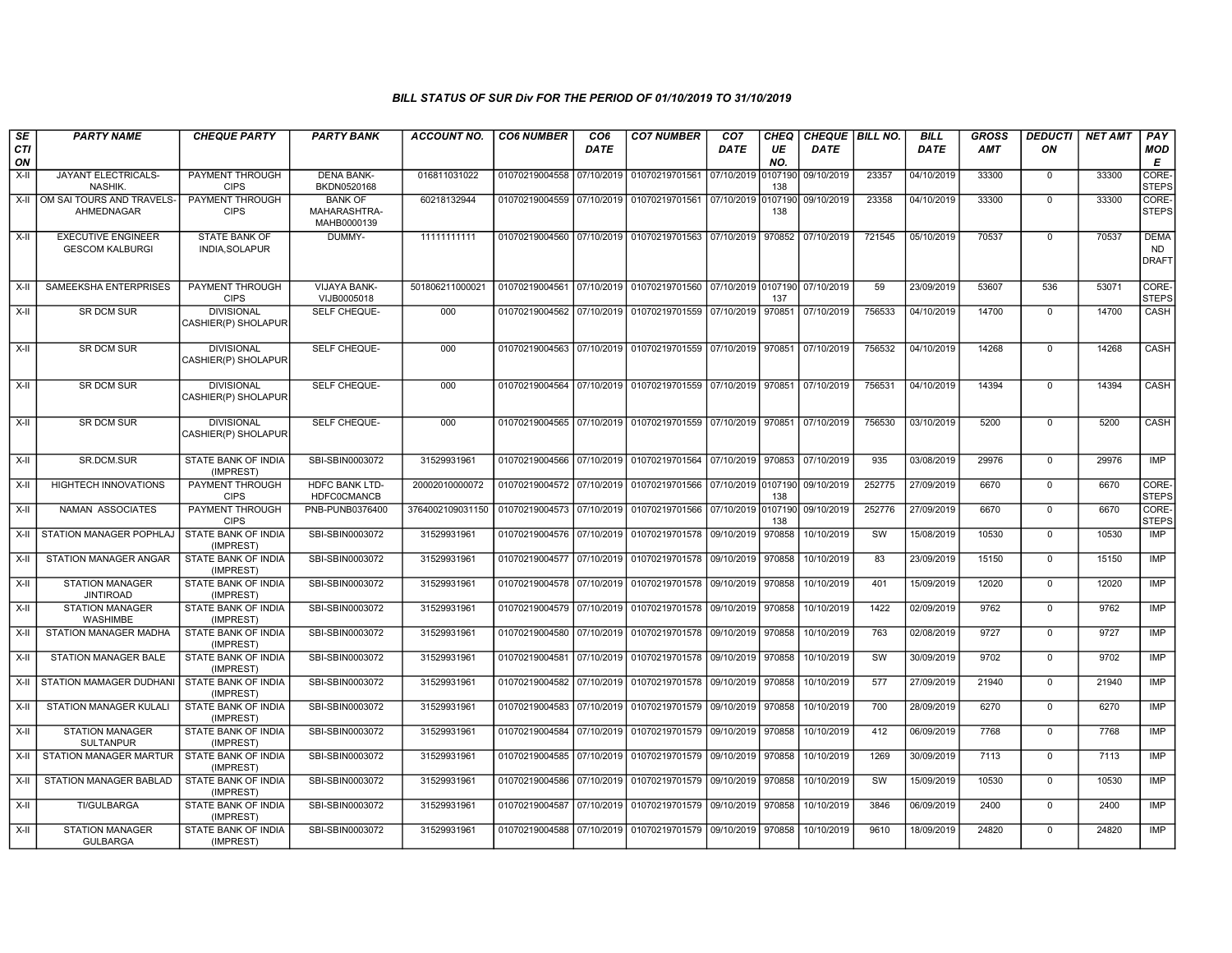| SE<br><b>CTI</b><br>ON | <b>PARTY NAME</b>                           | <b>CHEQUE PARTY</b>                      | <b>PARTY BANK</b>                             | <b>ACCOUNT NO.</b> | <b>CO6 NUMBER</b>         | CO <sub>6</sub><br><b>DATE</b> | <b>CO7 NUMBER</b>                            | CO <sub>7</sub><br>DATE | CHEQ<br>UE<br>NO. | CHEQUE   BILL NO.<br><b>DATE</b> |                  | <b>BILL</b><br><b>DATE</b> | <b>GROSS</b><br>AMT | <b>DEDUCTI</b><br>ON | <b>NET AMT</b> | PAY<br><b>MOD</b><br>E |
|------------------------|---------------------------------------------|------------------------------------------|-----------------------------------------------|--------------------|---------------------------|--------------------------------|----------------------------------------------|-------------------------|-------------------|----------------------------------|------------------|----------------------------|---------------------|----------------------|----------------|------------------------|
| X-II                   | <b>STATION MANAGER</b><br>GANGAPURROAD      | STATE BANK OF INDIA<br>(IMPREST)         | SBI-SBIN0003072                               | 31529931961        | 01070219004589            | 07/10/2019                     | 01070219701579 09/10/2019                    |                         | 970858            | 10/10/2019                       | 20946            | 28/08/2019                 | 14138               | $\mathbf 0$          | 14138          | <b>IMP</b>             |
| $X-H$                  | <b>STATION MANAGER</b><br><b>NAGANSUR</b>   | STATE BANK OF INDIA<br>(IMPREST)         | SBI-SBIN0003072                               | 31529931961        | 01070219004590 07/10/2019 |                                | 01070219701580 09/10/2019 970858             |                         |                   | 10/10/2019                       | 320              | 18/09/2019                 | 9793                | $\mathbf 0$          | 9793           | IMP                    |
| $X-H$                  | <b>STATION MANAGER HOTGI</b>                | STATE BANK OF INDIA<br>(IMPREST)         | SBI-SBIN0003072                               | 31529931961        | 01070219004591            | 07/10/2019                     | 01070219701580 09/10/2019 970858             |                         |                   | 10/10/2019                       | 001              | 13/08/2019                 | 13514               | $\Omega$             | 13514          | <b>IMP</b>             |
| X-II                   | <b>STATION MANAGER</b><br>AKKALKOTROAD      | STATE BANK OF INDIA<br>(IMPREST)         | SBI-SBIN0003072                               | 31529931961        | 01070219004592 07/10/2019 |                                | 01070219701580 09/10/2019 970858             |                         |                   | 10/10/2019                       | 021              | 21/07/2019                 | 8120                | $\overline{0}$       | 8120           | IMP                    |
| $X-H$                  | <b>STATION MANAGER</b><br>AKKALKOTROAD      | STATE BANK OF INDIA<br>(IMPREST)         | SBI-SBIN0003072                               | 31529931961        | 01070219004593            | 07/10/2019                     | 01070219701580 09/10/2019 970858             |                         |                   | 10/10/2019                       | 587              | 14/09/2019                 | 15606               | $\mathbf 0$          | 15606          | <b>IMP</b>             |
| X-II                   | <b>STATION MANAGER TILATI</b>               | STATE BANK OF INDIA<br>(IMPREST)         | SBI-SBIN0003072                               | 31529931961        | 01070219004594            | 07/10/2019                     | 01070219701580 09/10/2019 970858             |                         |                   | 10/10/2019                       | 490              | 22/08/2019                 | 9530                | $\mathbf 0$          | 9530           | IMP                    |
| X-II                   | <b>STATION MANAGER</b><br><b>DHALGAON</b>   | STATE BANK OF INDIA<br>(IMPREST)         | SBI-SBIN0003072                               | 31529931961        | 01070219004595 07/10/2019 |                                | 01070219701580 09/10/2019 970858             |                         |                   | 10/10/2019                       | 3703             | 04/08/2019                 | 9635                | $\Omega$             | 9635           | <b>IMP</b>             |
| $X-H$                  | <b>GANESH AMILAL SAUDE</b>                  | PAYMENT THROUGH<br><b>CIPS</b>           | STATE BANK OF INDIA-<br>SBIN0007864           | 10215072161        | 01070219004596 07/10/2019 |                                | 01070219701589                               | 10/10/2019 0107190      | 140               | 11/10/2019                       | 281516           | 01/08/2019                 | 7500                | $\mathbf 0$          | 7500           | CORE-<br><b>STEPS</b>  |
| $X-H$                  | <b>STATION MANAGER SALGARE</b>              | <b>STATE BANK OF INDIA</b><br>(IMPREST)  | SBI-SBIN0003072                               | 31529931961        | 01070219004597 07/10/2019 |                                | 01070219701581 09/10/2019 970858             |                         |                   | 10/10/2019                       | 93               | 16/08/2019                 | 9460                | $\overline{0}$       | 9460           | <b>IMP</b>             |
| X-II                   | <b>STATION MANAGER</b><br>KAVATHEMAHANKAL   | STATE BANK OF INDIA<br>(IMPREST)         | SBI-SBIN0003072                               | 31529931961        | 01070219004598 07/10/2019 |                                | 01070219701581 09/10/2019 970858             |                         |                   | 10/10/2019                       | 47               | 23/07/2019                 | 15910               | $\mathbf 0$          | 15910          | IMP                    |
| X-II                   | <b>STATION MANAGER</b><br><b>PANDHARPUR</b> | STATE BANK OF INDIA<br>(IMPREST)         | SBI-SBIN0003072                               | 31529931961        | 01070219004599            | 07/10/2019                     | 01070219701581 09/10/2019 970858             |                         |                   | 10/10/2019                       | 1249             | 31/08/2019                 | 15159               | $\mathbf 0$          | 15159          | <b>IMP</b>             |
| $X-H$                  | <b>STATION MANAGER SANGOLA</b>              | <b>STATE BANK OF INDIA</b><br>(IMPREST)  | SBI-SBIN0003072                               | 31529931961        | 01070219004600 07/10/2019 |                                | 01070219701581 09/10/2019 970858             |                         |                   | 10/10/2019                       | 323              | 15/08/2019                 | 15090               | $\overline{0}$       | 15090          | IMP                    |
| X-II                   | <b>STATION MANAGER</b><br><b>PUNTAMBA</b>   | STATE BANK OF INDIA<br>(IMPREST)         | SBI-SBIN0003072                               | 31529931961        | 01070219004601 07/10/2019 |                                | 01070219701581 09/10/2019 970858             |                         |                   | 10/10/2019                       | 1272             | 20/09/2019                 | 10000               | $\mathbf 0$          | 10000          | IMP                    |
| $X-H$                  | STATION MANAGER BELAPUR                     | STATE BANK OF INDIA<br>(IMPREST)         | SBI-SBIN0003072                               | 31529931961        | 01070219004602 07/10/2019 |                                | 01070219701581 09/10/2019 970858             |                         |                   | 10/10/2019                       | $\overline{772}$ | 21/09/2019                 | 14989               | $\mathbf 0$          | 14989          | IMP                    |
| X-II                   | SR SE(C&W)/SUR                              | STATE BANK OF INDIA<br>(IMPREST)         | SBI-SBIN0003072                               | 31529931961        | 01070219004604            | 09/10/2019                     | 01070219701567 09/10/2019 970855             |                         |                   | 09/10/2019                       | 399239           | 20/09/2019                 | 2000                | $\Omega$             | 2000           | <b>IMP</b>             |
| $X-H$                  | SR.DFM.SUR                                  | <b>STATE BANK OF INDIA</b><br>(IMPREST)  | SBI-SBIN0003072                               | 31529931961        | 01070219004605 09/10/2019 |                                | 01070219701567 09/10/2019 970855             |                         |                   | 09/10/2019                       | 4100             | 06/09/2019                 | 3875                | $\Omega$             | 3875           | IMP                    |
| X-II                   | <b>SR DFM SUR (COMPUTER)</b>                | STATE BANK OF INDIA<br>(IMPREST)         | SBI-SBIN0003072                               | 31529931961        | 01070219004606 09/10/2019 |                                | 01070219701567 09/10/2019                    |                         | 970855            | 09/10/2019                       | <b>MNO</b>       | 07/10/2019                 | 7450                | $\overline{0}$       | 7450           | IMP                    |
| X-II                   | IPF/DI/SUR                                  | STATE BANK OF INDIA<br>(IMPREST)         | SBI-SBIN0003072                               | 31529931961        | 01070219004607            | 09/10/2019                     | 01070219701567 09/10/2019 970855             |                         |                   | 09/10/2019                       | 2606             | 05/10/2019                 | 450                 | $\Omega$             | 450            | IMP                    |
| X-II                   | SSE/(ELECT/MAINT)/SUR                       | STATE BANK OF INDIA<br>(IMPREST)         | SBI-SBIN0003072                               | 31529931961        | 01070219004608            | 09/10/2019                     | 01070219701567 09/10/2019 970855             |                         |                   | 09/10/2019                       | 19               | 21/09/2019                 | 20000               | $\mathbf 0$          | 20000          | IMP                    |
| X-II                   | CMS/SUR/GEN                                 | STATE BANK OF INDIA<br>(IMPREST)         | SBI-SBIN0003072                               | 31529931961        | 01070219004609 09/10/2019 |                                | 01070219701568 09/10/2019 970855             |                         |                   | 09/10/2019                       | <b>GEN/20</b>    | 05/10/2019                 | 42077               | $\overline{0}$       | 42077          | IMP                    |
| X-II                   | SHIVPARVATI TOURS AND<br><b>TRAVELS</b>     | PAYMENT THROUGH<br><b>CIPS</b>           | <b>BANK OF</b><br>MAHARASHTRA-<br>MAHB0000163 | 60325365977        | 01070219004610 09/10/2019 |                                | 01070219701569 09/10/2019 0107190            |                         | 138               | 09/10/2019                       | kWV/19-<br>20/01 | 05/09/2019                 | 67267               | 8894                 | 58373          | CORE-<br><b>STEPS</b>  |
| X-II                   | DIGAMBAR KUNDLIK JADHAV                     | PAYMENT THROUGH<br><b>CIPS</b>           | SBI-SBIN0001656                               | 32536114795        | 01070219004612 09/10/2019 |                                | 01070219701571 09/10/2019 0107190            |                         | 138               | 09/10/2019                       | 01               | 01/08/2019                 | 395                 | $\mathbf 0$          | 395            | CORE-<br><b>STEPS</b>  |
| $X-H$                  | CHC/SUR/GEN                                 | <b>DIVISIONAL</b><br>CASHIER(P) SHOLAPUR | SBI-SBIN0003072                               | 31529931961        | 01070219004613 09/10/2019 |                                | 01070219701570 09/10/2019 970854             |                         |                   | 09/10/2019                       | 732940           | 27/09/2019                 | 13200               | $\Omega$             | 13200          | CASH                   |
| $X-H$                  | <b>HPCL DT CARD</b>                         | PAYMENT THROUGH<br><b>CIPS</b>           | <b>ICICI BANK LTD-</b><br>ICIC0000104         | HPCL2600191902     | 01070219004616 09/10/2019 |                                | 01070219701572 09/10/2019 0107190 09/10/2019 |                         | 138               |                                  | 2415             | 01/10/2019                 | 499064              | $\overline{0}$       | 499064         | CORE-<br><b>STEPS</b>  |
| X-II                   | CMS / SUR                                   | <b>DIVISIONAL</b><br>CASHIER(P) SHOLAPUR | SELF CHEQUE-                                  | 000000000          | 01070219004617 09/10/2019 |                                | 01070219701573 09/10/2019                    |                         | 970854            | 09/10/2019                       | 721308           | 03/10/2019                 | 7500                | $\Omega$             | 7500           | CASH                   |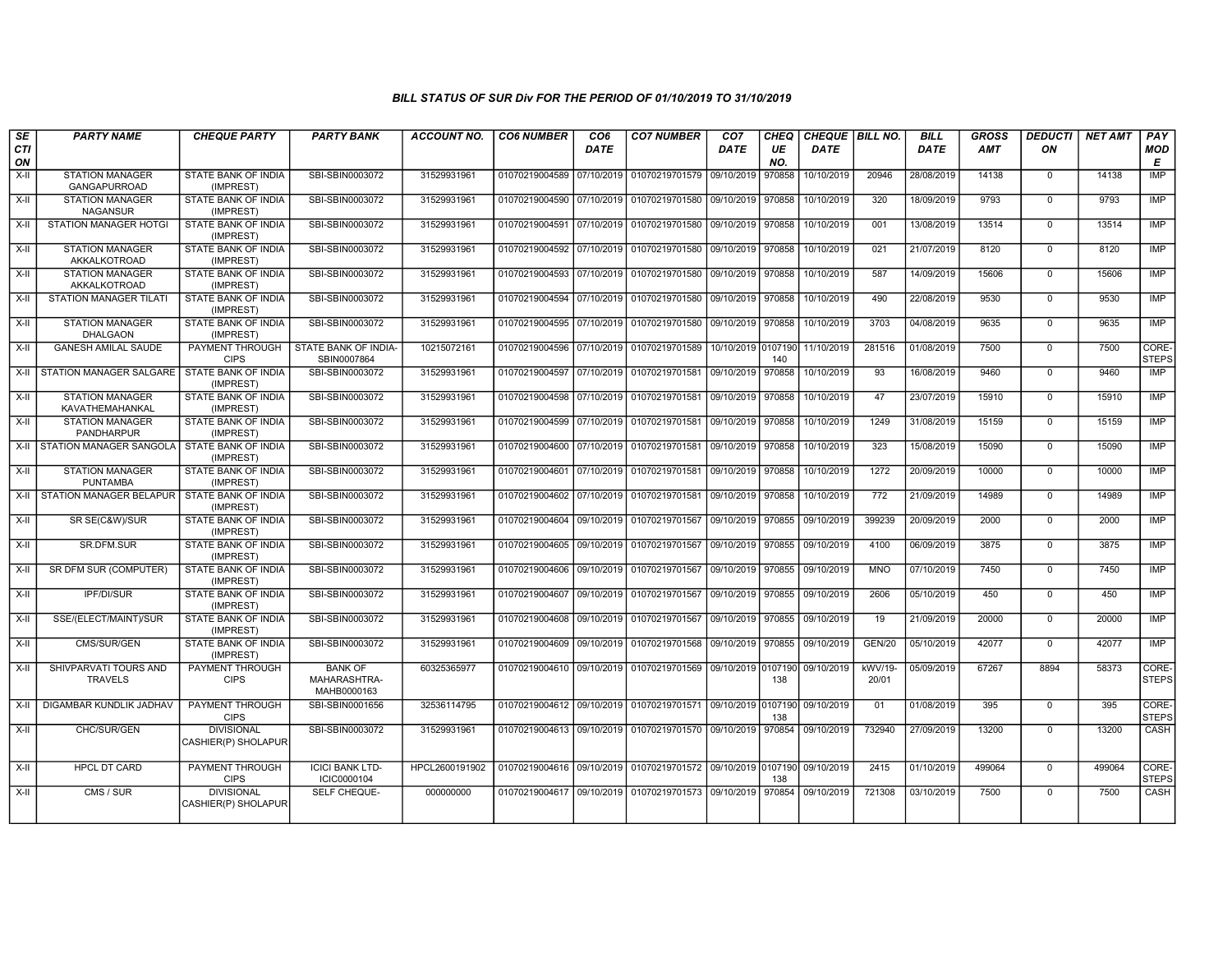| $s_E$<br><b>CTI</b> | <b>PARTY NAME</b>                                                                   | <b>CHEQUE PARTY</b>                               | <b>PARTY BANK</b>                              | <b>ACCOUNT NO.</b>                 | <b>CO6 NUMBER</b>                           | CO <sub>6</sub><br><b>DATE</b> | <b>CO7 NUMBER</b>                                                      | CO <sub>7</sub><br><b>DATE</b> | <b>CHEQ</b><br>UE | CHEQUE   BILL NO.<br><b>DATE</b> |                                                       | <b>BILL</b><br><b>DATE</b> | <b>GROSS</b><br><b>AMT</b> | <b>DEDUCTI</b><br>ON | <b>NET AMT</b> | PAY<br>MOD                     |
|---------------------|-------------------------------------------------------------------------------------|---------------------------------------------------|------------------------------------------------|------------------------------------|---------------------------------------------|--------------------------------|------------------------------------------------------------------------|--------------------------------|-------------------|----------------------------------|-------------------------------------------------------|----------------------------|----------------------------|----------------------|----------------|--------------------------------|
| ON                  |                                                                                     |                                                   |                                                |                                    |                                             |                                |                                                                        |                                | NO.               |                                  |                                                       |                            |                            |                      |                | E                              |
| $X-I$               | CMS / SUR                                                                           | <b>DIVISIONAL</b><br>CASHIER(P) SHOLAPUR          | <b>SELF CHEQUE-</b>                            | 000000000                          | 01070219004618                              | 09/10/2019                     | 01070219701573                                                         | 09/10/2019                     | 970854            | 09/10/2019                       | 721309                                                | 04/10/2019                 | 7500                       | $\Omega$             | 7500           | <b>CASH</b>                    |
| $X-H$               | <b>SR DCM SUR</b>                                                                   | <b>DIVISIONAL</b><br>CASHIER(P) SHOLAPUR          | SELF CHEQUE-                                   | 000                                | 01070219004619 09/10/2019                   |                                | 01070219701573 09/10/2019 970854                                       |                                |                   | 09/10/2019                       | 756534                                                | 07/10/2019                 | 5200                       | $\mathbf 0$          | 5200           | CASH                           |
| $X-H$               | AP ENTERPRISES                                                                      | PAYMENT THROUGH<br><b>CIPS</b>                    | <b>ICICI BANK LTD-</b><br><b>ICIC0000005</b>   | 000505026581                       | 01070219004621 09/10/2019                   |                                | 01070219701575 09/10/2019 0107190                                      |                                | 139               | 10/10/2019                       | 187                                                   | 16/08/2019                 | 38000                      | 380                  | 37620          | CORE-<br><b>STEPS</b>          |
| $X-H$               | <b>SR DAUO SUR</b>                                                                  | <b>DIVISIONAL</b><br>CASHIER(P) SHOLAPUR          | SELF CHEQUE-                                   | 000                                |                                             |                                | 01070219004622 09/10/2019 01070219701574 09/10/2019 970857             |                                |                   | 10/10/2019                       | 1476                                                  | 23/08/2019                 | 493                        | $\Omega$             | 493            | CASH                           |
|                     | X-II ANAND RISHIJI HOSPITAL AND<br>MEDICAL RESEARCH CENTER                          | PAYMENT THROUGH<br><b>CIPS</b>                    | AXIS BANK-UTIB0000215                          | 215010100015941                    |                                             |                                | 01070219004623 09/10/2019 01070219701576 09/10/2019 0107190            |                                | 139               | 10/10/2019   IPB012356           | $\Omega$                                              | 10/09/2019                 | 14191                      | 1419                 | 12772          | CORE-<br>STEPS                 |
| $X-H$               | ANAND RISHIJI HOSPITAL AND<br>MEDICAL RESEARCH CENTER                               | PAYMENT THROUGH<br><b>CIPS</b>                    | AXIS BANK-UTIB0000215                          | 215010100015941                    | 01070219004624 09/10/2019                   |                                | 01070219701576 09/10/2019 0107190                                      |                                | 139               | 10/10/2019   IPB423530           |                                                       | 10/09/2019                 | 12127                      | 1213                 | 10914          | CORE-<br><b>STEPS</b>          |
| X-II                | ANAND RISHIJI HOSPITAL AND<br>MEDICAL RESEARCH CENTER                               | PAYMENT THROUGH<br><b>CIPS</b>                    | AXIS BANK-UTIB0000215                          | 215010100015941                    | 01070219004625 09/10/2019                   |                                | 01070219701576 09/10/2019 0107190                                      |                                | 139               | 10/10/2019                       | IPB012361<br>8                                        | 11/09/2019                 | 14444                      | 1444                 | 13000          | CORE-<br><b>STEPS</b>          |
| X-II                | ANAND RISHIJI HOSPITAL AND<br>MEDICAL RESEARCH CENTER                               | PAYMENT THROUGH<br><b>CIPS</b>                    | AXIS BANK-UTIB0000215                          | 215010100015941                    | 01070219004626 09/10/2019                   |                                | 01070219701576 09/10/2019 0107190                                      |                                | 139               | 10/10/2019                       | IPB012360                                             | 11/09/2019                 | 11940                      | 1194                 | 10746          | CORE-<br><b>STEPS</b>          |
| $X-II$              | ANAND RISHIJI HOSPITAL AND<br>MEDICAL RESEARCH CENTER                               | PAYMENT THROUGH<br><b>CIPS</b>                    | AXIS BANK-UTIB0000215                          | 215010100015941                    | 01070219004627                              | 09/10/2019                     | 01070219701576 09/10/2019 0107190                                      |                                | 139               | 10/10/2019                       | IPB012369<br>8                                        | 12/09/2019                 | 23471                      | 2347                 | 21124          | CORE-<br><b>STEPS</b>          |
| X-II                | ANAND RISHIJI HOSPITAL AND<br>MEDICAL RESEARCH CENTER                               | PAYMENT THROUGH<br><b>CIPS</b>                    | AXIS BANK-UTIB0000215                          | 215010100015941                    | 01070219004628 09/10/2019                   |                                | 01070219701576 09/10/2019 0107190                                      |                                | 139               | 10/10/2019                       | $\Omega$                                              | IPB012332 04/09/2019       | 15044                      | 1504                 | 13540          | CORE-<br>STEPS                 |
| X-II                | ANAND RISHIJI HOSPITAL AND<br>MEDICAL RESEARCH CENTER                               | PAYMENT THROUGH<br><b>CIPS</b>                    | AXIS BANK-UTIB0000215                          | 215010100015941                    | 01070219004629 09/10/2019                   |                                | 01070219701576 09/10/2019 0107190                                      |                                | 139               | 10/10/2019                       | IPB012328<br>3                                        | 03/09/2019                 | 20709                      | 2071                 | 18638          | CORE-<br>STEPS                 |
| X-II                | ANAND RISHIJI HOSPITAL AND<br>MEDICAL RESEARCH CENTER                               | PAYMENT THROUGH<br><b>CIPS</b>                    | AXIS BANK-UTIB0000215                          | 215010100015941                    | 01070219004630                              | 09/10/2019                     | 01070219701576 09/10/2019 0107190                                      |                                | 139               | 10/10/2019                       | IPB012327<br>8                                        | 03/09/2019                 | 20757                      | 2076                 | 18681          | CORE-<br><b>STEPS</b>          |
| X-II<br>$X-H$       | ANAND RISHIJI HOSPITAL AND<br>MEDICAL RESEARCH CENTER<br>ANAND RISHIJI HOSPITAL AND | PAYMENT THROUGH<br><b>CIPS</b><br>PAYMENT THROUGH | AXIS BANK-UTIB0000215<br>AXIS BANK-UTIB0000215 | 215010100015941<br>215010100015941 | 01070219004631 09/10/2019                   |                                | 01070219701577 09/10/2019 0107190<br>01070219701577 09/10/2019 0107190 |                                | 139               | 10/10/2019<br>10/10/2019         | IPB012323<br>$\overline{7}$<br>IPB012332              | 02/09/2019                 | 9329<br>12362              | 933                  | 8396<br>11126  | CORE-<br><b>STEPS</b><br>CORE- |
| X-II                | <b>MEDICAL RESEARCH CENTER</b><br>ANAND RISHIJI HOSPITAL AND                        | <b>CIPS</b><br><b>PAYMENT THROUGH</b>             | AXIS BANK-UTIB0000215                          | 215010100015941                    | 01070219004632 09/10/2019<br>01070219004633 | 09/10/2019                     | 01070219701577 09/10/2019 0107190                                      |                                | 139               | 10/10/2019                       | 10 <sup>10</sup><br>IPB012345                         | 02/09/2019<br>06/09/2019   | 12102                      | 1236<br>1210         | 10892          | <b>STEPS</b><br>CORE-          |
| $X-H$               | MEDICAL RESEARCH CENTER<br>ANAND RISHIJI HOSPITAL AND                               | <b>CIPS</b><br><b>PAYMENT THROUGH</b>             | AXIS BANK-UTIB0000215                          | 215010100015941                    | 01070219004634 09/10/2019                   |                                | 01070219701577 09/10/2019 0107190                                      |                                | 139               |                                  | $\overline{a}$<br>10/10/2019   IPB012349   07/09/2019 |                            | 8807                       | 881                  | 7926           | <b>STEPS</b><br>CORE-          |
| X-II                | <b>MEDICAL RESEARCH CENTER</b><br>ANAND RISHIJI HOSPITAL AND                        | <b>CIPS</b><br>PAYMENT THROUGH                    | AXIS BANK-UTIB0000215                          | 215010100015941                    | 01070219004635 09/10/2019                   |                                | 01070219701577 09/10/2019 0107190                                      |                                | 139               | 10/10/2019                       | 5<br>IPB012347                                        | 07/09/2019                 | 16294                      | 1629                 | 14665          | <b>STEPS</b><br>CORE-          |
| $X-H$               | <b>MEDICAL RESEARCH CENTER</b><br>ANAND RISHIJI HOSPITAL AND                        | <b>CIPS</b><br>PAYMENT THROUGH                    | AXIS BANK-UTIB0000215                          | 215010100015941                    | 01070219004636 09/10/2019                   |                                | 01070219701577 09/10/2019 0107190                                      |                                | 139               | 10/10/2019                       | -8<br>IPB012354                                       | 09/09/2019                 | 9060                       | 906                  | 8154           | <b>STEPS</b><br>CORE-          |
|                     | MEDICAL RESEARCH CENTER                                                             | <b>CIPS</b>                                       |                                                |                                    |                                             |                                |                                                                        |                                | 139               |                                  | -7                                                    |                            |                            |                      |                | <b>STEPS</b>                   |
| $X-H$               | ANAND RISHIJI HOSPITAL AND<br>MEDICAL RESEARCH CENTER                               | PAYMENT THROUGH<br><b>CIPS</b>                    | AXIS BANK-UTIB0000215                          | 215010100015941                    | 01070219004637 09/10/2019                   |                                | 01070219701577 09/10/2019 0107190                                      |                                | 139               | 10/10/2019                       | IPB012355<br>$\overline{1}$                           | 09/09/2019                 | 23249                      | 2325                 | 20924          | CORE-<br><b>STEPS</b>          |
| X-II                | ADEN/NG/KWV                                                                         | <b>STATE BANK OF INDIA</b><br>(IMPREST)           | SBI-SBIN0003072                                | 31529931961                        | 01070219004638                              | 10/10/2019                     | 01070219701582                                                         | 10/10/2019                     | 970858            | 10/10/2019                       | 408                                                   | 14/08/2019                 | 4821                       | $\mathbf 0$          | 4821           | <b>IMP</b>                     |
| X-II                | <b>SSE WORKS SUR</b>                                                                | <b>STATE BANK OF INDIA</b><br>(IMPREST)           | SBI-SBIN0003072                                | 31529931961                        | 01070219004639                              | 10/10/2019                     | 01070219701586                                                         | 10/10/2019                     | 970858            | 10/10/2019                       | 667                                                   | 17/09/2019                 | 19875                      | $\Omega$             | 19875          | <b>IMP</b>                     |
| $X-H$               | <b>SSE WORKS PVR</b>                                                                | <b>STATE BANK OF INDIA</b><br>(IMPREST)           | SBI-SBIN0003072                                | 31529931961                        | 01070219004640                              | 10/10/2019                     | 01070219701586                                                         | 10/10/2019 970858              |                   | 10/10/2019                       | 56                                                    | 31/08/2019                 | 4954                       | $\overline{0}$       | 4954           | IMP                            |
| $X-H$               | <b>ASHWINI SAHAKARI</b><br>RUGNALAYA AND RESEARCH<br>CENTRE NYT. SOLAPUR            | PAYMENT THROUGH<br><b>CIPS</b>                    | SBI-SBIN0001656                                | 30684517471                        | 01070219004641                              | 10/10/2019                     | 01070219701583                                                         | 10/10/2019 0107190             | 139               | 10/10/2019                       | 595/19-20                                             | 20/05/2019                 | 351589                     | 35159                | 316430         | CORE-<br><b>STEPS</b>          |
| $X-H$               | <b>ASHWINI SAHAKARI</b><br>RUGNALAYA AND RESEARCH<br>CENTRE NYT. SOLAPUR            | PAYMENT THROUGH<br><b>CIPS</b>                    | SBI-SBIN0001656                                | 30684517471                        |                                             |                                | 01070219004642 10/10/2019 01070219701583 10/10/2019 0107190            |                                | 139               | 10/10/2019                       | 594/19-20                                             | 20/05/2019                 | 151335                     | 15134                | 136201         | CORE-<br>STEPS                 |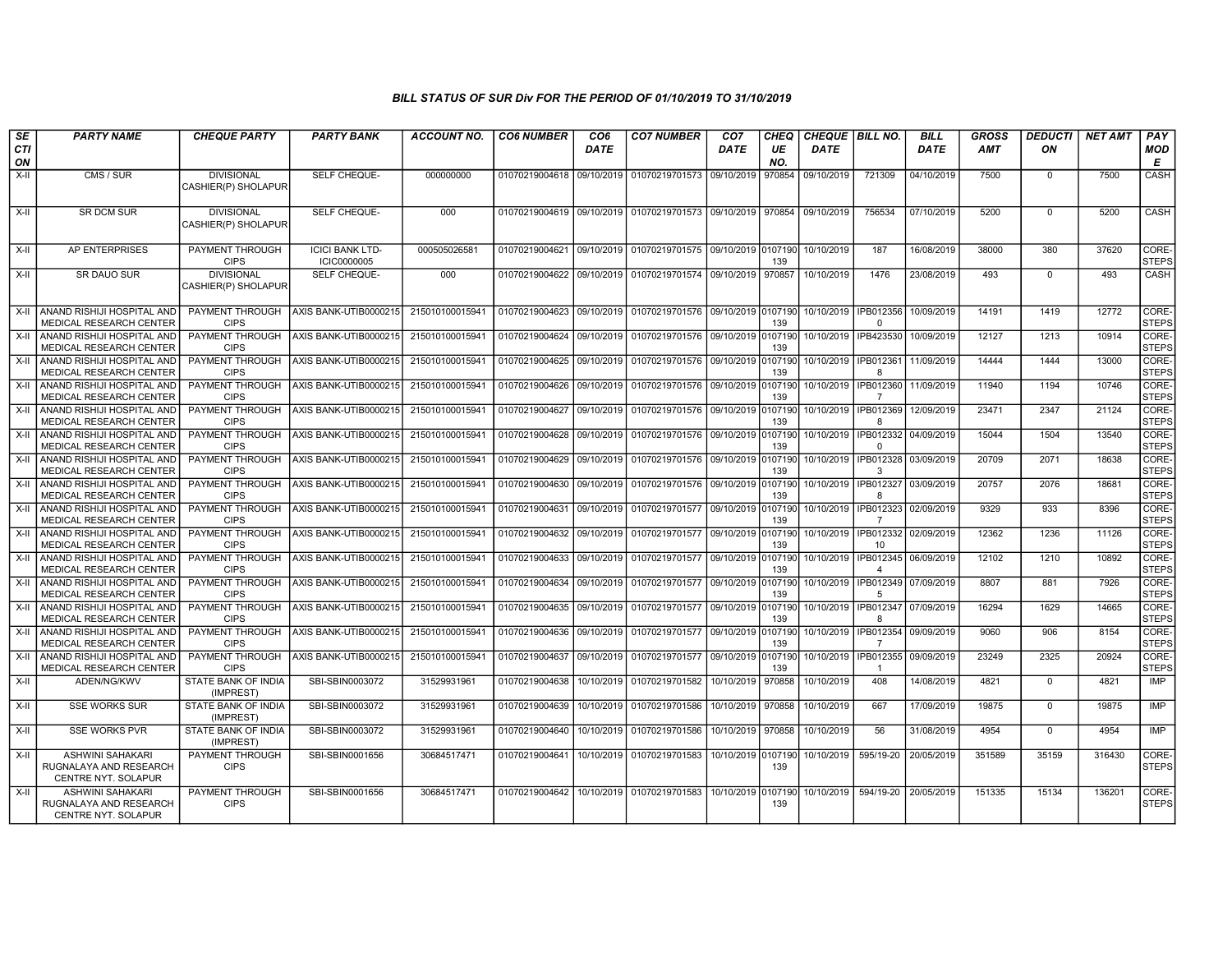| SE               | <b>PARTY NAME</b>                                                             | <b>CHEQUE PARTY</b>                      | <b>PARTY BANK</b>                             | ACCOUNT NO.     | <b>CO6 NUMBER</b> | CO <sub>6</sub> | <b>CO7 NUMBER</b>                                                      | CO <sub>7</sub>     | <b>CHEQ</b>    |             | CHEQUE BILL NO.                 | <b>BILL</b> | <b>GROSS</b> | <b>DEDUCTI</b> | <b>NET AMT</b> | PAY                   |
|------------------|-------------------------------------------------------------------------------|------------------------------------------|-----------------------------------------------|-----------------|-------------------|-----------------|------------------------------------------------------------------------|---------------------|----------------|-------------|---------------------------------|-------------|--------------|----------------|----------------|-----------------------|
| <b>CTI</b><br>ON |                                                                               |                                          |                                               |                 |                   | <b>DATE</b>     |                                                                        | <b>DATE</b>         | UE<br>NO.      | <b>DATE</b> |                                 | <b>DATE</b> | AMT          | ON             |                | MOD<br>E              |
| $X-H$            | <b>ASHWINI SAHAKARI</b><br>RUGNALAYA AND RESEARCH<br>CENTRE NYT. SOLAPUR      | PAYMENT THROUGH<br><b>CIPS</b>           | SBI-SBIN0001656                               | 30684517471     | 01070219004643    | 10/10/2019      | 01070219701583                                                         | 10/10/2019          | 0107190<br>139 |             | 10/10/2019 277/19-20            | 23/04/2019  | 206939       | 20694          | 186245         | CORE-<br>STEPS        |
| $X-H$            | <b>ASHWINI SAHAKARI</b><br>RUGNALAYA AND RESEARCH<br>CENTRE NYT. SOLAPUR      | <b>PAYMENT THROUGH</b><br><b>CIPS</b>    | SBI-SBIN0001656                               | 30684517471     |                   |                 | 01070219004644 10/10/2019 01070219701583 10/10/2019 0107190            |                     | 139            |             | 10/10/2019 275/19-20            | 23/04/2019  | 687322       | 68732          | 618590         | CORE-<br><b>STEPS</b> |
| $X-H$            | ASHWINI SAHAKARI<br>RUGNALAYA AND RESEARCH<br><b>CENTRE NYT, SOLAPUR</b>      | PAYMENT THROUGH<br><b>CIPS</b>           | SBI-SBIN0001656                               | 30684517471     |                   |                 | 01070219004645 10/10/2019 01070219701583 10/10/2019 0107190            |                     | 139            | 10/10/2019  | 83/19-20                        | 09/04/2019  | 233929       | 23393          | 210536         | CORE-<br><b>STEPS</b> |
| $X-H$            | <b>ASHWINI SAHAKARI</b><br>RUGNALAYA AND RESEARCH<br>CENTRE NYT. SOLAPUR      | PAYMENT THROUGH<br><b>CIPS</b>           | SBI-SBIN0001656                               | 30684517471     |                   |                 | 01070219004646 10/10/2019 01070219701583                               | 10/10/2019 0107190  | 139            | 10/10/2019  | 597/19-20                       | 20/05/2019  | 400115       | 40012          | 360103         | CORE-<br><b>STEPS</b> |
| $X-H$            | <b>IPF/RPF/DOG</b><br>SQUAD/KWV/LUCKY                                         | <b>STATE BANK OF INDIA</b><br>(IMPREST)  | SBI-SBIN0003072                               | 31529931961     |                   |                 | 01070219004647 10/10/2019 01070219701584 10/10/2019 970858             |                     |                | 10/10/2019  | 0000500                         | 04/09/2019  | 6948         | $\overline{0}$ | 6948           | <b>IMP</b>            |
| X-II             | IPF/RPF/DOG<br>SQUAD/KWV/EMERGENCY<br><b>MED</b>                              | STATE BANK OF INDIA<br>(IMPREST)         | SBI-SBIN0003072                               | 31529931961     | 01070219004648    |                 | 10/10/2019 01070219701584                                              | 10/10/2019 970858   |                | 10/10/2019  | 11544                           | 24/09/2019  | 4200         | $\mathbf 0$    | 4200           | <b>IMP</b>            |
| X-II             | SR DSTE(M)/SUR                                                                | STATE BANK OF INDIA<br>(IMPREST)         | SBI-SBIN0003072                               | 31529931961     |                   |                 | 01070219004649   10/10/2019   01070219701584   10/10/2019   970858     |                     |                | 10/10/2019  | 43772                           | 30/09/2019  | 12000        | $\mathbf 0$    | 12000          | IMP                   |
| $X-H$            | CMS/SUR/GEN                                                                   | <b>STATE BANK OF INDIA</b><br>(IMPREST)  | SBI-SBIN0003072                               | 31529931961     | 01070219004650    | 10/10/2019      | 01070219701585                                                         | 10/10/2019 970858   |                | 10/10/2019  | Med/20                          | 05/10/2019  | 28771        | $\Omega$       | 28771          | IMP                   |
| X-II             | MAHARASHTRA STATE<br>ELECTRICITY DISTRIBUTION<br>COMPANY                      | PAYMENT THROUGH<br><b>CIPS</b>           | CANARA BANK-<br>CNRB0001903                   | 1903201010183   | 01070219004651    |                 | 10/10/2019 01070219701587                                              | 10/10/2019 0107190  | 139            | 10/10/2019  | 201909657<br>067297             | 07/10/2019  | 319150       | $\mathbf 0$    | 319150         | CORE-<br><b>STEPS</b> |
| X-II             | RAMESH S CHINCHKAR.                                                           | PAYMENT THROUGH<br><b>CIPS</b>           | STATE BANK OF INDIA<br>SBIN0020236            | 62209663041     |                   |                 | 01070219004652 10/10/2019 01070219701588 10/10/2019 0107190            |                     | 139            | 10/10/2019  | 09/19                           | 05/08/2019  | 71122        | 2112           | 69010          | CORE-<br><b>STEPS</b> |
| X-II             | ADEN/SDB                                                                      | STATE BANK OF INDIA<br>(IMPREST)         | SBI-SBIN0003072                               | 31529931961     | 01070219004653    |                 | 10/10/2019 01070219701604 11/10/2019 970866                            |                     |                | 14/10/2019  | 21410                           | 12/09/2019  | 7996         | $\mathbf 0$    | 7996           | IMP                   |
| X-II             | <b>MESSRS KRISHNA</b><br>CONSTRUCTION CO                                      | PAYMENT THROUGH<br><b>CIPS</b>           | <b>INDIAN OVERSEAS</b><br>BANK-IOBA0002719    | 271902000000008 | 01070219004654    |                 | 10/10/2019 01070219701692                                              | 22/10/2019 0107190  | 147            | 23/10/2019  | 225946                          | 30/09/2019  | 854400       | $\mathbf 0$    | 854400         | CORE-<br><b>STEPS</b> |
| $X-H$            | <b>SHRI DATTAKRUPA</b><br>MACHINERY & MECHANICAL                              | PAYMENT THROUGH<br><b>CIPS</b>           | UNION BANK OF INDIA-<br>UBIN0557943           | 579401010050346 | 01070219004657    | 10/10/2019      | 01070219701590                                                         | 10/10/2019 0107190  | 140            | 11/10/2019  | 48                              | 04/10/2019  | 163768       | 28794          | 134974         | CORE-<br><b>STEPS</b> |
| $X-H$            | SR SE(TRD)/YL                                                                 | <b>DIVISIONAL</b><br>CASHIER(P) SHOLAPUR | SBI-SBIN0003072                               | 31529931961     |                   |                 | 01070219004658 10/10/2019 01070219701604 11/10/2019 970865             |                     |                | 14/10/2019  | 11                              | 06/10/2019  | 2000         | $\mathbf 0$    | 2000           | CASH                  |
|                  | X-II GRAM PANI PURVATHA NIDHI<br><b>PUNTAMBA</b>                              | PAYMENT THROUGH<br><b>CIPS</b>           | <b>BANK OF</b><br>MAHARASHTRA-<br>MAHB0000139 | 60186718476     |                   |                 | 01070219004659 11/10/2019 01070219701606 11/10/2019 0107190 14/10/2019 |                     | 141            |             | 286/2019                        | 17/09/2019  | 325800       | $\overline{0}$ | 325800         | CORE-<br><b>STEPS</b> |
|                  | X-II STATION DIRECTOR SOLAPUR                                                 | STATE BANK OF INDIA<br>(IMPREST)         | SBI-SBIN0003072                               | 31529931961     |                   |                 | 01070219004660 11/10/2019 01070219701608 11/10/2019                    |                     | 970866         | 14/10/2019  | 58                              | 28/09/2019  | 44656        | $\mathbf 0$    | 44656          | IMP                   |
| $X-H$            | <b>MAHARASHTRA STATE</b><br>ELECTRICITY DISTRIBUTION<br><b>COMPANY</b>        | PAYMENT THROUGH<br><b>CIPS</b>           | <b>CANARA BANK-</b><br>CNRB0001903            | 1903201010183   | 01070219004661    |                 | 11/10/2019 01070219701594                                              | 111/10/2019 0107190 | 140            |             | 11/10/2019 565918106 07/10/2019 |             | 313920       | $\Omega$       | 313920         | CORE-<br><b>STEPS</b> |
| X-II             | <b>MAHARASHTRA STATE</b><br><b>ELECTRICITY DISTRIBUTION</b><br><b>COMPANY</b> | PAYMENT THROUGH<br><b>CIPS</b>           | CANARA BANK-<br>CNRB0001903                   | 1903201010183   |                   |                 | 01070219004662   11/10/2019   01070219701594   11/10/2019 0107190      |                     | 140            |             | 11/10/2019 564749813 04/10/2019 |             | 114020       | $\mathbf 0$    | 114020         | CORE-<br><b>STEPS</b> |
| $X-H$            | MAHARASHTRA STATE<br>ELECTRICITY DISTRIBUTION<br><b>COMPANY</b>               | <b>PAYMENT THROUGH</b><br><b>CIPS</b>    | CANARA BANK-<br>CNRB0001903                   | 1903201010183   |                   |                 | 01070219004663 11/10/2019 01070219701594 11/10/2019 0107190            |                     | 140            |             | 11/10/2019 566063009 07/10/2019 |             | 41250        | $\mathbf 0$    | 41250          | CORE-<br><b>STEPS</b> |
| X-II             | <b>MAHARASHTRA STATE</b><br><b>ELECTRICITY DISTRIBUTION</b><br><b>COMPANY</b> | <b>PAYMENT THROUGH</b><br><b>CIPS</b>    | <b>CANARA BANK-</b><br>CNRB0001903            | 1903201010183   |                   |                 | 01070219004664 11/10/2019 01070219701594 11/10/2019 0107190            |                     | 140            |             | 11/10/2019 555562512 26/09/2019 |             | 118760       | $\mathbf 0$    | 118760         | CORE-<br><b>STEPS</b> |
| X-II             | MAHARASHTRA STATE<br>ELECTRICITY DISTRIBUTION<br><b>COMPANY</b>               | PAYMENT THROUGH<br><b>CIPS</b>           | CANARA BANK-<br>CNRB0001903                   | 1903201010183   |                   |                 | 01070219004665 11/10/2019 01070219701594 11/10/2019 0107190            |                     | 140            |             | 11/10/2019 564850995 04/10/2019 |             | 43700        | $\Omega$       | 43700          | CORE-<br><b>STEPS</b> |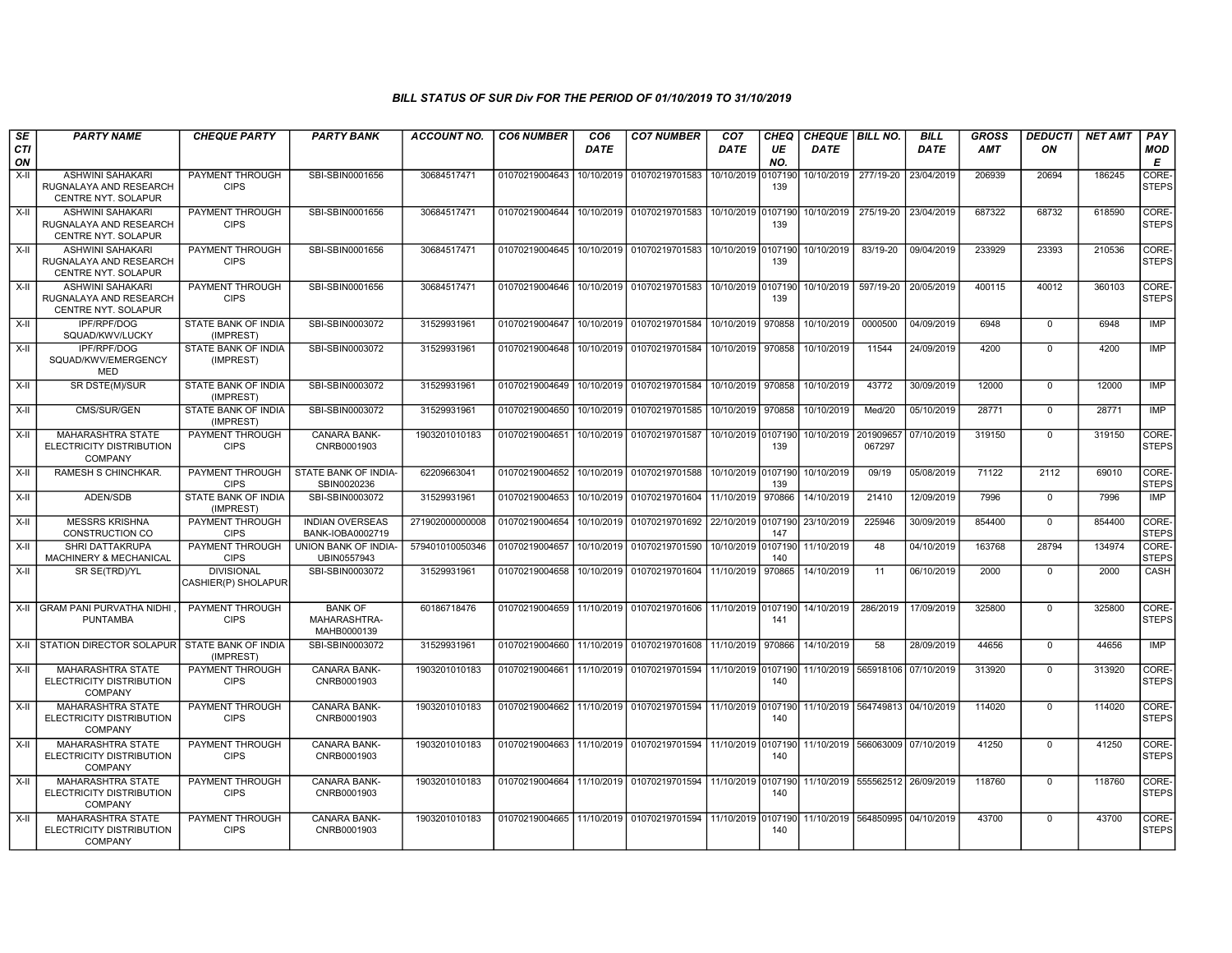| SE               | <b>PARTY NAME</b>                                                      | <b>CHEQUE PARTY</b>                      | <b>PARTY BANK</b>                             | <b>ACCOUNT NO.</b> | <b>CO6 NUMBER</b>         | CO <sub>6</sub> | <b>CO7 NUMBER</b>                                          | CO <sub>7</sub>    | CHEQ           | <b>CHEQUE BILL NO.</b> |                    | <b>BILL</b> | <b>GROSS</b> | <b>DEDUCTI</b> | <b>NET AMT</b> | PAY                              |
|------------------|------------------------------------------------------------------------|------------------------------------------|-----------------------------------------------|--------------------|---------------------------|-----------------|------------------------------------------------------------|--------------------|----------------|------------------------|--------------------|-------------|--------------|----------------|----------------|----------------------------------|
| <b>CTI</b><br>ON |                                                                        |                                          |                                               |                    |                           | <b>DATE</b>     |                                                            | <b>DATE</b>        | UE<br>NO.      | <b>DATE</b>            |                    | <b>DATE</b> | <b>AMT</b>   | ON             |                | <b>MOD</b><br>E                  |
| $X-H$            | <b>AKSHAY RAJENDRA</b><br>MORDEKAR-SOLAPUR                             | PAYMENT THROUGH<br><b>CIPS</b>           | <b>CENTRAL BANK OF</b><br>INDIA-CBIN0280990   | 3510794955         | 01070219004666            | 11/10/2019      | 01070219701593                                             | 11/10/2019         | 0107190<br>140 | 11/10/2019             | 24041              | 09/10/2019  | 88000        | $\Omega$       | 88000          | CORE <sub></sub><br><b>STEPS</b> |
| $X-II$           | <b>VISHAL CONSTRUCTION-</b><br><b>SOLAPUR</b>                          | PAYMENT THROUGH<br><b>CIPS</b>           | <b>BANK OF</b><br>MAHARASHTRA-<br>MAHB0001368 | 413004             | 01070219004668            | 11/10/2019      | 01070219701593                                             | 11/10/2019         | 107190<br>140  | 11/10/2019             | 24035              | 09/10/2019  | 171800       | $\Omega$       | 171800         | CORE-<br><b>STEPS</b>            |
| X-II             | SANTOSH CONSTRUCTION-<br><b>SOLAPUR</b>                                | <b>PAYMENT THROUGH</b><br><b>CIPS</b>    | <b>BANK OF INDIA-</b><br><b>BKID0WAINGB</b>   | 203720110000011    | 01070219004669            | 11/10/2019      | 01070219701593 11/10/2019 0107190                          |                    | 140            | 11/10/2019             | 24039              | 09/10/2019  | 88000        | $\mathbf 0$    | 88000          | CORE-<br><b>STEPS</b>            |
| X-II             | L S PAVAR TEMPO SERVICE-<br><b>SOLAPUR</b>                             | PAYMENT THROUGH<br><b>CIPS</b>           | <b>CENTRAL BANK OF</b><br>INDIA-CBIN0282815   | 3551013545         | 01070219004670            | 11/10/2019      | 01070219701593                                             | 11/10/2019 0107190 | 140            | 11/10/2019             | 24040              | 09/10/2019  | 88000        | $\mathbf 0$    | 88000          | CORE-<br><b>STEPS</b>            |
| $X-II$           | ATIITYA TRAINING AND HR<br><b>CONSULTANTS PVT LTD</b><br><b>MUMBAI</b> | PAYMENT THROUGH<br><b>CIPS</b>           | <b>ICICI BANK LTD-</b><br>ICIC0006238         | 623805028235       | 01070219004671            | 11/10/2019      | 01070219701596                                             | 11/10/2019         | 0107190<br>140 | 11/10/2019             | 281517             | 07/08/2019  | 27340        | $\mathbf 0$    | 27340          | CORE-<br><b>STEPS</b>            |
| X-II             | JAVED IBRAHIM KAMBLE                                                   | PAYMENT THROUGH<br><b>CIPS</b>           | <b>BANK OF</b><br>MAHARASHTRA-<br>MAHB0000518 | 20153104619        | 01070219004672            | 11/10/2019      | 01070219701609                                             | 11/10/2019         | 0107190<br>141 | 14/10/2019             | 268667             | 07/10/2019  | 46400        | $\mathbf 0$    | 46400          | <b>CORE</b><br><b>STEPS</b>      |
| X-II             | CMS / SUR                                                              | <b>DIVISIONAL</b><br>CASHIER(P) SHOLAPUR | SELF CHEQUE-                                  | 000000000          | 01070219004673            | 11/10/2019      | 01070219701597                                             | 11/10/2019         | 970862         | 11/10/2019             | 721310             | 10/10/2019  | 10000        | $\mathbf 0$    | 10000          | <b>CASH</b>                      |
| $X-II$           | SR.DEN/N/SUR                                                           | STATE BANK OF INDIA<br>(IMPREST)         | SBI-SBIN0003072                               | 31529931961        | 01070219004674            | 11/10/2019      | 01070219701602                                             | 11/10/2019         | 970863         | 11/10/2019             | 18750              | 25/09/2018  | 4000         | $\mathbf 0$    | 4000           | <b>IMP</b>                       |
| X-II             | SSE(TELE-N)/SUR/VEH                                                    | STATE BANK OF INDIA<br>(IMPREST)         | SBI-SBIN0003072                               | 31529931961        | 01070219004675 11/10/2019 |                 | 01070219701602                                             | 11/10/2019         | 970863         | 11/10/2019             | 9317               | 10/09/2019  | 12000        | $\mathbf 0$    | 12000          | <b>IMP</b>                       |
| X-II             | OM SAI TOURS AND TRAVELS                                               | <b>PAYMENT THROUGH</b><br><b>CIPS</b>    | <b>BANK OF</b><br>MAHARASHTRA-<br>MAHB0000139 | 60218132944        | 01070219004677            | 11/10/2019      | 01070219701596                                             | 11/10/2019 0107190 | 140            | 11/10/2019             | 268664             | 03/10/2019  | 186200       | $\mathbf 0$    | 186200         | CORE-<br>STEPS                   |
| $X-H$            | <b>TTE REST HOUSE LUR</b>                                              | <b>STATE BANK OF INDIA</b><br>(IMPREST)  | SBI-SBIN0003072                               | 31529931961        |                           |                 | 01070219004678 11/10/2019 01070219701595 11/10/2019 970863 |                    |                | 11/10/2019             | 47                 | 05/10/2019  | 4990         | $\Omega$       | 4990           | IMP                              |
| $X-H$            | TTE REST HOUSE WD                                                      | <b>STATE BANK OF INDIA</b><br>(IMPREST)  | SBI-SBIN0003072                               | 31529931961        | 01070219004679            | 11/10/2019      | 01070219701595                                             | 11/10/2019         | 970863         | 11/10/2019             | 94                 | 24/09/2019  | 14980        | $\Omega$       | 14980          | <b>IMP</b>                       |
| $X-H$            | SR.DCM.SUR                                                             | STATE BANK OF INDIA<br>(IMPREST)         | SBI-SBIN0003072                               | 31529931961        | 01070219004680            | 11/10/2019      | 01070219701595                                             | 11/10/2019         | 970863         | 11/10/2019             | 833                | 15/09/2019  | 9800         | $\Omega$       | 9800           | IMP                              |
| $X-II$           | <b>ASTRAL ADVERTISING &amp;</b><br>MARKETING INDIA PVT LAD             | PAYMENT THROUGH<br><b>CIPS</b>           | <b>BANK OF BARODA-</b><br><b>BARB0GOLFCL</b>  | 17660500000120     | 01070219004681            | 11/10/2019      | 01070219701600 11/10/2019 0107190                          |                    | 141            | 14/10/2019             | $19 -$<br>20/00029 | 03/04/2019  | 5164         | $\mathbf 0$    | 5164           | CORE-<br><b>STEPS</b>            |
| $X-H$            | <b>ASTRAL ADVERTISING &amp;</b><br><b>MARKETING INDIA PVT LAD</b>      | PAYMENT THROUGH<br><b>CIPS</b>           | <b>BANK OF BARODA-</b><br><b>BARB0GOLFCL</b>  | 17660500000120     | 01070219004682            | 11/10/2019      | 01070219701600 111/10/2019                                 |                    | 0107190<br>141 | 14/10/2019             | $19 -$<br>20/01682 | 14/06/2019  | 5164         | $\mathbf 0$    | 5164           | CORE-<br><b>STEPS</b>            |
| $X-H$            | Dr Sonai Krishnamohan Rawal                                            | <b>PAYMENT THROUGH</b><br><b>CIPS</b>    | SBI-SBIN0001656                               | 32985283014        | 01070219004683            | 11/10/2019      | 01070219701598                                             | 11/10/2019 0107190 | 140            | 11/10/2019             | 583                | 19/09/2019  | 3000         | $\mathbf 0$    | 3000           | CORE-<br><b>STEPS</b>            |
| $X-II$           | Dr Sonai Krishnamohan Rawal                                            | PAYMENT THROUGH<br><b>CIPS</b>           | SBI-SBIN0001656                               | 32985283014        | 01070219004684            | 11/10/2019      | 01070219701598                                             | 11/10/2019 0107190 | 140            | 11/10/2019             | 584                | 19/09/2019  | 3000         | $\mathbf 0$    | 3000           | CORE-<br><b>STEPS</b>            |
| $X-II$           | <b>VAISHALI S YEMUL</b>                                                | PAYMENT THROUGH<br><b>CIPS</b>           | THE FEDERAL BANK<br>LTD-FDRL0001758           | 17580100020868     | 01070219004685            | 11/10/2019      | 01070219701599                                             | 11/10/2019         | 0107190<br>140 | 11/10/2019             | 585                | 19/09/2019  | 2700         | $\mathbf 0$    | 2700           | CORE-<br><b>STEPS</b>            |
| $X-II$           | Dr Shashikant B Ganjale                                                | PAYMENT THROUGH<br><b>CIPS</b>           | <b>BANK OF INDIA-</b><br>BKID0000700          | 070010100022437    | 01070219004686            | 11/10/2019      | 01070219701599                                             | 11/10/2019 0107190 | 140            | 11/10/2019             | 586                | 19/09/2019  | 3000         | $\mathbf 0$    | 3000           | CORE-<br><b>STEPS</b>            |
| X-II             | <b>VAISHALI S YEMUL</b>                                                | PAYMENT THROUGH<br><b>CIPS</b>           | THE FEDERAL BANK<br>LTD-FDRL0001758           | 17580100020868     | 01070219004687            | 11/10/2019      | 01070219701599                                             | 11/10/2019 0107190 | 140            | 11/10/2019             | 587                | 19/09/2019  | 2700         | $\mathbf 0$    | 2700           | CORE-<br><b>STEPS</b>            |
| X-II             | Dr Sonai Krishnamohan Rawal                                            | PAYMENT THROUGH<br><b>CIPS</b>           | SBI-SBIN0001656                               | 32985283014        | 01070219004688            | 11/10/2019      | 01070219701598                                             | 11/10/2019         | 0107190<br>140 | 11/10/2019             | 588                | 19/09/2019  | 3000         | $\mathbf 0$    | 3000           | CORE-<br>STEPS                   |
| X-II             | Dr Sonai Krishnamohan Rawal                                            | PAYMENT THROUGH<br><b>CIPS</b>           | SBI-SBIN0001656                               | 32985283014        | 01070219004689            | 11/10/2019      | 01070219701598                                             | 11/10/2019         | 0107190<br>140 | 11/10/2019             | 589                | 19/09/2019  | 3000         | $\mathbf 0$    | 3000           | CORE-<br>STEPS                   |
| X-II             | Dr VINAYAK D DESHPANDE                                                 | PAYMENT THROUGH<br><b>CIPS</b>           | <b>BANK OF INDIA-</b><br>BKID0000704          | 070410100002698    | 01070219004690            | 11/10/2019      | 01070219701599                                             | 11/10/2019 0107190 | 140            | 11/10/2019             | 590                | 19/09/2019  | 3000         | 0              | 3000           | CORE-<br><b>STEPS</b>            |
| X-II             | Dr VINAYAK D DESHPANDE                                                 | PAYMENT THROUGH<br><b>CIPS</b>           | <b>BANK OF INDIA-</b><br>BKID0000704          | 070410100002698    | 01070219004691            | 11/10/2019      | 01070219701599 11/10/2019 0107190                          |                    | 140            | 11/10/2019             | 591                | 19/09/2019  | 3000         | $\mathbf 0$    | 3000           | CORE-<br>STEPS                   |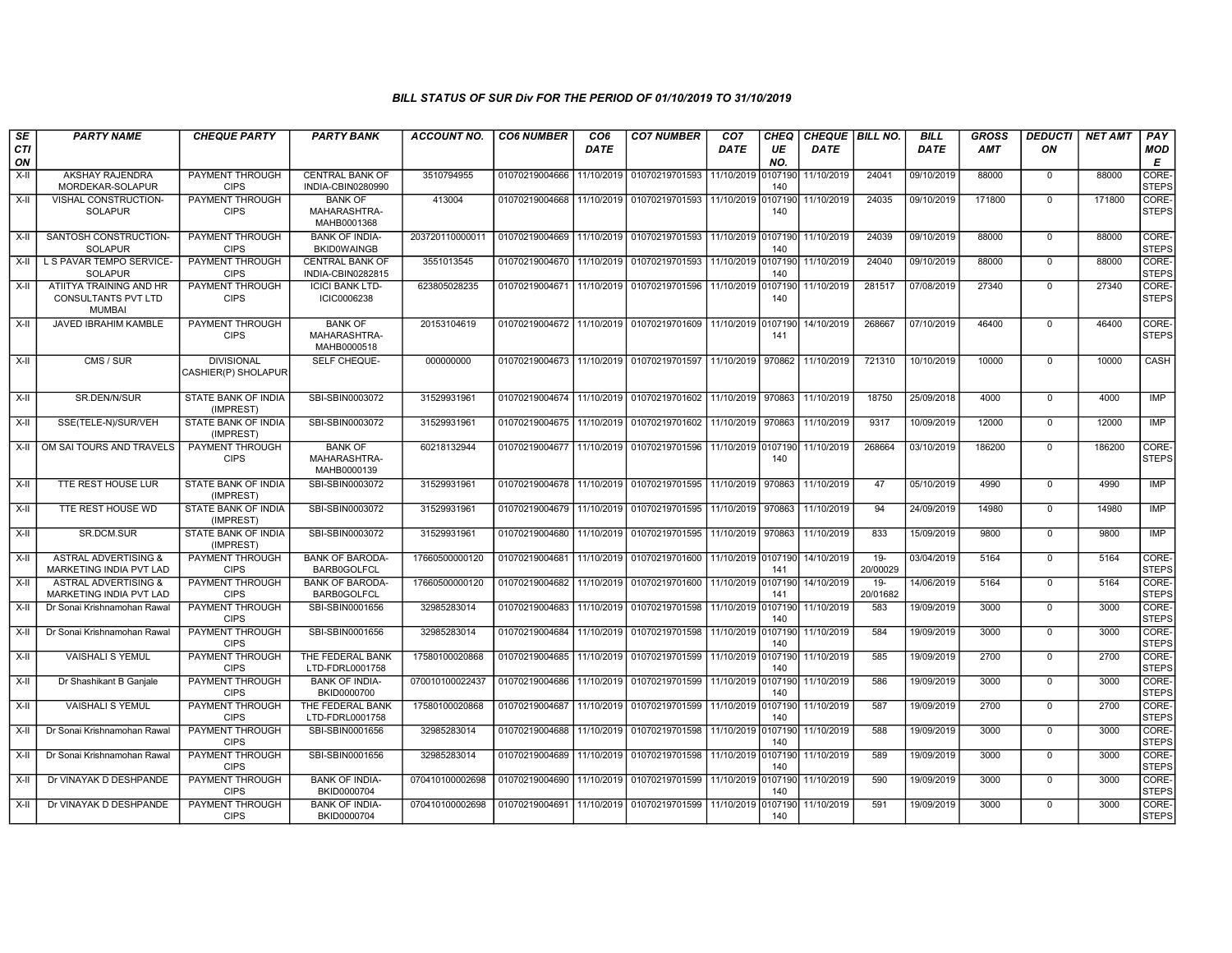| SE               | <b>PARTY NAME</b>                                           | <b>CHEQUE PARTY</b>                      | <b>PARTY BANK</b>                                        | <b>ACCOUNT NO.</b> | <b>CO6 NUMBER</b>                        | CO <sub>6</sub> | <b>CO7 NUMBER</b>                        | CO <sub>7</sub>    | <b>CHEQ</b>    | CHEQUE   BILL NO. |                  | <b>BILL</b> | <b>GROSS</b> | <b>DEDUCTI</b> | <b>NET AMT</b> | <b>PAY</b>                  |
|------------------|-------------------------------------------------------------|------------------------------------------|----------------------------------------------------------|--------------------|------------------------------------------|-----------------|------------------------------------------|--------------------|----------------|-------------------|------------------|-------------|--------------|----------------|----------------|-----------------------------|
| <b>CTI</b><br>ON |                                                             |                                          |                                                          |                    |                                          | <b>DATE</b>     |                                          | DATE               | UE<br>NO.      | DATE              |                  | <b>DATE</b> | <b>AMT</b>   | ON             |                | <b>MOD</b><br>Е             |
| X-II             | ALAKNANDA ADVERTISING<br>PVT LTD                            | PAYMENT THROUGH<br><b>CIPS</b>           | <b>STANDARD</b><br><b>CHARTERED BANK-</b><br>SCBL0036078 | 42705480662        | 01070219004692                           | 11/10/2019      | 01070219701601                           | 11/10/2019         | 0107190<br>141 | 14/10/2019        | SOL/19-<br>20/35 | 04/07/2019  | 6051         | $\mathbf 0$    | 6051           | <b>CORE</b><br><b>STEPS</b> |
| $X-H$            | <b>SR DME SUR</b>                                           | <b>STATE BANK OF INDIA</b><br>(IMPREST)  | SBI-SBIN0003072                                          | 3152993161         |                                          |                 | 01070219004693 11/10/2019 01070219701602 | 11/10/2019         | 970863         | 11/10/2019        | 2107             | 14/06/2019  | 4910         | $\mathbf 0$    | 4910           | <b>IMP</b>                  |
| X-II             | SR SE(C&W)/SUR/ROAD ART                                     | STATE BANK OF INDIA<br>(IMPREST)         | SBI-SBIN0003072                                          | 31529931961        | 01070219004694 11/10/2019 01070219701602 |                 |                                          | 11/10/2019         | 970863         | 11/10/2019        | 8034             | 25/08/2019  | 3800         | $\Omega$       | 3800           | IMP                         |
| X-II             | SSE/(ELECT/MAINT)VEH/(TRUC<br>K)                            | STATE BANK OF INDIA<br>(IMPREST)         | SBI-SBIN0003072                                          | 31529931961        | 01070219004695 11/10/2019 01070219701602 |                 |                                          | 11/10/2019         | 970863         | 11/10/2019        | 05               | 07/09/2019  | 20000        | $\Omega$       | 20000          | <b>IMP</b>                  |
| $X-H$            | <b>SR DME SUR</b>                                           | STATE BANK OF INDIA<br>(IMPREST)         | SBI-SBIN0003072                                          | 31529931961        |                                          |                 | 01070219004696 11/10/2019 01070219701602 | 11/10/2019         | 970863         | 11/10/2019        | 14579            | 23/09/2019  | 3000         | $\Omega$       | 3000           | <b>IMP</b>                  |
| X-II             | <b>SR DME SUR</b>                                           | <b>STATE BANK OF INDIA</b><br>(IMPREST)  | SBI-SBIN0003072                                          | 3152993161         | 01070219004697                           |                 | 11/10/2019 01070219701602                | 11/10/2019         | 970863         | 11/10/2019        | 125846           | 05/10/2019  | 3300         | $\mathbf 0$    | 3300           | <b>IMP</b>                  |
| $X-H$            | IPF/RPF/DR/SUR/FUEL                                         | <b>STATE BANK OF INDIA</b><br>(IMPREST)  | SBI-SBIN0003072                                          | 31529931961        | 01070219004698                           | 11/10/2019      | 01070219701602                           | 11/10/2019         | 970863         | 11/10/2019        | 94066            | 13/08/2019  | 1500         | $\Omega$       | 1500           | <b>IMP</b>                  |
| X-II             | CHAVAN ACCIDENT HOSPITAL<br>& DENTAL CLINIC                 | PAYMENT THROUGH<br><b>CIPS</b>           | HDFC BANK-<br><b>HDFC0CPSBLN</b>                         | 00131010000487     | 01070219004699 11/10/2019 01070219701607 |                 |                                          | 11/10/2019 0107190 | 141            | 14/10/2019        | 07               | 15/05/2019  | 3490         | 349            | 3141           | CORE-<br><b>STEPS</b>       |
| X-II             | CHAVAN ACCIDENT HOSPITAL<br>& DENTAL CLINIC                 | <b>PAYMENT THROUGH</b><br><b>CIPS</b>    | <b>HDFC BANK-</b><br><b>HDFC0CPSBLN</b>                  | 00131010000487     | 01070219004700 11/10/2019 01070219701607 |                 |                                          | 11/10/2019 0107190 | 141            | 14/10/2019        | 01               | 05/07/2019  | 5156         | 516            | 4640           | CORE-<br><b>STEPS</b>       |
|                  | X-II CHAVAN ACCIDENT HOSPITAL<br><b>&amp; DENTAL CLINIC</b> | <b>PAYMENT THROUGH</b><br><b>CIPS</b>    | <b>HDFC BANK-</b><br><b>HDFC0CPSBLN</b>                  | 00131010000487     | 01070219004701 11/10/2019 01070219701607 |                 |                                          | 11/10/2019 0107190 | 141            | 14/10/2019        | 03               | 20/07/2019  | 14522        | 1452           | 13070          | CORE-<br><b>STEPS</b>       |
| X-II             | CHAVAN ACCIDENT HOSPITAL<br>& DENTAL CLINIC                 | <b>PAYMENT THROUGH</b><br><b>CIPS</b>    | <b>HDFC BANK-</b><br><b>HDFC0CPSBLN</b>                  | 00131010000487     | 01070219004702 11/10/2019 01070219701607 |                 |                                          | 11/10/2019 0107190 | 141            | 14/10/2019        | 05               | 05/08/2019  | 17915        | 1792           | 16123          | CORE-<br><b>STEPS</b>       |
| $X-I$            | CHAVAN ACCIDENT HOSPITAL<br>& DENTAL CLINIC                 | <b>PAYMENT THROUGH</b><br><b>CIPS</b>    | <b>HDFC BANK-</b><br><b>HDFC0CPSBLN</b>                  | 00131010000487     | 01070219004703 11/10/2019 01070219701607 |                 |                                          | 11/10/2019 0107190 | 141            | 14/10/2019        | 09               | 28/08/2019  | 11883        | 1188           | 10695          | CORE-<br><b>STEPS</b>       |
| X-II             | CHAVAN ACCIDENT HOSPITAL<br>& DENTAL CLINIC                 | <b>PAYMENT THROUGH</b><br><b>CIPS</b>    | <b>HDFC BANK-</b><br><b>HDFC0CPSBLN</b>                  | 00131010000487     | 01070219004704 11/10/2019 01070219701607 |                 |                                          | 11/10/2019 0107190 | 141            | 14/10/2019        | 06               | 19/08/2019  | 12931        | 1293           | 11638          | CORE-<br><b>STEPS</b>       |
|                  | X-II CHAVAN ACCIDENT HOSPITAL<br>& DENTAL CLINIC            | <b>PAYMENT THROUGH</b><br><b>CIPS</b>    | <b>HDFC BANK-</b><br><b>HDFC0CPSBLN</b>                  | 00131010000487     | 01070219004705 11/10/2019                |                 | 01070219701607                           | 11/10/2019 0107190 | 141            | 14/10/2019        | 08               | 28/08/2019  | 11367        | 1137           | 10230          | CORE-<br><b>STEPS</b>       |
| X-II             | CHAVAN ACCIDENT HOSPITAL<br>& DENTAL CLINIC                 | <b>PAYMENT THROUGH</b><br><b>CIPS</b>    | <b>HDFC BANK-</b><br><b>HDFC0CPSBLN</b>                  | 00131010000487     | 01070219004706 11/10/2019 01070219701607 |                 |                                          | 11/10/2019 0107190 | 141            | 14/10/2019        | 04               | 05/08/2019  | 24265        | 2427           | 21838          | CORE-<br><b>STEPS</b>       |
| X-II             | <b>M/S TRIDENT ENGINEERS &amp;</b><br><b>ASSOCIATES</b>     | PAYMENT THROUGH<br><b>CIPS</b>           | ABHYUDAYA CO-OP<br>BANK LTD-ABHY0065032                  | 032031100020113    | 01070219004707 11/10/2019 01070219701610 |                 |                                          | 11/10/2019 0107190 | 141            | 14/10/2019        | 213491           | 27/08/2019  | 14800        | $\mathbf 0$    | 14800          | CORE-<br><b>STEPS</b>       |
|                  | X-II CHAVAN ACCIDENT HOSPITAL<br>& DENTAL CLINIC            | <b>PAYMENT THROUGH</b><br><b>CIPS</b>    | <b>HDFC BANK-</b><br><b>HDFC0CPSBLN</b>                  | 00131010000487     |                                          |                 | 01070219004708 11/10/2019 01070219701621 | 15/10/2019 0107190 | 146            | 22/10/2019        | 02               | 06/08/2019  | 111180       | 11118          | 100062         | CORE-<br><b>STEPS</b>       |
| X-II             | R B SERVICE & SALES                                         | <b>PAYMENT THROUGH</b><br><b>CIPS</b>    | PNB-PUNB0480700                                          | 4807001500008025   | 01070219004709 11/10/2019                |                 | 01070219701610                           | 11/10/2019 0107190 | 141            | 14/10/2019        | 213492           | 27/08/2019  | 14800        | $\mathbf 0$    | 14800          | CORE-<br><b>STEPS</b>       |
| $X-I$            | A K ENTERPRISES                                             | PAYMENT THROUGH<br><b>CIPS</b>           | STATE BANK OF INDIA-<br>SBIN0016894                      | 33353436291        |                                          |                 | 01070219004710 11/10/2019 01070219701610 | 11/10/2019 0107190 | 141            | 14/10/2019        | 213493           | 27/08/2019  | 14800        | $\mathbf{0}$   | 14800          | CORE-<br><b>STEPS</b>       |
| X-II             | ADEN/ANG                                                    | STATE BANK OF INDIA<br>(IMPREST)         | SBI-SBIN0003072                                          | 31529931961        | 01070219004711 11/10/2019 01070219701604 |                 |                                          | 11/10/2019         | 970866         | 14/10/2019        | 1841             | 17/07/2019  | 5600         | $\Omega$       | 5600           | IMP                         |
| X-II             | ADEN/NG/KWV                                                 | STATE BANK OF INDIA<br>(IMPREST)         | SBI-SBIN0003072                                          | 31529931961        | 01070219004712 11/10/2019 01070219701604 |                 |                                          | 11/10/2019         | 970866         | 14/10/2019        | 57599            | 28/07/2019  | 2945         | $\Omega$       | 2945           | IMP                         |
| X-II             | <b>SSE WORKS PVR</b>                                        | <b>STATE BANK OF INDIA</b><br>(IMPREST)  | SBI-SBIN0003072                                          | 31529931961        | 01070219004713 11/10/2019 01070219701605 |                 |                                          | 11/10/2019         | 970866         | 14/10/2019        | 158              | 12/09/2019  | 4994         | $\Omega$       | 4994           | IMP                         |
| X-II             | PATIL TOURS AND TRAVELS                                     | PAYMENT THROUGH<br><b>CIPS</b>           | STATE BANK OF INDIA-<br>SBIN0021963                      | 37311501183        | 01070219004714 11/10/2019 01070219701603 |                 |                                          | 11/10/2019 0107190 | 141            | 14/10/2019        | 194              | 04/10/2019  | 135905       | 26773          | 109132         | CORE-<br><b>STEPS</b>       |
| $X-H$            | SR DFM SUR (PAY ORDER)                                      | <b>DIVISIONAL</b><br>CASHIER(P) SHOLAPUR | DUMMY-                                                   | 11111111111        |                                          |                 | 01070219004715 14/10/2019 01070219701612 | 14/10/2019         | 970865         | 14/10/2019        | 255254           | 11/10/2019  | 995          | $\mathbf 0$    | 995            | CASH                        |
| X-II             | SR DSTE(M)/SUR                                              | STATE BANK OF INDIA<br>(IMPREST)         | SBI-SBIN0003072                                          | 31529931961        | 01070219004716 14/10/2019 01070219701613 |                 |                                          | 14/10/2019         | 970866         | 14/10/2019        | 4384             | 10/08/2019  | 9327         | $\Omega$       | 9327           | IMP                         |
| $X-I$            | EA TO DRM GEN                                               | STATE BANK OF INDIA<br>(IMPREST)         | SBI-SBIN0003072                                          | 31529931961        | 01070219004717 14/10/2019 01070219701613 |                 |                                          | 14/10/2019         | 970866         | 14/10/2019        | 4051             | 11/09/2019  | 8678         | $\Omega$       | 8678           | <b>IMP</b>                  |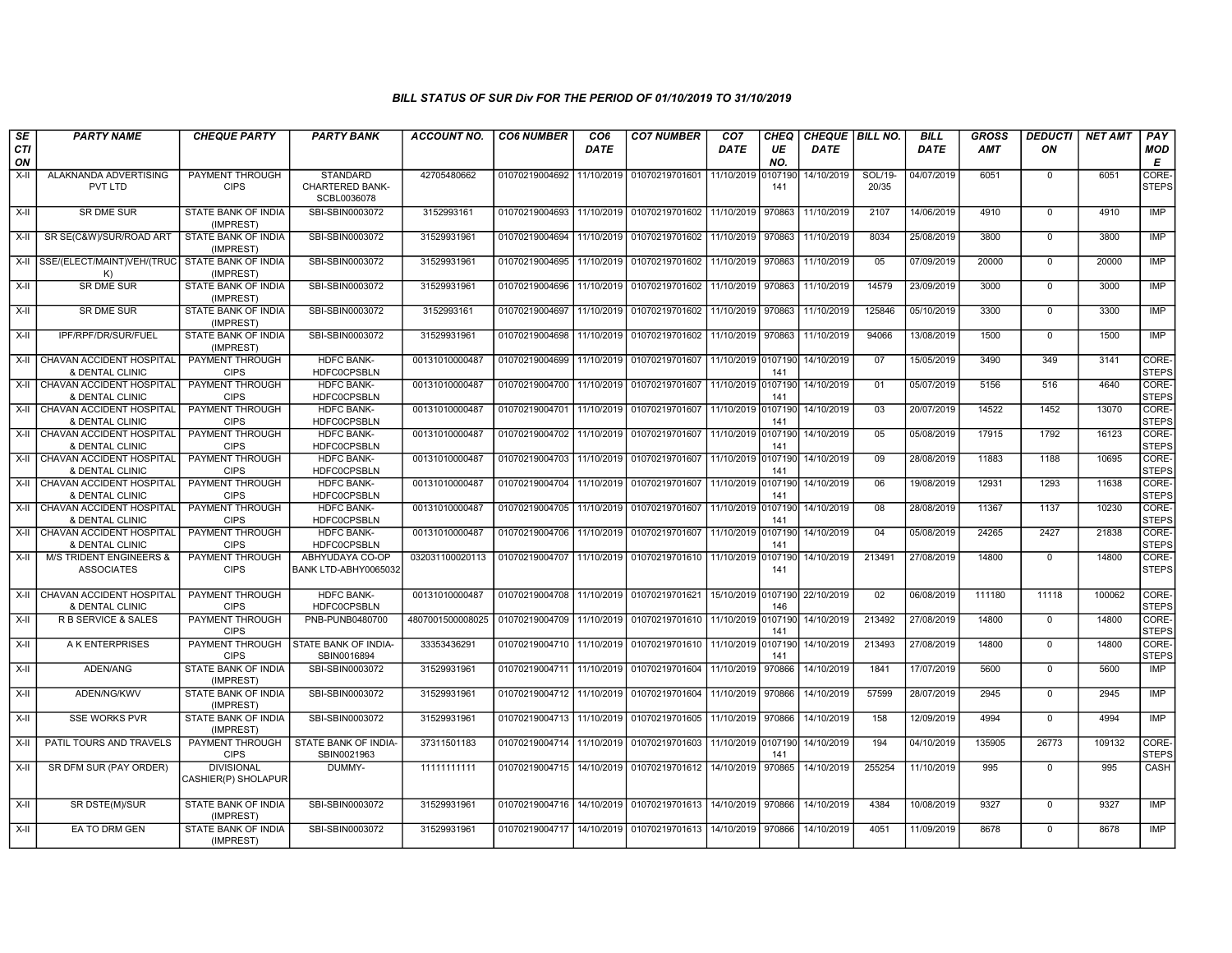| SE<br>CTI<br>ON | <b>PARTY NAME</b>                                               | <b>CHEQUE PARTY</b>                               | <b>PARTY BANK</b>                                          | <b>ACCOUNT NO.</b>           | <b>CO6 NUMBER</b>                | CO <sub>6</sub><br>DATE  | <b>CO7 NUMBER</b>                                                     | CO <sub>7</sub><br>DATE | <b>CHEQ</b><br>UE<br>NO. | CHEQUE BILL NO.<br><b>DATE</b> |                                     | <b>BILL</b><br>DATE      | <b>GROSS</b><br><b>AMT</b> | <b>DEDUCTI</b><br>ON    | <b>NET AMT</b>     | PAY<br><b>MOD</b><br>E           |
|-----------------|-----------------------------------------------------------------|---------------------------------------------------|------------------------------------------------------------|------------------------------|----------------------------------|--------------------------|-----------------------------------------------------------------------|-------------------------|--------------------------|--------------------------------|-------------------------------------|--------------------------|----------------------------|-------------------------|--------------------|----------------------------------|
| X-II            | DCP SUR FUEL                                                    | STATE BANK OF INDIA<br>(IMPREST)                  | SBI-SBIN0003072                                            | 31529931961                  | 01070219004718                   | 14/10/2019               | 01070219701613                                                        | 14/10/2019              | 970866                   | 14/10/2019                     | 2608                                | 01/08/2019               | 1753                       | $\mathbf 0$             | 1753               | IMP                              |
| X-II            | SSE(SIG/M)/ANG                                                  | STATE BANK OF INDIA<br>(IMPREST)                  | SBI-SBIN0003072                                            | 31529931961                  | 01070219004719                   | 14/10/2019               | 01070219701613                                                        | 14/10/2019              | 970866                   | 14/10/2019                     | 1584                                | 10/10/2019               | 2000                       | $\mathbf 0$             | 2000               | <b>IMP</b>                       |
| $X-II$          | MS/DD/GEN                                                       | STATE BANK OF INDIA<br>(IMPREST)                  | SBI-SBIN0003072                                            | 31529931961                  | 01070219004720                   | 14/10/2019               | 01070219701617                                                        | 14/10/2019              | 970866                   | 14/10/2019                     | Med/07                              | 09/10/2019               | 48542                      | $\overline{0}$          | 48542              | <b>IMP</b>                       |
| X-II            | ADEN/ANG                                                        | STATE BANK OF INDIA<br>(IMPREST)                  | SBI-SBIN0003072                                            | 31529931961                  | 01070219004721                   | 14/10/2019               | 01070219701611 14/10/2019 970866                                      |                         |                          | 14/10/2019                     | 1860                                | 23/07/2019               | 5840                       | $\mathbf 0$             | 5840               | IMP                              |
| X-II            | SARPANCH GRAMPANCHYAT<br>,TANDULWADI                            | PAYMENT THROUGH<br><b>CIPS</b>                    | SBI-SBIN0001042                                            | 31999324519                  | 01070219004722                   | 14/10/2019               | 01070219701618                                                        | 14/10/2019 0107190      | 141                      | 14/10/2019                     | 02/19-20                            | 07/10/2019               | 273750                     | $\mathbf 0$             | 273750             | CORE-<br><b>STEPS</b>            |
| $X-II$          | GESCOM LTD.CO. GULBARGA<br>CSD II GULBARGA. R                   | PAYMENT THROUGH<br><b>CIPS</b>                    | STATE BANK OF INDIA-<br>SBIN0020223                        | 52076355201                  | 01070219004723                   | 14/10/2019               | 01070219701615 14/10/2019 0107190                                     |                         | 141                      | 14/10/2019                     | 201910656<br>462801                 | 01/10/2019               | 85356                      | $\mathbf 0$             | 85356              | CORE-<br><b>STEPS</b>            |
| X-II            | AEECSD II GESCOM<br><b>GULBARGA U</b>                           | PAYMENT THROUGH<br><b>CIPS</b>                    | STATE BANK OF INDIA-<br>SBIN0020223                        | 52076355198                  | 01070219004724                   | 14/10/2019               | 01070219701615 14/10/2019 0107190                                     |                         | 141                      | 14/10/2019                     | 36                                  | 01/10/2019               | 522349                     | $\mathbf 0$             | 522349             | CORE-<br><b>STEPS</b>            |
| X-II<br>X-II    | <b>GESCOM SHAHABAD</b><br><b>MAHARASHTRA STATE</b>              | PAYMENT THROUGH<br><b>CIPS</b><br>PAYMENT THROUGH | STATE BANK OF INDIA-<br>SBIN0020228<br><b>CANARA BANK-</b> | 52157361100<br>1903201010183 | 01070219004725<br>01070219004726 | 14/10/2019<br>14/10/2019 | 01070219701615 14/10/2019 0107190<br>01070219701616 14/10/2019 010719 |                         | 141                      | 14/10/2019<br>14/10/2019       | 35<br>201909751                     | 01/10/2019<br>09/10/2019 | 1377489<br>1619470         | $\mathbf 0$<br>$\Omega$ | 1377489<br>1619470 | CORE-<br><b>STEPS</b><br>CORE-   |
|                 | ELECTRICITY DISTRIBUTION<br><b>COMPANY</b>                      | <b>CIPS</b>                                       | CNRB0001903                                                |                              |                                  |                          |                                                                       |                         | 141                      |                                | 121123                              |                          |                            |                         |                    | <b>STEPS</b>                     |
| $X-H$           | <b>EFFTRONICS SYSTEMS</b><br>PRIVATE LIMITED                    | PAYMENT THROUGH<br><b>CIPS</b>                    | <b>ANDHRA BANK-</b><br>ANDB0000051                         | 005111011006558              | 01070219004727                   | 14/10/2019               | 01070219701614 14/10/2019 0107190                                     |                         | 141                      | 14/10/2019                     | $SI-157$                            | 30/09/2019               | 978213                     | 91095                   | 887118             | CORE-<br><b>STEPS</b>            |
| $X-H$           | <b>IPF/RPF/DOG</b><br>SQUAD/SUR/RAMBO                           | <b>STATE BANK OF INDIA</b><br>(IMPREST)           | SBI-SBIN0003072                                            | 31529931961                  | 01070219004729                   | 14/10/2019               | 01070219701619                                                        | 14/10/2019              | 970871                   | 15/10/2019                     | 2153                                | 18/08/2019               | 9944                       | $\mathbf 0$             | 9944               | IMP                              |
| $X-H$           | IPF/RPF/DOG SQUAD/SUR                                           | STATE BANK OF INDIA<br>(IMPREST)                  | SBI-SBIN0003072                                            | 31529931961                  | 01070219004730                   | 14/10/2019               | 01070219701619 14/10/2019 970871                                      |                         |                          | 15/10/2019                     | 19                                  | 28/08/2019               | 2909                       | $\mathbf 0$             | 2909               | <b>IMP</b>                       |
| X-II            | <b>IPF/RPF/DOG</b><br>SQUAD/SUR/SANDY                           | STATE BANK OF INDIA<br>(IMPREST)                  | SBI-SBIN0003072                                            | 31529931961                  | 01070219004731                   | 14/10/2019               | 01070219701619 14/10/2019 970871                                      |                         |                          | 15/10/2019                     | 0000515                             | 19/08/2019               | 9944                       | $\mathbf 0$             | 9944               | IMP                              |
| $X-II$          | IPF/RPF/DOG SQUAD/SUR/REX                                       | STATE BANK OF INDIA<br>(IMPREST)                  | SBI-SBIN0003072                                            | 31529931961                  | 01070219004732                   | 14/10/2019               | 01070219701619                                                        | 14/10/2019 970871       |                          | 15/10/2019                     | 0000265                             | 03/06/2019               | 9942                       | $\mathbf 0$             | 9942               | <b>IMP</b>                       |
| X-II            | <b>SSE/P WAY/N/SUR</b>                                          | STATE BANK OF INDIA<br>(IMPREST)                  | SBI-SBIN0003072                                            | 31529931961                  | 01070219004733                   | 14/10/2019               | 01070219701632                                                        | 15/10/2019              | 970871                   | 15/10/2019                     | 267                                 | 19/09/2019               | 14313                      | $\mathbf 0$             | 14313              | <b>IMP</b>                       |
| X-II            | SSE/P WAY/DUD                                                   | STATE BANK OF INDIA<br>(IMPREST)                  | SBI-SBIN0003072                                            | 31529931961                  | 01070219004734                   | 14/10/2019               | 01070219701632                                                        | 15/10/2019 970871       |                          | 15/10/2019                     | 779                                 | 03/09/2019               | 19056                      | $\mathbf 0$             | 19056              | IMP                              |
| X-II            | IPF/RPF/DOG<br>SQUAD/SUR/BUBBA                                  | STATE BANK OF INDIA<br>(IMPREST)                  | SBI-SBIN0003072                                            | 31529931961                  | 01070219004735                   | 14/10/2019               | 01070219701619                                                        | 14/10/2019              | 970871                   | 15/10/2019                     | CA 2155                             | 01/06/2019               | 9942                       | $\mathbf 0$             | 9942               | IMP                              |
| $X-H$           | <b>SIGMA COMMUNICATIONS</b>                                     | PAYMENT THROUGH<br><b>CIPS</b>                    | <b>BANK OF</b><br>MAHARASHTRA-<br>MAHB0000627              | 20091901645                  | 01070219004736                   | 14/10/2019               | 01070219701620                                                        | 14/10/2019 0107190      | 142                      | 15/10/2019                     | $18-$<br>19/20051                   | 23/03/2019               | 3481                       | 35                      | 3446               | CORE-<br><b>STEPS</b>            |
| $X-H$           | SIGMA COMMUNICATIONS                                            | PAYMENT THROUGH<br><b>CIPS</b>                    | <b>BANK OF</b><br>MAHARASHTRA-<br>MAHB0000627              | 20091901645                  | 01070219004737                   | 14/10/2019               | 01070219701620                                                        | 14/10/2019 0107190      | 142                      | 15/10/2019                     | $19 -$<br>20/20339                  | 22/06/2019               | 3481                       | 35                      | 3446               | CORE-<br><b>STEPS</b>            |
| X-II            | <b>SIGMA COMMUNICATIONS</b>                                     | <b>PAYMENT THROUGH</b><br><b>CIPS</b>             | <b>BANK OF</b><br>MAHARASHTRA-<br>MAHB0000627              | 20091901645                  | 01070219004738                   | 14/10/2019               | 01070219701620 14/10/2019 0107190                                     |                         | 142                      | 15/10/2019                     | $19-$<br>20/20563                   | 25/09/2019               | 3481                       | 35                      | 3446               | CORE-<br><b>STEPS</b>            |
| X-II            | A O (CASH) BSNL SOLAPUR                                         | A O (CASH) BSNL<br><b>SOLAPUR</b>                 | SELF CHEQUE-                                               | 000000000                    | 01070219004739                   | 15/10/2019               | 01070219701628 15/10/2019 970867                                      |                         |                          | 15/10/2019                     | 418588593                           | 09/10/2019               | 12099                      | $\mathbf 0$             | 12099              | <b>BANK</b><br>CHEQ<br><b>UE</b> |
| X-II            | MAHARASHTRA STATE<br>ELECTRICITY DISTRIBUTION<br><b>COMPANY</b> | PAYMENT THROUGH<br><b>CIPS</b>                    | CANARA BANK-<br>CNRB0001903                                | 1903201010183                | 01070219004740                   | 15/10/2019               | 01070219701623 15/10/2019 0107190                                     |                         | 142                      |                                | 15/10/2019 568940310 10/10/2019     |                          | 222730                     | $\mathbf 0$             | 222730             | CORE-<br><b>STEPS</b>            |
| X-II            | MAHARASHTRA STATE<br>ELECTRICITY DISTRIBUTION<br><b>COMPANY</b> | PAYMENT THROUGH<br><b>CIPS</b>                    | CANARA BANK-<br>CNRB0001903                                | 1903201010183                | 01070219004741                   | 15/10/2019               | 01070219701623 15/10/2019 010719                                      |                         | 142                      |                                | 15/10/2019   567111831   08/10/2019 |                          | 23210                      | $\Omega$                | 23210              | CORE-<br><b>STEPS</b>            |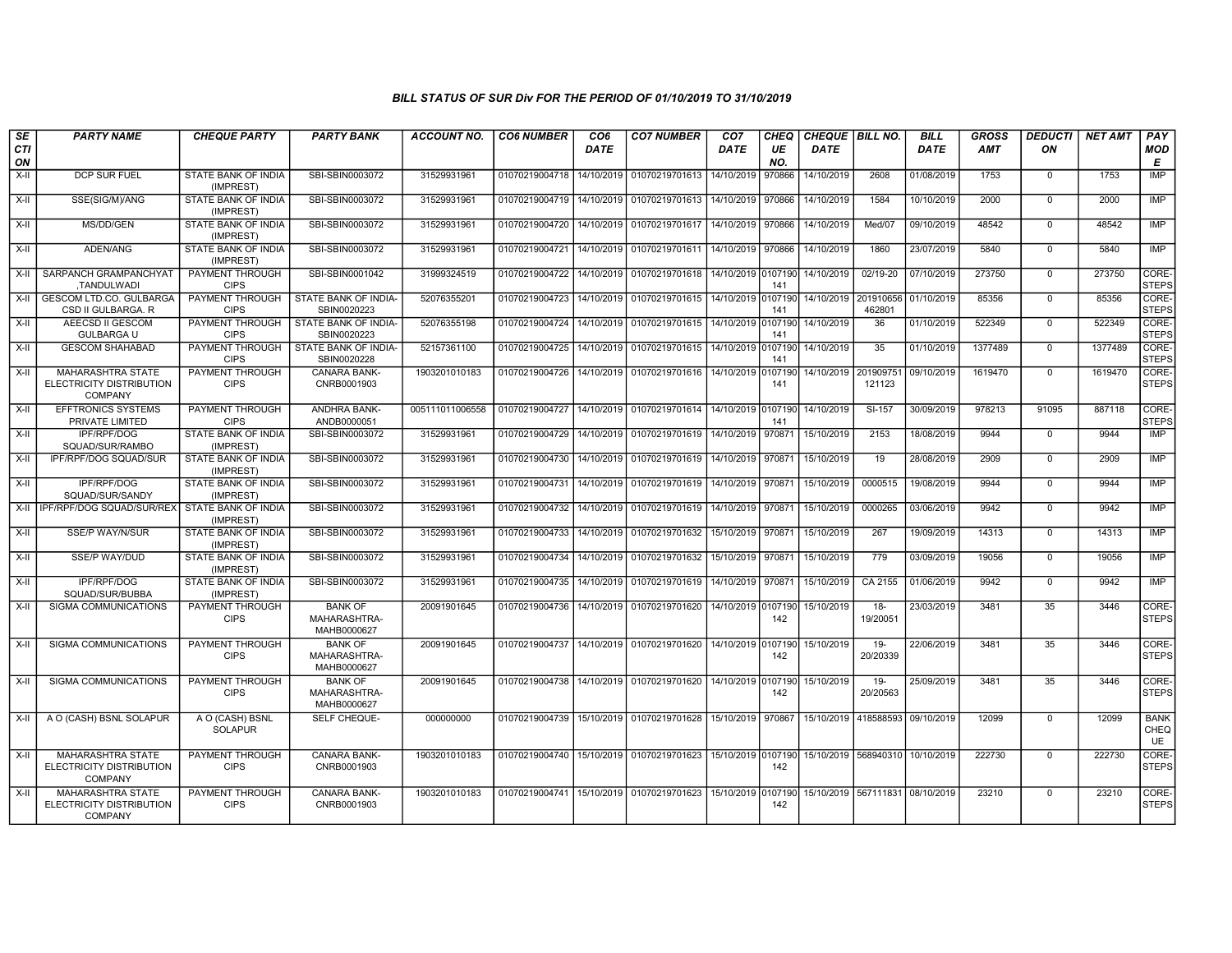| SE<br><b>CTI</b> | <b>PARTY NAME</b>                                                      | <b>CHEQUE PARTY</b>                                                  | <b>PARTY BANK</b>                             | <b>ACCOUNT NO.</b>              | <b>CO6 NUMBER</b>         | CO <sub>6</sub><br>DATE | <b>CO7 NUMBER</b>                            | CO <sub>7</sub><br>DATE | CHEQ<br>UE     | CHEQUE BILL NO.<br><b>DATE</b> |                                     | <b>BILL</b><br>DATE | <b>GROSS</b><br>AMT | <b>DEDUCTI</b><br>ON | <b>NET AMT</b> | PAY<br><b>MOD</b>                       |
|------------------|------------------------------------------------------------------------|----------------------------------------------------------------------|-----------------------------------------------|---------------------------------|---------------------------|-------------------------|----------------------------------------------|-------------------------|----------------|--------------------------------|-------------------------------------|---------------------|---------------------|----------------------|----------------|-----------------------------------------|
| ON               |                                                                        |                                                                      |                                               |                                 |                           |                         |                                              |                         | NO.            |                                |                                     |                     |                     |                      |                | E                                       |
| $X-H$            | <b>MAHARASHTRA STATE</b><br>ELECTRICITY DISTRIBUTION<br><b>COMPANY</b> | PAYMENT THROUGH<br><b>CIPS</b>                                       | <b>CANARA BANK-</b><br>CNRB0001903            | 1903201010183                   | 01070219004742            | 15/10/2019              | 01070219701623                               | 15/10/2019              | 0107190<br>142 |                                | 15/10/2019 566736425                | 07/10/2019          | 62370               | $\Omega$             | 62370          | CORE-<br><b>STEPS</b>                   |
| $X-H$            | <b>MAHARASHTRA STATE</b><br>ELECTRICITY DISTRIBUTION<br><b>COMPANY</b> | PAYMENT THROUGH<br><b>CIPS</b>                                       | <b>CANARA BANK-</b><br>CNRB0001903            | 1903201010183                   | 01070219004743            | 15/10/2019              | 01070219701623                               | 15/10/2019 0107190      | 142            |                                | 15/10/2019 565346445 07/10/2019     |                     | 35290               | $\mathbf 0$          | 35290          | CORE-<br><b>STEPS</b>                   |
| X-II             | <b>MAHARASHTRA STATE</b><br>ELECTRICITY DISTRIBUTION<br>COMPANY        | PAYMENT THROUGH<br><b>CIPS</b>                                       | CANARA BANK-<br>CNRB0001903                   | 1903201010183                   | 01070219004744            | 15/10/2019              | 01070219701623                               | 15/10/2019 0107190      | 142            |                                | 15/10/2019   568540113   09/10/2019 |                     | 105090              | $\mathbf 0$          | 105090         | CORE-<br><b>STEPS</b>                   |
| X-II             | <b>MSEDCL SHRIRAMPUR</b>                                               | <b>MSEDCL SHRIRAMPUR</b>                                             | SELF CHEQUE-                                  | 000000000                       | 01070219004745            | 15/10/2019              | 01070219701624                               | 15/10/2019              | 970869         | 15/10/2019                     | 542582859                           | 13/09/2019          | 3320                | $\Omega$             | 3320           | <b>BANK</b><br><b>CHEQ</b><br><b>UE</b> |
| $X-H$            | <b>GESCOM LTD.CO. GULBARGA</b><br>CSD II GULBARGA, R                   | PAYMENT THROUGH<br><b>CIPS</b>                                       | STATE BANK OF INDIA-<br>SBIN0020223           | 52076355201                     | 01070219004746 15/10/2019 |                         | 01070219701625 15/10/2019 0107190            |                         | 142            | 15/10/2019                     | $\overline{37}$                     | 09/10/2019          | 53818               | $\overline{0}$       | 53818          | CORE-<br><b>STEPS</b>                   |
| X-II             | ASST.ENGG ELECT CSDIV<br><b>GESCOM KALABURAGI U</b>                    | <b>ASST.ENGG ELECT</b><br><b>CSDIV GESCOM</b><br><b>KALABURAGI U</b> | STATE BANK OF INDIA-<br>SBIN0020223           | 62435944524                     | 01070219004747            | 15/10/2019              | 01070219701626                               | 15/10/2019              | 970868         | 15/10/2019                     | 867892784<br>397                    | 01/10/2019          | 53520               | $\Omega$             | 53520          | <b>BANK</b><br>CHEQ<br><b>UE</b>        |
| X-II             | AEEE GESCOM AFZALPUR                                                   | PAYMENT THROUGH<br><b>CIPS</b>                                       | STATE BANK OF INDIA-<br>SBIN0020231           | 52161536086                     | 01070219004748 15/10/2019 |                         | 01070219701625 15/10/2019 0107190 15/10/2019 |                         | 142            |                                | 38                                  | 01/10/2019          | 76834               | $\mathbf 0$          | 76834          | CORE-<br><b>STEPS</b>                   |
| $X-H$            | <b>GESCOM SHAHABAD</b>                                                 | <b>PAYMENT THROUGH</b><br><b>CIPS</b>                                | STATE BANK OF INDIA-<br>SBIN0020228           | 52157361100                     | 01070219004749            | 15/10/2019              | 01070219701625                               | 15/10/2019 0107190      | 142            | 15/10/2019                     | 311048880<br>2088                   | 01/10/2019          | 166365              | $\mathbf 0$          | 166365         | CORE-<br><b>STEPS</b>                   |
| X-II             | <b>GESCOM WADI</b>                                                     | PAYMENT THROUGH<br><b>CIPS</b>                                       | STATE BANK OF INDIA-<br>SBIN0020236           | 52173200234                     | 01070219004750            | 15/10/2019              | 01070219701625                               | 15/10/2019 0107190      | 142            | 15/10/2019                     | 835808737<br>759                    | 01/10/2019          | 1422                | $\mathbf 0$          | 1422           | CORE-<br>STEPS                          |
| X-II             | ASHOK CONSTRUCTION                                                     | PAYMENT THROUGH<br><b>CIPS</b>                                       | SAMARTH SAHAKARI<br>BANK LTD-SBLS0000001      | 0100051010000148 01070219004752 |                           | 15/10/2019              | 01070219701622                               | 15/10/2019 0107190      | 143            | 16/10/2019                     | 19-20/06                            | 11/10/2019          | 30037               | 979                  | 29058          | CORE-<br><b>STEPS</b>                   |
| $X-H$            | TTE REST HOUSE LUR                                                     | STATE BANK OF INDIA<br>(IMPREST)                                     | SBI-SBIN0003072                               | 31529931961                     | 01070219004753            | 15/10/2019              | 01070219701629                               | 15/10/2019              | 970871         | 15/10/2019                     | 454                                 | 10/10/2019          | 5000                | $\Omega$             | 5000           | IMP                                     |
| $X-II$           | SR.DCM.SUR                                                             | STATE BANK OF INDIA<br>(IMPREST)                                     | SBI-SBIN0003072                               | 31529931961                     | 01070219004754            | 15/10/2019              | 01070219701631                               | 15/10/2019              | 970871         | 15/10/2019                     | 4323                                | 09/08/2019          | 30000               | $\overline{0}$       | 30000          | <b>IMP</b>                              |
| $X-H$            | SR.DCM.SUR                                                             | STATE BANK OF INDIA<br>(IMPREST)                                     | SBI-SBIN0003072                               | 31529931961                     | 01070219004755            | 15/10/2019              | 01070219701629                               | 15/10/2019 970871       |                | 15/10/2019                     | 251                                 | 21/09/2019          | 9800                | $\Omega$             | 9800           | IMP                                     |
| $X-H$            | ASC.RPF.SUR                                                            | <b>DIVISIONAL</b><br>CASHIER(P) SHOLAPUR                             | SELF CHEQUE-                                  | 000000000                       | 01070219004756 15/10/2019 |                         | 01070219701630                               | 15/10/2019 970870       |                | 15/10/2019                     | 614883                              | 30/09/2019          | 499                 | $\mathbf 0$          | 499            | <b>CASH</b>                             |
| $X-II$           | TTE REST HOUSE WD                                                      | STATE BANK OF INDIA<br>(IMPREST)                                     | SBI-SBIN0003072                               | 31529931961                     | 01070219004757            | 15/10/2019              | 01070219701629 15/10/2019 970871             |                         |                | 15/10/2019                     | 148                                 | 01/10/2019          | 14950               | $\mathbf 0$          | 14950          | <b>IMP</b>                              |
| X-II             | RAMESHWAR AUSEKAR AND<br><b>COMPANY</b>                                | PAYMENT THROUGH<br><b>CIPS</b>                                       | THE RATNAKAR BANK<br>LTD-RATN0000060          | 409000074880                    | 01070219004758            | 15/10/2019              | 01070219701627                               | 15/10/2019 0107190      | 143            | 16/10/2019                     | GST-108                             | 10/10/2019          | 35400               | 1308                 | 34092          | CORE-<br><b>STEPS</b>                   |
| $X-H$            | IPF/RPF/DR/SUR/FUEL                                                    | <b>STATE BANK OF INDIA</b><br>(IMPREST)                              | SBI-SBIN0003072                               | 31529931961                     | 01070219004759            | 15/10/2019              | 01070219701633                               | 15/10/2019              | 970871         | 15/10/2019                     | 29/19                               | 06/05/2019          | 19610               | $\mathbf 0$          | 19610          | <b>IMP</b>                              |
| $X-II$           | RAJENDRA ASHOK AKOLKAR-<br>AHMEDNAGAR                                  | PAYMENT THROUGH<br><b>CIPS</b>                                       | <b>CORPORATION BANK-</b><br>CORP0001011       | 560361000086197                 | 01070219004760            | 15/10/2019              | 01070219701637                               | 16/10/2019 0107190      | 143            | 16/10/2019                     | 24847                               | 11/10/2019          | 248900              | $\mathbf 0$          | 248900         | CORE-<br><b>STEPS</b>                   |
| $X-H$            | SAI STONE CRUSHER-PUNE                                                 | PAYMENT THROUGH<br><b>CIPS</b>                                       | CENTRAL BANK OF<br>INDIA-CBIN0280665          | 1945714639                      | 01070219004761            | 15/10/2019              | 01070219701637                               | 16/10/2019 0107190      | 143            | 16/10/2019                     | 24846                               | 11/10/2019          | 248900              | $\Omega$             | 248900         | CORE-<br><b>STEPS</b>                   |
| $X-H$            | <b>ARCON ENGINEERING</b>                                               | PAYMENT THROUGH<br><b>CIPS</b>                                       | <b>BANK OF</b><br>MAHARASHTRA-<br>MAHB0001830 | 60295691810                     | 01070219004763            | 15/10/2019              | 01070219701638                               | 16/10/2019 0107190      | 143            | 16/10/2019                     | 252777                              | 11/10/2019          | 1700                | $\mathbf 0$          | 1700           | CORE-<br><b>STEPS</b>                   |
| X-II             | <b>JAIDEEP ENTERPRISES</b>                                             | PAYMENT THROUGH<br><b>CIPS</b>                                       | <b>BANK OF BARODA-</b><br><b>BARB0SHOLAP</b>  | 04370200000715                  | 01070219004764            | 15/10/2019              | 01070219701634                               | 15/10/2019              | 0107190<br>144 | 17/10/2019                     | CUB/2019/<br>006                    | 15/10/2019          | 57463               | 575                  | 56888          | CORE-<br><b>STEPS</b>                   |
| $X-II$           | IPF/RPF/BGVN                                                           | <b>DIVISIONAL</b><br>CASHIER(P) SHOLAPUR                             | SBI-SBIN0003072                               | 31529931961                     | 01070219004765            | 16/10/2019              | 01070219701639                               | 16/10/2019              | 970873         | 16/10/2019                     | 614884                              | 15/10/2019          | 500                 | $\mathbf 0$          | 500            | CASH                                    |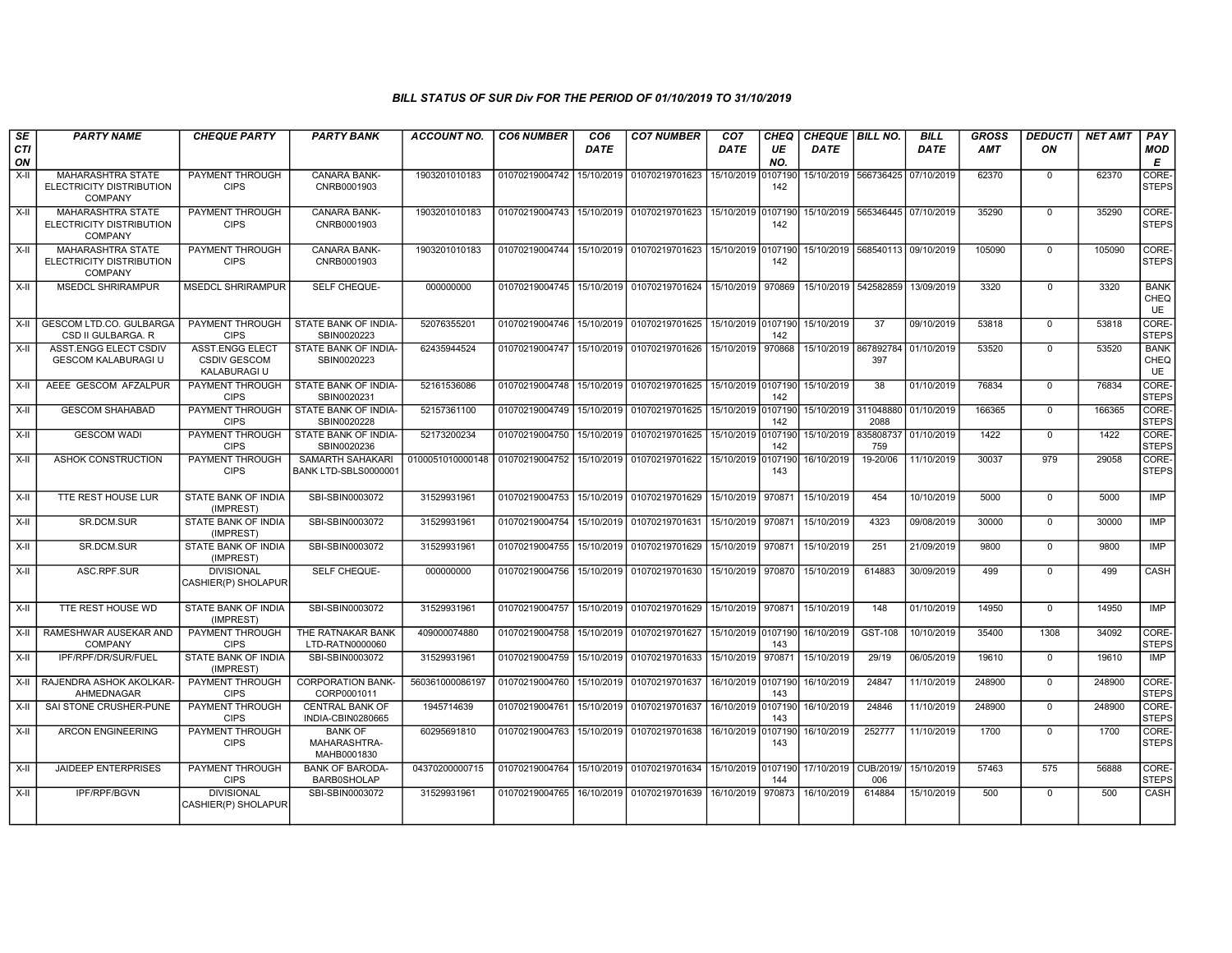| SE<br>CTI<br>ON | <b>PARTY NAME</b>                      | <b>CHEQUE PARTY</b>                      | <b>PARTY BANK</b>                     | <b>ACCOUNT NO.</b> | <b>CO6 NUMBER</b>         | CO <sub>6</sub><br><b>DATE</b> | <b>CO7 NUMBER</b>                                                               | CO <sub>7</sub><br><b>DATE</b> | <b>CHEQ</b><br>UE<br>NO. | CHEQUE   BILL NO.<br><b>DATE</b> |                               | <b>BILL</b><br><b>DATE</b> | <b>GROSS</b><br><b>AMT</b> | <b>DEDUCTI</b><br>ON | <b>NET AMT</b> | PAY<br>MOD<br>Е           |
|-----------------|----------------------------------------|------------------------------------------|---------------------------------------|--------------------|---------------------------|--------------------------------|---------------------------------------------------------------------------------|--------------------------------|--------------------------|----------------------------------|-------------------------------|----------------------------|----------------------------|----------------------|----------------|---------------------------|
| X-II            | <b>SSE/P WAY/JH</b>                    | <b>DIVISIONAL</b><br>CASHIER(P) SHOLAPUR | SBI-SBIN0003072                       | 31529931961        |                           |                                | 01070219004766   16/10/2019   01070219701635                                    | 16/10/2019                     | 970873                   | 16/10/2019                       | 1812                          | 26/09/2019                 | 14729                      | $\mathbf 0$          | 14729          | CASH                      |
| $X-H$           | <b>SSE WORKS SUR</b>                   | STATE BANK OF INDIA<br>(IMPREST)         | SBI-SBIN0003072                       | 31529931961        | 01070219004767            |                                | 16/10/2019 01070219701636                                                       | 16/10/2019 970874              |                          | 16/10/2019                       | 3465                          | 24/09/2019                 | 19421                      | $\mathbf 0$          | 19421          | <b>IMP</b>                |
| $X-H$           | <b>HPCL DT CARD (ELECT D G</b><br>SET) | <b>PAYMENT THROUGH</b><br><b>CIPS</b>    | <b>ICICI BANK LTD-</b><br>ICIC0000104 | HPCL2600795272     | 01070219004768 16/10/2019 |                                | 01070219701640 16/10/2019 0107190                                               |                                | 143                      | 16/10/2019                       | 58                            | 15/10/2019                 | 69991                      | $\mathbf 0$          | 69991          | CORE-<br><b>STEPS</b>     |
| $X-II$          | ADEN/TM/SUR                            | STATE BANK OF INDIA<br>(IMPREST)         | SBI-SBIN0003072                       | 31529931961        |                           |                                | 01070219004769 16/10/2019 01070219701646                                        | 16/10/2019                     | 970874                   | 16/10/2019                       | 0486                          | 16/09/2019                 | 26272                      | $\mathbf 0$          | 26272          | <b>IMP</b>                |
| $X-II$          | ADEN/PVR                               | <b>DIVISIONAL</b><br>CASHIER(P) SHOLAPUR | SBI-SBIN0003072                       | 31529931961        | 01070219004770            |                                | 16/10/2019 01070219701647                                                       | 16/10/2019                     | 970873                   | 16/10/2019                       | 1230                          | 02/08/2019                 | 4953                       | $\Omega$             | 4953           | <b>CASH</b>               |
| X-II            | ADEN/DETC/SUR                          | <b>DIVISIONAL</b><br>CASHIER(P) SHOLAPUR | SBI-SBIN0003072                       | 31529931961        |                           |                                | 01070219004771 16/10/2019 01070219701647                                        | 16/10/2019                     | 970873                   | 16/10/2019                       | 48                            | 28/09/2019                 | 4653                       | $\mathbf 0$          | 4653           | CASH                      |
| $X-H$           | <b>HPCL DT CARD</b>                    | <b>PAYMENT THROUGH</b><br><b>CIPS</b>    | <b>ICICI BANK LTD-</b><br>ICIC0000104 | HPCL2600191902     |                           |                                | 01070219004772 16/10/2019 01070219701641                                        |                                | 143                      | 16/10/2019 0107190 16/10/2019    | 2656                          | 05/10/2019                 | 443970                     | $\mathbf 0$          | 443970         | CORE-<br><b>STEPS</b>     |
| X-II            | ADEN/ANG                               | STATE BANK OF INDIA<br>(IMPREST)         | SBI-SBIN0003072                       | 31529931961        |                           |                                | 01070219004773 16/10/2019 01070219701647                                        | 16/10/2019                     | 970874                   | 16/10/2019                       | 1567                          | 09/09/2019                 | 4968                       | $\mathbf 0$          | 4968           | IMP                       |
| X-II            | ADEN/ANG                               | STATE BANK OF INDIA<br>(IMPREST)         | SBI-SBIN0003072                       | 31529931961        |                           |                                | 01070219004774 16/10/2019 01070219701647                                        | 16/10/2019                     | 970874                   | 16/10/2019                       | 1894                          | 02/08/2019                 | 5841                       | $\mathbf 0$          | 5841           | IMP                       |
| X-II            | ADEN/ANG                               | STATE BANK OF INDIA<br>(IMPREST)         | SBI-SBIN0003072                       | 31529931961        |                           |                                | 01070219004775   16/10/2019   01070219701665   17/10/2019   970878              |                                |                          | 18/10/2019                       | 1922                          | 14/08/2019                 | 5986                       | $\Omega$             | 5986           | <b>IMP</b>                |
| X-II            | SSE/P WAY/YL                           | STATE BANK OF INDIA<br>(IMPREST)         | SBI-SBIN0003072                       | 31529931961        | 01070219004776            |                                | 16/10/2019 01070219701654                                                       | 17/10/2019                     | 970876                   | 17/10/2019                       | 473                           | 24/08/2019                 | 14903                      | 0                    | 14903          | <b>IMP</b>                |
| X-II            | <b>SSE WORKS ANG</b>                   | STATE BANK OF INDIA<br>(IMPREST)         | SBI-SBIN0003072                       | 31529931961        | 01070219004777 16/10/2019 |                                | 01070219701654 17/10/2019 970876                                                |                                |                          | 17/10/2019                       | 1554                          | 03/08/2019                 | 12000                      | $\mathbf 0$          | 12000          | <b>IMP</b>                |
| X-II            | IPF/RPF/BGVN                           | <b>DIVISIONAL</b><br>CASHIER(P) SHOLAPUR | SBI-SBIN0003072                       | 31529931961        |                           |                                | 01070219004778 16/10/2019 01070219701639                                        | 16/10/2019 970873              |                          | 16/10/2019                       | 614869                        | 13/08/2019                 | 500                        | $\Omega$             | 500            | CASH                      |
| X-II            | A O (CASH) BSNL SOLAPUR                | A O (CASH) BSNL<br><b>SOLAPUR</b>        | <b>SELF CHEQUE-</b>                   | 000000000          |                           |                                | 01070219004779 16/10/2019 01070219701642 16/10/2019 970872 16/10/2019           |                                |                          |                                  | 101837128 06/10/2019<br>50092 |                            | 990                        | $\Omega$             | 990            | <b>BANK</b><br>CHEQ<br>UE |
| $X-II$          | A O (CASH) BSNL SOLAPUR                | A O (CASH) BSNL<br><b>SOLAPUR</b>        | <b>SELF CHEQUE-</b>                   | 000000000          |                           |                                | 01070219004780 16/10/2019 01070219701642 16/10/2019 970872 16/10/2019           |                                |                          |                                  | 10109                         | 101087083 06/10/2019       | 884                        | $\Omega$             | 884            | <b>BANK</b><br>CHEQ<br>UE |
| X-II            | A O (CASH) BSNL SOLAPUR                | A O (CASH) BSNL<br><b>SOLAPUR</b>        | SELF CHEQUE-                          | 000000000          |                           |                                | 01070219004781 16/10/2019 01070219701642                                        | 16/10/2019 970872              |                          | 16/10/2019                       | 100966397<br>60110            | 06/10/2019                 | 1716                       | $\Omega$             | 1716           | <b>BANK</b><br>CHEQ<br>UE |
| X-II            | A O (CASH) BSNL SOLAPUR                | A O (CASH) BSNL<br><b>SOLAPUR</b>        | <b>SELF CHEQUE-</b>                   | 000000000          |                           |                                | 01070219004782   16/10/2019   01070219701642   16/10/2019   970872   16/10/2019 |                                |                          |                                  | 101946922<br>00093            | 06/10/2019                 | 7592                       | $\Omega$             | 7592           | <b>BANK</b><br>CHEQ<br>UE |
| $X-H$           | A O (CASH) BSNL SOLAPUR                | A O (CASH) BSNL<br><b>SOLAPUR</b>        | SELF CHEQUE-                          | 000000000          |                           |                                | 01070219004783   16/10/2019   01070219701643   16/10/2019   970872              |                                |                          | 16/10/2019                       | 101212094<br>10108            | 06/10/2019                 | 30016                      | $\overline{0}$       | 30016          | <b>BANK</b><br>CHEQ<br>UE |
| $X-II$          | A O (CASH) BSNL SOLAPUR                | A O (CASH) BSNL<br><b>SOLAPUR</b>        | SELF CHEQUE-                          | 000000000          |                           |                                | 01070219004784 16/10/2019 01070219701642                                        | 16/10/2019 970872              |                          | 16/10/2019                       | 101538383<br>70106            | 06/10/2019                 | 10077                      | $\overline{0}$       | 10077          | <b>BANK</b><br>CHEQ<br>UE |
| X-II            | CMS/SUR/GEN                            | <b>STATE BANK OF INDIA</b><br>(IMPREST)  | SBI-SBIN0003072                       | 31529931961        |                           |                                | 01070219004785   16/10/2019   01070219701645   16/10/2019   970874              |                                |                          | 16/10/2019                       | Med/21                        | 14/10/2019                 | 37194                      | $\mathbf 0$          | 37194          | IMP                       |
| X-II            | MS/KWV/GEN                             | STATE BANK OF INDIA<br>(IMPREST)         | SBI-SBIN0003072                       | 31529931961        |                           |                                | 01070219004786   16/10/2019   01070219701644                                    | 16/10/2019 970876              |                          | 17/10/2019                       | 517                           | 12/10/2019                 | 10216                      | $\mathbf 0$          | 10216          | IMP                       |
| X-II            | <b>SR DME SUR</b>                      | STATE BANK OF INDIA<br>(IMPREST)         | SBI-SBIN0003072                       | 3152993161         |                           |                                | 01070219004787   16/10/2019   01070219701644                                    | 16/10/2019                     | 970876                   | 17/10/2019                       | 183                           | 10/07/2019                 | 5396                       | $\Omega$             | 5396           | IMP                       |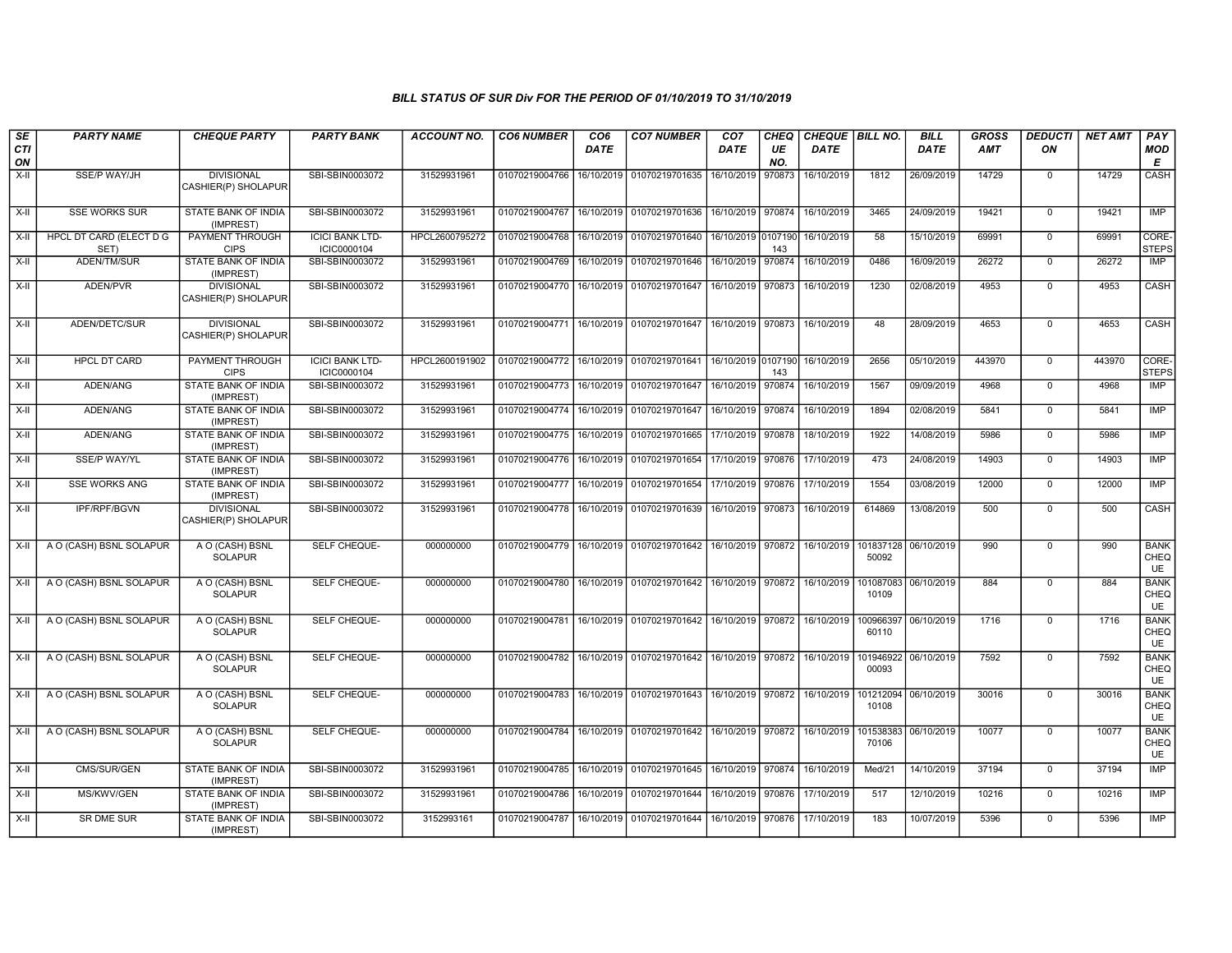| SE<br>CTI  | <b>PARTY NAME</b>                                                       | <b>CHEQUE PARTY</b>                                    | <b>PARTY BANK</b>                                        | <b>ACCOUNT NO.</b> | <b>CO6 NUMBER</b>         | CO <sub>6</sub><br><b>DATE</b> | <b>CO7 NUMBER</b>                            | CO <sub>7</sub><br><b>DATE</b> | <b>CHEQ</b><br>UE | CHEQUE   BILL NO.<br><b>DATE</b> |                                 | <b>BILL</b><br><b>DATE</b> | <b>GROSS</b><br><b>AMT</b> | <b>DEDUCTI</b><br>ON | <b>NET AMT</b> | PAY<br>MOD                 |
|------------|-------------------------------------------------------------------------|--------------------------------------------------------|----------------------------------------------------------|--------------------|---------------------------|--------------------------------|----------------------------------------------|--------------------------------|-------------------|----------------------------------|---------------------------------|----------------------------|----------------------------|----------------------|----------------|----------------------------|
| ON<br>X-II | IPF/RPF/DR/SUR/FUEL                                                     | STATE BANK OF INDIA<br>(IMPREST)                       | SBI-SBIN0003072                                          | 31529931961        | 01070219004788            | 16/10/2019                     | 01070219701644                               | 16/10/2019                     | NO.<br>970876     | 17/10/2019                       | 51097 To<br>6201                | 17/09/2019                 | 5000                       | $\mathbf{0}$         | 5000           | E<br><b>IMP</b>            |
| X-II       | SANTOSH CONSTRUCTION                                                    | PAYMENT THROUGH<br><b>CIPS</b>                         | <b>BANK OF INDIA-</b><br><b>BKID0WAINGB</b>              | 203720110000011    | 01070219004789            | 16/10/2019                     | 01070219701659                               | 17/10/2019 0107190             | 144               | 17/10/2019                       | 268668/201<br>Q                 | 10/10/2019                 | 31200                      | $\Omega$             | 31200          | CORE-<br><b>STEPS</b>      |
| X-II       | <b>MESSRS KRISHNA</b><br><b>CONSTRUCTION AND EARTH</b><br><b>MOVERS</b> | PAYMENT THROUGH<br><b>CIPS</b>                         | UNION BANK OF INDIA-<br>UBIN0547085                      | 470801010035276    | 01070219004790            | 16/10/2019                     | 01070219701648                               | 16/10/2019 0107190             | 144               | 17/10/2019                       | <b>GST007</b>                   | 07/10/2019                 | 62022                      | 2472                 | 59550          | CORE-<br><b>STEPS</b>      |
| X-II       | Kashinath Bhimashankar Golle                                            | PAYMENT THROUGH<br><b>CIPS</b>                         | <b>BANK OF INDIA-</b><br>BKID0000738                     | 073810100011228    | 01070219004792            |                                | 16/10/2019 01070219701649                    | 16/10/2019 0107190             | 144               | 17/10/2019                       | GST03                           | 14/10/2019                 | 247357                     | 7554                 | 239803         | CORE-<br><b>STEPS</b>      |
| X-II       | CMS / SUR                                                               | <b>DIVISIONAL</b><br>CASHIER(P) SHOLAPUR               | SELF CHEQUE-                                             | 000000000          | 01070219004793            | 16/10/2019                     | 01070219701650                               | 16/10/2019                     | 970875            | 17/10/2019                       | 721311                          | 10/10/2019                 | 40475                      | $\Omega$             | 40475          | CASH                       |
| $X-H$      | <b>SOLAPUR MUNCIPAL</b><br><b>CORPORATION TAX</b>                       | PAYMENT THROUGH<br><b>CIPS</b>                         | <b>ICICI BANK LTD-</b><br>ICIC0000199                    | 019905850013       | 01070219004794            |                                | 16/10/2019 01070219701662                    | 17/10/2019 0107190             | 145               | 18/10/2019                       | 12401                           | 18/09/2019                 | 66604                      | $\mathbf{0}$         | 66604          | CORE-<br><b>STEPS</b>      |
|            | X-II RELIANCE JIO INFOCOMM LTD                                          | PAYMENT THROUGH<br><b>CIPS</b>                         | <b>STANDARD</b><br>CHARTERED BANK-<br>SCBL0036084        | RJIO900630022469   | 01070219004795            | 16/10/2019                     | 01070219701673                               | 18/10/2019 0107190             | 145               | 18/10/2019                       | 522500018<br>555                | 10/09/2019                 | 239763                     | 4795                 | 234968         | CORE-<br><b>STEPS</b>      |
| X-II       | SOLAPUR MUNCIPAL<br><b>CORPORATION TAX</b>                              | PAYMENT THROUGH<br><b>CIPS</b>                         | <b>ICICI BANK LTD-</b><br>ICIC0000199                    | 019905850013       | 01070219004796            | 16/10/2019                     | 01070219701662                               | 17/10/2019 0107190             | 145               | 18/10/2019                       | 012402                          | 18/09/2019                 | 67700                      | $\Omega$             | 67700          | CORE-<br><b>STEPS</b>      |
|            | X-II RELIANCE JIO INFOCOMM LTD                                          | PAYMENT THROUGH<br><b>CIPS</b>                         | <b>STANDARD</b><br><b>CHARTERED BANK-</b><br>SCBL0036084 | RJIO900630022469   | 01070219004797            | 16/10/2019                     | 01070219701673                               | 18/10/2019                     | 0107190<br>145    | 18/10/2019                       | 522500049<br>750                | 01/10/2019                 | 239765                     | 4795                 | 234970         | CORE-<br><b>STEPS</b>      |
| X-II       | <b>SOLAPUR MUNCIPAL</b><br><b>CORPORATION TAX</b>                       | PAYMENT THROUGH<br><b>CIPS</b>                         | <b>ICICI BANK LTD-</b><br>ICIC0000199                    | 019905850013       | 01070219004798            |                                | 16/10/2019 01070219701663 17/10/2019 0107190 |                                | 145               | 18/10/2019                       | 012403                          | 18/09/2019                 | 15851                      | $\mathbf{0}$         | 15851          | CORE-<br><b>STEPS</b>      |
| $X-II$     | SOLAPUR MUNCIPAL<br><b>CORPORATION TAX</b>                              | <b>PAYMENT THROUGH</b><br><b>CIPS</b>                  | <b>ICICI BANK LTD-</b><br>ICIC0000199                    | 019905850013       | 01070219004799            | 16/10/2019                     | 01070219701663                               | 17/10/2019                     | 0107190<br>145    | 18/10/2019                       | 012404                          | 18/09/2019                 | 11491                      | $\Omega$             | 11491          | CORE-<br><b>STEPS</b>      |
| $X-H$      | SOLAPUR MUNCIPAL<br><b>CORPORATION TAX</b>                              | PAYMENT THROUGH<br><b>CIPS</b>                         | <b>ICICI BANK LTD-</b><br>ICIC0000199                    | 019905850013       | 01070219004800            | 16/10/2019                     | 01070219701662                               | 17/10/2019 0107190             | 145               | 18/10/2019                       | 012405                          | 18/09/2019                 | 48460                      | $\mathbf{0}$         | 48460          | CORE-<br><b>STEPS</b>      |
| X-II       | <b>SOLAPUR MUNCIPAL</b><br><b>CORPORATION TAX</b>                       | PAYMENT THROUGH<br><b>CIPS</b>                         | <b>ICICI BANK LTD-</b><br>ICIC0000199                    | 019905850013       | 01070219004801            | 16/10/2019                     | 01070219701663                               | 17/10/2019                     | 0107190<br>145    | 18/10/2019                       | 012406                          | 18/09/2019                 | 14591                      | $\Omega$             | 14591          | CORE-<br><b>STEPS</b>      |
| X-II       | <b>SOLAPUR MUNCIPAL</b><br><b>CORPORATION TAX</b>                       | <b>PAYMENT THROUGH</b><br><b>CIPS</b>                  | <b>ICICI BANK LTD-</b><br>ICIC0000199                    | 019905850013       | 01070219004802            |                                | 16/10/2019 01070219701664                    | 17/10/2019 0107190             | 145               | 18/10/2019                       | 012407                          | 18/09/2019                 | 15775                      | $\mathbf{0}$         | 15775          | CORE-<br><b>STEPS</b>      |
| X-II       | SOLAPUR MUNCIPAL<br><b>CORPORATION TAX</b>                              | PAYMENT THROUGH<br><b>CIPS</b>                         | <b>ICICI BANK LTD-</b><br>ICIC0000199                    | 019905850013       | 01070219004803            | 16/10/2019                     | 01070219701664                               | 17/10/2019                     | 0107190<br>145    | 18/10/2019                       | 012408                          | 18/09/2019                 | 14704                      | $\mathbf 0$          | 14704          | CORE-<br><b>STEPS</b>      |
| $X-II$     | SOLAPUR MUNCIPAL<br><b>CORPORATION TAX</b>                              | PAYMENT THROUGH<br><b>CIPS</b>                         | <b>ICICI BANK LTD-</b><br>ICIC0000199                    | 019905850013       | 01070219004804            | 16/10/2019                     | 01070219701663                               | 17/10/2019 0107190             | 145               | 18/10/2019                       | 012409                          | 18/09/2019                 | 22088                      | $\mathbf 0$          | 22088          | CORE-<br><b>STEPS</b>      |
| X-II       | SOLAPUR MUNCIPAL<br><b>CORPORATION TAX</b>                              | PAYMENT THROUGH<br><b>CIPS</b>                         | <b>ICICI BANK LTD-</b><br>ICIC0000199                    | 019905850013       | 01070219004805            | 16/10/2019                     | 01070219701664                               | 17/10/2019 0107190             | 145               | 18/10/2019                       | 012410                          | 18/09/2019                 | 14969                      | $\mathbf{0}$         | 14969          | CORE-<br><b>STEPS</b>      |
| X-II       | <b>SOLAPUR MUNCIPAL</b><br><b>CORPORATION TAX</b>                       | PAYMENT THROUGH<br><b>CIPS</b>                         | <b>ICICI BANK LTD-</b><br>ICIC0000199                    | 019905850013       | 01070219004806            | 16/10/2019                     | 01070219701664                               | 17/10/2019                     | 0107190<br>145    | 18/10/2019                       | 012411                          | 18/09/2019                 | 15674                      | $\Omega$             | 15674          | CORE-<br><b>STEPS</b>      |
| X-II       | <b>SOLAPUR MUNCIPAL</b><br><b>CORPORATION TAX</b>                       | PAYMENT THROUGH<br><b>CIPS</b>                         | <b>ICICI BANK LTD-</b><br>ICIC0000199                    | 019905850013       | 01070219004807            | 16/10/2019                     | 01070219701663                               | 17/10/2019 0107190             | 145               | 18/10/2019                       | 012413                          | 18/09/2019                 | 21181                      | $\mathbf{0}$         | 21181          | CORE-<br><b>STEPS</b>      |
| X-II       | <b>SOLAPUR MUNCIPAL</b><br><b>CORPORATION TAX</b>                       | PAYMENT THROUGH<br><b>CIPS</b>                         | <b>ICICI BANK LTD-</b><br>ICIC0000199                    | 019905850013       | 01070219004808            | 16/10/2019                     | 01070219701662                               | 17/10/2019 0107190             | 145               | 18/10/2019                       | 012414                          | 18/09/2019                 | 65923                      | $\Omega$             | 65923          | CORE-<br><b>STEPS</b>      |
| X-II       | SOLAPUR MUNCIPAL                                                        | <b>PAYMENT THROUGH</b>                                 | <b>ICICI BANK LTD-</b>                                   | 019905850013       | 01070219004809            | 16/10/2019                     | 01070219701664                               | 17/10/2019 0107190             |                   | 18/10/2019                       | 012415                          | 18/09/2019                 | 6061                       | $\mathbf{0}$         | 6061           | CORE-                      |
| $X-H$      | <b>CORPORATION TAX</b><br><b>SSE/P WAY/BTW</b>                          | <b>CIPS</b><br><b>STATE BANK OF INDIA</b><br>(IMPREST) | ICIC0000199<br>SBI-SBIN0003072                           | 31529931961        | 01070219004810            | 16/10/2019                     | 01070219701654                               | 17/10/2019                     | 145<br>970876     | 17/10/2019                       | 1120                            | 06/07/2019                 | 14874                      | $\Omega$             | 14874          | <b>STEPS</b><br><b>IMP</b> |
| X-II       | MAHARASHTRA STATE<br>ELECTRICITY DISTRIBUTION<br><b>COMPANY</b>         | PAYMENT THROUGH<br><b>CIPS</b>                         | CANARA BANK-<br>CNRB0001903                              | 1903201010183      | 01070219004811            | 16/10/2019                     | 01070219701656                               | 17/10/2019 0107190             | 144               | 17/10/2019                       | 568807418                       | 09/10/2019                 | 68850                      | $\mathbf{0}$         | 68850          | CORE-<br><b>STEPS</b>      |
| X-II       | <b>MAHARASHTRA STATE</b><br>ELECTRICITY DISTRIBUTION<br><b>COMPANY</b>  | PAYMENT THROUGH<br><b>CIPS</b>                         | CANARA BANK-<br>CNRB0001903                              | 1903201010183      | 01070219004812 16/10/2019 |                                | 01070219701656                               | 17/10/2019 0107190             | 144               |                                  | 17/10/2019 572982185 14/10/2019 |                            | 134330                     | $\Omega$             | 134330         | CORE-<br><b>STEPS</b>      |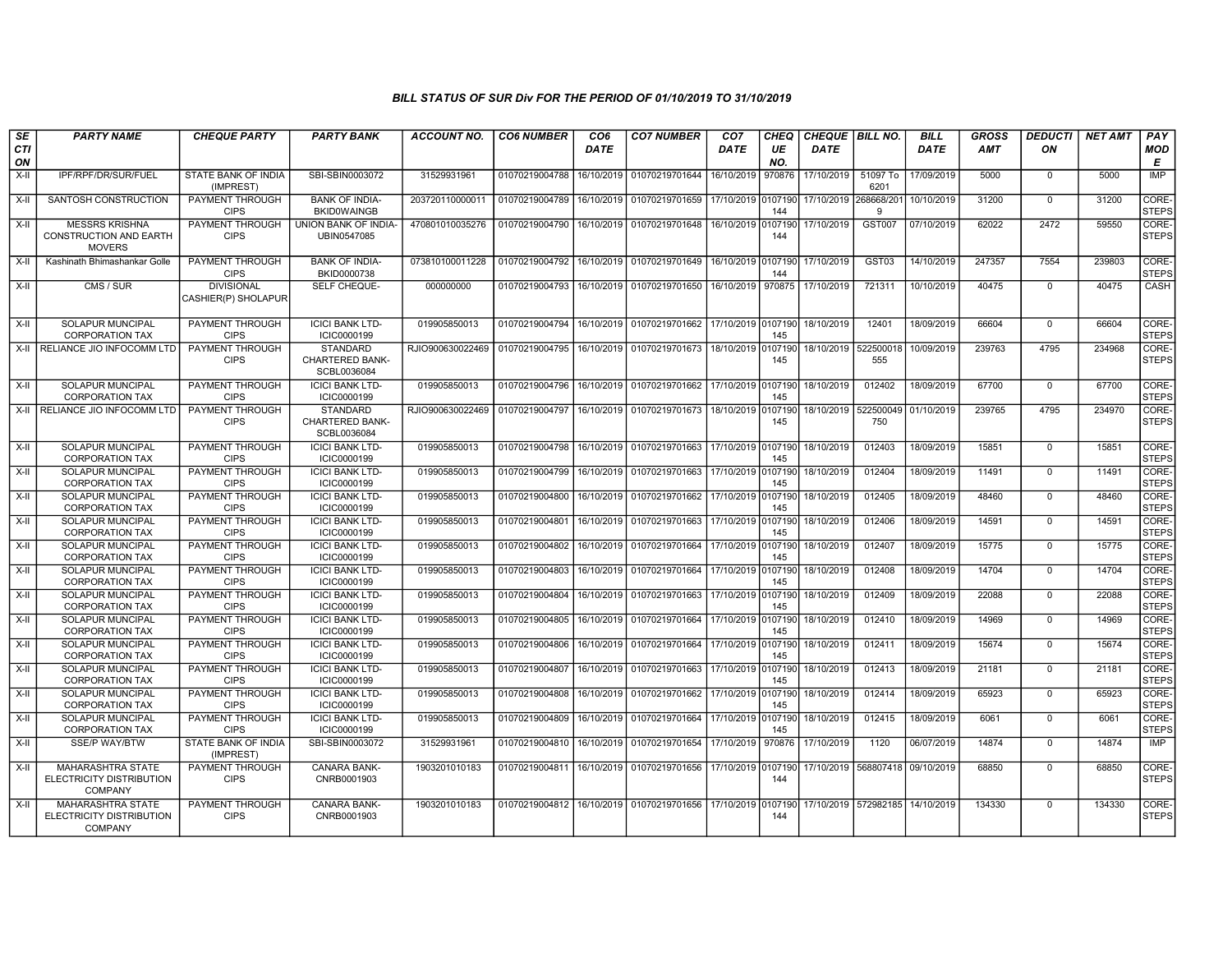| SE<br><b>CTI</b><br>ON | <b>PARTY NAME</b>                                                      | <b>CHEQUE PARTY</b>                      | <b>PARTY BANK</b>                             | <b>ACCOUNT NO.</b> | <b>CO6 NUMBER</b> | CO <sub>6</sub><br><b>DATE</b> | <b>CO7 NUMBER</b>                                      | CO <sub>7</sub><br>DATE | CHEQ<br>UE<br>NO. | CHEQUE   BILL NO.<br><b>DATE</b> |                      | <b>BILL</b><br><b>DATE</b> | <b>GROSS</b><br><b>AMT</b> | <b>DEDUCTI</b><br>ON | <b>NET AMT</b> | PAY<br><b>MOD</b><br>E |
|------------------------|------------------------------------------------------------------------|------------------------------------------|-----------------------------------------------|--------------------|-------------------|--------------------------------|--------------------------------------------------------|-------------------------|-------------------|----------------------------------|----------------------|----------------------------|----------------------------|----------------------|----------------|------------------------|
| $X-I$                  | MAHARASHTRA STATE<br>ELECTRICITY DISTRIBUTION<br><b>COMPANY</b>        | PAYMENT THROUGH<br><b>CIPS</b>           | CANARA BANK-<br>CNRB0001903                   | 1903201010183      | 01070219004813    | 16/10/2019                     | 01070219701656                                         | 17/10/2019              | 0107190<br>144    |                                  | 17/10/2019 569675396 | 10/10/2019                 | 6250                       | $\mathbf 0$          | 6250           | CORE-<br><b>STEPS</b>  |
| $X-H$                  | <b>MAHARASHTRA STATE</b><br>ELECTRICITY DISTRIBUTION<br><b>COMPANY</b> | <b>PAYMENT THROUGH</b><br><b>CIPS</b>    | CANARA BANK-<br>CNRB0001903                   | 1903201010183      | 01070219004814    |                                | 16/10/2019 01070219701656 17/10/2019 0107190           |                         | 144               |                                  | 17/10/2019 573047256 | 14/10/2019                 | 115310                     | $\mathbf 0$          | 115310         | CORE-<br><b>STEPS</b>  |
| $X-II$                 | <b>MAHARASHTRA STATE</b><br>ELECTRICITY DISTRIBUTION<br><b>COMPANY</b> | PAYMENT THROUGH<br><b>CIPS</b>           | <b>CANARA BANK-</b><br>CNRB0001903            | 1903201010183      | 01070219004815    |                                | 16/10/2019 01070219701656                              | 17/10/2019 0107190      | 144               |                                  | 17/10/2019 571841627 | 12/10/2019                 | 106340                     | $\Omega$             | 106340         | CORE-<br><b>STEPS</b>  |
| X-II                   | ROHINI RAJESH BAMANHALL                                                | PAYMENT THROUGH<br><b>CIPS</b>           | <b>SYNDICATE BANK-</b><br>SYNB0005433         | 54331010000226     | 01070219004817    |                                | 16/10/2019 01070219701651                              | 16/10/2019 0107190      | 144               | 17/10/2019                       | 004                  | 15/10/2019                 | 72788                      | 1962                 | 70826          | CORE-<br><b>STEPS</b>  |
| $X-H$                  | SSE/P WAY/BG/KWV                                                       | STATE BANK OF INDIA<br>(IMPREST)         | SBI-SBIN0003072                               | 31529931961        | 01070219004818    |                                | 16/10/2019 01070219701654                              | 17/10/2019              | 970876            | 17/10/2019                       | 1003                 | 28/09/2019                 | 14958                      | $\mathbf 0$          | 14958          | IMP                    |
| $X-H$                  | SSE/P WAY/S/DD                                                         | STATE BANK OF INDIA<br>(IMPREST)         | SBI-SBIN0003072                               | 31529931961        | 01070219004819    |                                | 16/10/2019 01070219701654                              | 17/10/2019 970876       |                   | 17/10/2019                       | 4325                 | 24/07/2019                 | 13990                      | $\Omega$             | 13990          | <b>IMP</b>             |
| X-II                   | <b>SSE WORKS KWV</b>                                                   | STATE BANK OF INDIA<br>(IMPREST)         | SBI-SBIN0003072                               | 31529931961        | 01070219004820    | 16/10/2019                     | 01070219701654                                         | 17/10/2019              | 970876            | 17/10/2019                       | 550                  | 14/09/2019                 | 4973                       | $\mathbf 0$          | 4973           | <b>IMP</b>             |
| X-II                   | TTE REST HOUSE SUR                                                     | STATE BANK OF INDIA<br>(IMPREST)         | SBI-SBIN0003072                               | 31529931961        | 01070219004821    |                                | 17/10/2019 01070219701652                              | 17/10/2019              | 970876            | 17/10/2019                       | 665                  | 16/04/2019                 | 4926                       | $\Omega$             | 4926           | IMP                    |
| X-II                   | SR SE(C&W)/SUR                                                         | STATE BANK OF INDIA<br>(IMPREST)         | SBI-SBIN0003072                               | 31529931961        | 01070219004822    | 17/10/2019                     | 01070219701652                                         | 17/10/2019              | 970876            | 17/10/2019                       | 332                  | 13/09/2019                 | 1790                       | $^{\circ}$           | 1790           | IMP                    |
| $X-II$                 | SHREE CONSTRUCTIONS-<br><b>SOLAPUR</b>                                 | <b>PAYMENT THROUGH</b><br><b>CIPS</b>    | <b>BANK OF</b><br>MAHARASHTRA-<br>MAHB0000627 | 20091901872        | 01070219004823    |                                | 17/10/2019 01070219701661                              | 17/10/2019 0107190      | 145               | 18/10/2019                       | 25899                | 15/10/2019                 | 12700                      | $\mathbf 0$          | 12700          | CORE-<br><b>STEPS</b>  |
| $X-I$                  | <b>CCOR/RR/SUR</b>                                                     | STATE BANK OF INDIA<br>(IMPREST)         | SBI-SBIN0003072                               | 31529931961        | 01070219004824    |                                | 17/10/2019 01070219701653                              | 17/10/2019              | 970876            | 17/10/2019                       | 344                  | 17/09/2019                 | 24810                      | $\Omega$             | 24810          | IMP                    |
| X-II                   | SSE(C&W)SUR/COACHING                                                   | <b>STATE BANK OF INDIA</b><br>(IMPREST)  | SBI-SBIN0003072                               | 31529931961        | 01070219004825    |                                | 17/10/2019 01070219701653                              | 17/10/2019 970876       |                   | 17/10/2019                       | 646                  | 15/09/2019                 | 24581                      | $\mathbf 0$          | 24581          | <b>IMP</b>             |
| $X-H$                  | <b>SHRI DATTAKRUPA</b><br>MACHINERY AND MECHANICAL<br><b>SOLAPUR</b>   | PAYMENT THROUGH<br><b>CIPS</b>           | <b>UNION BANK OF INDIA-</b><br>UBIN0557943    | 579401010050346    | 01070219004826    |                                | 17/10/2019 01070219701661                              | 17/10/2019 0107190      | 145               | 18/10/2019                       | 25900                | 15/10/2019                 | 12700                      | $\overline{0}$       | 12700          | CORE-<br><b>STEPS</b>  |
|                        | X-II SANKET TOURS AND TRAVELS-<br><b>SOLAPUR</b>                       | <b>PAYMENT THROUGH</b><br><b>CIPS</b>    | <b>INDIAN BANK-</b><br>IDIB000S021            | 6731390563         | 01070219004827    |                                | 17/10/2019 01070219701661                              | 17/10/2019 0107190      | 145               | 18/10/2019                       | 25901                | 15/10/2019                 | 12700                      | $\Omega$             | 12700          | CORE-<br><b>STEPS</b>  |
| X-II                   | DD/C&W/ARME/IMP                                                        | STATE BANK OF INDIA<br>(IMPREST)         | SBI-SBIN0003072                               | 31529931961        | 01070219004828    |                                | 17/10/2019 01070219701652                              | 17/10/2019              | 970876            | 17/10/2019                       | B-4005               | 24/09/2019                 | 9097                       | $^{\circ}$           | 9097           | <b>IMP</b>             |
| X-II                   | SHREE CONSTRUCTIONS-<br><b>SOLAPUR</b>                                 | <b>PAYMENT THROUGH</b><br><b>CIPS</b>    | <b>BANK OF</b><br>MAHARASHTRA-<br>MAHB0000627 | 20091901872        | 01070219004829    |                                | 17/10/2019 01070219701661                              | 17/10/2019              | 0107190<br>145    | 18/10/2019                       | 25897                | 15/10/2019                 | 241200                     | $\Omega$             | 241200         | CORE-<br><b>STEPS</b>  |
| $X-H$                  | <b>DEN/S/SUR</b>                                                       | <b>STATE BANK OF INDIA</b><br>(IMPREST)  | SBI-SBIN0003072                               | 31529931961        | 01070219004830    |                                | 17/10/2019 01070219701652                              | 17/10/2019              | 970876            | 17/10/2019                       | 203                  | 05/08/2019                 | 2900                       | $\overline{0}$       | 2900           | IMP                    |
| X-II                   | IPF/RPF/DOG<br>SQUAD/DD/EMERGENCY MED                                  | <b>STATE BANK OF INDIA</b><br>(IMPREST)  | SBI-SBIN0003072                               | 31529931961        | 01070219004831    |                                | 17/10/2019 01070219701652                              | 17/10/2019              | 970876            | 17/10/2019                       | 2220                 | 02/10/2019                 | 4113                       | $\Omega$             | 4113           | <b>IMP</b>             |
| X-II                   | <b>JAIDEEP ENTERPRISES</b>                                             | PAYMENT THROUGH<br><b>CIPS</b>           | <b>BANK OF BARODA-</b><br><b>BARB0SHOLAP</b>  | 04370200000715     | 01070219004832    | 17/10/2019                     | 01070219701655                                         | 17/10/2019 0107190      | 146               | 22/10/2019                       | CAX01                | 15/10/2019                 | 585940                     | 17089                | 568851         | CORE-<br><b>STEPS</b>  |
| $X-H$                  | <b>HPCL DT CARD</b>                                                    | PAYMENT THROUGH<br><b>CIPS</b>           | <b>ICICI BANK LTD-</b><br>ICIC0000104         | HPCL2600191902     | 01070219004833    |                                | 17/10/2019 01070219701657                              | 17/10/2019 0107190      | 144               | 17/10/2019                       | 2431                 | 13/10/2019                 | 413922                     | $\mathbf 0$          | 413922         | CORE-<br><b>STEPS</b>  |
| $X-H$                  | <b>DINESH SUKHALAL MUNOT</b>                                           | PAYMENT THROUGH<br><b>CIPS</b>           | SBI-SBIN0002163                               | 11416583400        | 01070219004834    |                                | 17/10/2019 01070219701660                              | 17/10/2019              | 0107190<br>144    | 17/10/2019                       | 271601               | 11/10/2019                 | 1036143                    | $\Omega$             | 1036143        | CORE-<br><b>STEPS</b>  |
| $\overline{x}$         | <b>SR DCM SUR</b>                                                      | <b>DIVISIONAL</b><br>CASHIER(P) SHOLAPUR | SELF CHEQUE-                                  | 000                | 01070219004835    |                                | 17/10/2019 01070219701658                              | 17/10/2019              | 970879            | 22/10/2019                       | 756536               | 16/10/2019                 | 15000                      | $\mathbf 0$          | 15000          | CASH                   |
| $X-H$                  | <b>SR DCM SUR</b>                                                      | <b>DIVISIONAL</b><br>CASHIER(P) SHOLAPUR | SELF CHEQUE-                                  | 000                | 01070219004836    |                                | 17/10/2019 01070219701658 17/10/2019 970879 22/10/2019 |                         |                   |                                  | 756535               | 16/10/2019                 | 14880                      | $\mathbf 0$          | 14880          | <b>CASH</b>            |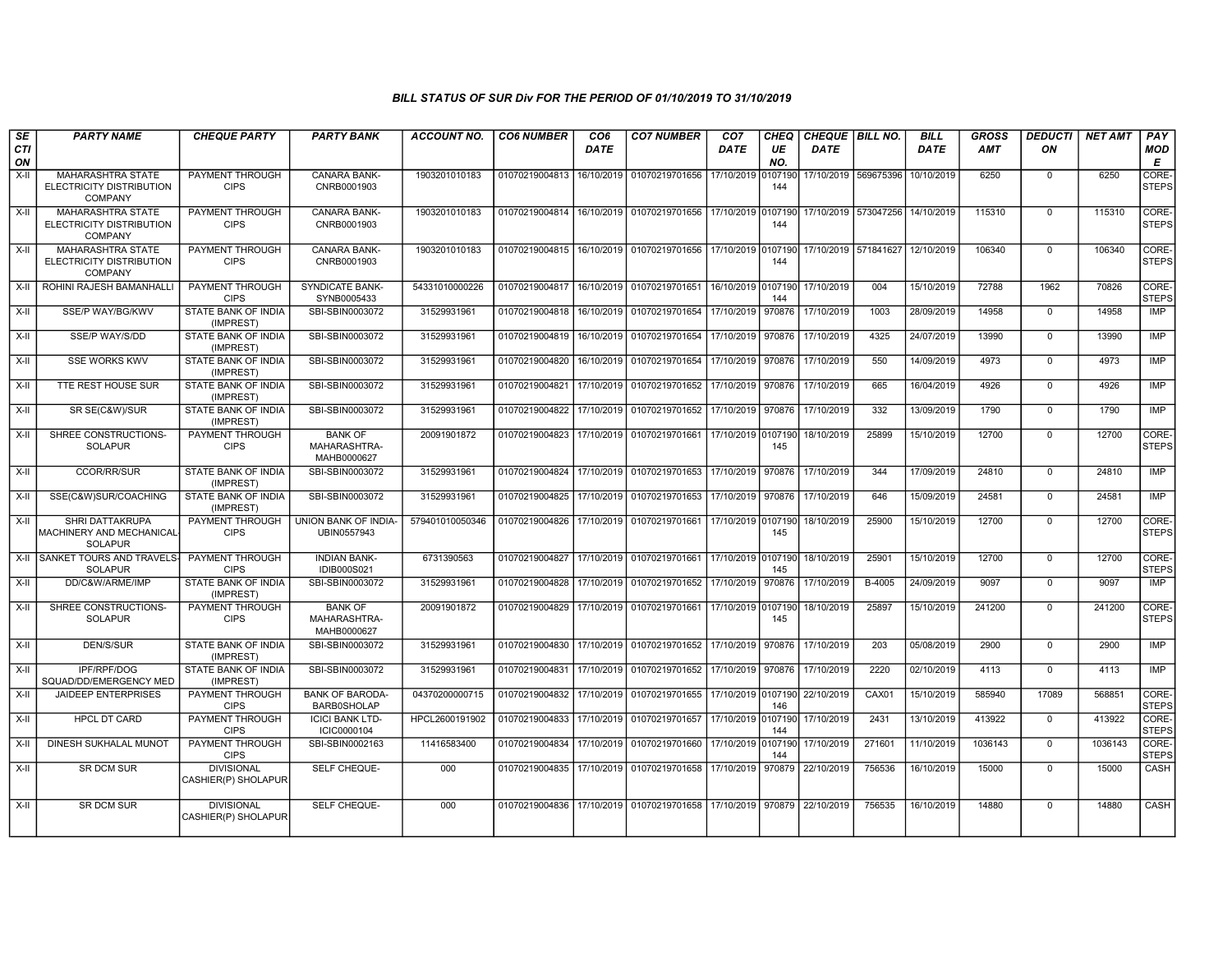| SE               | <b>PARTY NAME</b>                                          | <b>CHEQUE PARTY</b>                      | <b>PARTY BANK</b>                                                | <b>ACCOUNT NO.</b> | <b>CO6 NUMBER</b>                            | CO <sub>6</sub> | <b>CO7 NUMBER</b>                                                  | CO <sub>7</sub>    | <b>CHEQ</b>    | CHEQUE   BILL NO. |                   | <b>BILL</b> | <b>GROSS</b> | <b>DEDUCTI</b> | <b>NET AMT</b> | <b>PAY</b>            |
|------------------|------------------------------------------------------------|------------------------------------------|------------------------------------------------------------------|--------------------|----------------------------------------------|-----------------|--------------------------------------------------------------------|--------------------|----------------|-------------------|-------------------|-------------|--------------|----------------|----------------|-----------------------|
| <b>CTI</b><br>ON |                                                            |                                          |                                                                  |                    |                                              | <b>DATE</b>     |                                                                    | <b>DATE</b>        | UE<br>NO.      | <b>DATE</b>       |                   | <b>DATE</b> | <b>AMT</b>   | ON             |                | <b>MOD</b><br>E       |
| $X-I$            | <b>SR DCM SUR</b>                                          | <b>DIVISIONAL</b><br>CASHIER(P) SHOLAPUR | SELF CHEQUE-                                                     | 000                | 01070219004837                               | 17/10/2019      | 01070219701658                                                     | 17/10/2019         | 970879         | 22/10/2019        | 756537            | 16/10/2019  | 14700        | $\mathbf 0$    | 14700          | CASH                  |
| $X-H$            | SSE/TRD/BAP                                                | STATE BANK OF INDIA<br>(IMPREST)         | SBI-SBIN0003072                                                  | 31529931961        | 01070219004838                               |                 | 17/10/2019 01070219701665                                          | 17/10/2019         | 970878         | 18/10/2019        | 40                | 09/10/2019  | 2000         | $\mathbf 0$    | 2000           | <b>IMP</b>            |
| $X-H$            | ADEN/SUR                                                   | <b>DIVISIONAL</b><br>CASHIER(P) SHOLAPUR | SBI-SBIN0003072                                                  | 31529931961        |                                              |                 | 01070219004839 17/10/2019 01070219701665                           | 17/10/2019 970877  |                | 18/10/2019        | 4705              | 16/08/2019  | 8622         | $\Omega$       | 8622           | CASH                  |
| $X-H$            | ADEN/SUR                                                   | <b>DIVISIONAL</b><br>CASHIER(P) SHOLAPUR | SBI-SBIN0003072                                                  | 31529931961        |                                              |                 | 01070219004840   17/10/2019   01070219701665   17/10/2019   970877 |                    |                | 18/10/2019        | 3170              | 05/09/2019  | 13837        | $\Omega$       | 13837          | <b>CASH</b>           |
| X-II             | SHREERAM UPLENCHWAR                                        | PAYMENT THROUGH<br><b>CIPS</b>           | <b>ICICI BANK LTD-</b><br>ICIC0000039                            | 003901028502       |                                              |                 | 01070219004842 17/10/2019 01070219701666                           | 18/10/2019 0107190 | 145            | 18/10/2019        | 03/2019           | 22/07/2019  | 24400        | $\Omega$       | 24400          | CORE-<br><b>STEPS</b> |
| $X-H$            | <b>HINDUSTAN GARAGE</b>                                    | <b>PAYMENT THROUGH</b><br><b>CIPS</b>    | KARUR VYSYA BANK-<br>KVBL0002117                                 | 2117115000000075   | 01070219004843 17/10/2019 01070219701668     |                 |                                                                    | 18/10/2019 0107190 | 145            | 18/10/2019        | 079               | 03/10/2019  | 18815        | $\mathbf 0$    | 18815          | CORE-<br><b>STEPS</b> |
| X-II             | <b>DEN/S/SUR</b>                                           | <b>STATE BANK OF INDIA</b><br>(IMPREST)  | SBI-SBIN0003072                                                  | 31529931961        |                                              |                 | 01070219004844 17/10/2019 01070219701665                           | 17/10/2019         | 970878         | 18/10/2019        | 3007              | 09/08/2019  | 3000         | $\mathbf 0$    | 3000           | <b>IMP</b>            |
| X-II             | <b>DEN/S/SUR</b>                                           | <b>STATE BANK OF INDIA</b><br>(IMPREST)  | SBI-SBIN0003072                                                  | 31529931961        |                                              |                 | 01070219004845 17/10/2019 01070219701665                           | 17/10/2019         | 970878         | 18/10/2019        | 2044              | 01/07/2019  | 7993         | $\mathbf 0$    | 7993           | IMP                   |
| X-II             | RIGHT CONSTRUCTION-PUNE                                    | PAYMENT THROUGH<br><b>CIPS</b>           | YES BANK LTD-<br>YESB0000341                                     | 034184600000075    | 01070219004846 17/10/2019 01070219701670     |                 |                                                                    | 18/10/2019 0107190 | 145            | 18/10/2019        | 25812             | 15/10/2019  | 596500       | $\mathbf 0$    | 596500         | CORE-<br><b>STEPS</b> |
| $X-H$            | SAI STONE CRUSHER-PUNE                                     | PAYMENT THROUGH<br><b>CIPS</b>           | <b>CENTRAL BANK OF</b><br>INDIA-CBIN0280665                      | 1945714639         |                                              |                 | 01070219004847 17/10/2019 01070219701670                           | 18/10/2019 0107190 | 145            | 18/10/2019        | 25816             | 15/10/2019  | 596500       | $\Omega$       | 596500         | CORE-<br><b>STEPS</b> |
| X-II             | MOTIRAM BUDHARMAL-<br><b>ULHASNAGAR</b>                    | <b>PAYMENT THROUGH</b><br><b>CIPS</b>    | <b>DENA BANK-</b><br>BKDN0470913                                 | 091311002554       |                                              |                 | 01070219004848 17/10/2019 01070219701670                           | 18/10/2019 0107190 | 145            | 18/10/2019        | 25817             | 15/10/2019  | 596500       | $\mathbf 0$    | 596500         | CORE-<br><b>STEPS</b> |
| X-II             | M R MUTHA-AHMEDNAGAR                                       | <b>PAYMENT THROUGH</b><br><b>CIPS</b>    | AHMEDNAGAR<br>MERCHANTS CO-OP<br><b>BANK LTD-</b><br>AMDN0000102 | 002005100000335    | 01070219004849                               |                 | 17/10/2019 01070219701670                                          | 18/10/2019         | 0107190<br>145 | 18/10/2019        | 25818             | 15/10/2019  | 596500       | $\mathbf 0$    | 596500         | CORE-<br><b>STEPS</b> |
|                  | X-II ADITYA CONSTRUCTION-PUNE                              | PAYMENT THROUGH<br><b>CIPS</b>           | <b>UCO BANK-</b><br>UCBA0001267                                  | 12670510004036     |                                              |                 | 01070219004850   17/10/2019   01070219701670   18/10/2019 0107190  |                    | 145            | 18/10/2019        | 25898             | 15/10/2019  | 241200       | $\mathbf 0$    | 241200         | CORE-<br><b>STEPS</b> |
| $X-H$            | SR.DFM.SUR                                                 | <b>STATE BANK OF INDIA</b><br>(IMPREST)  | SBI-SBIN0003072                                                  | 31529931961        | 01070219004851                               | 18/10/2019      | 01070219701667                                                     | 18/10/2019         | 970878         | 18/10/2019        | 139744            | 16/09/2019  | 3924         | $\Omega$       | 3924           | IMP                   |
| X-II             | CMS/SUR/GEN                                                | STATE BANK OF INDIA<br>(IMPREST)         | SBI-SBIN0003072                                                  | 31529931961        | 01070219004852   18/10/2019   01070219701671 |                 |                                                                    | 18/10/2019 970878  |                | 18/10/2019        | Gen/21            | 15/10/2019  | 43148        | $\mathbf 0$    | 43148          | IMP                   |
| $X-II$           | CCOR/RCD/DD/DG SET                                         | STATE BANK OF INDIA<br>(IMPREST)         | SBI-SBIN0003072                                                  | 31529931961        | 01070219004853                               | 18/10/2019      | 01070219701667                                                     | 18/10/2019         | 970878         | 18/10/2019        | 24947             | 25/09/2019  | 9722         | $\mathbf 0$    | 9722           | <b>IMP</b>            |
| X-II             | <b>SR DME SUR</b>                                          | STATE BANK OF INDIA<br>(IMPREST)         | SBI-SBIN0003072                                                  | 31529931961        | 01070219004854                               |                 | 18/10/2019 01070219701667                                          | 18/10/2019         | 970878         | 18/10/2019        | 1255              | 27/08/2019  | 4970         | $\Omega$       | 4970           | <b>IMP</b>            |
| $X-II$           | SSE/C&W/SNSI/COACHING                                      | STATE BANK OF INDIA<br>(IMPREST)         | SBI-SBIN0003072                                                  | 31529931961        | 01070219004855 18/10/2019 01070219701667     |                 |                                                                    | 18/10/2019         | 970878         | 18/10/2019        | 1742              | 07/10/2019  | 2500         | $\Omega$       | 2500           | <b>IMP</b>            |
| $X-I$            | EA TO DRM SUR FUEL                                         | STATE BANK OF INDIA<br>(IMPREST)         | SBI-SBIN0003072                                                  | 31529931961        | 01070219004856                               |                 | 18/10/2019 01070219701667                                          | 18/10/2019         | 970878         | 18/10/2019        | 92202             | 15/07/2019  | 10000        | $\Omega$       | 10000          | IMP                   |
| $X-H$            | SSE(TELE-N)/SUR/VEH                                        | <b>STATE BANK OF INDIA</b><br>(IMPREST)  | SBI-SBIN0003072                                                  | 31529931961        | 01070219004857                               |                 | 18/10/2019 01070219701667                                          | 18/10/2019 970878  |                | 18/10/2019        | $C-360-$<br>19/20 | 20/09/2019  | 12000        | $\mathbf 0$    | 12000          | <b>IMP</b>            |
| $X-H$            | <b>MS/PVR/GEN</b>                                          | STATE BANK OF INDIA<br>(IMPREST)         | SBI-SBIN0003072                                                  | 31529931961        | 01070219004859 18/10/2019 01070219701667     |                 |                                                                    | 18/10/2019         | 970878         | 18/10/2019        | 948               | 25/09/2019  | 3878         | $\mathbf 0$    | 3878           | <b>IMP</b>            |
| X-II             | The Executive Engineer, KUWS<br>AND D Board Divn.Kalaburgi | PAYMENT THROUGH<br><b>CIPS</b>           | KOTAK MAHINDRA<br><b>BANK LIMITED-</b><br>KKBK0008249            | 146011002932       | 01070219004860                               |                 | 18/10/2019 01070219701669                                          | 18/10/2019 0107190 | 145            | 18/10/2019        | 1917              | 04/10/2019  | 73450        | $\Omega$       | 73450          | CORE-<br><b>STEPS</b> |
| $X-H$            | IPF/RPF/DR/SUR/FUEL                                        | <b>STATE BANK OF INDIA</b><br>(IMPREST)  | SBI-SBIN0003072                                                  | 31529931961        | 01070219004861                               |                 | 18/10/2019 01070219701672 18/10/2019                               |                    | 970878         | 18/10/2019        | 30/12             | 06/06/2019  | 19980        | $\mathbf 0$    | 19980          | IMP                   |
| X-II             | IPF/RPF/DR/SUR/FUEL                                        | STATE BANK OF INDIA<br>(IMPREST)         | SBI-SBIN0003072                                                  | 31529931961        |                                              |                 | 01070219004862   18/10/2019   01070219701672   18/10/2019   970878 |                    |                | 18/10/2019        | 710 to 711        | 15/10/2019  | 984          | $\Omega$       | 984            | IMP                   |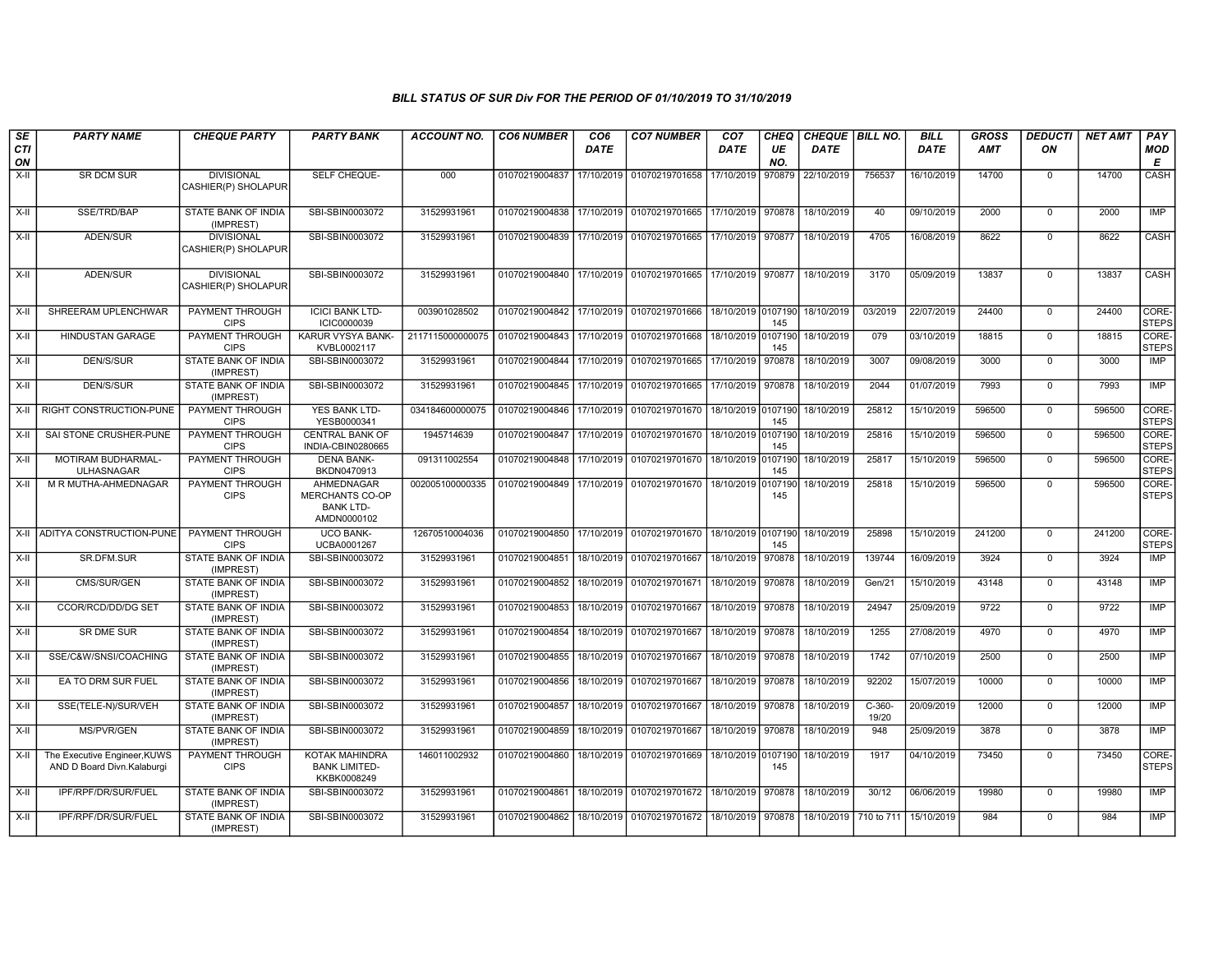| SE               | <b>PARTY NAME</b>                                                 | <b>CHEQUE PARTY</b>                      | <b>PARTY BANK</b>                                        | <b>ACCOUNT NO.</b> | <b>CO6 NUMBER</b>                            | CO <sub>6</sub> | <b>CO7 NUMBER</b>                                                      | CO <sub>7</sub>   | <b>CHEQ</b> | CHEQUE   BILL NO.             |                    | <b>BILL</b> | GROSS | <b>DEDUCTI</b> | <b>NET AMT</b> | <b>PAY</b>            |
|------------------|-------------------------------------------------------------------|------------------------------------------|----------------------------------------------------------|--------------------|----------------------------------------------|-----------------|------------------------------------------------------------------------|-------------------|-------------|-------------------------------|--------------------|-------------|-------|----------------|----------------|-----------------------|
| <b>CTI</b><br>ON |                                                                   |                                          |                                                          |                    |                                              | <b>DATE</b>     |                                                                        | <b>DATE</b>       | UE<br>NO.   | <b>DATE</b>                   |                    | <b>DATE</b> | AMT   | ON             |                | <b>MOD</b><br>E       |
| $X-I$            | <b>IPF/RPF/WD</b>                                                 | <b>STATE BANK OF INDIA</b><br>(IMPREST)  | SBI-SBIN0003072                                          | 31529931961        | 01070219004863                               | 18/10/2019      | 01070219701672                                                         | 18/10/2019        | 970878      | 18/10/2019                    | 951                | 02/05/2019  | 1500  | $\Omega$       | 1500           | IMP                   |
| X-II             | IPF/RPF/GR/ACCUSED                                                | STATE BANK OF INDIA<br>(IMPREST)         | SBI-SBIN0003072                                          | 31529931961        | 01070219004864                               | 18/10/2019      | 01070219701672 18/10/2019 970878                                       |                   |             | 18/10/2019                    | 9761               | 06/06/2019  | 1000  | $\Omega$       | 1000           | <b>IMP</b>            |
| $X-II$           | IPF.RPF.GULBARGA                                                  | <b>STATE BANK OF INDIA</b><br>(IMPREST)  | SBI-SBIN0003072                                          | 31529931961        | 01070219004865                               |                 | 18/10/2019 01070219701672 18/10/2019 970878                            |                   |             | 18/10/2019                    | 34887              | 04/06/2019  | 300   | $\Omega$       | 300            | <b>IMP</b>            |
| X-II             | <b>IPF RPF PVR</b>                                                | STATE BANK OF INDIA<br>(IMPREST)         | SBI-SBIN0003072                                          | 31529931961        |                                              |                 | 01070219004866   18/10/2019   01070219701672   18/10/2019   970878     |                   |             | 18/10/2019                    | 34239              | 21/06/2019  | 2500  | $\mathbf 0$    | 2500           | IMP                   |
| $X-II$           | IPF/RPF/WD                                                        | <b>STATE BANK OF INDIA</b><br>(IMPREST)  | SBI-SBIN0003072                                          | 31529931961        | 01070219004867                               | 18/10/2019      | 01070219701672                                                         | 18/10/2019 970878 |             | 18/10/2019                    | 5937               | 22/08/2019  | 2500  | $\mathbf 0$    | 2500           | <b>IMP</b>            |
| X-II             | IPF/RPF/WD                                                        | STATE BANK OF INDIA<br>(IMPREST)         | SBI-SBIN0003072                                          | 31529931961        | 01070219004868                               |                 | 18/10/2019 01070219701672                                              | 18/10/2019 970878 |             | 18/10/2019                    | 01/06              | 20/06/2019  | 10000 | $\mathbf 0$    | 10000          | <b>IMP</b>            |
| X-II             | <b>IPF ANG</b>                                                    | STATE BANK OF INDIA<br>(IMPREST)         | SBI-SBIN0003072                                          | 31529931961        | 01070219004869                               | 18/10/2019      | 01070219701672                                                         | 18/10/2019        | 970878      | 18/10/2019                    | 15/19              | 02/05/2019  | 9990  | $\overline{0}$ | 9990           | <b>IMP</b>            |
| X-II             | <b>VISHAL R BHATTAD</b>                                           | <b>PAYMENT THROUGH</b><br><b>CIPS</b>    | <b>BANK OF INDIA-</b><br>BKID0000700                     | 070030110000116    |                                              |                 | 01070219004870   18/10/2019   01070219701674   18/10/2019 0107190      |                   | 145         | 18/10/2019                    | 271775             | 17/10/2019  | 99600 | $\mathbf 0$    | 99600          | CORE-<br><b>STEPS</b> |
| X-II             | SR DME SUR                                                        | <b>STATE BANK OF INDIA</b><br>(IMPREST)  | SBI-SBIN0003072                                          | 3152993161         | 01070219004871                               | 18/10/2019      | 01070219701675                                                         | 18/10/2019        | 970878      | 18/10/2019                    | 19090              | 11/10/2019  | 4000  | $\mathbf 0$    | 4000           | IMP                   |
| $X-I$            | ADEN/SDB                                                          | STATE BANK OF INDIA<br>(IMPREST)         | SBI-SBIN0003072                                          | 31529931961        | 01070219004872 18/10/2019                    |                 | 01070219701682 22/10/2019                                              |                   | 970880      | 22/10/2019                    | 51191              | 19/09/2019  | 7901  | $\mathbf 0$    | 7901           | IMP                   |
| $X-II$           | <b>SSE WORKS GR</b>                                               | STATE BANK OF INDIA<br>(IMPREST)         | SBI-SBIN0003072                                          | 31529931961        | 01070219004873                               |                 | 18/10/2019 01070219701678                                              | 18/10/2019 970878 |             | 18/10/2019                    | 2778               | 30/07/2019  | 4934  | $\mathbf 0$    | 4934           | <b>IMP</b>            |
| $X-H$            | SR.DCM.SUR                                                        | <b>STATE BANK OF INDIA</b><br>(IMPREST)  | SBI-SBIN0003072                                          | 31529931961        |                                              |                 | 01070219004874 18/10/2019 01070219701680                               | 18/10/2019        | 970878      | 18/10/2019                    | 1004               | 19/08/2019  | 30000 | $\overline{0}$ | 30000          | IMP                   |
| X-II             | TTE REST HOUSE WD                                                 | STATE BANK OF INDIA<br>(IMPREST)         | SBI-SBIN0003072                                          | 31529931961        |                                              |                 | 01070219004875   18/10/2019   01070219701676   18/10/2019   970878     |                   |             | 18/10/2019                    | 1044               | 09/10/2019  | 14940 | $\mathbf 0$    | 14940          | IMP                   |
| $X-II$           | SR.DCM.SUR                                                        | STATE BANK OF INDIA<br>(IMPREST)         | SBI-SBIN0003072                                          | 31529931961        | 01070219004876                               | 18/10/2019      | 01070219701676                                                         | 18/10/2019 970878 |             | 18/10/2019                    | 078                | 28/09/2019  | 9900  | $\mathbf 0$    | 9900           | IMP                   |
| $X-H$            | <b>SR DCM SUR</b>                                                 | <b>DIVISIONAL</b><br>CASHIER(P) SHOLAPUR | SELF CHEQUE-                                             | 000                |                                              |                 | 01070219004877   18/10/2019   01070219701677   18/10/2019   970877     |                   |             | 18/10/2019                    | 756539             | 17/10/2019  | 5200  | $\Omega$       | 5200           | CASH                  |
| $X-H$            | <b>M/S ROYAL TOURS AND</b><br><b>TRAVELS</b>                      | <b>PAYMENT THROUGH</b><br><b>CIPS</b>    | <b>ICICI BANK LTD-</b><br>ICIC0000199                    | 019905500439       |                                              |                 | 01070219004878 18/10/2019 01070219701679 18/10/2019 0107190 18/10/2019 |                   | 145         |                               | 278543             | 15/10/2019  | 16600 | $\Omega$       | 16600          | CORE-<br><b>STEPS</b> |
| X-II             | HPCL DT CARD (ELECT D G<br>SET)                                   | PAYMENT THROUGH<br><b>CIPS</b>           | <b>ICICI BANK LTD-</b><br>ICIC0000104                    | HPCL2600795272     | 01070219004879   18/10/2019   01070219701681 |                 |                                                                        |                   | 146         | 22/10/2019 0107190 22/10/2019 | 05                 | 17/10/2019  | 32000 | $\mathbf 0$    | 32000          | CORE-<br><b>STEPS</b> |
| $X-H$            | <b>PUBLIC SERVICES</b>                                            | <b>PAYMENT THROUGH</b><br><b>CIPS</b>    | <b>IDBI BANK-IBKL0478VSB</b>                             | 005008200000052    |                                              |                 | 01070219004880 22/10/2019 01070219701683 22/10/2019 0107190            |                   | 146         | 22/10/2019                    | 129                | 14/10/2019  | 48852 | $\overline{0}$ | 48852          | CORE-<br><b>STEPS</b> |
| X-II             | <b>ASTRAL ADVERTISING &amp;</b><br>MARKETING INDIA PVT LAD        | <b>PAYMENT THROUGH</b><br><b>CIPS</b>    | <b>BANK OF BARODA-</b><br><b>BARB0GOLFCL</b>             | 17660500000120     |                                              |                 | 01070219004881 22/10/2019 01070219701684 22/10/2019 0107190            |                   | 146         | 22/10/2019                    | $19 -$<br>20/03663 | 07/09/2019  | 12459 | $\mathbf 0$    | 12459          | CORE-<br><b>STEPS</b> |
| $X-II$           | <b>ASTRAL ADVERTISING &amp;</b><br><b>MARKETING INDIA PVT LAD</b> | PAYMENT THROUGH<br><b>CIPS</b>           | <b>BANK OF BARODA-</b><br><b>BARB0GOLFCL</b>             | 17660500000120     | 01070219004882 22/10/2019 01070219701684     |                 |                                                                        |                   | 146         | 22/10/2019 0107190 22/10/2019 | $19 -$<br>20/03332 | 25/08/2019  | 13545 | $\mathbf 0$    | 13545          | CORE-<br><b>STEPS</b> |
| X-II             | <b>ASTRAL ADVERTISING &amp;</b><br>MARKETING INDIA PVT LAD        | <b>PAYMENT THROUGH</b><br><b>CIPS</b>    | <b>BANK OF BARODA-</b><br><b>BARB0GOLFCL</b>             | 17660500000120     | 01070219004883 22/10/2019                    |                 | 01070219701684 22/10/2019 0107190                                      |                   | 146         | 22/10/2019                    | $19-$<br>20/03333  | 25/08/2019  | 8649  | $\mathbf 0$    | 8649           | CORE-<br><b>STEPS</b> |
| $X-H$            | <b>ASTRAL ADVERTISING &amp;</b><br>MARKETING INDIA PVT LAD        | PAYMENT THROUGH<br><b>CIPS</b>           | <b>BANK OF BARODA-</b><br><b>BARB0GOLFCL</b>             | 17660500000120     |                                              |                 | 01070219004884 22/10/2019 01070219701684 22/10/2019 0107190            |                   | 146         | 22/10/2019                    | $19-$<br>20/03919  | 19/09/2019  | 7186  | $\Omega$       | 7186           | CORE-<br><b>STEPS</b> |
| X-II             | ALAKNANDA ADVERTISING<br>PVT LTD                                  | <b>PAYMENT THROUGH</b><br><b>CIPS</b>    | <b>STANDARD</b><br><b>CHARTERED BANK-</b><br>SCBL0036078 | 42705480662        |                                              |                 | 01070219004885 22/10/2019 01070219701685 22/10/2019 0107190            |                   | 146         | 22/10/2019                    | SOL/19-<br>20/37   | 07/07/2019  | 10576 | $\mathbf 0$    | 10576          | CORE-<br><b>STEPS</b> |
| $X-II$           | ALAKNANDA ADVERTISING<br>PVT LTD                                  | <b>PAYMENT THROUGH</b><br><b>CIPS</b>    | <b>STANDARD</b><br>CHARTERED BANK-<br>SCBL0036078        | 42705480662        |                                              |                 | 01070219004886 22/10/2019 01070219701685 22/10/2019 0107190 22/10/2019 |                   | 146         |                               | SOL/19-<br>20/28   | 26/05/2019  | 8214  | $\overline{0}$ | 8214           | CORE-<br><b>STEPS</b> |
| X-II             | ALAKNANDA ADVERTISING<br>PVT LTD                                  | <b>PAYMENT THROUGH</b><br><b>CIPS</b>    | <b>STANDARD</b><br><b>CHARTERED BANK-</b><br>SCBL0036078 | 42705480662        |                                              |                 | 01070219004887 22/10/2019 01070219701686 22/10/2019 0107190            |                   | 146         | 22/10/2019                    | SOL/19-<br>20/31   | 21/06/2019  | 27090 | $\mathbf 0$    | 27090          | CORE-<br>STEPS        |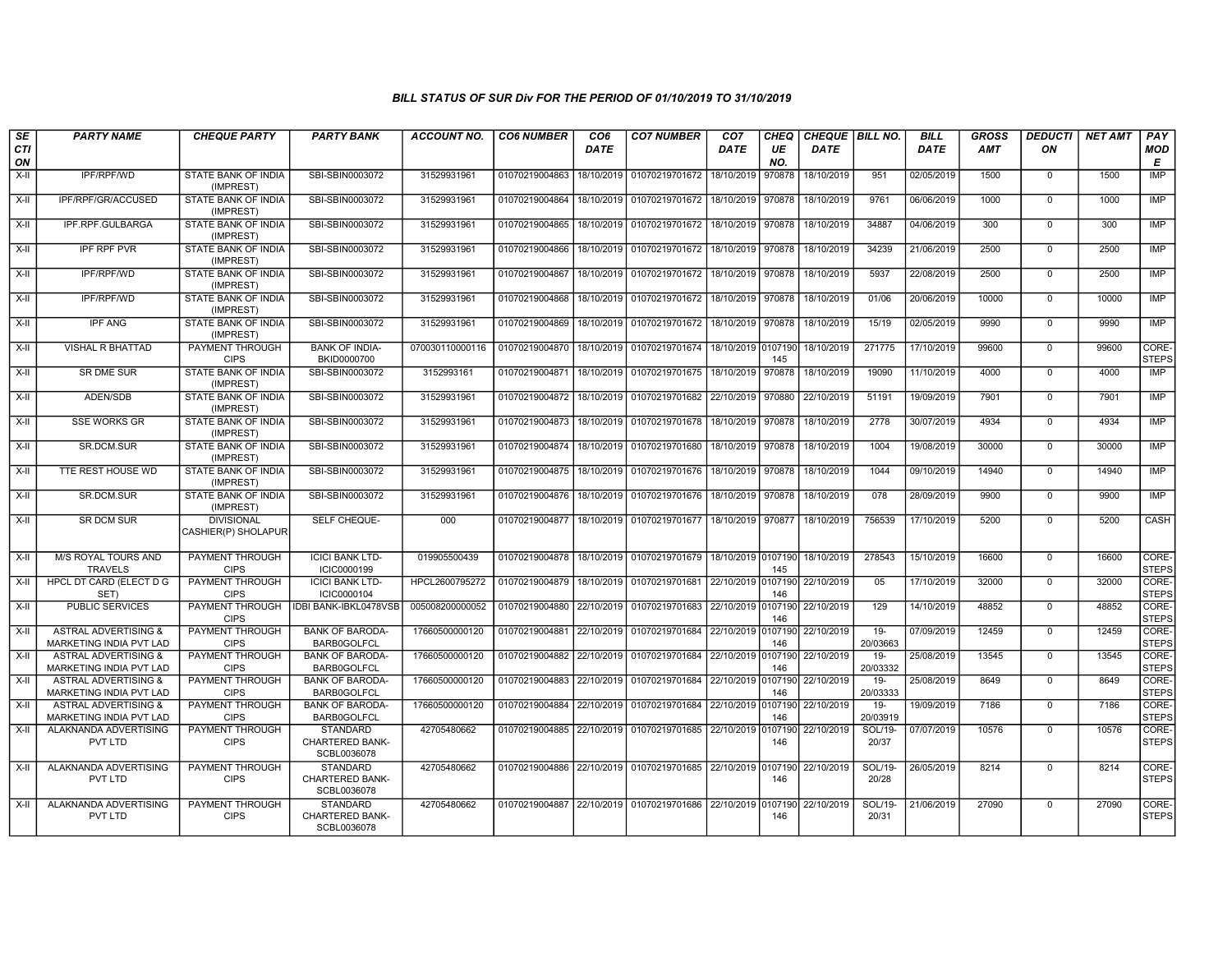| SE        | <b>PARTY NAME</b>                                                      | <b>CHEQUE PARTY</b>                      | <b>PARTY BANK</b>                                        | <b>ACCOUNT NO.</b> | <b>CO6 NUMBER</b>         | CO <sub>6</sub> | <b>CO7 NUMBER</b>                                           | CO <sub>7</sub>    | <b>CHEQ</b>    | <b>CHEQUE   BILL NO.</b> |                                 | <b>BILL</b> | <b>GROSS</b> | <b>DEDUCTI</b> | <b>NET AMT</b> | <b>PAY</b>            |
|-----------|------------------------------------------------------------------------|------------------------------------------|----------------------------------------------------------|--------------------|---------------------------|-----------------|-------------------------------------------------------------|--------------------|----------------|--------------------------|---------------------------------|-------------|--------------|----------------|----------------|-----------------------|
| CTI<br>ON |                                                                        |                                          |                                                          |                    |                           | <b>DATE</b>     |                                                             | DATE               | UE<br>NO.      | <b>DATE</b>              |                                 | <b>DATE</b> | <b>AMT</b>   | ON             |                | <b>MOD</b><br>Е       |
| $X-II$    | ALAKNANDA ADVERTISING<br>PVT LTD                                       | PAYMENT THROUGH<br><b>CIPS</b>           | <b>STANDARD</b><br><b>CHARTERED BANK-</b><br>SCBL0036078 | 42705480662        | 01070219004888            | 22/10/2019      | 01070219701685                                              | 22/10/2019         | 107190<br>146  | 22/10/2019               | SOL/19-<br>20/33                | 23/06/2019  | 16451        | $\mathbf{0}$   | 16451          | CORE-<br><b>STEPS</b> |
| X-II      | IPF/DI/SUR                                                             | STATE BANK OF INDIA<br>(IMPREST)         | SBI-SBIN0003072                                          | 31529931961        | 01070219004891            |                 | 22/10/2019 01070219701688                                   | 22/10/2019         | 970880         | 22/10/2019               | 4942                            | 17/10/2019  | 468          | $\Omega$       | 468            | IMP                   |
| X-II      | SAI CONSTRUCTION-<br>AHMEDNAGAR                                        | PAYMENT THROUGH<br><b>CIPS</b>           | SBI-SBIN0006040                                          | 30630801524        | 01070219004892            | 22/10/2019      | 01070219701689                                              | 22/10/2019 0107190 | 146            | 22/10/2019               | 25962                           | 16/10/2019  | 204600       | $\Omega$       | 204600         | CORE-<br><b>STEPS</b> |
| $X-II$    | <b>GLOBAL ENVIROS-NEW</b><br>MUMBAI.                                   | PAYMENT THROUGH<br><b>CIPS</b>           | <b>BANK OF INDIA-</b><br>BKID0001244                     | 124430110000020    | 01070219004893            | 22/10/2019      | 01070219701689                                              | 22/10/2019 0107190 | 146            | 22/10/2019               | 25963                           | 16/10/2019  | 204600       | $\mathbf 0$    | 204600         | CORE-<br><b>STEPS</b> |
| X-II      | <b>NEW MAHAVIR</b><br>CONSTRUCTION-<br>AURANGABAD                      | PAYMENT THROUGH<br><b>CIPS</b>           | <b>CORPORATION BANK-</b><br>CORP0000343                  | 510101003426581    | 01070219004894            | 22/10/2019      | 01070219701689                                              | 22/10/2019 0107190 | 146            | 22/10/2019               | 25964                           | 16/10/2019  | 204600       | $\mathbf{0}$   | 204600         | CORE-<br><b>STEPS</b> |
|           | X-II AQUATECH ENGINEERS-PUNE                                           | PAYMENT THROUGH<br><b>CIPS</b>           | <b>CORPORATION BANK-</b><br>CORP0000503                  | 510101003903280    |                           |                 | 01070219004895 22/10/2019 01070219701689                    | 22/10/2019 0107190 | 146            | 22/10/2019               | 25965                           | 16/10/2019  | 204600       | $\Omega$       | 204600         | CORE-<br><b>STEPS</b> |
| $X-II$    | SYNERGY TECHNOCRATS-<br><b>THANE</b>                                   | PAYMENT THROUGH<br><b>CIPS</b>           | KOTAK MAHINDRA<br><b>BANK LIMITED-</b><br>KKBK0001417    | 9712091566         | 01070219004896 22/10/2019 |                 | 01070219701689                                              | 22/10/2019         | 0107190<br>146 | 22/10/2019               | 25967                           | 16/10/2019  | 204600       | $\Omega$       | 204600         | CORE-<br><b>STEPS</b> |
| X-II      | AXIOM INDIA-.BILASPUR                                                  | PAYMENT THROUGH<br><b>CIPS</b>           | STATE BANK OF INDIA-<br>SBIN0018521                      | 36988846725        | 01070219004897            |                 | 22/10/2019 01070219701689                                   | 22/10/2019         | 0107190<br>146 | 22/10/2019               | 25966                           | 16/10/2019  | 204600       | $\Omega$       | 204600         | CORE-<br><b>STEPS</b> |
| X-II      | ADEN/ANG                                                               | STATE BANK OF INDIA<br>(IMPREST)         | SBI-SBIN0003072                                          | 31529931961        | 01070219004898            | 22/10/2019      | 01070219701682                                              | 22/10/2019         | 970880         | 22/10/2019               | 1256                            | 25/08/2019  | 5050         | $\Omega$       | 5050           | <b>IMP</b>            |
| X-II      | CCOR/LUR/RR                                                            | STATE BANK OF INDIA<br>(IMPREST)         | SBI-SBIN0003072                                          | 31529931961        | 01070219004899            | 22/10/2019      | 01070219701688                                              | 22/10/2019         | 970880         | 22/10/2019               | 436                             | 16/07/2019  | 16329        | $\mathbf 0$    | 16329          | <b>IMP</b>            |
| $X-H$     | <b>SSE/P WAY/SDB</b>                                                   | STATE BANK OF INDIA<br>(IMPREST)         | SBI-SBIN0003072                                          | 31529931961        | 01070219004900            | 22/10/2019      | 01070219701687                                              | 22/10/2019         | 970880         | 22/10/2019               | 01803                           | 18/09/2019  | 14032        | $\mathbf 0$    | 14032          | IMP                   |
| $X-H$     | <b>SSETRDGR</b>                                                        | STATE BANK OF INDIA<br>(IMPREST)         | SBI-SBIN0003072                                          | 31529931961        | 01070219004901            | 22/10/2019      | 01070219701696                                              | 23/10/2019         | 970882         | 23/10/2019               | 07                              | 30/09/2019  | 2000         | $\Omega$       | 2000           | <b>IMP</b>            |
| X-II      | HPCL DT CARD (ELECT D G<br>SET)                                        | PAYMENT THROUGH<br><b>CIPS</b>           | <b>ICICI BANK LTD-</b><br>ICIC0000104                    | HPCL2600795272     | 01070219004902            | 22/10/2019      | 01070219701695                                              | 23/10/2019 0107190 | 147            | 23/10/2019               | 30                              | 21/10/2019  | 32000        | $\mathbf 0$    | 32000          | CORE-<br><b>STEPS</b> |
| X-II      | IPF/RPF/BGVN VEHICLE NO.<br>MH-01 CY 9327                              | <b>DIVISIONAL</b><br>CASHIER(P) SHOLAPUR | SBI-SBIN0003072                                          | 31529931961        | 01070219004903            | 22/10/2019      | 01070219701727                                              | 25/10/2019         | 970888         | 25/10/2019               | 17395                           | 14/03/2019  | 2500         | $\mathbf{0}$   | 2500           | CASH                  |
| X-II      | SHAKTI SECURITY AND<br>PERSONNEL SERVICES                              | PAYMENT THROUGH<br><b>CIPS</b>           | SBI-SBIN0000483                                          | 31294542152        | 01070219004904            | 22/10/2019      | 01070219701693                                              | 22/10/2019 0107190 | 147            | 23/10/2019               | 283804                          | 22/10/2019  | 266300       | $\mathbf{0}$   | 266300         | CORE-<br><b>STEPS</b> |
| $X-H$     | M/S BEST SERVICES-PUNE                                                 | PAYMENT THROUGH<br><b>CIPS</b>           | <b>HDFC BANK LTD-</b><br>HDFC0000007                     | 00070430000943     | 01070219004905            | 22/10/2019      | 01070219701693                                              | 22/10/2019 0107190 | 147            | 23/10/2019               | 283805                          | 22/10/2019  | 266300       | $\mathbf 0$    | 266300         | CORE-<br><b>STEPS</b> |
| X-II      | <b>MAHARASHTRA STATE</b><br>ELECTRICITY DISTRIBUTION<br><b>COMPANY</b> | PAYMENT THROUGH<br><b>CIPS</b>           | CANARA BANK-<br>CNRB0001903                              | 1903201010183      | 01070219004906 22/10/2019 |                 | 01070219701690                                              | 22/10/2019 0107190 | 147            |                          | 23/10/2019 570846884            | 14/10/2019  | 42630        | $\Omega$       | 42630          | CORE-<br><b>STEPS</b> |
| X-II      | MAHARASHTRA STATE<br>ELECTRICITY DISTRIBUTION<br><b>COMPANY</b>        | PAYMENT THROUGH<br><b>CIPS</b>           | CANARA BANK-<br>CNRB0001903                              | 1903201010183      | 01070219004907            |                 | 22/10/2019 01070219701690                                   | 22/10/2019         | 0107190<br>147 |                          | 23/10/2019 573913140 14/10/2019 |             | 61490        | $\Omega$       | 61490          | CORE-<br><b>STEPS</b> |
| X-II      | <b>MAHARASHTRA STATE</b><br>ELECTRICITY DISTRIBUTION<br><b>COMPANY</b> | PAYMENT THROUGH<br><b>CIPS</b>           | <b>CANARA BANK-</b><br>CNRB0001903                       | 1903201010183      | 01070219004908            |                 | 22/10/2019 01070219701690                                   | 22/10/2019 0107190 | 147            |                          | 23/10/2019 575563969            | 16/10/2019  | 1400         | $\Omega$       | 1400           | CORE-<br><b>STEPS</b> |
| X-II      | <b>MAHARASHTRA STATE</b><br>ELECTRICITY DISTRIBUTION<br><b>COMPANY</b> | PAYMENT THROUGH<br><b>CIPS</b>           | <b>CANARA BANK-</b><br>CNRB0001903                       | 1903201010183      |                           |                 | 01070219004909 22/10/2019 01070219701690 22/10/2019 0107190 |                    | 147            |                          | 23/10/2019 575256293            | 16/10/2019  | 22600        | $\Omega$       | 22600          | CORE-<br><b>STEPS</b> |
| X-II      | <b>MAHARASHTRA STATE</b><br>ELECTRICITY DISTRIBUTION<br>COMPANY        | PAYMENT THROUGH<br><b>CIPS</b>           | <b>CANARA BANK-</b><br>CNRB0001903                       | 1903201010183      |                           |                 | 01070219004910 22/10/2019 01070219701690                    | 22/10/2019 0107190 | 147            |                          | 23/10/2019 573738949            | 14/10/2019  | 22280        | $\Omega$       | 22280          | CORE-<br><b>STEPS</b> |
| X-II      | THE EXECUTIVE ENGINEER<br>M.S.ED.C.L.LATUR                             | PAYMENT THROUGH<br><b>CIPS</b>           | STATE BANK OF INDIA-<br>SBIN0020037                      | 52069455103        | 01070219004911            |                 | 22/10/2019 01070219701691                                   | 22/10/2019 0107190 | 147            |                          | 23/10/2019 550878642            | 23/09/2019  | 11130        | $\Omega$       | 11130          | CORE-<br><b>STEPS</b> |
| X-II      | RAGHOJI KIDNEY HOSPITAL<br>AND RESEARCH CENTRE                         | PAYMENT THROUGH<br><b>CIPS</b>           | <b>BANK OF INDIA-</b><br>BKID0000705                     | 070520100000125    | 01070219004912 23/10/2019 |                 | 01070219701694                                              | 23/10/2019         | 0107190<br>147 | 23/10/2019               | RKH/0008/<br>2019               | 23/08/2019  | 103911       | 10391          | 93520          | CORE-<br><b>STEPS</b> |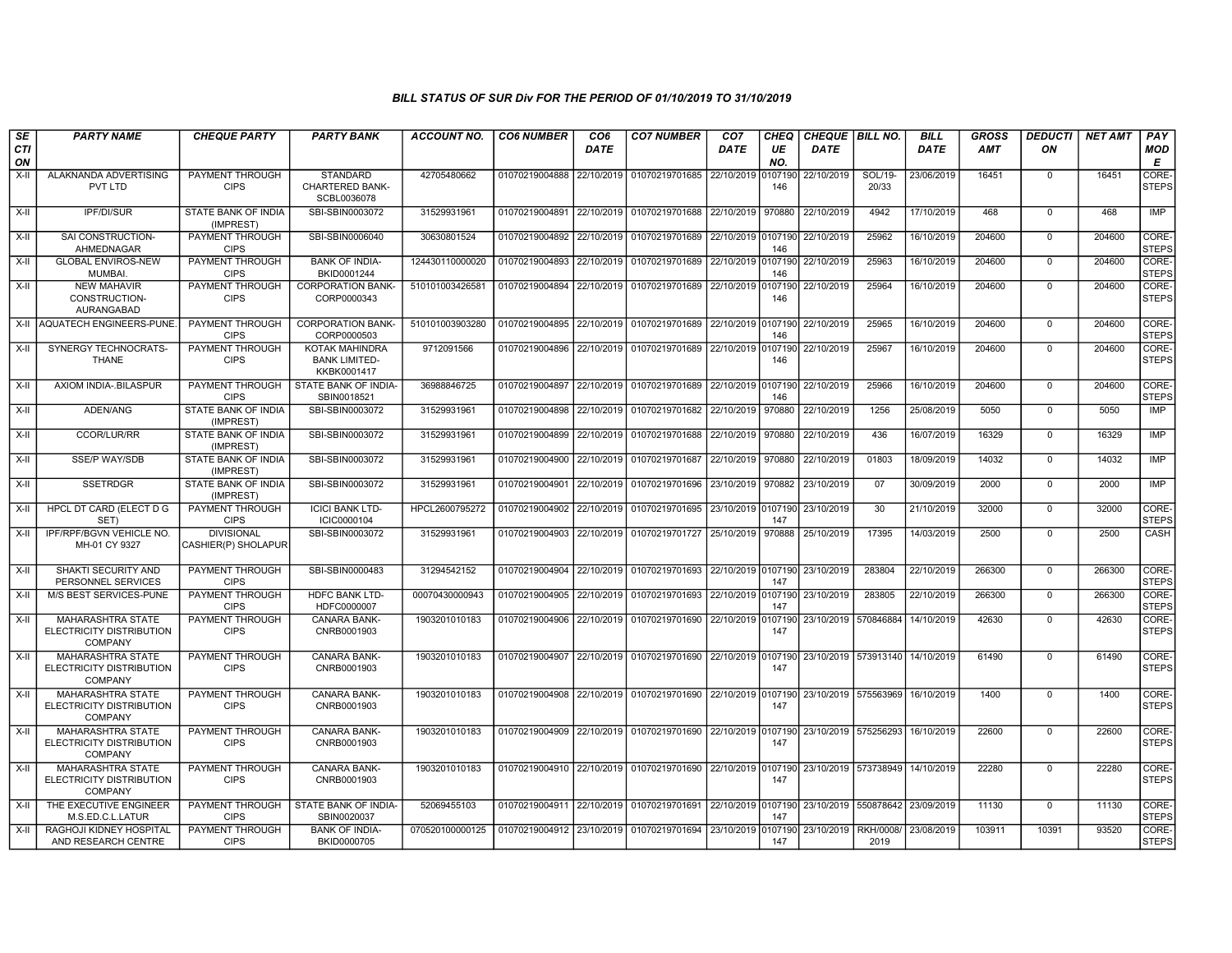| SE<br><b>CTI</b><br>ON | <b>PARTY NAME</b>                             | <b>CHEQUE PARTY</b>                      | <b>PARTY BANK</b>                             | <b>ACCOUNT NO.</b> | <b>CO6 NUMBER</b>                        | CO <sub>6</sub><br><b>DATE</b> | <b>CO7 NUMBER</b>                                                      | CO <sub>7</sub><br><b>DATE</b> | CHEQ<br>UE<br>NO. | CHEQUE   BILL NO.<br><b>DATE</b> |                           | <b>BILL</b><br><b>DATE</b> | <b>GROSS</b><br><b>AMT</b> | <b>DEDUCTI</b><br>ON | <b>NET AMT</b> | PAY<br>MOD<br>E       |
|------------------------|-----------------------------------------------|------------------------------------------|-----------------------------------------------|--------------------|------------------------------------------|--------------------------------|------------------------------------------------------------------------|--------------------------------|-------------------|----------------------------------|---------------------------|----------------------------|----------------------------|----------------------|----------------|-----------------------|
| X-II                   | IPF/RPF/KWV                                   | STATE BANK OF INDIA<br>(IMPREST)         | SBI-SBIN0003072                               | 31529931961        | 01070219004913 23/10/2019                |                                | 01070219701699                                                         | 23/10/2019                     | 970885            | 24/10/2019                       | Fuel<br>Imprest           | 02/07/2019                 | 2500                       | $\mathbf 0$          | 2500           | <b>IMP</b>            |
| X-II                   | SR SE(C&W)/SUR                                | STATE BANK OF INDIA<br>(IMPREST)         | SBI-SBIN0003072                               | 31529931961        |                                          |                                | 01070219004914 23/10/2019 01070219701699                               | 23/10/2019                     | 970885            | 24/10/2019                       | 18831                     | 27/09/2019                 | 1770                       | $\Omega$             | 1770           | IMP                   |
| X-II                   | ADEN/BG/KWV                                   | <b>STATE BANK OF INDIA</b><br>(IMPREST)  | SBI-SBIN0003072                               | 31529931961        |                                          |                                | 01070219004915 23/10/2019 01070219701696                               | 23/10/2019                     | 970882            | 23/10/2019                       | 19302                     | 23/09/2019                 | 7660                       | $\mathbf 0$          | 7660           | <b>IMP</b>            |
| $X-H$                  | ADEN/DETC/SUR                                 | <b>DIVISIONAL</b><br>CASHIER(P) SHOLAPUR | SBI-SBIN0003072                               | 31529931961        | 01070219004916 23/10/2019 01070219701696 |                                |                                                                        | 23/10/2019 970881              |                   | 23/10/2019                       | 697                       | 04/10/2019                 | 4966                       | $\Omega$             | 4966           | CASH                  |
| $X-H$                  | ADEN/TRACK/SUR                                | <b>DIVISIONAL</b><br>CASHIER(P) SHOLAPUR | SBI-SBIN0003072                               | 31529931961        |                                          |                                | 01070219004917 23/10/2019 01070219701696 23/10/2019 970881             |                                |                   | 23/10/2019                       | 10846                     | 18/09/2019                 | 4021                       | $\Omega$             | 4021           | CASH                  |
| $X-I$                  | <b>SSE WORKS SUR</b>                          | STATE BANK OF INDIA<br>(IMPREST)         | SBI-SBIN0003072                               | 31529931961        |                                          |                                | 01070219004918 23/10/2019 01070219701697                               | 23/10/2019 970882              |                   | 23/10/2019                       | 35                        | 01/10/2019                 | 19949                      | $\mathbf 0$          | 19949          | IMP                   |
| $X-II$                 | SR.DSO.SUR                                    | STATE BANK OF INDIA<br>(IMPREST)         | SBI-SBIN0003072                               | 31529931961        |                                          |                                | 01070219004919 23/10/2019 01070219701699                               | 23/10/2019                     | 970885            | 24/10/2019                       | 200                       | 18/09/2019                 | 4819                       | $\mathbf 0$          | 4819           | <b>IMP</b>            |
| X-II                   | IPF/RPF/DR/SUR/FUEL                           | STATE BANK OF INDIA<br>(IMPREST)         | SBI-SBIN0003072                               | 31529931961        | 01070219004920 23/10/2019 01070219701699 |                                |                                                                        | 23/10/2019                     | 970885            | 24/10/2019                       | 30/19                     | 06/07/2019                 | 19980                      | $\mathbf 0$          | 19980          | <b>IMP</b>            |
| $X-H$                  | <b>SR DFM SUR (COMPUTER)</b>                  | <b>STATE BANK OF INDIA</b><br>(IMPREST)  | SBI-SBIN0003072                               | 31529931961        |                                          |                                | 01070219004921 23/10/2019 01070219701699 23/10/2019 970885             |                                |                   | 24/10/2019                       | <b>ACE</b>                | 15/10/2019                 | 7420                       | $\mathbf 0$          | 7420           | <b>IMP</b>            |
| X-II                   | CCOR/SUR/GEN                                  | STATE BANK OF INDIA<br>(IMPREST)         | SBI-SBIN0003072                               | 31529931961        |                                          |                                | 01070219004922 23/10/2019 01070219701699                               | 23/10/2019                     | 970885            | 24/10/2019                       | 2418                      | 27/09/2019                 | 490                        | $\mathbf 0$          | 490            | IMP                   |
| X-II                   | CCOR/SUR/LOBBY                                | STATE BANK OF INDIA<br>(IMPREST)         | SBI-SBIN0003072                               | 31529931961        |                                          |                                | 01070219004923 23/10/2019 01070219701699                               | 23/10/2019                     | 970885            | 24/10/2019                       | 131                       | 23/09/2019                 | 4830                       | $\mathbf 0$          | 4830           | IMP                   |
| $X-H$                  | CCOR PB FUEL DG IMP                           | STATE BANK OF INDIA<br>(IMPREST)         | SBI-SBIN0003072                               | 31529931961        |                                          |                                | 01070219004924 23/10/2019 01070219701699                               | 23/10/2019 970885              |                   | 24/10/2019                       | 51910                     | 15/09/2019                 | 7675                       | $\Omega$             | 7675           | <b>IMP</b>            |
| $X-H$                  | <b>CCOR PB RR</b>                             | <b>STATE BANK OF INDIA</b><br>(IMPREST)  | SBI-SBIN0003072                               | 31529931961        | 01070219004925 23/10/2019 01070219701699 |                                |                                                                        | 23/10/2019                     | 970885            | 24/10/2019                       | 1285                      | 22/08/2019                 | 9925                       | $\mathbf 0$          | 9925           | <b>IMP</b>            |
| X-II                   | SSE(TL/AC)/SUR                                | STATE BANK OF INDIA<br>(IMPREST)         | SBI-SBIN0003072                               | 31529931961        |                                          |                                | 01070219004926 23/10/2019 01070219701700 23/10/2019                    |                                | 970885            | 24/10/2019                       | 12                        | 14/10/2019                 | 4000                       | $\Omega$             | 4000           | <b>IMP</b>            |
| $X-II$                 | IPF.RPF.GULBARGA                              | STATE BANK OF INDIA<br>(IMPREST)         | SBI-SBIN0003072                               | 31529931961        |                                          |                                | 01070219004927 23/10/2019 01070219701700                               | 23/10/2019 970885              |                   | 24/10/2019                       | 752                       | 12/06/2019                 | 9975                       | $\mathbf 0$          | 9975           | IMP                   |
| X-II                   | DD/C&W/GEN                                    | STATE BANK OF INDIA<br>(IMPREST)         | SBI-SBIN0003072                               | 31529931961        |                                          |                                | 01070219004928 23/10/2019 01070219701700                               | 23/10/2019                     | 970885            | 24/10/2019                       | <b>KFL/19-</b><br>20/0033 | 09/07/2019                 | 8443                       | $\mathbf 0$          | 8443           | IMP                   |
| $X-H$                  | SR DEE/SUR/GEN                                | <b>STATE BANK OF INDIA</b><br>(IMPREST)  | SBI-SBIN0003072                               | 31529931961        |                                          |                                | 01070219004929 23/10/2019 01070219701700 23/10/2019                    |                                | 970885            | 24/10/2019                       | 210                       | 16/10/2019                 | 4000                       | $\Omega$             | 4000           | <b>IMP</b>            |
| $X-I$                  | COMMISSIONER, AHAMEDNAG<br>AR MAHANAGARPALIKA | PAYMENT THROUGH<br><b>CIPS</b>           | VIJAYA BANK-<br>VIJB0005001                   | 500101010005510    |                                          |                                | 01070219004930   23/10/2019   01070219701705   24/10/2019   0107190    |                                | 148               | 24/10/2019                       | <b>WB 3616</b>            | 27/09/2019                 | 29340                      | $\mathbf 0$          | 29340          | CORE-<br><b>STEPS</b> |
| $X-H$                  | COMMISSIONER, AHAMEDNAG<br>AR MAHANAGARPALIKA | PAYMENT THROUGH<br><b>CIPS</b>           | VIJAYA BANK-<br>VIJB0005001                   | 500101010005510    |                                          |                                | 01070219004931 23/10/2019 01070219701705 24/10/2019 0107190 24/10/2019 |                                | 148               |                                  | WB 3615                   | 27/09/2019                 | 18480                      | $\Omega$             | 18480          | CORE-<br><b>STEPS</b> |
| $X-H$                  | <b>SARPANCH</b><br>,GRAMPANCHYAT,KEM          | PAYMENT THROUGH<br><b>CIPS</b>           | <b>BANK OF</b><br>MAHARASHTRA-<br>MAHB0000549 | 20260514146        |                                          |                                | 01070219004932 23/10/2019 01070219701754                               | 31/10/2019 0107190             | 152               | 31/10/2019                       | 431                       | 14/10/2019                 | 50763                      | $\mathbf 0$          | 50763          | CORE-<br><b>STEPS</b> |
| $X-I$                  | <b>SR DOM SUR</b>                             | <b>STATE BANK OF INDIA</b><br>(IMPREST)  | SBI-SBIN0003072                               | 31529931961        |                                          |                                | 01070219004933 23/10/2019 01070219701700 23/10/2019                    |                                | 970885            | 24/10/2019                       | 140270                    | 23/09/2019                 | 14996                      | $\mathbf 0$          | 14996          | <b>IMP</b>            |
| $X-II$                 | SSE(TELE-N)/SUR/VEH                           | STATE BANK OF INDIA<br>(IMPREST)         | SBI-SBIN0003072                               | 31529931961        |                                          |                                | 01070219004934 23/10/2019 01070219701700 23/10/2019                    |                                | 970885            | 24/10/2019                       | B-1811                    | 26/08/2019                 | 3988                       | $\mathbf 0$          | 3988           | IMP                   |
| X-II                   | ADME/DD/BCN ROH                               | STATE BANK OF INDIA<br>(IMPREST)         | SBI-SBIN0003072                               | 31529931961        |                                          |                                | 01070219004935   23/10/2019   01070219701700   23/10/2019   970885     |                                |                   | 24/10/2019                       | 4420                      | 25/09/2019                 | 6782                       | $\mathbf 0$          | 6782           | <b>IMP</b>            |
| $X-H$                  | DD/C&W/COG                                    | <b>STATE BANK OF INDIA</b><br>(IMPREST)  | SBI-SBIN0003072                               | 31529931961        | 01070219004936 23/10/2019 01070219701700 |                                |                                                                        | 23/10/2019                     | 970885            | 24/10/2019                       | $\overline{203}$          | 15/08/2019                 | 9573                       | $\mathbf 0$          | 9573           | IMP                   |
| $X-I$                  | Vodafone Idea Limited                         | PAYMENT THROUGH<br><b>CIPS</b>           | ORIENTAL BANK OF<br>COMMERCE-<br>ORBC0101054  | 10541010008750     |                                          |                                | 01070219004937 23/10/2019 01070219701698 23/10/2019 0107190            |                                | 147               | 23/10/2019                       | 000060109<br>939          | 22/09/2019                 | 1480                       | 30                   | 1450           | CORE-<br><b>STEPS</b> |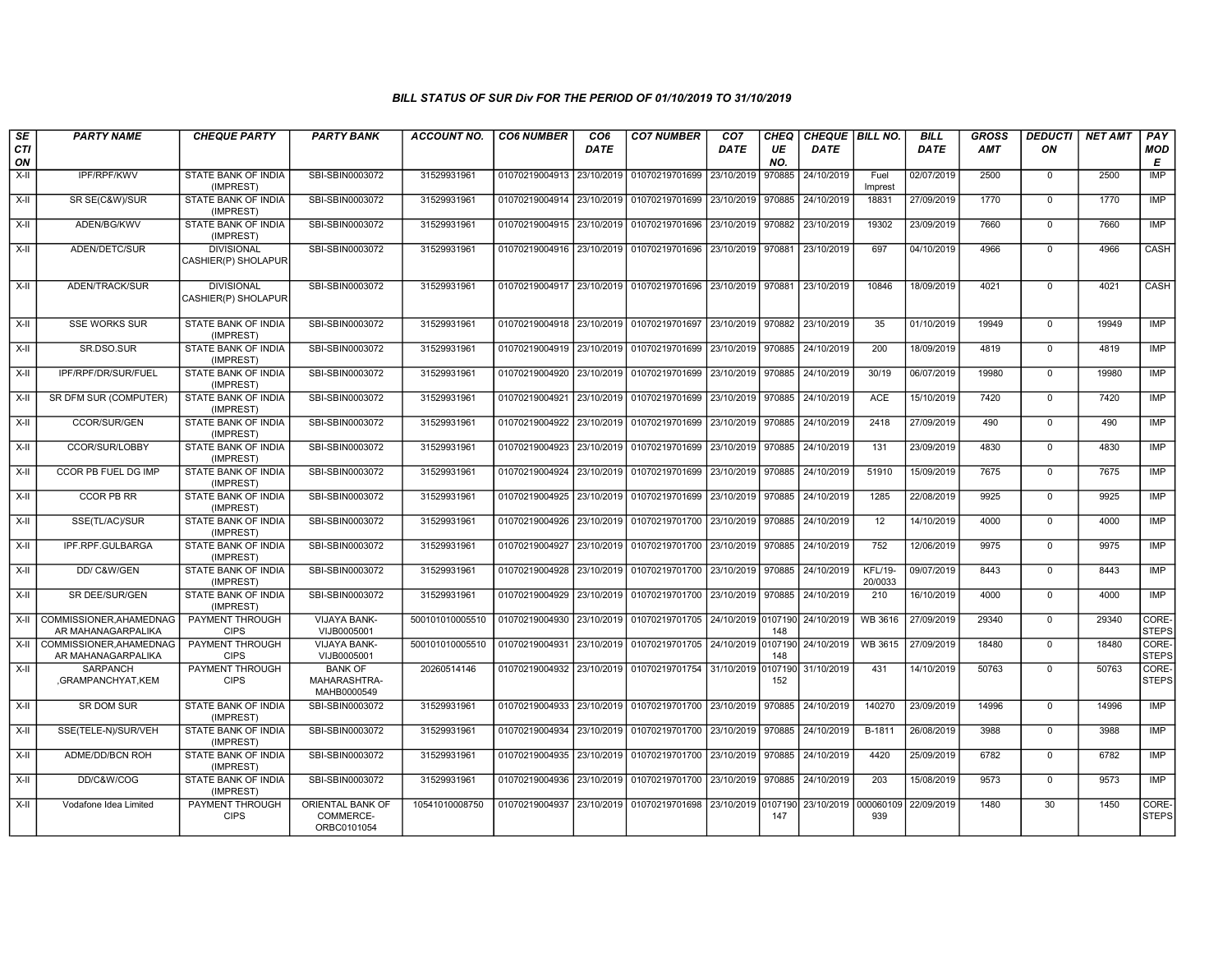| SE               | <b>PARTY NAME</b>                                                     | <b>CHEQUE PARTY</b>                      | <b>PARTY BANK</b>                             | <b>ACCOUNT NO.</b>                          | <b>CO6 NUMBER</b>         | CO <sub>6</sub> | <b>CO7 NUMBER</b>                                                      | CO <sub>7</sub> | CHEQ           | CHEQUE   BILL NO.     |                                  | <b>BILL</b> | <b>GROSS</b> | <b>DEDUCTI</b> | <b>NET AMT</b> | <b>PAY</b>            |
|------------------|-----------------------------------------------------------------------|------------------------------------------|-----------------------------------------------|---------------------------------------------|---------------------------|-----------------|------------------------------------------------------------------------|-----------------|----------------|-----------------------|----------------------------------|-------------|--------------|----------------|----------------|-----------------------|
| <b>CTI</b><br>ON |                                                                       |                                          |                                               |                                             |                           | <b>DATE</b>     |                                                                        | <b>DATE</b>     | UE<br>NO.      | <b>DATE</b>           |                                  | DATE        | AMT          | ON             |                | <b>MOD</b><br>E       |
| $X-H$            | <b>AKSHAY RAJENDRA</b><br>MORDEKAR-SOLAPUR                            | PAYMENT THROUGH<br><b>CIPS</b>           | <b>CENTRAL BANK OF</b><br>INDIA-CBIN0280990   | 3510794955                                  | 01070219004938            | 23/10/2019      | 01070219701703 24/10/2019                                              |                 | 0107190<br>148 | 24/10/2019            | 26867                            | 18/10/2019  | 10200        | $\mathbf 0$    | 10200          | CORE-<br><b>STEPS</b> |
| X-II             | <b>MARVEL ELECTRIC</b><br><b>EQUIPMENTS PVT LTD-</b><br><b>MUMBAI</b> | PAYMENT THROUGH<br><b>CIPS</b>           | KOTAK MAHINDRA<br><b>BANK-KKBK0000646</b>     | 7411219854                                  | 01070219004939 23/10/2019 |                 | 01070219701703 24/10/2019 0107190                                      |                 | 148            | 24/10/2019            | 27069                            | 19/10/2019  | 94100        | $\Omega$       | 94100          | CORE-<br><b>STEPS</b> |
| $X-H$            | <b>RAVI B JANTE</b><br><b>INFRAPROJECTS PRIVATE</b><br>LIMITED-PUNE   | <b>PAYMENT THROUGH</b><br><b>CIPS</b>    | <b>IDBI BANK LTD-</b><br>IBKL0000102          | 0102102000025902                            |                           |                 | 01070219004940 23/10/2019 01070219701703 24/10/2019 0107190            |                 | 148            | 24/10/2019            | 27678                            | 22/10/2019  | 240900       | $\overline{0}$ | 240900         | CORE-<br><b>STEPS</b> |
| $X-H$            | <b>MARULARADHYA SIDRAM</b><br>PATIL-SOLAPUR                           | <b>PAYMENT THROUGH</b><br><b>CIPS</b>    | SBI-SBIN0000483                               | 64057306628                                 | 01070219004941            | 23/10/2019      | 01070219701703 24/10/2019 0107190                                      |                 | 148            | 24/10/2019            | 27677                            | 22/10/2019  | 240900       | $\Omega$       | 240900         | CORE-<br><b>STEPS</b> |
| X-II             | <b>DEV BRICKS-LATUR</b>                                               | PAYMENT THROUGH<br><b>CIPS</b>           | <b>ICICI BANK LTD-</b><br>ICIC0000341         | 034101502600                                |                           |                 | 01070219004942 23/10/2019 01070219701703 24/10/2019 0107190 24/10/2019 |                 | 148            |                       | 27700                            | 22/10/2019  | 59000        | $\mathbf 0$    | 59000          | CORE-<br><b>STEPS</b> |
| $X-H$            | <b>VIVEKANAND HOSPITAL</b>                                            | PAYMENT THROUGH<br><b>CIPS</b>           | SBI-SBIN0006756                               | 00000030703410483                           | 01070219004943 23/10/2019 |                 | 01070219701701 23/10/2019 0107190                                      |                 | 148            | 24/10/2019 IPD2019/25 | 78                               | 21/05/2019  | 40689        | 4069           | 36620          | CORE-<br>STEPS        |
| $X-II$           | <b>VIVEKANAND HOSPITAL</b>                                            | <b>PAYMENT THROUGH</b><br><b>CIPS</b>    | SBI-SBIN0006756                               | 00000030703410483 01070219004944            |                           | 23/10/2019      | 01070219701701 23/10/2019 0107190                                      |                 | 148            | 24/10/2019            | 2018/                            | 19/10/2018  | 47652        | 4765           | 42887          | CORE-<br><b>STEPS</b> |
| X-II             | <b>VIVEKANAND HOSPITAL</b>                                            | PAYMENT THROUGH<br><b>CIPS</b>           | SBI-SBIN0006756                               | 00000030703410483 01070219004945 23/10/2019 |                           |                 | 01070219701702 23/10/2019 0107190                                      |                 | 148            | 24/10/2019            | 76675                            | 05/08/2019  | 15466        | 1547           | 13919          | CORE-<br><b>STEPS</b> |
| $X-H$            | <b>VIVEKANAND HOSPITAL</b>                                            | <b>PAYMENT THROUGH</b><br><b>CIPS</b>    | SBI-SBIN0006756                               | 00000030703410483 01070219004946 23/10/2019 |                           |                 | 01070219701702 23/10/2019 0107190                                      |                 | 148            | 24/10/2019            | 74422                            | 06/07/2019  | 13319        | 1332           | 11987          | CORE-<br><b>STEPS</b> |
| X-II             | <b>VIVEKANAND HOSPITAL</b>                                            | PAYMENT THROUGH<br><b>CIPS</b>           | SBI-SBIN0006756                               | 00000030703410483 01070219004947 23/10/2019 |                           |                 | 01070219701702 23/10/2019 0107190                                      |                 | 148            | 24/10/2019            | 73695                            | 08/06/2019  | 8268         | 827            | 7441           | CORE-<br><b>STEPS</b> |
| X-II             | <b>VIVEKANAND HOSPITAL</b>                                            | PAYMENT THROUGH<br><b>CIPS</b>           | SBI-SBIN0006756                               | 00000030703410483 01070219004948 23/10/2019 |                           |                 | 01070219701702 23/10/2019 0107190                                      |                 | 148            | 24/10/2019 IPD2019/75 | $\mathbf{R}$                     | 11/02/2019  | 13347        | 1335           | 12012          | CORE-<br><b>STEPS</b> |
| $X-H$            | <b>VIVEKANAND HOSPITAL</b>                                            | <b>PAYMENT THROUGH</b><br><b>CIPS</b>    | SBI-SBIN0006756                               | 00000030703410483 01070219004949 23/10/2019 |                           |                 | 01070219701702 23/10/2019 0107190                                      |                 | 148            | 24/10/2019 IPD20019/3 | 75                               | 02/02/2019  | 11400        | 1140           | 10260          | CORE-<br><b>STEPS</b> |
| X-II             | <b>VIVEKANAND HOSPITAL</b>                                            | PAYMENT THROUGH<br><b>CIPS</b>           | SBI-SBIN0006756                               | 00000030703410483 01070219004950 23/10/2019 |                           |                 | 01070219701702 23/10/2019 0107190                                      |                 | 148            |                       | 24/10/2019 2018/67605 30/11/2018 |             | 20841        | 2084           | 18757          | CORE-<br><b>STEPS</b> |
| $X-II$           | <b>VIVEKANAND HOSPITAL</b>                                            | PAYMENT THROUGH<br><b>CIPS</b>           | SBI-SBIN0006756                               | 00000030703410483                           | 01070219004951            | 23/10/2019      | 01070219701702 23/10/2019 0107190                                      |                 | 148            | 24/10/2019 2018/67974 |                                  | 28/10/2018  | 15884        | 1588           | 14296          | CORE-<br><b>STEPS</b> |
| $X-H$            | <b>HPCL DT CARD</b>                                                   | <b>PAYMENT THROUGH</b><br><b>CIPS</b>    | <b>ICICI BANK LTD-</b><br>ICIC0000104         | HPCL2600191902                              | 01070219004952 23/10/2019 |                 | 01070219701706 24/10/2019 0107190                                      |                 | 148            | 24/10/2019            | 32865                            | 15/10/2019  | 427060       | $\Omega$       | 427060         | CORE-<br><b>STEPS</b> |
| X-II             | <b>SSE/P WAY/JH</b>                                                   | <b>DIVISIONAL</b><br>CASHIER(P) SHOLAPUR | SBI-SBIN0003072                               | 31529931961                                 | 01070219004953 24/10/2019 |                 | 01070219701704 24/10/2019                                              |                 | 970884         | 24/10/2019            | 375                              | 09/10/2019  | 14817        | $\Omega$       | 14817          | <b>CASH</b>           |
| X-II             | STATION MANAGER MADHA                                                 | <b>STATE BANK OF INDIA</b><br>(IMPREST)  | SBI-SBIN0003072                               | 31529931961                                 | 01070219004954 24/10/2019 |                 | 01070219701756 31/10/2019 970916                                       |                 |                | 31/10/2019            | SW                               | 16/08/2019  | 9360         | $\mathbf 0$    | 9360           | IMP                   |
| X-II             | STATION MANAGER MOHOL                                                 | STATE BANK OF INDIA<br>(IMPREST)         | SBI-SBIN0003072                               | 31529931961                                 | 01070219004955 24/10/2019 |                 | 01070219701756 31/10/2019 970916                                       |                 |                | 31/10/2019            | 462                              | 11/09/2019  | 11680        | $\mathbf 0$    | 11680          | <b>IMP</b>            |
| X-II             | STATION MANAGER SOLAPUR I STATE BANK OF INDIA                         | (IMPREST)                                | SBI-SBIN0003072                               | 31529931961                                 | 01070219004956            | 24/10/2019      | 01070219701756 31/10/2019 970916                                       |                 |                | 31/10/2019            | 1325                             | 06/09/2019  | 19545        | $\mathbf 0$    | 19545          | IMP                   |
| $X-H$            | DTC/DD                                                                | <b>STATE BANK OF INDIA</b><br>(IMPREST)  | SBI-SBIN0003072                               | 31529931961                                 | 01070219004957            | 24/10/2019      | 01070219701756 31/10/2019 970916                                       |                 |                | 31/10/2019            | 012049                           | 01/08/2019  | 4998         | $\Omega$       | 4998           | <b>IMP</b>            |
| $X-II$           | SHRI VAISHNAVI ROADLINES<br>AND CRANE SERVICE,<br><b>SOLAPUR</b>      | PAYMENT THROUGH<br><b>CIPS</b>           | <b>BANK OF</b><br>MAHARASHTRA-<br>MAHB0000518 | 60131023294                                 | 01070219004958            | 24/10/2019      | 01070219701707 24/10/2019 0107190                                      |                 | 149            | 25/10/2019            | 268659                           | 20/08/2019  | 9500         | $\Omega$       | 9500           | CORE-<br><b>STEPS</b> |
| X-II             | <b>STATION MANAGER</b><br><b>MALIKPETH</b>                            | <b>STATE BANK OF INDIA</b><br>(IMPREST)  | SBI-SBIN0003072                               | 31529931961                                 | 01070219004959            |                 | 24/10/2019 01070219701756 31/10/2019 970916                            |                 |                | 31/10/2019            | 902                              | 16/09/2019  | 14974        | $\mathbf 0$    | 14974          | <b>IMP</b>            |
| X-II             | <b>STATION MANAGER</b><br><b>WADSINGE</b>                             | STATE BANK OF INDIA<br>(IMPREST)         | SBI-SBIN0003072                               | 31529931961                                 | 01070219004960            | 24/10/2019      | 01070219701756 31/10/2019 970916                                       |                 |                | 31/10/2019            | 402                              | 28/08/2019  | 13359        | $\mathbf 0$    | 13359          | IMP                   |
| $X-II$           | AJINKYA ROADWAYS                                                      | PAYMENT THROUGH<br><b>CIPS</b>           | <b>IDBI BANK LTD-</b><br>IBKL0000485          | 0485102000003421                            | 01070219004961            | 24/10/2019      | 01070219701707 24/10/2019 0107190                                      |                 | 149            | 25/10/2019            | 268658                           | 20/08/2019  | 9500         | $\Omega$       | 9500           | CORE-<br>STEPS        |
| $X-II$           | <b>DIGITRONICS</b>                                                    | PAYMENT THROUGH<br><b>CIPS</b>           | <b>ICICI BANK LTD-</b><br>ICIC0000199         | 19905500477                                 | 01070219004962 24/10/2019 |                 | 01070219701707 24/10/2019 0107190                                      |                 | 149            | 25/10/2019            | 252778                           | 14/10/2019  | 40580        | $\mathbf 0$    | 40580          | CORE-<br><b>STEPS</b> |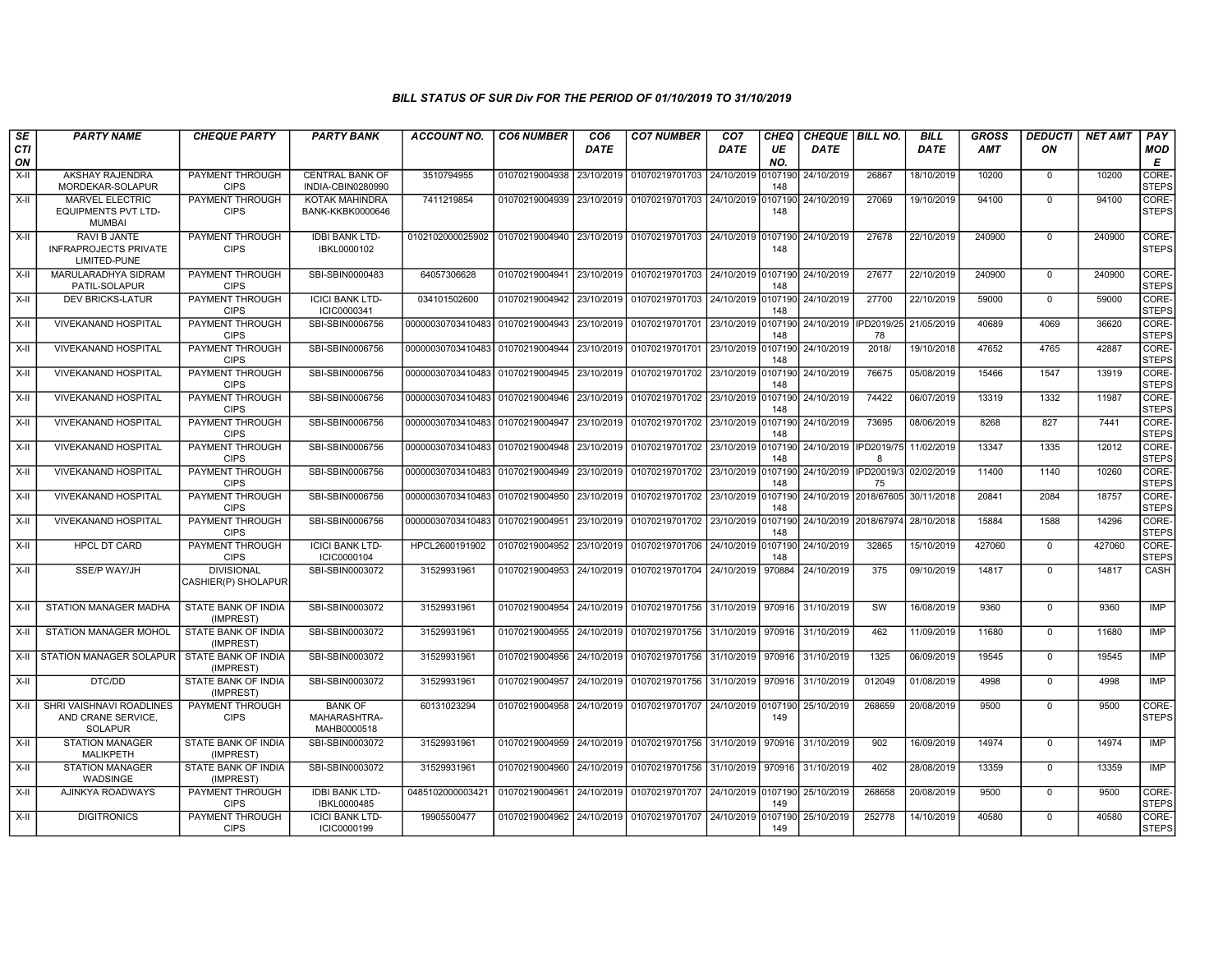| SE<br><b>CTI</b><br>ON | <b>PARTY NAME</b>                            | <b>CHEQUE PARTY</b>                      | <b>PARTY BANK</b>                     | <b>ACCOUNT NO.</b> | <b>CO6 NUMBER</b>                        | CO <sub>6</sub><br><b>DATE</b> | <b>CO7 NUMBER</b>                                              | CO <sub>7</sub><br>DATE      | CHEQ<br>UE<br>NO. | CHEQUE   BILL NO.<br><b>DATE</b> |                 | <b>BILL</b><br><b>DATE</b> | <b>GROSS</b><br><b>AMT</b> | <b>DEDUCTI</b><br>ΟN | <b>NET AMT</b> | PAY<br><b>MOD</b><br>Е |
|------------------------|----------------------------------------------|------------------------------------------|---------------------------------------|--------------------|------------------------------------------|--------------------------------|----------------------------------------------------------------|------------------------------|-------------------|----------------------------------|-----------------|----------------------------|----------------------------|----------------------|----------------|------------------------|
| X-II                   | TI/KURDUWADI                                 | <b>DIVISIONAL</b><br>CASHIER(P) SHOLAPUR | SBI-SBIN0003072                       | 31529931961        | 01070219004963                           | 24/10/2019                     | 01070219701756                                                 | 31/10/2019                   | 970915            | 31/10/2019                       | 2704            | 25/09/2019                 | 3785                       | $^{\circ}$           | 3785           | CASH                   |
| $X-H$                  | <b>STATION MANAGER</b><br>PAREWADI           | STATE BANK OF INDIA<br>(IMPREST)         | SBI-SBIN0003072                       | 31529931961        | 01070219004964                           |                                | 24/10/2019 01070219701757                                      | 31/10/2019 970916 31/10/2019 |                   |                                  | 1220            | 10/08/2019                 | 12200                      | $^{\circ}$           | 12200          | IMP                    |
| X-II                   | <b>STATION MANAGER WAKAV</b>                 | <b>STATE BANK OF INDIA</b><br>(IMPREST)  | SBI-SBIN0003072                       | 31529931961        | 01070219004965                           |                                | 24/10/2019 01070219701757                                      | 31/10/2019 970916            |                   | 31/10/2019                       | 03              | 10/09/2019                 | 9710                       | $\Omega$             | 9710           | IMP                    |
| $X-II$                 | <b>STATION MANAGER PAKANI</b>                | STATE BANK OF INDIA<br>(IMPREST)         | SBI-SBIN0003072                       | 31529931961        | 01070219004966                           |                                | 24/10/2019 01070219701757                                      | 31/10/2019                   | 970916            | 31/10/2019                       | SW              | 30/09/2019                 | 9750                       | $\mathbf 0$          | 9750           | IMP                    |
| $X-II$                 | <b>STATION MANAGER</b><br><b>KURDUWADI</b>   | STATE BANK OF INDIA<br>(IMPREST)         | SBI-SBIN0003072                       | 31529931961        | 01070219004967                           | 24/10/2019                     | 01070219701757                                                 | 31/10/2019                   | 970916            | 31/10/2019                       | 179             | 05/10/2019                 | 24920                      | $\mathbf 0$          | 24920          | <b>IMP</b>             |
| X-II                   | <b>STATION MANAGER KEM</b>                   | <b>STATE BANK OF INDIA</b><br>(IMPREST)  | SBI-SBIN0003072                       | 31529931961        | 01070219004968                           | 24/10/2019                     | 01070219701757                                                 | 31/10/2019                   | 970916            | 31/10/2019                       | sw              | 10/09/2019                 | 15600                      | $\mathbf 0$          | 15600          | <b>IMP</b>             |
|                        | X-II STATION MANAGER BHALWANI                | <b>STATE BANK OF INDIA</b><br>(IMPREST)  | SBI-SBIN0003072                       | 31529931961        | 01070219004969 24/10/2019 01070219701757 |                                |                                                                | 31/10/2019 970916 31/10/2019 |                   |                                  | SW              | 25/07/2019                 | 15600                      | $\mathbf 0$          | 15600          | IMP                    |
| X-II                   | STATION MANAGER MALTHAN                      | STATE BANK OF INDIA<br>(IMPREST)         | SBI-SBIN0003072                       | 31529931961        | 01070219004970                           | 24/10/2019                     | 01070219701757                                                 | 31/10/2019                   | 970916            | 31/10/2019                       | 920             | 08/09/2019                 | 14689                      | $\Omega$             | 14689          | IMP                    |
| $X-H$                  | <b>STATION MANAGER BORIBEL</b>               | STATE BANK OF INDIA<br>(IMPREST)         | SBI-SBIN0003072                       | 31529931961        | 01070219004971                           | 24/10/2019                     | 01070219701758                                                 | 31/10/2019                   | 970916            | 31/10/2019                       | 191             | 07/09/2019                 | 12411                      | $^{\circ}$           | 12411          | <b>IMP</b>             |
| X-II                   | <b>STATION MANAGER</b><br><b>DHAVALAS</b>    | STATE BANK OF INDIA<br>(IMPREST)         | SBI-SBIN0003072                       | 31529931961        |                                          |                                | 01070219004972 24/10/2019 01070219701758 31/10/2019            |                              | 970916            | 31/10/2019                       | 1618            | 16/09/2019                 | 7795                       | $^{\circ}$           | 7795           | IMP                    |
| $X-H$                  | <b>STATION MANAGER JEUR</b>                  | <b>STATE BANK OF INDIA</b><br>(IMPREST)  | SBI-SBIN0003072                       | 31529931961        | 01070219004973 24/10/2019                |                                | 01070219701758                                                 | 31/10/2019                   | 970916            | 31/10/2019                       | 3266            | 01/07/2019                 | 10200                      | $\mathbf 0$          | 10200          | IMP                    |
| X-II                   | <b>STATION MANAGER</b><br><b>HUNSIHADGIL</b> | STATE BANK OF INDIA<br>(IMPREST)         | SBI-SBIN0003072                       | 31529931961        | 01070219004974 24/10/2019 01070219701758 |                                |                                                                | 31/10/2019                   | 970916            | 31/10/2019                       | 1794            | 16/09/2019                 | 6697                       | $^{\circ}$           | 6697           | IMP                    |
| $X-II$                 | <b>SSTATION MANAGER</b><br>SHAHABAD          | STATE BANK OF INDIA<br>(IMPREST)         | SBI-SBIN0003072                       | 31529931961        |                                          |                                | 01070219004975 24/10/2019 01070219701758                       | 31/10/2019                   | 970916            | 31/10/2019                       | 506             | 30/07/2019                 | 14470                      | $\mathbf 0$          | 14470          | <b>IMP</b>             |
| X-II                   | <b>STATION MANAGER WAD</b>                   | STATE BANK OF INDIA<br>(IMPREST)         | SBI-SBIN0003072                       | 31529931961        |                                          |                                | 01070219004976 24/10/2019 01070219701758 31/10/2019            |                              | 970916            | 31/10/2019                       | 2701            | 16/09/2019                 | 17850                      | $^{\circ}$           | 17850          | <b>IMP</b>             |
| X-II                   | STATION MANAGER SAVALGI                      | STATE BANK OF INDIA<br>(IMPREST)         | SBI-SBIN0003072                       | 31529931961        | 01070219004980                           | 24/10/2019                     | 01070219701759                                                 | 31/10/2019                   | 970916            | 31/10/2019                       | SW              | 02/09/2019                 | 9750                       | $\mathbf 0$          | 9750           | IMP                    |
| $X-II$                 | STATION MANAGER BOROTI                       | STATE BANK OF INDIA<br>(IMPREST)         | SBI-SBIN0003072                       | 31529931961        | 01070219004981                           | 24/10/2019                     | 01070219701759                                                 | 31/10/2019                   | 970916            | 31/10/2019                       | 3800            | 20/09/2019                 | 15750                      | $\mathbf 0$          | 15750          | IMP                    |
| X-II                   | <b>STATION MANAGER</b><br>TIKEKARWADI        | STATE BANK OF INDIA<br>(IMPREST)         | SBI-SBIN0003072                       | 31529931961        | 01070219004982                           |                                | 24/10/2019   01070219701759   31/10/2019   970916   31/10/2019 |                              |                   |                                  | 670             | 29/09/2019                 | 7792                       | $^{\circ}$           | 7792           | IMP                    |
| X-II                   | <b>STATION MANAGER</b><br>AKKALKOTROAD       | STATE BANK OF INDIA<br>(IMPREST)         | SBI-SBIN0003072                       | 31529931961        | 01070219004983                           | 24/10/2019                     | 01070219701759                                                 | 31/10/2019                   | 970916            | 31/10/2019                       | 033             | 18/09/2019                 | 15998                      | $\mathbf 0$          | 15998          | IMP                    |
| $X-H$                  | <b>STATION MANAGER</b><br><b>GAUDGAON</b>    | <b>STATE BANK OF INDIA</b><br>(IMPREST)  | SBI-SBIN0003072                       | 31529931961        | 01070219004984                           | 24/10/2019                     | 01070219701759                                                 | 31/10/2019                   | 970916            | 31/10/2019                       | 4404            | 21/09/2019                 | 9902                       | $^{\circ}$           | 9902           | IMP                    |
| X-II                   | ADEN/SUR                                     | <b>DIVISIONAL</b><br>CASHIER(P) SHOLAPUR | SBI-SBIN0003072                       | 31529931961        |                                          |                                | 01070219004985 24/10/2019 01070219701715 24/10/2019 970888     |                              |                   | 25/10/2019                       | 3214            | 17/09/2019                 | 13859                      | $\Omega$             | 13859          | CASH                   |
| X-II                   | <b>SSE/P WAY/DUD</b>                         | STATE BANK OF INDIA<br>(IMPREST)         | SBI-SBIN0003072                       | 31529931961        | 01070219004986                           |                                | 24/10/2019 01070219701710 24/10/2019 970885                    |                              |                   | 24/10/2019                       | 171             | 14/09/2019                 | 19910                      | $^{\circ}$           | 19910          | <b>IMP</b>             |
| $X-H$                  | <b>HPCL DT CARD (ELECT D G</b><br>SET)       | <b>PAYMENT THROUGH</b><br><b>CIPS</b>    | <b>ICICI BANK LTD-</b><br>ICIC0000104 | HPCL2600795272     | 01070219004987                           |                                | 24/10/2019 01070219701714                                      | 24/10/2019 0107190           | 149               | 25/10/2019                       | $\overline{27}$ | 18/10/2019                 | 30000                      | $\Omega$             | 30000          | CORE-<br><b>STEPS</b>  |
| X-II                   | ADEN/BG/KWV                                  | STATE BANK OF INDIA<br>(IMPREST)         | SBI-SBIN0003072                       | 31529931961        | 01070219004988                           | 24/10/2019                     | 01070219701715                                                 | 24/10/2019                   | 970889            | 25/10/2019                       | 43743           | 28/09/2019                 | 9950                       | $\mathbf 0$          | 9950           | IMP                    |
| $X-H$                  | M/S JAI SADGURU<br><b>CONSTRUCTION</b>       | <b>PAYMENT THROUGH</b><br><b>CIPS</b>    | SBI-SBIN0012485                       | 36843842964        | 01070219004989                           |                                | 24/10/2019   01070219701708   24/10/2019 0107190               |                              | 148               | 24/10/2019 GST2019/0             | $\overline{7}$  | 23/10/2019                 | 50167                      | 1564                 | 48603          | CORE-<br><b>STEPS</b>  |
|                        | X-II STATION MANAGER SANGOLA                 | STATE BANK OF INDIA<br>(IMPREST)         | SBI-SBIN0003072                       | 31529931961        | 01070219004990                           |                                | 24/10/2019 01070219701742 30/10/2019                           |                              |                   | 970914 30/10/2019                | 1104            | 02/09/2019                 | 14590                      | $^{\circ}$           | 14590          | <b>IMP</b>             |
| X-II                   | <b>STATION MANAGER</b><br><b>USMANABAD</b>   | <b>STATE BANK OF INDIA</b><br>(IMPREST)  | SBI-SBIN0003072                       | 31529931961        | 01070219004991                           |                                | 24/10/2019   01070219701742                                    | 30/10/2019                   | 970914            | 30/10/2019                       | 258             | 02/08/2019                 | 12855                      | $^{\circ}$           | 12855          | IMP                    |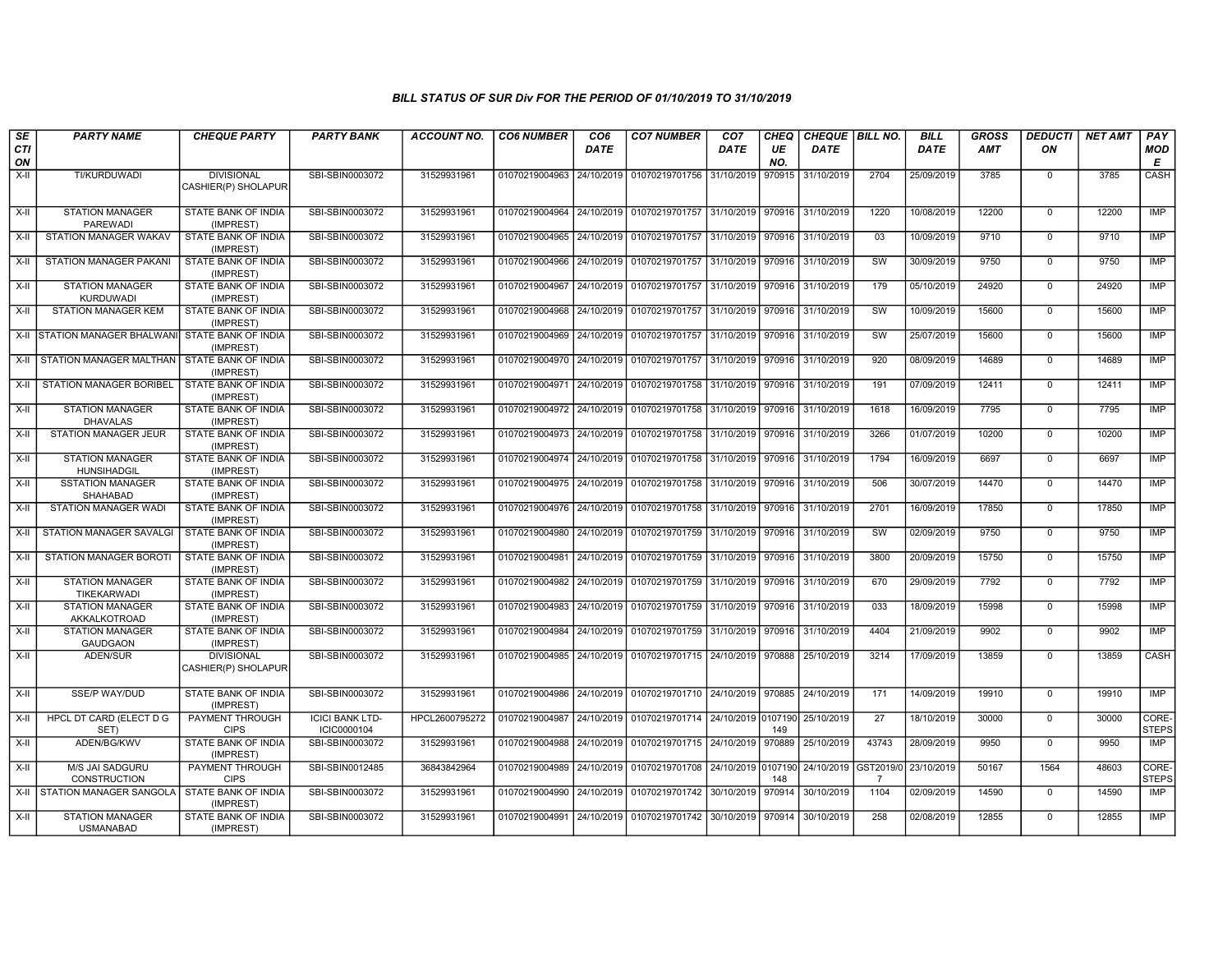| SE        | <b>PARTY NAME</b>                                                      | <b>CHEQUE PARTY</b>                      | <b>PARTY BANK</b>                     | <b>ACCOUNT NO.</b> | <b>CO6 NUMBER</b>         | CO <sub>6</sub> | <b>CO7 NUMBER</b>                                                                | CO <sub>7</sub>     | <b>CHEQ</b> | CHEQUE BILL NO.                 |                | <b>BILL</b> | <b>GROSS</b> | <b>DEDUCTI</b> | <b>NET AMT</b> | PAY                   |
|-----------|------------------------------------------------------------------------|------------------------------------------|---------------------------------------|--------------------|---------------------------|-----------------|----------------------------------------------------------------------------------|---------------------|-------------|---------------------------------|----------------|-------------|--------------|----------------|----------------|-----------------------|
| CTI<br>ON |                                                                        |                                          |                                       |                    |                           | <b>DATE</b>     |                                                                                  | DATE                | UE<br>NO.   | <b>DATE</b>                     |                | DATE        | <b>AMT</b>   | ON             |                | MOD<br>Е              |
| $X-H$     | <b>STATION MANAGER SHENDRI</b>                                         | STATE BANK OF INDIA<br>(IMPREST)         | SBI-SBIN0003072                       | 31529931961        | 01070219004992 24/10/2019 |                 | 01070219701742                                                                   | 30/10/2019          | 970914      | 30/10/2019                      | 220            | 12/08/2019  | 9945         | $\mathbf 0$    | 9945           | <b>IMP</b>            |
| $X-II$    | <b>STATION MANAGER DHOKI</b>                                           | STATE BANK OF INDIA<br>(IMPREST)         | SBI-SBIN0003072                       | 31529931961        | 01070219004993 24/10/2019 |                 | 01070219701742 30/10/2019                                                        |                     | 970914      | 30/10/2019                      | 52             | 10/09/2019  | 13260        | $\Omega$       | 13260          | <b>IMP</b>            |
| X-II      | <b>STATION MANAGER</b><br><b>AUSAROAD</b>                              | STATE BANK OF INDIA<br>(IMPREST)         | SBI-SBIN0003072                       | 31529931961        | 01070219004994 24/10/2019 |                 | 01070219701742 30/10/2019 970914                                                 |                     |             | 30/10/2019                      | 13419          | 02/09/2019  | 8610         | $\mathbf 0$    | 8610           | <b>IMP</b>            |
| X-II      | <b>STATION MANAGER ARAG</b>                                            | STATE BANK OF INDIA<br>(IMPREST)         | SBI-SBIN0003072                       | 31529931961        | 01070219004995            | 24/10/2019      | 01070219701743 30/10/2019                                                        |                     | 970914      | 30/10/2019                      | 2267           | 07/08/2019  | 9360         | $\mathbf 0$    | 9360           | <b>IMP</b>            |
| X-II      | STATION MANAGER MODLIMB                                                | STATE BANK OF INDIA<br>(IMPREST)         | SBI-SBIN0003072                       | 31529931961        | 01070219004996            | 24/10/2019      | 01070219701743 30/10/2019 970914                                                 |                     |             | 30/10/2019                      | 6259           | 04/09/2019  | 14694        | $\Omega$       | 14694          | <b>IMP</b>            |
| X-II      | STATION MANAGER JATROAD                                                | STATE BANK OF INDIA<br>(IMPREST)         | SBI-SBIN0003072                       | 31529931961        | 01070219004997            | 24/10/2019      | 01070219701743 30/10/2019 970914                                                 |                     |             | 30/10/2019                      | 902            | 23/09/2019  | 6300         | 0              | 6300           | <b>IMP</b>            |
| $X-II$    | <b>STATION MANAGER LATUR</b>                                           | STATE BANK OF INDIA<br>(IMPREST)         | SBI-SBIN0003072                       | 31529931961        | 01070219004998            | 24/10/2019      | 01070219701743 30/10/2019 970914                                                 |                     |             | 30/10/2019                      | 002            | 19/09/2019  | 24890        | $\Omega$       | 24890          | <b>IMP</b>            |
| X-II      | <b>STATION MANAGER</b><br>SHRIGONDAROAD                                | <b>STATE BANK OF INDIA</b><br>(IMPREST)  | SBI-SBIN0003072                       | 31529931961        | 01070219004999            | 24/10/2019      | 01070219701743                                                                   | 30/10/2019   970914 |             | 30/10/2019                      | 213            | 04/09/2019  | 21110        | $\mathbf 0$    | 21110          | <b>IMP</b>            |
| X-II      | <b>STATION MANAGER SAROLA</b>                                          | <b>STATE BANK OF INDIA</b><br>(IMPREST)  | SBI-SBIN0003072                       | 31529931961        | 01070219005000            | 24/10/2019      | 01070219701743 30/10/2019 970914                                                 |                     |             | 30/10/2019                      | 105056         | 30/09/2019  | 10220        | $\Omega$       | 10220          | IMP                   |
| X-II      | <b>STATION MANAGER</b><br><b>RANJANGAON</b>                            | STATE BANK OF INDIA<br>(IMPREST)         | SBI-SBIN0003072                       | 31529931961        | 01070219005001 24/10/2019 |                 | 01070219701744 30/10/2019 970914                                                 |                     |             | 30/10/2019                      | 9483           | 01/09/2019  | 9840         | $\mathbf 0$    | 9840           | IMP                   |
| X-II      | <b>STATION MANAGER</b><br><b>PADHEGAON</b>                             | STATE BANK OF INDIA<br>(IMPREST)         | SBI-SBIN0003072                       | 31529931961        | 01070219005002            | 24/10/2019      | 01070219701744                                                                   | 30/10/2019          | 970914      | 30/10/2019                      | 633            | 18/09/2019  | 18966        | $\overline{0}$ | 18966          | <b>IMP</b>            |
| X-II      | <b>STATION MANAGER SAINAGAR</b><br><b>SHIRDI</b>                       | STATE BANK OF INDIA<br>(IMPREST)         | SBI-SBIN0003072                       | 31529931961        | 01070219005003            | 24/10/2019      | 01070219701744 30/10/2019                                                        |                     | 970914      | 30/10/2019                      | 257            | 09/09/2019  | 14665        | $\mathbf 0$    | 14665          | <b>IMP</b>            |
| X-II      | <b>STATION MANAGER YEOLA</b>                                           | STATE BANK OF INDIA<br>(IMPREST)         | SBI-SBIN0003072                       | 31529931961        | 01070219005004            | 24/10/2019      | 01070219701744 30/10/2019 970914                                                 |                     |             | 30/10/2019                      | 5014           | 17/07/2019  | 14159        | $\mathbf 0$    | 14159          | IMP                   |
| $X-H$     | <b>STATION MANAGER</b><br><b>KANEGAON</b>                              | STATE BANK OF INDIA<br>(IMPREST)         | SBI-SBIN0003072                       | 31529931961        | 01070219005005 24/10/2019 |                 | 01070219701744 30/10/2019 970914                                                 |                     |             | 30/10/2019                      | SW             | 07/08/2019  | 7020         | $\mathbf 0$    | 7020           | IMP                   |
| $X-II$    | DRM/W/SUR                                                              | <b>DIVISIONAL</b><br>CASHIER(P) SHOLAPUR | SILF CK-                              | 000                | 01070219005006            | 24/10/2019      | 01070219701709 24/10/2019 970884                                                 |                     |             | 24/10/2019                      | 672197         | 22/10/2019  | 15600        | $\Omega$       | 15600          | CASH                  |
| X-II      | <b>SR.DCM.SUR</b>                                                      | STATE BANK OF INDIA<br>(IMPREST)         | SBI-SBIN0003072                       | 31529931961        | 01070219005007 24/10/2019 |                 | 01070219701712 24/10/2019 970885                                                 |                     |             | 24/10/2019                      | 260            | 12/10/2019  | 9600         | $\mathbf 0$    | 9600           | IMP                   |
| X-II      | <b>DIGITRONICS</b>                                                     | PAYMENT THROUGH<br><b>CIPS</b>           | <b>ICICI BANK LTD-</b><br>ICIC0000199 | 19905500477        | 01070219005008 24/10/2019 |                 | 01070219701711 24/10/2019 0107190                                                |                     | 148         | 24/10/2019                      | DG/1920/<br>26 | 18/10/2019  | 332530.01    | 19330.01       | 313200         | CORE-<br><b>STEPS</b> |
| $X-II$    | TTE REST HOUSE WD                                                      | STATE BANK OF INDIA<br>(IMPREST)         | SBI-SBIN0003072                       | 31529931961        | 01070219005009            | 24/10/2019      | 01070219701712 24/10/2019                                                        |                     | 970885      | 24/10/2019                      | 40             | 13/10/2019  | 14900        | $\Omega$       | 14900          | <b>IMP</b>            |
| $X-H$     | <b>TTE REST HOUSE LUR</b>                                              | STATE BANK OF INDIA<br>(IMPREST)         | SBI-SBIN0003072                       | 31529931961        | 01070219005010 24/10/2019 |                 | 01070219701712 24/10/2019 970885                                                 |                     |             | 24/10/2019                      | 1144           | 14/10/2019  | 5000         | $\mathbf 0$    | 5000           | <b>IMP</b>            |
| $X-H$     | SR.DCM.SUR                                                             | <b>STATE BANK OF INDIA</b><br>(IMPREST)  | SBI-SBIN0003072                       | 31529931961        | 01070219005011 24/10/2019 |                 | 01070219701713 24/10/2019 970885                                                 |                     |             | 24/10/2019                      | 4325           | 26/08/2019  | 29998        | $\mathbf{0}$   | 29998          | IMP                   |
| X-II      | IPF/RPF/DQM/SUR                                                        | <b>DIVISIONAL</b><br>CASHIER(P) SHOLAPUR | SELF CHEQUE-                          | 000000000          | 01070219005012 24/10/2019 |                 | 01070219701716 24/10/2019 970888                                                 |                     |             | 25/10/2019                      | 13/2019        | 14/09/2019  | 69250        | $\Omega$       | 69250          | CASH                  |
| X-II      | STATION MANAGER YEDSHI                                                 | STATE BANK OF INDIA<br>(IMPREST)         | SBI-SBIN0003072                       | 31529931961        |                           |                 | 01070219005013 24/10/2019 01070219701744 30/10/2019 970914                       |                     |             | 30/10/2019                      | 484            | 27/09/2019  | 9574         | $\mathbf 0$    | 9574           | IMP                   |
| X-II      | <b>MAHARASHTRA STATE</b><br>ELECTRICITY DISTRIBUTION<br><b>COMPANY</b> | PAYMENT THROUGH<br><b>CIPS</b>           | <b>CANARA BANK-</b><br>CNRB0001903    | 1903201010183      |                           |                 | 01070219005014 25/10/2019 01070219701719 25/10/2019 0107190 25/10/2019 577730818 |                     | 149         |                                 |                | 18/10/2019  | 9710         | $\Omega$       | 9710           | CORE-<br><b>STEPS</b> |
| X-II      | <b>MAHARASHTRA STATE</b><br>ELECTRICITY DISTRIBUTION<br><b>COMPANY</b> | PAYMENT THROUGH<br><b>CIPS</b>           | <b>CANARA BANK-</b><br>CNRB0001903    | 1903201010183      |                           |                 | 01070219005015 25/10/2019 01070219701719 25/10/2019 0107190                      |                     | 149         | 25/10/2019 579459098 19/10/2019 |                |             | 2910         | $\mathbf 0$    | 2910           | CORE-<br><b>STEPS</b> |
| X-II      | <b>MAHARASHTRA STATE</b><br>ELECTRICITY DISTRIBUTION<br>COMPANY        | <b>PAYMENT THROUGH</b><br><b>CIPS</b>    | CANARA BANK-<br>CNRB0001903           | 1903201010183      |                           |                 | 01070219005016 25/10/2019 01070219701719 25/10/2019 0107190                      |                     | 149         | 25/10/2019 577845868 18/10/2019 |                |             | 118320       | $\mathbf 0$    | 118320         | CORE-<br><b>STEPS</b> |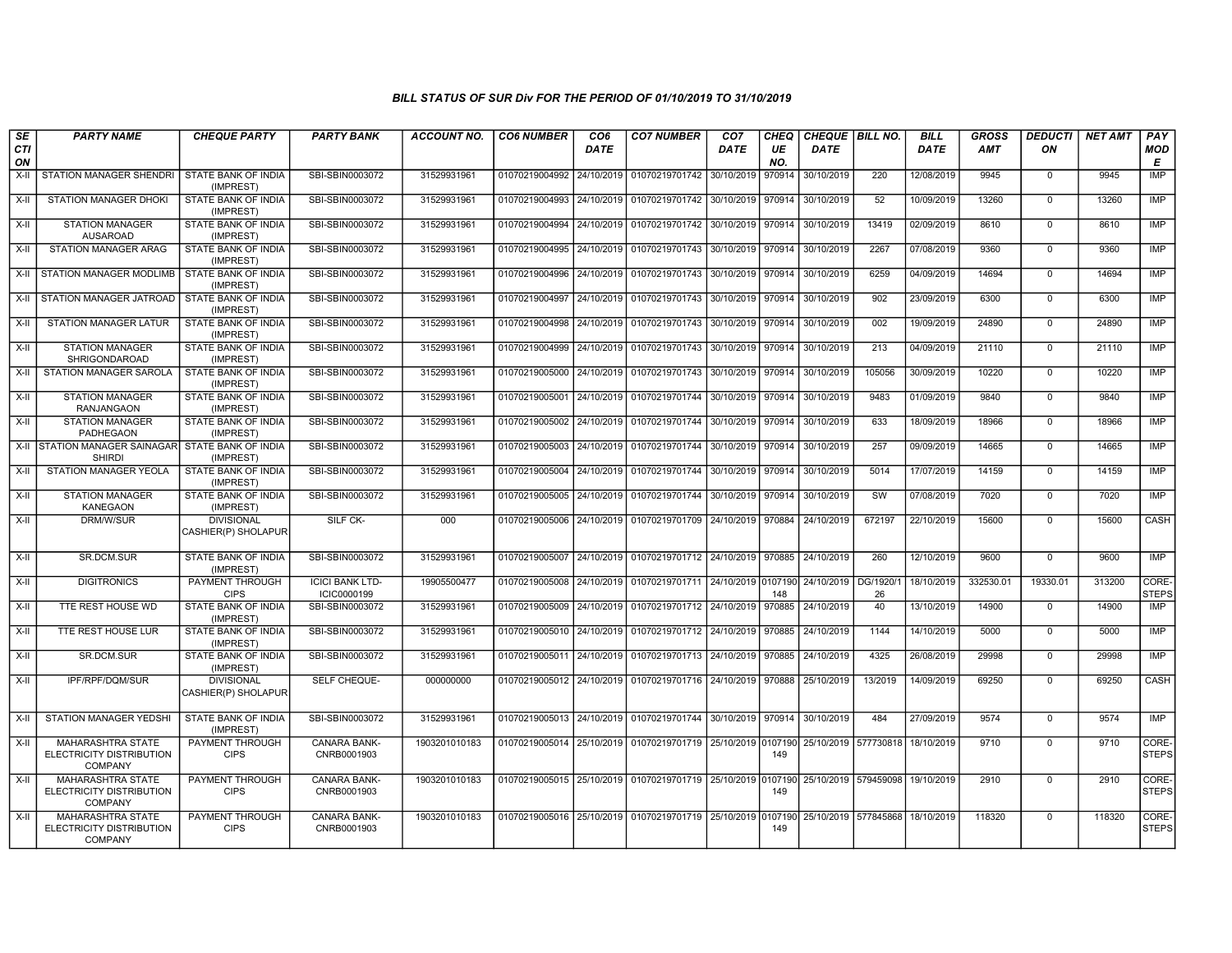| SE               | <b>PARTY NAME</b>                                                      | <b>CHEQUE PARTY</b>                      | <b>PARTY BANK</b>                             | <b>ACCOUNT NO.</b> | <b>CO6 NUMBER</b>         | CO <sub>6</sub> | <b>CO7 NUMBER</b>                                           | CO <sub>7</sub> | CHEQ      | CHEQUE   BILL NO.    |                | <b>BILL</b> | <b>GROSS</b> | <i><b>DEDUCTI</b></i> | <b>NET AMT</b> | PAY                         |
|------------------|------------------------------------------------------------------------|------------------------------------------|-----------------------------------------------|--------------------|---------------------------|-----------------|-------------------------------------------------------------|-----------------|-----------|----------------------|----------------|-------------|--------------|-----------------------|----------------|-----------------------------|
| <b>CTI</b><br>ON |                                                                        |                                          |                                               |                    |                           | DATE            |                                                             | DATE            | UE<br>NO. | <b>DATE</b>          |                | <b>DATE</b> | <b>AMT</b>   | ON                    |                | <b>MOD</b><br>E             |
| X-II             | MAHARASHTRA STATE<br>ELECTRICITY DISTRIBUTION<br><b>COMPANY</b>        | PAYMENT THROUGH<br><b>CIPS</b>           | CANARA BANK-<br>CNRB0001903                   | 1903201010183      | 01070219005017            | 25/10/2019      | 01070219701719 25/10/2019 0107190                           |                 | 149       | 25/10/2019 577544667 |                | 18/10/2019  | 48510        | $\mathbf 0$           | 48510          | CORE-<br><b>STEPS</b>       |
| $X-H$            | <b>MAHARASHTRA STATE</b><br>ELECTRICITY DISTRIBUTION<br><b>COMPANY</b> | PAYMENT THROUGH<br><b>CIPS</b>           | <b>CANARA BANK-</b><br>CNRB0001903            | 1903201010183      |                           |                 | 01070219005018 25/10/2019 01070219701719 25/10/2019 0107190 |                 | 149       | 25/10/2019 577542196 |                | 18/10/2019  | 57040        | $\mathbf 0$           | 57040          | <b>CORE</b><br><b>STEPS</b> |
| $X-H$            | IPF/RPF/DOG<br>SQUAD/DD/EMERGENCY MED                                  | STATE BANK OF INDIA<br>(IMPREST)         | SBI-SBIN0003072                               | 31529931961        | 01070219005019 25/10/2019 |                 | 01070219701723 25/10/2019                                   |                 | 970889    | 25/10/2019           | 2222           | 03/10/2019  | 4540         | $\mathbf 0$           | 4540           | <b>IMP</b>                  |
| $X-H$            | <b>IPF/RPF/DOG</b><br>SQUAD/DD/SAMRAT                                  | <b>STATE BANK OF INDIA</b><br>(IMPREST)  | SBI-SBIN0003072                               | 31529931961        | 01070219005020 25/10/2019 |                 | 01070219701723 25/10/2019 970889                            |                 |           | 25/10/2019           | CA-12557       | 08/09/2019  | 10025        | $\mathbf 0$           | 10025          | <b>IMP</b>                  |
|                  | X-II I IPF/RPF/DOG SQUAD/DD/RANA STATE BANK OF INDIA                   | (IMPREST)                                | SBI-SBIN0003072                               | 31529931961        | 01070219005021 25/10/2019 |                 | 01070219701723 25/10/2019 970889                            |                 |           | 25/10/2019 CA 12558  |                | 08/09/2019  | 10025        | $\Omega$              | 10025          | IMP                         |
| X-II             | IPF/RPF/DOG<br>SQUAD/DD/NANDAN                                         | STATE BANK OF INDIA<br>(IMPREST)         | SBI-SBIN0003072                               | 31529931961        | 01070219005022            | 25/10/2019      | 01070219701723 25/10/2019                                   |                 | 970889    | 25/10/2019           | CA 12556       | 08/09/2019  | 10025        | $\Omega$              | 10025          | IMP                         |
| X-II             | DMM /SUR                                                               | <b>DIVISIONAL</b><br>CASHIER(P) SHOLAPUR | SELF CHEQUE-                                  | 000000000          | 01070219005023 25/10/2019 |                 | 01070219701721 25/10/2019 970888                            |                 |           | 25/10/2019           | 733007         | 24/10/2019  | 11375        | $\Omega$              | 11375          | CASH                        |
| X-II             | <b>STATION MANAGER BELAPUR</b>                                         | <b>DIVISIONAL</b><br>CASHIER(P) SHOLAPUR | SBI-SBIN0003072                               | 31529931961        | 01070219005024            | 25/10/2019      | 01070219701722 25/10/2019 970888                            |                 |           | 25/10/2019           | 732942         | 17/10/2019  | 10000        | $\Omega$              | 10000          | CASH                        |
| X-II             | STATION MANAGER HOTGI                                                  | <b>DIVISIONAL</b><br>CASHIER(P) SHOLAPUR | SBI-SBIN0003072                               | 31529931961        |                           |                 | 01070219005025 25/10/2019 01070219701722 25/10/2019 970888  |                 |           | 25/10/2019           | 732941         | 17/10/2019  | 10000        | $\Omega$              | 10000          | CASH                        |
| $X-H$            | <b>MSEDCL AHMEDNAGAR R II</b>                                          | PAYMENT THROUGH<br><b>CIPS</b>           | <b>BANK OF</b><br>MAHARASHTRA-<br>MAHB0000937 | 20074001838        |                           |                 | 01070219005026 25/10/2019 01070219701720 25/10/2019 0107190 |                 | 149       | 25/10/2019 572517439 |                | 14/10/2019  | 6240         | $\Omega$              | 6240           | CORE-<br>Isteps             |
| $X-I$            | <b>MESSERS SHREE</b><br><b>CONSTRUCTION</b>                            | PAYMENT THROUGH<br><b>CIPS</b>           | <b>BANK OF</b><br>MAHARASHTRA-<br>MAHB0000627 | 20091901872        | 01070219005028 25/10/2019 |                 | 01070219701717 25/10/2019 0107190                           |                 | 149       | 25/10/2019           | 271604         | 23/10/2019  | 1368093      | $\mathbf 0$           | 1368093        | <b>CORE</b><br><b>STEPS</b> |
| X-II             | SAMEEKSHA ENTERPRISES                                                  | <b>PAYMENT THROUGH</b><br><b>CIPS</b>    | <b>VIJAYA BANK-</b><br>VIJB0005018            | 501806211000021    |                           |                 | 01070219005029 25/10/2019 01070219701724 25/10/2019 0107190 |                 | 149       | 25/10/2019           | 68             | 25/10/2019  | 49927        | 499                   | 49428          | CORE-<br><b>STEPS</b>       |
| X-II             | VISHAL CONSTRUCTION                                                    | PAYMENT THROUGH<br><b>CIPS</b>           | <b>BANK OF</b><br>MAHARASHTRA-<br>MAHB0001368 | 60230750588        | 01070219005030            | 25/10/2019      | 01070219701725 25/10/2019 0107190                           |                 | 149       | 25/10/2019           | 0271460        | 24/10/2019  | 171800       | $\mathbf 0$           | 171800         | CORE-<br><b>STEPS</b>       |
| X-II             | <b>M/S LAXMI SECURITY</b><br><b>SERVICES</b>                           | PAYMENT THROUGH<br><b>CIPS</b>           | YES BANK-YESB0000856                          | 085664400001640    | 01070219005032            | 25/10/2019      | 01070219701725 25/10/2019 0107190                           |                 | 149       | 25/10/2019           | 278544         | 24/10/2019  | 75500        | $\mathbf 0$           | 75500          | CORE-<br><b>STEPS</b>       |
| $X-II$           | <b>Diddi Travel Fraind</b>                                             | PAYMENT THROUGH<br><b>CIPS</b>           | AXIS BANK-UTIB0000266                         | 915020050354653    | 01070219005033            | 25/10/2019      | 01070219701726 25/10/2019 0107190                           |                 | 149       | 25/10/2019           | 250421         | 15/10/2019  | 15600        | $\Omega$              | 15600          | CORE-<br><b>STEPS</b>       |
|                  | X-II DATTATRAY SADASHIV YADAV                                          | PAYMENT THROUGH<br><b>CIPS</b>           | <b>BANK OF INDIA-</b><br>BKID0000717          | 071730110000031    | 01070219005034            | 25/10/2019      | 01070219701728 25/10/2019 0107190                           |                 | 149       | 25/10/2019           | 271602         | 14/10/2019  | 173850       | $\mathbf 0$           | 173850         | CORE-<br><b>STEPS</b>       |
|                  | X-II DATTATRAY SADASHIV YADAV                                          | PAYMENT THROUGH<br><b>CIPS</b>           | <b>BANK OF INDIA-</b><br>BKID0000717          | 071730110000031    | 01070219005035 25/10/2019 |                 | 01070219701728 25/10/2019 0107190                           |                 | 149       | 25/10/2019           | 271603         | 14/10/2019  | 405293       | $\mathbf 0$           | 405293         | CORE-<br><b>STEPS</b>       |
| X-II             | SR DFM SUR (PAY ORDER)                                                 | <b>DIVISIONAL</b><br>CASHIER(P) SHOLAPUR | DUMMY-                                        | 11111111111        | 01070219005036 25/10/2019 |                 | 01070219701729 25/10/2019 970888                            |                 |           | 25/10/2019           | 255255         | 25/10/2019  | 819          | $\Omega$              | 819            | CASH                        |
| $X-H$            | <b>MEERA</b><br>ENTERPRISES, SOLAPUR                                   | PAYMENT THROUGH<br><b>CIPS</b>           | <b>VIJAYA BANK-</b><br>VIJB0005018            | 501801013000016    | 01070219005037 25/10/2019 |                 | 01070219701730 25/10/2019 0107190 25/10/2019                |                 | 149       |                      | 01             | 25/10/2019  | 171690       | 4627                  | 167063         | CORE-<br><b>STEPS</b>       |
| X-II             | DIVL.SECRETARY NRMU                                                    | <b>DIVISIONAL</b><br>CASHIER(P) SHOLAPUR | SELF CHEQUE-                                  | 000000000          | 01070219005038 25/10/2019 |                 | 01070219701731 25/10/2019                                   |                 | 970888    | 25/10/2019           | 0745168        | 16/10/2019  | 12600        | $\Omega$              | 12600          | CASH                        |
| $X-II$           | M/S PREMANAND TOURS AND<br><b>TRAVELS</b>                              | PAYMENT THROUGH<br><b>CIPS</b>           | AXIS BANK-UTIB0000266                         | 919020049597612    | 01070219005039            | 25/10/2019      | 01070219701732 25/10/2019 0107190                           |                 | 149       | 25/10/2019           | $\overline{1}$ | 23/10/2019  | 67483        | 8973                  | 58510          | CORE-<br><b>STEPS</b>       |
| $X-H$            | <b>DEN/S/SUR</b>                                                       | STATE BANK OF INDIA<br>(IMPREST)         | SBI-SBIN0003072                               | 31529931961        |                           |                 | 01070219005040 25/10/2019 01070219701733 25/10/2019         |                 | 970889    | 25/10/2019           | 120            | 24/10/2019  | 3000         | $\Omega$              | 3000           | <b>IMP</b>                  |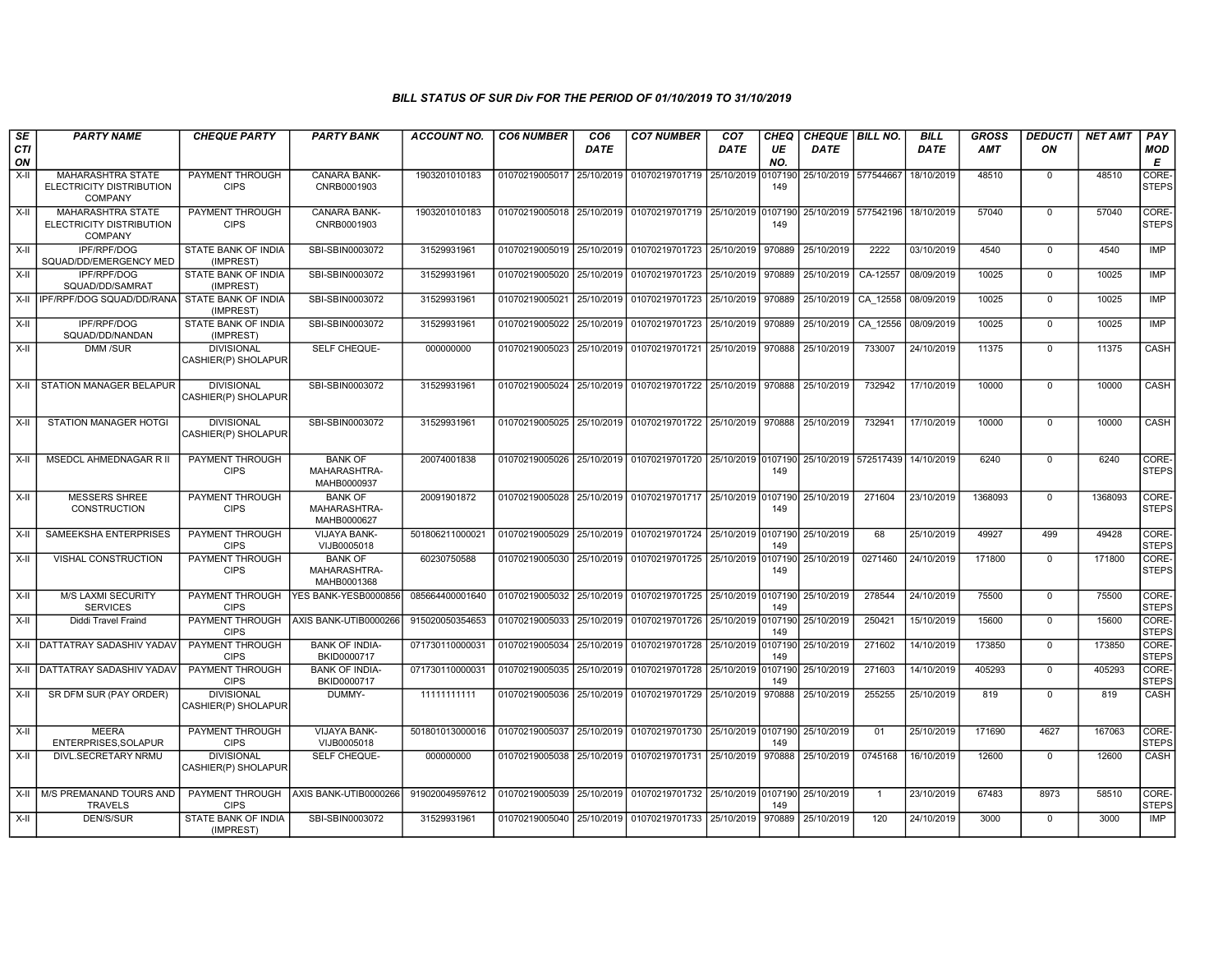| SE<br><b>CTI</b><br>ON | <b>PARTY NAME</b>                                                   | <b>CHEQUE PARTY</b>                     | <b>PARTY BANK</b>                            | <b>ACCOUNT NO.</b> | <b>CO6 NUMBER</b>         | CO <sub>6</sub><br><b>DATE</b> | <b>CO7 NUMBER</b>                                                      | CO <sub>7</sub><br><b>DATE</b> | <b>CHEQ</b><br>UE<br>NO. | CHEQUE BILL NO.<br><b>DATE</b> |             | <b>BILL</b><br><b>DATE</b> | <b>GROSS</b><br><b>AMT</b> | <b>DEDUCTI</b><br>ON | <b>NET AMT</b> | PAY<br><b>MOD</b><br>E      |
|------------------------|---------------------------------------------------------------------|-----------------------------------------|----------------------------------------------|--------------------|---------------------------|--------------------------------|------------------------------------------------------------------------|--------------------------------|--------------------------|--------------------------------|-------------|----------------------------|----------------------------|----------------------|----------------|-----------------------------|
| $X-H$                  | SSE (E/M)/DD                                                        | STATE BANK OF INDIA<br>(IMPREST)        | SBI-SBIN0003072                              | 31529931961        | 01070219005041 25/10/2019 |                                | 01070219701733                                                         | 25/10/2019                     | 970889                   | 25/10/2019                     | 10          | 19/10/2019                 | 1990                       | $\mathbf 0$          | 1990           | <b>IMP</b>                  |
| $X-II$                 | SSE(ELECT/M)/WD                                                     | STATE BANK OF INDIA<br>(IMPREST)        | SBI-SBIN0003072                              | 31529931961        | 01070219005042 25/10/2019 |                                | 01070219701733 25/10/2019                                              |                                | 970889                   | 25/10/2019                     | 16          | 19/10/2019                 | 7212                       | $\Omega$             | 7212           | <b>IMP</b>                  |
| $X-II$                 | <b>CCOR PB LOBBY</b>                                                | <b>STATE BANK OF INDIA</b><br>(IMPREST) | SBI-SBIN0003072                              | 31529931961        |                           |                                | 01070219005043 25/10/2019 01070219701733 25/10/2019 970889             |                                |                          | 25/10/2019                     | 1133        | 14/10/2019                 | 990                        | $\Omega$             | 990            | <b>IMP</b>                  |
| $X-H$                  | EA TO DRM GEN                                                       | <b>STATE BANK OF INDIA</b><br>(IMPREST) | SBI-SBIN0003072                              | 31529931961        | 01070219005044 25/10/2019 |                                | 01070219701733 25/10/2019                                              |                                | 970889                   | 25/10/2019                     | 91966       | 11/07/2019                 | 9781                       | $\mathbf 0$          | 9781           | <b>IMP</b>                  |
| X-II                   | SSE(E/M)/ANG                                                        | STATE BANK OF INDIA<br>(IMPREST)        | SBI-SBIN0003072                              | 31529931961        |                           |                                | 01070219005045 25/10/2019 01070219701733                               | 25/10/2019                     | 970889                   | 25/10/2019                     | 10          | 22/10/2019                 | 6892                       | $\Omega$             | 6892           | IMP                         |
|                        | X-II I IPF/RPF/DOG SQUAD/SUR/REX STATE BANK OF INDIA                | (IMPREST)                               | SBI-SBIN0003072                              | 31529931961        | 01070219005046 25/10/2019 |                                | 01070219701735                                                         | 25/10/2019                     | 970914                   | 30/10/2019                     | CR/000027   | 30/07/2019                 | 9942                       | $\mathbf 0$          | 9942           | IMP                         |
| $X-II$                 | IPF/RPF/DOG<br>SQUAD/SUR/BUBBA                                      | <b>STATE BANK OF INDIA</b><br>(IMPREST) | SBI-SBIN0003072                              | 31529931961        | 01070219005047 25/10/2019 |                                | 01070219701735 25/10/2019 970914                                       |                                |                          | 30/10/2019                     | 000274      | 03/07/2019                 | 9942                       | $\Omega$             | 9942           | <b>IMP</b>                  |
| $X-H$                  | IPF/RPF/DOG SQUAD/SUR/REX STATE BANK OF INDIA                       | (IMPREST)                               | SBI-SBIN0003072                              | 31529931961        |                           |                                | 01070219005048 25/10/2019 01070219701735 25/10/2019 970914             |                                |                          | 30/10/2019                     | CA/31       | 06/06/2019                 | 454                        | $\mathbf 0$          | 454            | <b>IMP</b>                  |
| $X-II$                 | <b>IPF/RPF/DOG</b><br>SQUAD/SUR/BUBBA                               | <b>STATE BANK OF INDIA</b><br>(IMPREST) | SBI-SBIN0003072                              | 31529931961        | 01070219005049 25/10/2019 |                                | 01070219701735 25/10/2019 970914                                       |                                |                          | 30/10/2019                     | CA/32       | 06/06/2019                 | 454                        | $\mathbf 0$          | 454            | <b>IMP</b>                  |
| X-II                   | IPF/RPF/DOG<br>SQUAD/KWV/LUCKY                                      | STATE BANK OF INDIA<br>(IMPREST)        | SBI-SBIN0003072                              | 31529931961        |                           |                                | 01070219005050 25/10/2019 01070219701735 25/10/2019 970914             |                                |                          | 30/10/2019                     | S546        | 21/09/2019                 | 6948                       | $\mathbf 0$          | 6948           | IMP                         |
| X-II                   | <b>IPF ANG</b>                                                      | STATE BANK OF INDIA<br>(IMPREST)        | SBI-SBIN0003072                              | 31529931961        | 01070219005051 25/10/2019 |                                | 01070219701735 25/10/2019 970914                                       |                                |                          | 30/10/2019                     | 29/19       | 02/06/2019                 | 9990                       | $\Omega$             | 9990           | <b>IMP</b>                  |
| X-II                   | DIGAMBAR KUNDLIK JADHAV                                             | PAYMENT THROUGH<br><b>CIPS</b>          | SBI-SBIN0001656                              | 32536114795        |                           |                                | 01070219005052 30/10/2019 01070219701737                               |                                | 151                      | 30/10/2019 0107190 30/10/2019  | $\mathbf 0$ | 04/10/2019                 | 380                        | $\mathbf 0$          | 380            | CORE-<br><b>STEPS</b>       |
| $X-H$                  | SUNIL RAMESHRAO BODADE                                              | PAYMENT THROUGH<br><b>CIPS</b>          | <b>CENTRAL BANK OF</b><br>INDIA-CBIN0280665  | 3430083168         | 01070219005053 30/10/2019 |                                | 01070219701737                                                         | 30/10/2019 0107190             | 151                      | 30/10/2019                     | 17224       | 04/10/2019                 | 1340                       | $\mathbf 0$          | 1340           | CORE-<br><b>STEPS</b>       |
| X-II                   | TUV SUD SOUTH ASIA<br>PVT.LTD.-MUMBAI                               | PAYMENT THROUGH<br><b>CIPS</b>          | HSBC-HSBC0400002                             | 002308567002       |                           |                                | 01070219005054 30/10/2019 01070219701740 30/10/2019 0107190            |                                | 151                      | 30/10/2019                     | 27973       | 23/10/2019                 | 32800                      | $\Omega$             | 32800          | CORE-<br><b>STEPS</b>       |
| $X-II$                 | RAKESH KOMALCHAND JAIN                                              | <b>PAYMENT THROUGH</b><br><b>CIPS</b>   | <b>BANK OF INDIA-</b><br>BKID0000666         | 066610110000920    |                           |                                | 01070219005055 30/10/2019 01070219701737                               | 30/10/2019 0107190             | 151                      | 30/10/2019                     | 48250       | 15/10/2019                 | 710                        | $\Omega$             | 710            | CORE-<br><b>STEPS</b>       |
| $X-H$                  | ADEN/TM/SUR                                                         | <b>STATE BANK OF INDIA</b><br>(IMPREST) | SBI-SBIN0003072                              | 31529931961        | 01070219005056            | 30/10/2019                     | 01070219701765 31/10/2019                                              |                                | 970918                   | 01/11/2019                     | 42          | 26/09/2019                 | 29311                      | $\mathbf 0$          | 29311          | <b>IMP</b>                  |
| $X-H$                  | <b>VEXIL BUSINESS PROCESS</b><br>SERVICES PRIVATE LIMITED-<br>DELHI | <b>PAYMENT THROUGH</b><br><b>CIPS</b>   | <b>CORPORATION BANK-</b><br>CORP0000283      | 510101004948032    |                           |                                | 01070219005057 30/10/2019 01070219701740 30/10/2019 0107190            |                                | 151                      | 30/10/2019                     | 27969       | 23/10/2019                 | 32800                      | $\Omega$             | 32800          | CORE-<br><b>STEPS</b>       |
| X-II                   | SHRI SADGURU KRUPA<br>ENTERPRISES-MUMBAI                            | PAYMENT THROUGH<br><b>CIPS</b>          | <b>BANK OF INDIA-</b><br>BKID0000129         | 012920110000226    |                           |                                | 01070219005058 30/10/2019 01070219701740 30/10/2019 0107190            |                                | 151                      | 30/10/2019                     | 27822       | 22/10/2019                 | 16000                      | $\Omega$             | 16000          | <b>CORE</b><br><b>STEPS</b> |
| $X-H$                  | <b>SSE WORKS PVR</b>                                                | <b>STATE BANK OF INDIA</b><br>(IMPREST) | SBI-SBIN0003072                              | 31529931961        | 01070219005059 30/10/2019 |                                | 01070219701736 30/10/2019 970914                                       |                                |                          | 30/10/2019                     | CM5-40      | 03/09/2019                 | 4993                       | $\Omega$             | 4993           | IMP                         |
| X-II                   | SHRI LAXMI ENTERPRISES-<br><b>SOLAPUR</b>                           | PAYMENT THROUGH<br><b>CIPS</b>          | <b>BANK OF INDIA-</b><br>BKID0000708         | 070820110000382    | 01070219005060 30/10/2019 |                                | 01070219701740                                                         | 30/10/2019 0107190             | 151                      | 30/10/2019                     | 27682       | 22/10/2019                 | 240900                     | $\Omega$             | 240900         | CORE-<br><b>STEPS</b>       |
| X-II                   | <b>SSE/P WAY/PVR</b>                                                | STATE BANK OF INDIA<br>(IMPREST)        | SBI-SBIN0003072                              | 31529931961        | 01070219005061 30/10/2019 |                                | 01070219701736 30/10/2019                                              |                                | 970914                   | 30/10/2019                     | 1247        | 11/09/2019                 | 13984                      | $\mathbf 0$          | 13984          | IMP                         |
| $X-H$                  | <b>GLOBAL ENVIROS-NEW</b><br><b>MUMBAI</b>                          | PAYMENT THROUGH<br><b>CIPS</b>          | <b>BANK OF INDIA-</b><br>BKID0001244         | 124430110000020    |                           |                                | 01070219005062 30/10/2019 01070219701740 30/10/2019 0107190            |                                | 151                      | 30/10/2019                     | 27693       | 22/10/2019                 | 59000                      | $\mathbf 0$          | 59000          | CORE-<br><b>STEPS</b>       |
| $X-H$                  | AP ENTERPRISES-PUNE                                                 | PAYMENT THROUGH<br><b>CIPS</b>          | <b>ICICI BANK LTD-</b><br><b>ICIC0000005</b> | 000505026581       | 01070219005063 30/10/2019 |                                | 01070219701740 30/10/2019 0107190 30/10/2019                           |                                | 151                      |                                | 27695       | 22/10/2019                 | 59000                      | $\mathbf 0$          | 59000          | CORE-<br><b>STEPS</b>       |
| X-II                   | ROHAN WADI-KALABURAGI                                               | PAYMENT THROUGH<br><b>CIPS</b>          | <b>BANK OF INDIA-</b><br>BKID0008485         | 848520110000445    | 01070219005064 30/10/2019 |                                | 01070219701740                                                         | 30/10/2019 0107190             | 151                      | 30/10/2019                     | 27696       | 22/10/2019                 | 59000                      | $\Omega$             | 59000          | CORE-<br><b>STEPS</b>       |
| X-II                   | <b>SSE WORKS SUR</b>                                                | STATE BANK OF INDIA<br>(IMPREST)        | SBI-SBIN0003072                              | 31529931961        |                           |                                | 01070219005065 30/10/2019 01070219701748 31/10/2019                    |                                | 970916                   | 31/10/2019                     | 219         | 10/10/2019                 | 19581                      | $\Omega$             | 19581          | <b>IMP</b>                  |
| $X-II$                 | SUYOG RAJENDRA MAGAR-<br>AHMEDNAGAR                                 | PAYMENT THROUGH<br><b>CIPS</b>          | UNION BANK OF INDIA-<br>UBIN0532274          | 322701010120295    | 01070219005066 30/10/2019 |                                | 01070219701740 30/10/2019 0107190                                      |                                | 151                      | 30/10/2019                     | 27706       | 22/10/2019                 | 59000                      | $\Omega$             | 59000          | CORE-<br><b>STEPS</b>       |
| $X-H$                  | <b>KASHINATH S.PATIL</b>                                            | PAYMENT THROUGH<br><b>CIPS</b>          | <b>SYNDICATE BANK-</b><br>SYNB0001301        | 13012010049771     |                           |                                | 01070219005067 30/10/2019 01070219701737 30/10/2019 0107190 30/10/2019 |                                | 151                      |                                | 43660       | 10/10/2019                 | 2100                       | $\Omega$             | 2100           | CORE-<br><b>STEPS</b>       |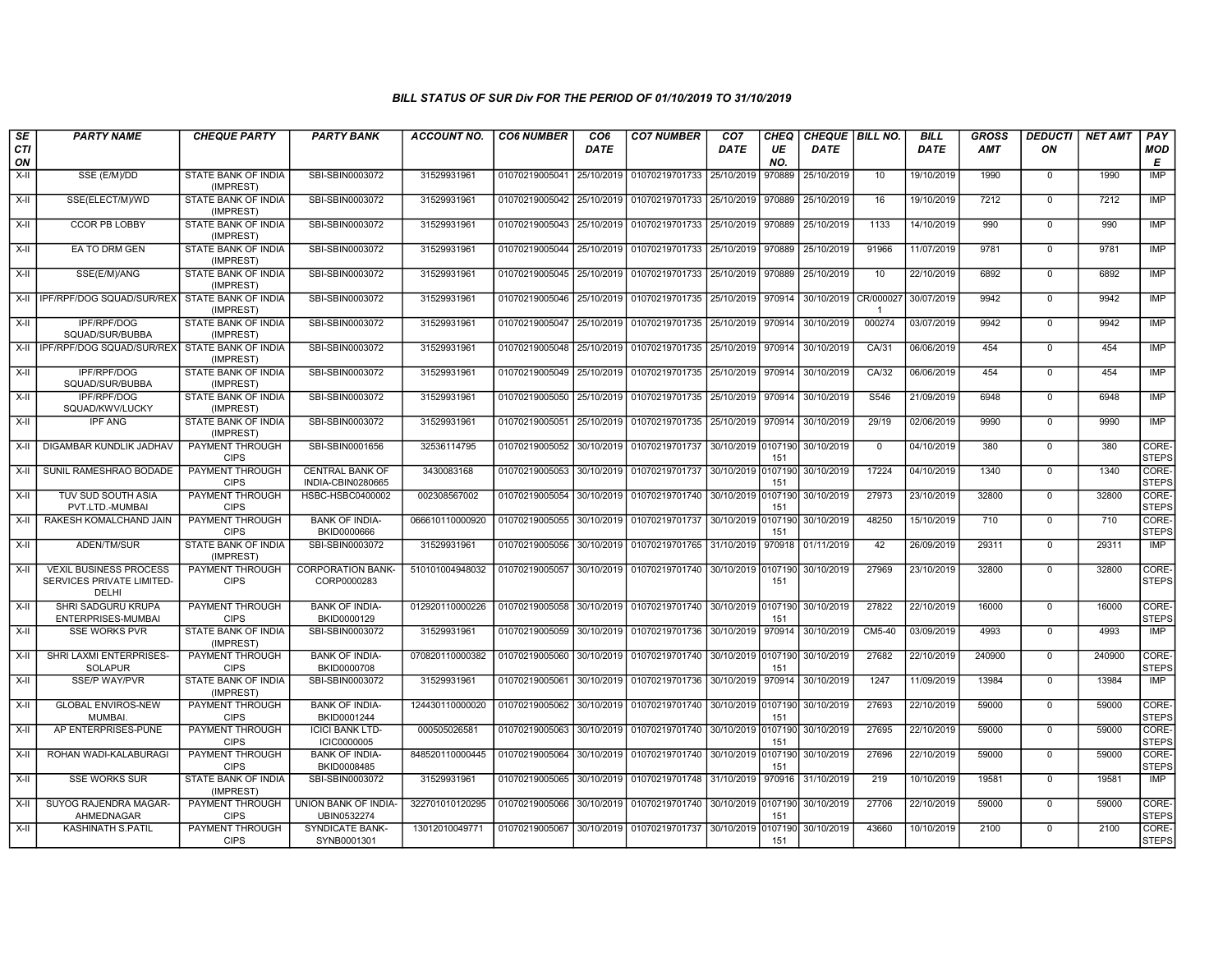| SE               | <b>PARTY NAME</b>                                 | <b>CHEQUE PARTY</b>                     | <b>PARTY BANK</b>                            | <b>ACCOUNT NO.</b> | <b>CO6 NUMBER</b> | CO <sub>6</sub> | <b>CO7 NUMBER</b>                            | CO <sub>7</sub>    | <b>CHEQ</b>    | CHEQUE   BILL NO. |                      | <b>BILL</b> | <b>GROSS</b> | <b>DEDUCTI</b> | <b>NET AMT</b> | <b>PAY</b>            |
|------------------|---------------------------------------------------|-----------------------------------------|----------------------------------------------|--------------------|-------------------|-----------------|----------------------------------------------|--------------------|----------------|-------------------|----------------------|-------------|--------------|----------------|----------------|-----------------------|
| <b>CTI</b><br>ON |                                                   |                                         |                                              |                    |                   | <b>DATE</b>     |                                              | DATE               | UE<br>NO.      | <b>DATE</b>       |                      | <b>DATE</b> | AMT          | ON             |                | <b>MOD</b><br>E       |
| $X-I$            | Vodafone Idea Limited                             | PAYMENT THROUGH<br><b>CIPS</b>          | ORIENTAL BANK OF<br>COMMERCE-<br>ORBC0101054 | 10541010008750     | 01070219005068    | 30/10/2019      | 01070219701738                               | 30/10/2019         | 0107190<br>151 | 30/10/2019        | 14IMH1095<br>6794554 | 22/10/2019  | 22050        | 441            | 21609          | CORE-<br><b>STEPS</b> |
| $X-H$            | SR.DCM.SUR                                        | <b>STATE BANK OF INDIA</b><br>(IMPREST) | SBI-SBIN0003072                              | 31529931961        | 01070219005069    |                 | 30/10/2019 01070219701739 30/10/2019         |                    | 970914         | 30/10/2019        | 259                  | 06/10/2019  | 8800         | $\mathbf 0$    | 8800           | <b>IMP</b>            |
| X-II             | MS/KWV/GEN                                        | <b>STATE BANK OF INDIA</b><br>(IMPREST) | SBI-SBIN0003072                              | 31529931961        | 01070219005070    |                 | 30/10/2019 01070219701739                    | 30/10/2019         | 970914         | 30/10/2019        | 518                  | 24/10/2019  | 10253        | $\mathbf 0$    | 10253          | IMP                   |
| X-II             | <b>MS ANG</b>                                     | STATE BANK OF INDIA<br>(IMPREST)        | SBI-SBIN0003072                              | 31529931961        | 01070219005071    | 30/10/2019      | 01070219701739                               | 30/10/2019         | 970914         | 30/10/2019        | ANG/Oct/<br><b>q</b> | 16/10/2019  | 8410         | $\mathbf 0$    | 8410           | <b>IMP</b>            |
| $X-II$           | SOLAPUR MUNCIPAL<br><b>CORPORATION TAX</b>        | <b>PAYMENT THROUGH</b><br><b>CIPS</b>   | <b>ICICI BANK LTD-</b><br>ICIC0000199        | 019905850013       | 01070219005072    | 30/10/2019      | 01070219701780                               | 01/11/2019 0107190 | 155            | 04/11/2019        | 012101               | 17/10/2019  | 65810        | $\Omega$       | 65810          | CORE-<br><b>STEPS</b> |
| X-II             | <b>SOLAPUR MUNCIPAL</b><br><b>CORPORATION TAX</b> | <b>PAYMENT THROUGH</b><br><b>CIPS</b>   | <b>ICICI BANK LTD-</b><br>ICIC0000199        | 019905850013       | 01070219005073    |                 | 30/10/2019 01070219701780                    | 01/11/2019         | 0107190<br>155 | 04/11/2019        | 012102               | 17/10/2019  | 66566        | $^{\circ}$     | 66566          | CORE-<br><b>STEPS</b> |
| X-II             | SOLAPUR MUNCIPAL<br><b>CORPORATION TAX</b>        | <b>PAYMENT THROUGH</b><br><b>CIPS</b>   | <b>ICICI BANK LTD-</b><br>ICIC0000199        | 019905850013       | 01070219005074    |                 | 30/10/2019 01070219701775 01/11/2019 0107190 |                    | 154            | 01/11/2019        | 012103               | 17/10/2019  | 15889        | $\Omega$       | 15889          | CORE-<br><b>STEPS</b> |
| X-II             | SOLAPUR MUNCIPAL<br><b>CORPORATION TAX</b>        | PAYMENT THROUGH<br><b>CIPS</b>          | <b>ICICI BANK LTD-</b><br>ICIC0000199        | 019905850013       | 01070219005075    |                 | 30/10/2019 01070219701775 01/11/2019         |                    | 0107190<br>154 | 01/11/2019        | 012104               | 17/10/2019  | 11491        | $\mathbf 0$    | 11491          | CORE-<br><b>STEPS</b> |
| $X-II$           | <b>SOLAPUR MUNCIPAL</b><br><b>CORPORATION TAX</b> | <b>PAYMENT THROUGH</b><br><b>CIPS</b>   | <b>ICICI BANK LTD-</b><br>ICIC0000199        | 019905850013       | 01070219005076    | 30/10/2019      | 01070219701780                               | 01/11/2019         | 0107190<br>155 | 04/11/2019        | 012105               | 17/10/2019  | 49216        | $\mathbf 0$    | 49216          | CORE-<br><b>STEPS</b> |
| X-II             | SOLAPUR MUNCIPAL<br><b>CORPORATION TAX</b>        | <b>PAYMENT THROUGH</b><br><b>CIPS</b>   | <b>ICICI BANK LTD-</b><br>ICIC0000199        | 019905850013       | 01070219005077    |                 | 30/10/2019   01070219701775   01/11/2019     |                    | 0107190<br>154 | 01/11/2019        | 012106               | 17/10/2019  | 15007        | $^{\circ}$     | 15007          | CORE-<br><b>STEPS</b> |
| X-II             | SOLAPUR MUNCIPAL<br><b>CORPORATION TAX</b>        | <b>PAYMENT THROUGH</b><br><b>CIPS</b>   | <b>ICICI BANK LTD-</b><br>ICIC0000199        | 019905850013       | 01070219005078    | 30/10/2019      | 01070219701775 01/11/2019                    |                    | 0107190<br>154 | 01/11/2019        | 012107               | 17/10/2019  | 15926        | $\Omega$       | 15926          | CORE-<br><b>STEPS</b> |
| X-II             | <b>SOLAPUR MUNCIPAL</b><br><b>CORPORATION TAX</b> | PAYMENT THROUGH<br><b>CIPS</b>          | <b>ICICI BANK LTD-</b><br>ICIC0000199        | 019905850013       | 01070219005079    | 30/10/2019      | 01070219701775 01/11/2019                    |                    | 0107190<br>154 | 01/11/2019        | 012108               | 17/10/2019  | 15158        | $\Omega$       | 15158          | CORE-<br><b>STEPS</b> |
| $X-II$           | <b>SOLAPUR MUNCIPAL</b><br><b>CORPORATION TAX</b> | <b>PAYMENT THROUGH</b><br><b>CIPS</b>   | <b>ICICI BANK LTD-</b><br>ICIC0000199        | 019905850013       | 01070219005080    | 30/10/2019      | 01070219701777                               | 01/11/2019         | 0107190<br>154 | 01/11/2019        | 012109               | 17/10/2019  | 22529        | $\Omega$       | 22529          | CORE-<br><b>STEPS</b> |
| X-II             | <b>SOLAPUR MUNCIPAL</b><br><b>CORPORATION TAX</b> | <b>PAYMENT THROUGH</b><br><b>CIPS</b>   | <b>ICICI BANK LTD-</b><br>ICIC0000199        | 019905850013       | 01070219005081    |                 | 30/10/2019 01070219701777 01/11/2019 0107190 |                    | 154            | 01/11/2019        | 012110               | 17/10/2019  | 14591        | $\mathbf 0$    | 14591          | CORE-<br><b>STEPS</b> |
| $X-H$            | <b>SOLAPUR MUNCIPAL</b><br><b>CORPORATION TAX</b> | <b>PAYMENT THROUGH</b><br><b>CIPS</b>   | <b>ICICI BANK LTD-</b><br>ICIC0000199        | 019905850013       | 01070219005082    |                 | 30/10/2019 01070219701777                    | 01/11/2019         | 0107190<br>154 | 01/11/2019        | 012111               | 17/10/2019  | 16027        | $\mathbf 0$    | 16027          | CORE-<br><b>STEPS</b> |
| X-II             | SOLAPUR MUNCIPAL<br><b>CORPORATION TAX</b>        | PAYMENT THROUGH<br><b>CIPS</b>          | <b>ICICI BANK LTD-</b><br>ICIC0000199        | 019905850013       | 01070219005083    | 30/10/2019      | 01070219701777                               | 01/11/2019         | 0107190<br>154 | 01/11/2019        | 012113               | 17/10/2019  | 21332        | $\mathbf 0$    | 21332          | CORE-<br><b>STEPS</b> |
| $X-II$           | SOLAPUR MUNCIPAL<br><b>CORPORATION TAX</b>        | <b>PAYMENT THROUGH</b><br><b>CIPS</b>   | <b>ICICI BANK LTD-</b><br>ICIC0000199        | 019905850013       | 01070219005084    | 30/10/2019      | 01070219701780                               | 01/11/2019         | 0107190<br>155 | 04/11/2019        | 012114               | 17/10/2019  | 67473        | $^{\circ}$     | 67473          | CORE-<br><b>STEPS</b> |
| X-II             | SOLAPUR MUNCIPAL<br><b>CORPORATION TAX</b>        | <b>PAYMENT THROUGH</b><br><b>CIPS</b>   | <b>ICICI BANK LTD-</b><br>ICIC0000199        | 019905850013       | 01070219005085    | 30/10/2019      | 01070219701777                               | 01/11/2019         | 0107190<br>154 | 01/11/2019        | 012115               | 17/10/2019  | 5607         | $^{\circ}$     | 5607           | CORE-<br><b>STEPS</b> |
| X-II             | CHC/SUR/GEN                                       | <b>STATE BANK OF INDIA</b><br>(IMPREST) | SBI-SBIN0003072                              | 31529931961        | 01070219005086    | 30/10/2019      | 01070219701741                               | 30/10/2019         | 970914         | 30/10/2019        | 2135                 | 23/09/2019  | 4276         | $\Omega$       | 4276           | IMP                   |
| X-II             | AGRAWWAAL TELECOMM<br><b>SERVICESS</b>            | PAYMENT THROUGH<br><b>CIPS</b>          | <b>YES BANK-</b><br>YESB0000551              | 055184600001214    | 01070219005087    | 30/10/2019      | 01070219701745                               | 30/10/2019         | 0107190<br>151 | 30/10/2019        | 19-20/093            | 11/10/2019  | 191023       | 5867           | 185156         | CORE-<br><b>STEPS</b> |
| $X-H$            | SR SE(SIG/M)/GR                                   | <b>STATE BANK OF INDIA</b><br>(IMPREST) | SBI-SBIN0003072                              | 31529931961        | 01070219005088    | 30/10/2019      | 01070219701747                               | 30/10/2019         | 970916         | 31/10/2019        | 3650                 | 10/07/2019  | 1680         | $\mathbf 0$    | 1680           | IMP                   |
| X-II             | SR DPO/SUR                                        | STATE BANK OF INDIA<br>(IMPREST)        | SBI-SBIN0003072                              | 31529931961        | 01070219005089    |                 | 30/10/2019   01070219701747                  | 30/10/2019 970916  |                | 31/10/2019        | 4701                 | 23/08/2019  | 11896        | $^{\circ}$     | 11896          | IMP                   |
| X-II             | SSE/C&W/SNSI/COACHING                             | STATE BANK OF INDIA<br>(IMPREST)        | SBI-SBIN0003072                              | 31529931961        | 01070219005090    | 30/10/2019      | 01070219701747                               | 30/10/2019         | 970916         | 31/10/2019        | 237                  | 25/10/2019  | 2500         | $\mathbf 0$    | 2500           | <b>IMP</b>            |
| X-II             | EA TO DRM GEN                                     | <b>STATE BANK OF INDIA</b><br>(IMPREST) | SBI-SBIN0003072                              | 31529931961        | 01070219005091    | 30/10/2019      | 01070219701747                               | 30/10/2019         | 970916         | 31/10/2019        | 95919                | 14/09/2019  | 9540         | $\Omega$       | 9540           | <b>IMP</b>            |
| X-II             | SSE(TELE-N)/SUR/VEH                               | STATE BANK OF INDIA<br>(IMPREST)        | SBI-SBIN0003072                              | 31529931961        | 01070219005092    |                 | 30/10/2019 01070219701747                    | 30/10/2019         | 970916         | 31/10/2019        | 3000                 | 04/10/2019  | 12000        | $\Omega$       | 12000          | <b>IMP</b>            |
| $X-H$            | SR.DEN/CO/SUR                                     | STATE BANK OF INDIA<br>(IMPREST)        | SBI-SBIN0003072                              | 31529931961        | 01070219005093    |                 | 30/10/2019 01070219701747                    | 30/10/2019         |                | 970916 31/10/2019 | 19102                | 09/10/2019  | 5000         | $\mathbf 0$    | 5000           | <b>IMP</b>            |
| $X-H$            | CCOR/RCD/DD/DG SET                                | <b>STATE BANK OF INDIA</b><br>(IMPREST) | SBI-SBIN0003072                              | 31529931961        | 01070219005094    |                 | 30/10/2019 01070219701747                    | 30/10/2019         |                | 970916 31/10/2019 | 25179                | 29/09/2019  | 9676         | $^{\circ}$     | 9676           | <b>IMP</b>            |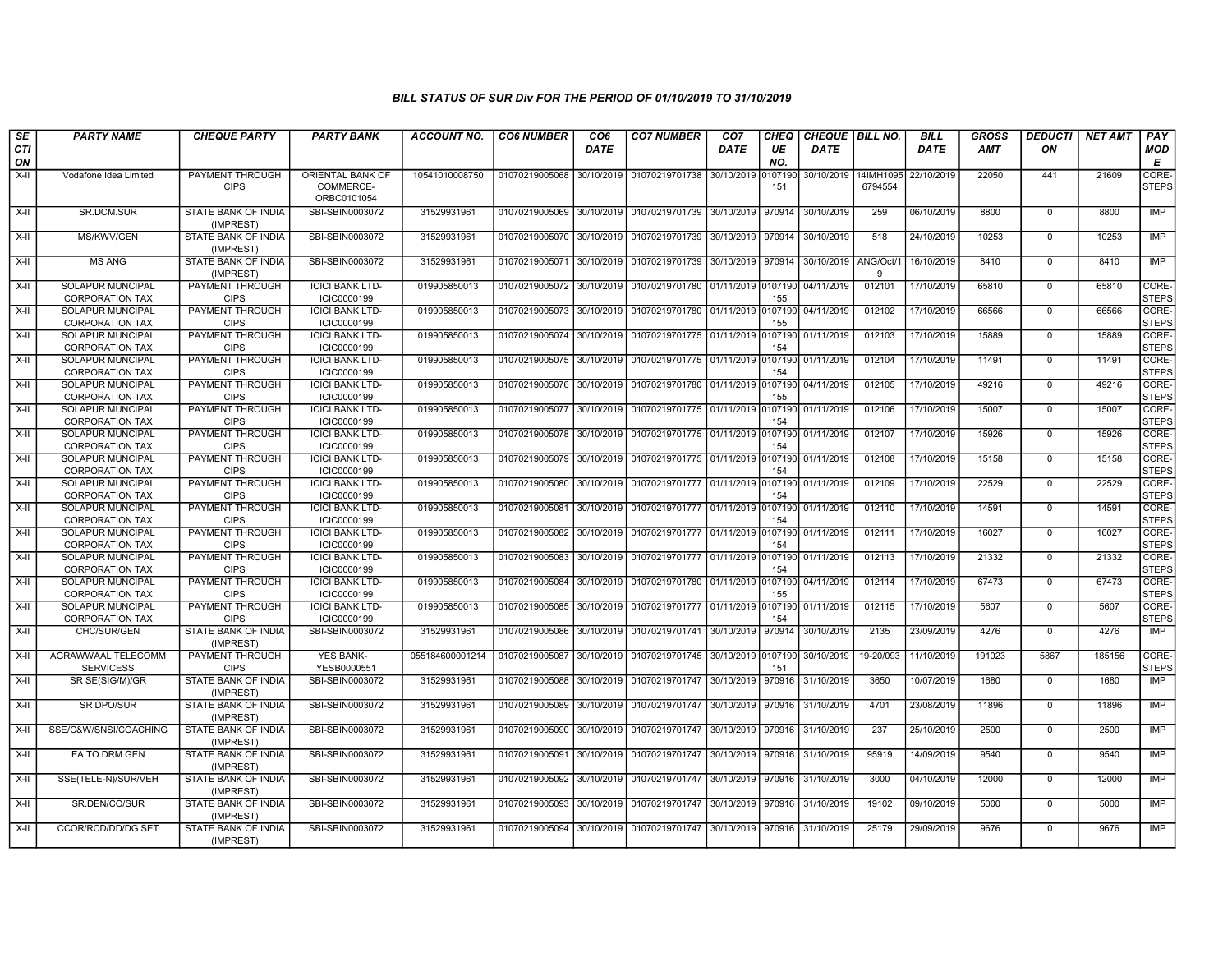| SE<br>CTI<br>ON | <b>PARTY NAME</b>                                                 | <b>CHEQUE PARTY</b>                      | <b>PARTY BANK</b>                            | <b>ACCOUNT NO.</b> | <b>CO6 NUMBER</b>         | CO <sub>6</sub><br><b>DATE</b> | <b>CO7 NUMBER</b>                                                      | CO <sub>7</sub><br><b>DATE</b> | <b>CHEQ</b><br>UE<br>NO. | CHEQUE   BILL NO.<br><b>DATE</b> |                    | <b>BILL</b><br><b>DATE</b> | <b>GROSS</b><br>AMT | <b>DEDUCTI</b><br>OΝ | <b>NET AMT</b> | PAY<br>MOD<br>E       |
|-----------------|-------------------------------------------------------------------|------------------------------------------|----------------------------------------------|--------------------|---------------------------|--------------------------------|------------------------------------------------------------------------|--------------------------------|--------------------------|----------------------------------|--------------------|----------------------------|---------------------|----------------------|----------------|-----------------------|
| X-II            | SR SE(C&W)/PVR                                                    | <b>DIVISIONAL</b><br>CASHIER(P) SHOLAPUR | SBI-SBIN0003072                              | 31529931961        | 01070219005095 30/10/2019 |                                | 01070219701746                                                         | 30/10/2019                     | 970915                   | 31/10/2019                       | 2106               | 30/08/2019                 | 4376                | $\mathbf 0$          | 4376           | CASH                  |
| X-II            | SR SE(C&W)/PVR                                                    | <b>DIVISIONAL</b><br>CASHIER(P) SHOLAPUR | SBI-SBIN0003072                              | 31529931961        |                           |                                | 01070219005096 30/10/2019 01070219701746 30/10/2019 970915             |                                |                          | 31/10/2019                       | 1610               | 08/09/2019                 | 411                 | $^{\circ}$           | 411            | CASH                  |
| $X-H$           | <b>GAYATRI TRADERS</b>                                            | PAYMENT THROUGH<br><b>CIPS</b>           | STATE BANK OF INDIA-<br>SBIN0040210          | 64037034849        | 01070219005097            | 30/10/2019                     | 01070219701752                                                         | 31/10/2019 0107190             | 152                      | 31/10/2019                       | 281534             | 09/10/2019                 | 9680                | $\Omega$             | 9680           | CORE-<br><b>STEPS</b> |
| $X-H$           | <b>STATION MANAGER KEM</b>                                        | <b>STATE BANK OF INDIA</b><br>(IMPREST)  | SBI-SBIN0003072                              | 31529931961        | 01070219005107 31/10/2019 |                                | 01070219701781 04/11/2019                                              |                                | 970919                   | 04/11/2019                       | sw                 | 30/09/2019                 | 15600               | $\mathbf 0$          | 15600          | IMP                   |
| X-II            | <b>STATION MANAGER</b><br><b>MUNDHEWADI</b>                       | STATE BANK OF INDIA<br>(IMPREST)         | SBI-SBIN0003072                              | 31529931961        |                           |                                | 01070219005108 31/10/2019 01070219701781 04/11/2019 970919             |                                |                          | 04/11/2019                       | 372                | 17/09/2019                 | 8190                | $\mathbf 0$          | 8190           | IMP                   |
| X-II            | STATION MANAGER JEUR                                              | STATE BANK OF INDIA<br>(IMPREST)         | SBI-SBIN0003072                              | 31529931961        | 01070219005109 31/10/2019 |                                | 01070219701781                                                         | 04/11/2019                     | 970919                   | 04/11/2019                       | 3275               | 18/07/2019                 | 11950               | $\mathbf 0$          | 11950          | IMP                   |
| X-II            | <b>STATION MANAGER BHIGVAN</b>                                    | STATE BANK OF INDIA<br>(IMPREST)         | SBI-SBIN0003072                              | 31529931961        | 01070219005110 31/10/2019 |                                | 01070219701781                                                         | 04/11/2019                     | 970919                   | 04/11/2019                       | 07                 | 29/09/2019                 | 20696               | $\Omega$             | 20696          | <b>IMP</b>            |
| $X-H$           | STATION MANAGER BORIBEL                                           | STATE BANK OF INDIA<br>(IMPREST)         | SBI-SBIN0003072                              | 31529931961        | 01070219005111 31/10/2019 |                                | 01070219701781                                                         | 04/11/2019                     | 970919                   | 04/11/2019                       | 236                | 21/09/2019                 | 12137               | $\Omega$             | 12137          | <b>IMP</b>            |
| $X-H$           | <b>STATION MANAGER</b><br><b>DHAVALAS</b>                         | <b>STATE BANK OF INDIA</b><br>(IMPREST)  | SBI-SBIN0003072                              | 31529931961        |                           |                                | 01070219005112 31/10/2019 01070219701781 04/11/2019 970919             |                                |                          | 04/11/2019                       | 1164               | 07/10/2019                 | 8800                | $\Omega$             | 8800           | IMP                   |
| X-II            | STATION MANAGER POPHLAJ                                           | STATE BANK OF INDIA<br>(IMPREST)         | SBI-SBIN0003072                              | 31529931961        |                           |                                | 01070219005113 31/10/2019 01070219701782                               | 04/11/2019                     | 970919                   | 04/11/2019                       | 1323               | 25/08/2019                 | 11486               | $\Omega$             | 11486          | <b>IMP</b>            |
| X-II            | CYM/DD                                                            | STATE BANK OF INDIA<br>(IMPREST)         | SBI-SBIN0003072                              | 31529931961        | 01070219005114 31/10/2019 |                                | 01070219701782 04/11/2019                                              |                                | 970919                   | 04/11/2019                       | 1579               | 29/09/2019                 | 2210                | $\overline{0}$       | 2210           | IMP                   |
| X-II            | STATION MANAGER MALTHAN                                           | STATE BANK OF INDIA<br>(IMPREST)         | SBI-SBIN0003072                              | 31529931961        |                           |                                | 01070219005115 31/10/2019 01070219701782 04/11/2019 970919             |                                |                          | 04/11/2019                       | 516                | 21/09/2019                 | 13183               | $\Omega$             | 13183          | <b>IMP</b>            |
| $X-H$           | <b>STATION MANAGER</b><br><b>PAREWADI</b>                         | STATE BANK OF INDIA<br>(IMPREST)         | SBI-SBIN0003072                              | 31529931961        |                           |                                | 01070219005116 31/10/2019 01070219701782                               | 04/11/2019 970919              |                          | 04/11/2019                       | SW                 | 31/08/2019                 | 12480               | $\mathbf 0$          | 12480          | <b>IMP</b>            |
| X-II            | STATION MANAGER DAUND                                             | STATE BANK OF INDIA<br>(IMPREST)         | SBI-SBIN0003072                              | 31529931961        | 01070219005117 31/10/2019 |                                | 01070219701782 04/11/2019                                              |                                | 970919                   | 04/11/2019                       | 139                | 25/08/2019                 | 24479               | $\mathbf 0$          | 24479          | IMP                   |
| $X-II$          | STATION MANAGER BALE                                              | STATE BANK OF INDIA<br>(IMPREST)         | SBI-SBIN0003072                              | 31529931961        |                           |                                | 01070219005118 31/10/2019 01070219701782 04/11/2019 970919             |                                |                          | 04/11/2019                       | SW                 | 15/10/2019                 | 9702                | $\Omega$             | 9702           | <b>IMP</b>            |
| X-II            | <b>STATION MANAGER</b><br><b>MALIKPETH</b>                        | STATE BANK OF INDIA<br>(IMPREST)         | SBI-SBIN0003072                              | 31529931961        | 01070219005119 31/10/2019 |                                | 01070219701783 04/11/2019                                              |                                | 970919                   | 04/11/2019                       | 547                | 05/10/2019                 | 15422               | $\mathbf 0$          | 15422          | <b>IMP</b>            |
| X-II            | DTC/DD                                                            | STATE BANK OF INDIA<br>(IMPREST)         | SBI-SBIN0003072                              | 31529931961        |                           |                                | 01070219005120 31/10/2019 01070219701783 04/11/2019                    |                                | 970919                   | 04/11/2019                       | 4277               | 11/09/2019                 | 4997                | $\mathbf 0$          | 4997           | IMP                   |
| $X-II$          | STATION MANAGER MOHOL                                             | STATE BANK OF INDIA<br>(IMPREST)         | SBI-SBIN0003072                              | 31529931961        | 01070219005121 31/10/2019 |                                | 01070219701783                                                         | 04/11/2019                     | 970919                   | 04/11/2019                       | 58                 | 27/09/2019                 | 15100               | $\Omega$             | 15100          | <b>IMP</b>            |
| X-II            | <b>STATION MANAGER</b><br><b>WASHIMBE</b>                         | STATE BANK OF INDIA<br>(IMPREST)         | SBI-SBIN0003072                              | 31529931961        | 01070219005122 31/10/2019 |                                | 01070219701783 04/11/2019 970919                                       |                                |                          | 04/11/2019                       | 556                | 16/09/2019                 | 10577               | $\mathbf 0$          | 10577          | IMP                   |
| $X-H$           | <b>STATION MANAGER PAKANI</b>                                     | STATE BANK OF INDIA<br>(IMPREST)         | SBI-SBIN0003072                              | 31529931961        |                           |                                | 01070219005123 31/10/2019 01070219701783 04/11/2019 970919             |                                |                          | 04/11/2019                       | <b>SW</b>          | 18/10/2019                 | 10140               | $\mathbf 0$          | 10140          | <b>IMP</b>            |
| X-II            | STATION MANAGER ANGAR                                             | STATE BANK OF INDIA<br>(IMPREST)         | SBI-SBIN0003072                              | 31529931961        | 01070219005124 31/10/2019 |                                | 01070219701783 04/11/2019                                              |                                | 970919                   | 04/11/2019                       | 456                | 04/10/2019                 | 15036               | $\mathbf 0$          | 15036          | IMP                   |
| X-II            | STATION MANAGER MADHA                                             | STATE BANK OF INDIA<br>(IMPREST)         | SBI-SBIN0003072                              | 31529931961        |                           |                                | 01070219005125 31/10/2019 01070219701783 04/11/2019 970919             |                                |                          | 04/11/2019                       | SW                 | 29/08/2019                 | 9750                | $\mathbf 0$          | 9750           | IMP                   |
| X-II            | <b>ASTRAL ADVERTISING &amp;</b><br><b>MARKETING INDIA PVT LAD</b> | PAYMENT THROUGH<br><b>CIPS</b>           | <b>BANK OF BARODA-</b><br><b>BARB0GOLFCL</b> | 17660500000120     | 01070219005131 31/10/2019 |                                | 01070219701749                                                         | 31/10/2019 0107190             | 152                      | 31/10/2019                       | 19-<br>20/03331    | 25/08/2019                 | 29377               | $\mathbf 0$          | 29377          | CORE-<br><b>STEPS</b> |
| X-II            | <b>ASTRAL ADVERTISING &amp;</b><br>MARKETING INDIA PVT LAD        | PAYMENT THROUGH<br><b>CIPS</b>           | <b>BANK OF BARODA-</b><br><b>BARB0GOLFCL</b> | 17660500000120     | 01070219005132 31/10/2019 |                                | 01070219701750 31/10/2019 0107190                                      |                                | 152                      | 31/10/2019                       | $19-$<br>20/02934  | 07/08/2019                 | 7930                | $\mathbf 0$          | 7930           | CORE-<br><b>STEPS</b> |
| $X-II$          | <b>ASTRAL ADVERTISING &amp;</b><br>MARKETING INDIA PVT LAD        | <b>PAYMENT THROUGH</b><br><b>CIPS</b>    | <b>BANK OF BARODA-</b><br><b>BARB0GOLFCL</b> | 17660500000120     |                           |                                | 01070219005143 31/10/2019 01070219701750 31/10/2019 0107190 31/10/2019 |                                | 152                      |                                  | $19-$<br>20/03043  | 11/08/2019                 | 8649                | $\Omega$             | 8649           | CORE-<br><b>STEPS</b> |
| X-II            | <b>ASTRAL ADVERTISING &amp;</b><br>MARKETING INDIA PVT LAD        | PAYMENT THROUGH<br><b>CIPS</b>           | <b>BANK OF BARODA-</b><br><b>BARB0GOLFCL</b> | 17660500000120     |                           |                                | 01070219005146 31/10/2019 01070219701750 31/10/2019                    |                                | 0107190<br>152           | 31/10/2019                       | $19 -$<br>20/03255 | 22/08/2019                 | 16451               | $\mathbf 0$          | 16451          | CORE-<br><b>STEPS</b> |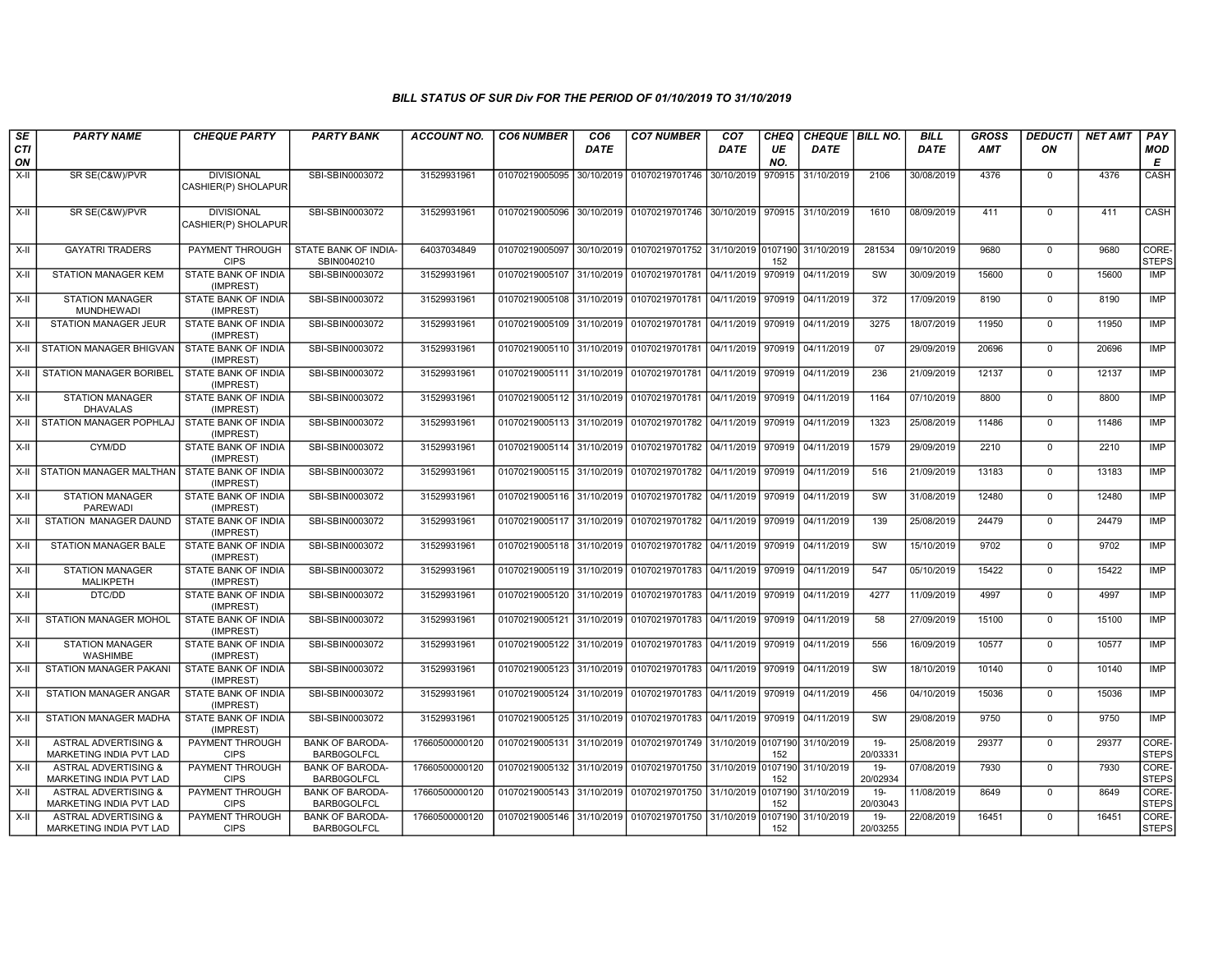| SE               | <b>PARTY NAME</b>                            | <b>CHEQUE PARTY</b>                     | <b>PARTY BANK</b>                                        | <b>ACCOUNT NO.</b> | <b>CO6 NUMBER</b>         | CO <sub>6</sub> | <b>CO7 NUMBER</b>                                                     | CO <sub>7</sub> | <b>CHEQ</b>    | CHEQUE   BILL NO. |                  | <b>BILL</b> | <b>GROSS</b> | <b>DEDUCTI</b>          | <b>NET AMT</b> | <b>PAY</b>            |
|------------------|----------------------------------------------|-----------------------------------------|----------------------------------------------------------|--------------------|---------------------------|-----------------|-----------------------------------------------------------------------|-----------------|----------------|-------------------|------------------|-------------|--------------|-------------------------|----------------|-----------------------|
| <b>CTI</b><br>ON |                                              |                                         |                                                          |                    |                           | <b>DATE</b>     |                                                                       | <b>DATE</b>     | UE<br>NO.      | <b>DATE</b>       |                  | <b>DATE</b> | <b>AMT</b>   | ON                      |                | <b>MOD</b><br>Е       |
| $X-II$           | ALAKNANDA ADVERTISING<br>PVT LTD             | PAYMENT THROUGH<br><b>CIPS</b>          | <b>STANDARD</b><br><b>CHARTERED BANK-</b><br>SCBL0036078 | 42705480662        | 01070219005148            | 31/10/2019      | 01070219701751 31/10/2019                                             |                 | 0107190<br>152 | 31/10/2019        | SOL/19-<br>20/45 | 18/07/2019  | 10576        | $\mathbf 0$             | 10576          | CORE-<br><b>STEPS</b> |
| X-II             | ALAKNANDA ADVERTISING<br>PVT LTD             | PAYMENT THROUGH<br><b>CIPS</b>          | <b>STANDARD</b><br>CHARTERED BANK-<br>SCBL0036078        | 42705480662        |                           |                 | 01070219005151 31/10/2019 01070219701751 31/10/2019 0107190           |                 | 152            | 31/10/2019        | SOL/19-<br>20/44 | 18/07/2019  | 6639         | $\mathbf 0$             | 6639           | CORE-<br><b>STEPS</b> |
| $X-II$           | ALAKNANDA ADVERTISING<br>PVT LTD             | PAYMENT THROUGH<br><b>CIPS</b>          | <b>STANDARD</b><br><b>CHARTERED BANK-</b><br>SCBL0036078 | 42705480662        |                           |                 | 01070219005154 31/10/2019 01070219701751 31/10/2019 0107190           |                 | 152            | 31/10/2019        | sol/19-<br>20/47 | 20/07/2019  | 6639         | $\Omega$                | 6639           | CORE-<br><b>STEPS</b> |
| $X-II$           | ALAKNANDA ADVERTISING<br>PVT LTD             | PAYMENT THROUGH<br><b>CIPS</b>          | <b>STANDARD</b><br><b>CHARTERED BANK-</b><br>SCBL0036078 | 42705480662        | 01070219005156 31/10/2019 |                 | 01070219701751 31/10/2019 0107190                                     |                 | 152            | 31/10/2019        | SOL/19-<br>20/36 | 04/07/2019  | 8649         | $\mathbf 0$             | 8649           | CORE-<br><b>STEPS</b> |
| $X-H$            | ALAKNANDA ADVERTISING<br>PVT LTD             | PAYMENT THROUGH<br><b>CIPS</b>          | <b>STANDARD</b><br><b>CHARTERED BANK-</b><br>SCBL0036078 | 42705480662        |                           |                 | 01070219005160 31/10/2019 01070219701751 31/10/2019 0107190           |                 | 152            | 31/10/2019        | SOL/19-<br>20/41 | 17/07/2019  | 7784         | $\mathbf 0$             | 7784           | CORE-<br><b>STEPS</b> |
| X-II             | ALAKNANDA ADVERTISING<br>PVT LTD             | PAYMENT THROUGH<br><b>CIPS</b>          | <b>STANDARD</b><br><b>CHARTERED BANK-</b><br>SCBL0036078 | 42705480662        |                           |                 | 01070219005161 31/10/2019 01070219701778 01/11/2019 0107190           |                 | 154            | 01/11/2019        | SOL/19-<br>20/40 | 17/07/2019  | 8649         | $\mathbf 0$             | 8649           | CORE-<br><b>STEPS</b> |
| X-II             | SHIVPARVATI TOURS AND<br><b>TRAVELS</b>      | PAYMENT THROUGH<br><b>CIPS</b>          | <b>BANK OF</b><br>MAHARASHTRA-<br>MAHB0000163            | 60325365977        |                           |                 | 01070219005180 31/10/2019 01070219701755 31/10/2019 0107190           |                 | 152            | 31/10/2019        | kWV/19-<br>20/02 | 25/10/2019  | 67176        | 7647                    | 59529          | CORE-<br><b>STEPS</b> |
| $X-H$            | <b>IPF/RPF/KWV</b>                           | <b>STATE BANK OF INDIA</b><br>(IMPREST) | SBI-SBIN0003072                                          | 31529931961        |                           |                 | 01070219005182 31/10/2019 01070219701753 31/10/2019 970916            |                 |                | 31/10/2019        | 2838             | 31/08/2019  | 1500         | $\overline{0}$          | 1500           | <b>IMP</b>            |
| X-II             | SR SE(C&W)/SUR                               | STATE BANK OF INDIA<br>(IMPREST)        | SBI-SBIN0003072                                          | 31529931961        | 01070219005183 31/10/2019 |                 | 01070219701753 31/10/2019 970916                                      |                 |                | 31/10/2019        | 19168            | 27/09/2019  | 1800         | $\mathbf 0$             | 1800           | <b>IMP</b>            |
| $X-H$            | IPF/RPF/KWV                                  | STATE BANK OF INDIA<br>(IMPREST)        | SBI-SBIN0003072                                          | 31529931961        | 01070219005184 31/10/2019 |                 | 01070219701753 31/10/2019 970916                                      |                 |                | 31/10/2019        | 448              | 09/09/2019  | 10992        | $\Omega$                | 10992          | <b>IMP</b>            |
| $X-II$           | <b>IPF/RPF/KWV</b>                           | <b>STATE BANK OF INDIA</b><br>(IMPREST) | SBI-SBIN0003072                                          | 31529931961        | 01070219005185 31/10/2019 |                 | 01070219701753 31/10/2019 970916                                      |                 |                | 31/10/2019        | 1226             | 10/07/2019  | 9900         | $\overline{0}$          | 9900           | <b>IMP</b>            |
| X-II             | USHA VISHWA ENTERPRISES                      | PAYMENT THROUGH<br><b>CIPS</b>          | <b>BANK OF INDIA-</b><br>BKID0000701                     | 070120110000590    |                           |                 | 01070219005186 31/10/2019 01070219701763 31/10/2019 0107190           |                 | 154            | 01/11/2019        | 274537           | 23/10/2019  | 5780         | $\Omega$                | 5780           | CORE-<br><b>STEPS</b> |
| $X-II$           | SHUBHAM ENTERPRISES.<br><b>SOLAPUR</b>       | PAYMENT THROUGH<br><b>CIPS</b>          | <b>BANK OF INDIA-</b><br>BKID0000700                     | 070020110000743    | 01070219005187 31/10/2019 |                 | 01070219701763 31/10/2019 0107190                                     |                 | 154            | 01/11/2019        | 274539           | 23/10/2019  | 5780         | $\mathbf 0$             | 5780           | CORE-<br><b>STEPS</b> |
| X-II             | <b>SWAR COMPUTERS</b>                        | PAYMENT THROUGH<br><b>CIPS</b>          | <b>IDBI BANK LTD-</b><br>IBKL0000410                     | 410102000000453    | 01070219005188            | 31/10/2019      | 01070219701763 31/10/2019 0107190                                     |                 | 154            | 01/11/2019        | 274531           | 23/10/2019  | 9720         | $\mathbf 0$             | 9720           | CORE-<br><b>STEPS</b> |
| X-II             | <b>PUBLIC SERVICES</b>                       | PAYMENT THROUGH<br><b>CIPS</b>          | IDBI BANK-IBKL0478VSB                                    | 005008200000052    | 01070219005189            | 31/10/2019      | 01070219701763 31/10/2019 0107190                                     |                 | 154            | 01/11/2019        | 274532           | 23/10/2019  | 9720<br>9720 | $\mathbf 0$<br>$\Omega$ | 9720           | CORE-<br><b>STEPS</b> |
| $X-H$            | <b>SALGEM INFOIGY TECH PVT</b><br>LTD        | <b>PAYMENT THROUGH</b><br><b>CIPS</b>   | <b>ICICI BANK LTD-</b><br>ICIC0001392                    | 139205500283       | 01070219005190 31/10/2019 |                 | 01070219701763 31/10/2019 0107190                                     |                 | 154            | 01/11/2019        | 274533           | 23/10/2019  |              |                         | 9720           | CORE-<br><b>STEPS</b> |
| X-II             | SHRI. SAMARTH ENTERPRISES                    | <b>PAYMENT THROUGH</b><br><b>CIPS</b>   | <b>BANK OF INDIA-</b><br>BKID0000760                     | 070020110000608    | 01070219005191 31/10/2019 |                 | 01070219701760 31/10/2019 0107190                                     |                 | 152            | 31/10/2019        | 252782           | 30/10/2019  | 118520       | $\mathbf 0$             | 118520         | CORE-<br><b>STEPS</b> |
| $X-II$           | <b>SWAR COMPUTERS</b>                        | PAYMENT THROUGH<br><b>CIPS</b>          | <b>IDBI BANK LTD-</b><br>IBKL0000410                     | 410102000000453    | 01070219005192 31/10/2019 |                 | 01070219701763 31/10/2019 0107190                                     |                 | 154            | 01/11/2019        | 274534           | 23/10/2019  | 7820         | $\mathbf 0$             | 7820           | CORE-<br><b>STEPS</b> |
| X-II             | <b>PUBLIC SERVICES</b>                       | PAYMENT THROUGH<br><b>CIPS</b>          | IDBI BANK-IBKL0478VSB                                    | 005008200000052    | 01070219005193 31/10/2019 |                 | 01070219701763 31/10/2019 0107190                                     |                 | 154            | 01/11/2019        | 274535           | 23/10/2019  | 7820         | $\Omega$                | 7820           | CORE-<br><b>STEPS</b> |
| $X-H$            | <b>SALGEM INFOIGY TECH PVT</b><br><b>LTD</b> | <b>PAYMENT THROUGH</b><br><b>CIPS</b>   | <b>ICICI BANK LTD-</b><br>ICIC0001392                    | 139205500283       | 01070219005194 31/10/2019 |                 | 01070219701763 31/10/2019 0107190                                     |                 | 154            | 01/11/2019        | 274536           | 23/10/2019  | 7820         | $\overline{0}$          | 7820           | CORE-<br><b>STEPS</b> |
| $X-H$            | CMS/SUR/GEN                                  | <b>STATE BANK OF INDIA</b><br>(IMPREST) | SBI-SBIN0003072                                          | 31529931961        | 01070219005195 31/10/2019 |                 | 01070219701761 31/10/2019                                             |                 | 970916         | 31/10/2019        | Med/22           | 31/10/2019  | 24424        | $\overline{0}$          | 24424          | IMP                   |
| $X-H$            | SE/WORKS/DAUND                               | <b>STATE BANK OF INDIA</b><br>(IMPREST) | SBI-SBIN0003072                                          | 31529931961        | 01070219005196            | 31/10/2019      | 01070219701768 01/11/2019 970918                                      |                 |                | 01/11/2019        | 2681             | 17/08/2019  | 4999         | $\mathbf 0$             | 4999           | <b>IMP</b>            |
| $X-H$            | SR DFM SUR (COMPUTER)                        | STATE BANK OF INDIA<br>(IMPREST)        | SBI-SBIN0003072                                          | 31529931961        |                           |                 | 01070219005197 31/10/2019 01070219701762 31/10/2019 970916 31/10/2019 |                 |                |                   | ace              | 31/10/2019  | 7440         | $\Omega$                | 7440           | <b>IMP</b>            |
| $X-H$            | <b>DEN/S/SUR</b>                             | <b>STATE BANK OF INDIA</b><br>(IMPREST) | SBI-SBIN0003072                                          | 31529931961        |                           |                 | 01070219005198 31/10/2019 01070219701766 31/10/2019 970918 01/11/2019 |                 |                |                   | 121              | 30/10/2019  | 3000         | $\mathbf 0$             | 3000           | <b>IMP</b>            |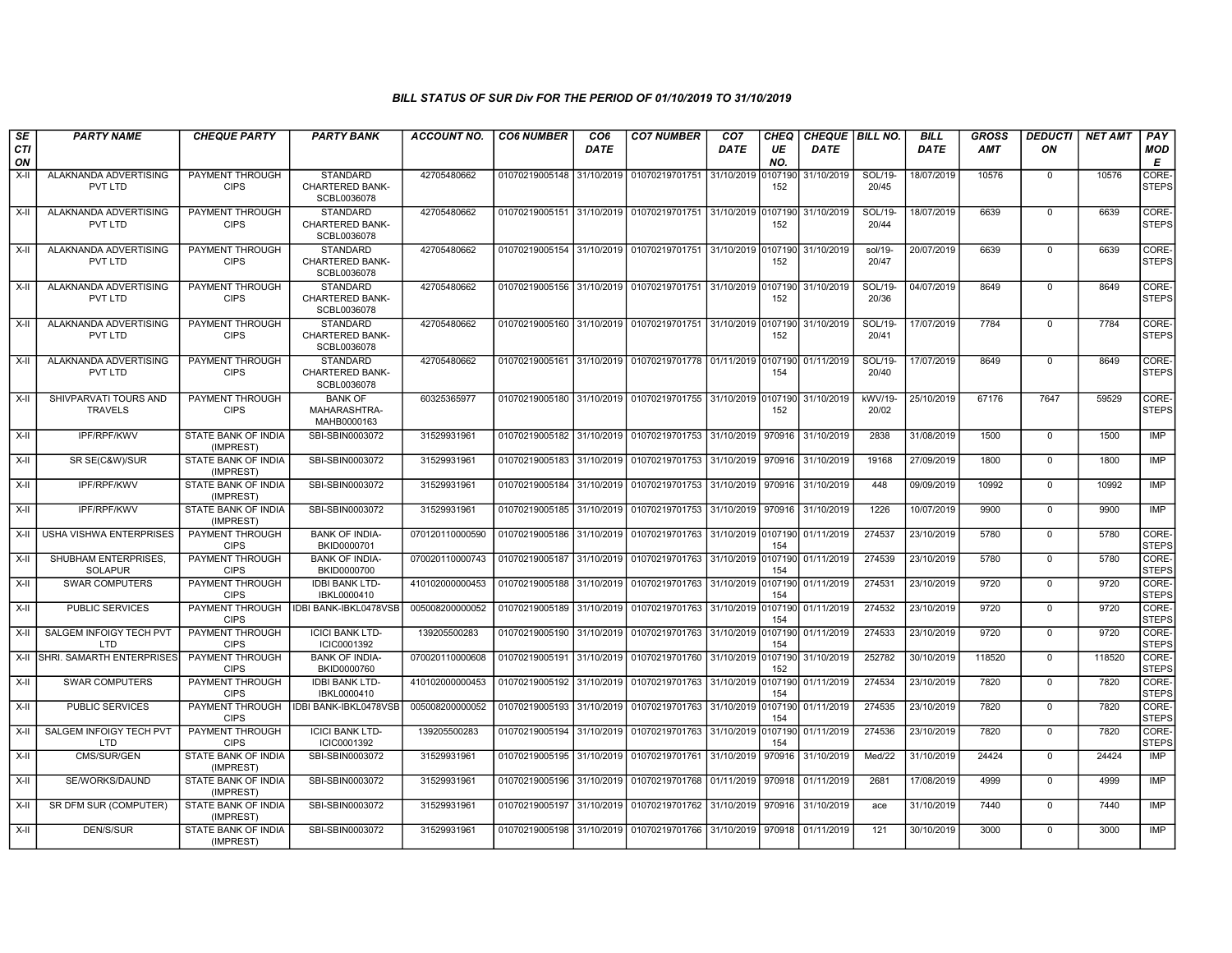| SE                         | <b>PARTY NAME</b>                               | <b>CHEQUE PARTY</b>                      | <b>PARTY BANK</b>                          | <b>ACCOUNT NO.</b>              | <b>CO6 NUMBER</b>         | CO <sub>6</sub> | <b>CO7 NUMBER</b>                 | CO <sub>7</sub>    | CHEQ           | CHEQUE   BILL NO. |                          | <b>BILL</b> | <b>GROSS</b> | <b>DEDUCTI</b> | <b>NET AMT</b> | <b>PAY</b>            |
|----------------------------|-------------------------------------------------|------------------------------------------|--------------------------------------------|---------------------------------|---------------------------|-----------------|-----------------------------------|--------------------|----------------|-------------------|--------------------------|-------------|--------------|----------------|----------------|-----------------------|
| CTI<br>ON                  |                                                 |                                          |                                            |                                 |                           | <b>DATE</b>     |                                   | <b>DATE</b>        | UE<br>NO.      | <b>DATE</b>       |                          | DATE        | AMT          | ON             |                | <b>MOD</b><br>E       |
| X-II                       | ADEN/DETC/SUR                                   | <b>DIVISIONAL</b><br>CASHIER(P) SHOLAPUR | SBI-SBIN0003072                            | 31529931961                     | 01070219005199            | 31/10/2019      | 01070219701766                    | 31/10/2019         | 970917         | 01/11/2019        | 227                      | 22/10/2019  | 4954         | $\mathbf 0$    | 4954           | CASH                  |
| $X-H$                      | IPF/DI/SUR                                      | STATE BANK OF INDIA<br>(IMPREST)         | SBI-SBIN0003072                            | 31529931961                     | 01070219005200            | 31/10/2019      | 01070219701764 31/10/2019         |                    | 970918         | 01/11/2019        | 143                      | 25/10/2019  | 482          | $\mathbf 0$    | 482            | IMP                   |
| <b>SBN</b><br>S            | <b>BHAWANI SALES AGENCIES</b><br><b>HOWRAH</b>  | PAYMENT THROUGH<br><b>CIPS</b>           | <b>INDIAN OVERSEAS</b><br>BANK-IOBA0000512 | 05120200000468                  | 01070419000441 01/10/2019 |                 | 01070419700196 01/10/2019 0107190 |                    | 133            | 01/10/2019        | BSA/083/<br>$9 - 20$     | 03/09/2019  | 277536       | 4704           | 272832         | CORE-<br><b>STEPS</b> |
| SBN<br><sub>S</sub>        | M SOLUTION-AJMER                                | PAYMENT THROUGH<br><b>CIPS</b>           | <b>CORPORATION BANK-</b><br>CORP0000559    | 510101005284618                 | 01070419000444            | 01/10/2019      | 01070419700197 03/10/2019 0107190 |                    | 134            | 03/10/2019        | 587/2019-<br>2020        | 12/09/2019  | 799          | $\mathbf 0$    | 799            | CORE-<br><b>STEPS</b> |
| <b>SBN</b><br>S            | M SOLUTION-AJMER                                | PAYMENT THROUGH<br><b>CIPS</b>           | <b>CORPORATION BANK-</b><br>CORP0000559    | 510101005284618                 | 01070419000445            | 01/10/2019      | 01070419700197                    | 03/10/2019         | 0107190<br>134 | 03/10/2019        | 646/2019-<br>2020        | 14/09/2019  | 799          | $\overline{0}$ | 799            | CORE-<br><b>STEPS</b> |
| <b>SBN</b><br><sub>S</sub> | <b>BHAWANI SALES AGENCIES-</b><br><b>HOWRAH</b> | PAYMENT THROUGH<br><b>CIPS</b>           | <b>INDIAN OVERSEAS</b><br>BANK-IOBA0000512 | 051202000004681                 | 01070419000446            | 03/10/2019      | 01070419700198 03/10/2019 0107190 |                    | 134            | 03/10/2019        | BSA/080/<br>$9 - 20$     | 27/08/2019  | 277536       | 4704           | 272832         | CORE-<br><b>STEPS</b> |
| SBN<br><sub>S</sub>        | RADHA MEDITECH                                  | PAYMENT THROUGH<br><b>CIPS</b>           | <b>HDFC BANK LTD-</b><br>HDFC0001357       | 13572000000011                  | 01070419000448            | 03/10/2019      | 01070419700200 04/10/2019         |                    | 0107190<br>136 | 04/10/2019        | 1503                     | 06/09/2019  | 84672        | $\mathbf 0$    | 84672          | CORE-<br><b>STEPS</b> |
| SBN<br><sub>S</sub>        | PRAVIN TRADING COMPANY                          | PAYMENT THROUGH<br><b>CIPS</b>           | <b>UCO BANK-</b><br>UCBA0002282            | 22820210000151                  | 01070419000449            | 03/10/2019      | 01070419700199 04/10/2019 0107190 |                    | 136            | 04/10/2019        | 096                      | 25/09/2019  | 108000       | $\Omega$       | 108000         | CORE-<br>STEPS        |
| <b>SBN</b><br>S            | <b>KEPS PHARMA</b>                              | PAYMENT THROUGH<br><b>CIPS</b>           | <b>YES BANK-</b><br>YESB0000458            | 045884600000077                 | 01070419000450            | 04/10/2019      | 01070419700201                    | 04/10/2019 0107190 | 136            | 04/10/2019        | JSI/1046                 | 08/09/2019  | 11200        | 1120           | 10080          | CORE-<br><b>STEPS</b> |
| SBN<br><b>S</b>            | <b>GLOBAL INFRA ENGICON LLP</b>                 | PAYMENT THROUGH<br><b>CIPS</b>           | PUNJAB NATIONAL<br>BANK-PUNB0489000        | 4890002100001812                | 01070419000451            | 04/10/2019      | 01070419700202                    | 04/10/2019 0107190 | 136            | 04/10/2019        | 15/2019-20               | 20/08/2019  | 153353       | $\mathbf 0$    | 153353         | CORE-<br><b>STEPS</b> |
| <b>SBN</b><br>S            | AMAN TRADERS, BAREILLY                          | <b>PAYMENT THROUGH</b><br><b>CIPS</b>    | THE NAINITAL BANK<br>LIMITED-NTBL0BAR022   | 0222010000001894 01070419000456 |                           | 04/10/2019      | 01070419700203 04/10/2019 0107190 |                    | 137            | 07/10/2019        | 001                      | 22/06/2019  | 139350       | $\Omega$       | 139350         | CORE-<br><b>STEPS</b> |
| <b>SBN</b><br>S            | <b>WALTZER INDIA</b>                            | PAYMENT THROUGH<br><b>CIPS</b>           | <b>HDFC BANK LTD-</b><br>HDFC0000281       | 02812560007785                  | 01070419000457            | 07/10/2019      | 01070419700204                    | 07/10/2019         | 0107190<br>137 | 07/10/2019        | 2019/20-<br>0224         | 25/07/2019  | 498500       | 8902           | 489598         | CORE-<br><b>STEPS</b> |
| <b>SBN</b><br><sub>S</sub> | <b>MODERN COMPUTERS-</b><br><b>BHOPAL</b>       | <b>PAYMENT THROUGH</b><br><b>CIPS</b>    | PNB-PUNB0056300                            | 0563002100052754                | 01070419000458            | 07/10/2019      | 01070419700204 07/10/2019 0107190 |                    | 137            | 07/10/2019        | $2019 -$<br>20/M0723     | 16/09/2019  | 89943        | $\mathbf 0$    | 89943          | CORE-<br><b>STEPS</b> |
| <b>SBN</b><br>S            | <b>KEPS PHARMA</b>                              | PAYMENT THROUGH<br><b>CIPS</b>           | <b>YES BANK-</b><br>YESB0000458            | 045884600000077                 | 01070419000459            | 09/10/2019      | 01070419700205 09/10/2019 0107190 |                    | 138            | 09/10/2019        | JSI//1359                | 06/09/2019  | 6406         | 3969           | 2437           | CORE-<br><b>STEPS</b> |
| <b>SBN</b><br><b>S</b>     | PRAVIN TRADING COMPANY                          | PAYMENT THROUGH<br><b>CIPS</b>           | <b>UCO BANK-</b><br>UCBA0002282            | 22820210000151                  | 01070419000463            | 11/10/2019      | 01070419700207                    | 11/10/2019         | 0107190<br>140 | 11/10/2019        | 091                      | 15/07/2019  | 4219         | $\mathbf 0$    | 4219           | CORE-<br><b>STEPS</b> |
| <b>SBN</b><br><sub>S</sub> | PRAVIN TRADING COMPANY                          | PAYMENT THROUGH<br><b>CIPS</b>           | <b>UCO BANK-</b><br>UCBA0002282            | 22820210000151                  | 01070419000465            | 11/10/2019      | 01070419700207                    | 11/10/2019         | 0107190<br>140 | 11/10/2019        | 090                      | 15/07/2019  | 2773         | $\Omega$       | 2773           | CORE-<br><b>STEPS</b> |
| <b>SBN</b><br><sub>S</sub> | <b>NEXTGEN</b>                                  | PAYMENT THROUGH<br><b>CIPS</b>           | UNION BANK OF INDIA-<br>UBIN0576255        | 762501010050209                 | 01070419000466            | 11/10/2019      | 01070419700206                    | 11/10/2019         | 0107190<br>140 | 11/10/2019        | 52-APR-<br>2019-20       | 10/04/2019  | 16176        | 809            | 15367          | CORE-<br><b>STEPS</b> |
| SBN<br>S                   | PRAVIN TRADING COMPANY                          | PAYMENT THROUGH<br><b>CIPS</b>           | <b>UCO BANK-</b><br>UCBA0002282            | 22820210000151                  | 01070419000467            | 11/10/2019      | 01070419700207                    | 11/10/2019 0107190 | 140            | 11/10/2019        | 095                      | 20/09/2019  | 7434         | $\mathbf 0$    | 7434           | CORE-<br><b>STEPS</b> |
| <b>SBN</b><br>S            | PARAMOUNT WIRES AND<br>CABLES LTD-NEW DELHI     | PAYMENT THROUGH<br><b>CIPS</b>           | CANARA BANK-<br>CNRB0001588                | 1588261007035                   | 01070419000468            | 11/10/2019      | 01070419700208                    | 11/10/2019 0107190 | 141            | 14/10/2019        | K19-0146                 | 14/09/2019  | 7748350.01   | 131328.01      | 7617022        | CORE-<br><b>STEPS</b> |
| <b>SBN</b><br>S            | M.H.MEDICUS PVT LTD                             | PAYMENT THROUGH<br><b>CIPS</b>           | <b>IDBI BANK LTD-</b><br>IBKL0000552       | 0552102000014252                | 01070419000471            | 15/10/2019      | 01070419700214 22/10/2019 0107190 |                    | 146            | 22/10/2019        | MH/085                   | 11/09/2019  | 39639        | 3171           | 36468          | CORE-<br><b>STEPS</b> |
| <b>SBN</b><br>S            | NANDANA SURGICALS                               | PAYMENT THROUGH<br><b>CIPS</b>           | STATE BANK OF INDIA-<br>SBIN0014914        | 62329157391                     | 01070419000472            | 15/10/2019      | 01070419700213 22/10/2019 0107190 |                    | 146            | 22/10/2019        | NSI-<br>0287/2019-<br>20 | 18/09/2019  | 4638         | 20             | 4618           | CORE-<br><b>STEPS</b> |
| <b>SBN</b><br>S            | <b>SHREE PHARMA</b>                             | PAYMENT THROUGH<br><b>CIPS</b>           | SBI-SBIN0003428                            | 32392260351                     | 01070419000473            | 15/10/2019      | 01070419700213 22/10/2019 0107190 |                    | 146            | 22/10/2019        | H/1599                   | 06/09/2019  | 20268        | 80             | 20188          | CORE-<br><b>STEPS</b> |
| <b>SBN</b><br>S            | <b>GEETAI DISTRIBUTOR</b>                       | PAYMENT THROUGH<br><b>CIPS</b>           | <b>IDBI BANK LTD-</b><br>IBKL0000532       | 0532651100001380                | 01070419000474            | 15/10/2019      | 01070419700213 22/10/2019         |                    | 0107190<br>146 | 22/10/2019        | A106                     | 27/09/2019  | 19040        | $\mathbf 0$    | 19040          | CORE-<br><b>STEPS</b> |
| <b>SBN</b><br>S            | <b>GEETAI DISTRIBUTOR</b>                       | PAYMENT THROUGH<br><b>CIPS</b>           | <b>IDBI BANK LTD-</b><br>IBKL0000532       | 0532651100001380                | 01070419000475            | 15/10/2019      | 01070419700213 22/10/2019         |                    | 0107190<br>146 | 22/10/2019        | A102                     | 26/09/2019  | 20798        | $\mathbf 0$    | 20798          | CORE-<br><b>STEPS</b> |
| <b>SBN</b><br>S            | PHARMA INDIA                                    | PAYMENT THROUGH<br><b>CIPS</b>           | <b>ANDHRA BANK-</b><br>ANDB0000558         | 058811011001282                 | 01070419000476            | 15/10/2019      | 01070419700213 22/10/2019 0107190 |                    | 146            | 22/10/2019        | S/73884                  | 17/09/2019  | 22536        | 663            | 21873          | CORE-<br><b>STEPS</b> |
| SBN<br>S                   | <b>SPAN ENTERPRISES</b>                         | PAYMENT THROUGH<br><b>CIPS</b>           | AXIS BANK-UTIB0000219                      | 917030024355041                 | 01070419000477            | 15/10/2019      | 01070419700217 22/10/2019         |                    | 0107190<br>147 | 23/10/2019        | SA/1899                  | 19/09/2019  | 130932       | $\Omega$       | 130932         | CORE-<br><b>STEPS</b> |